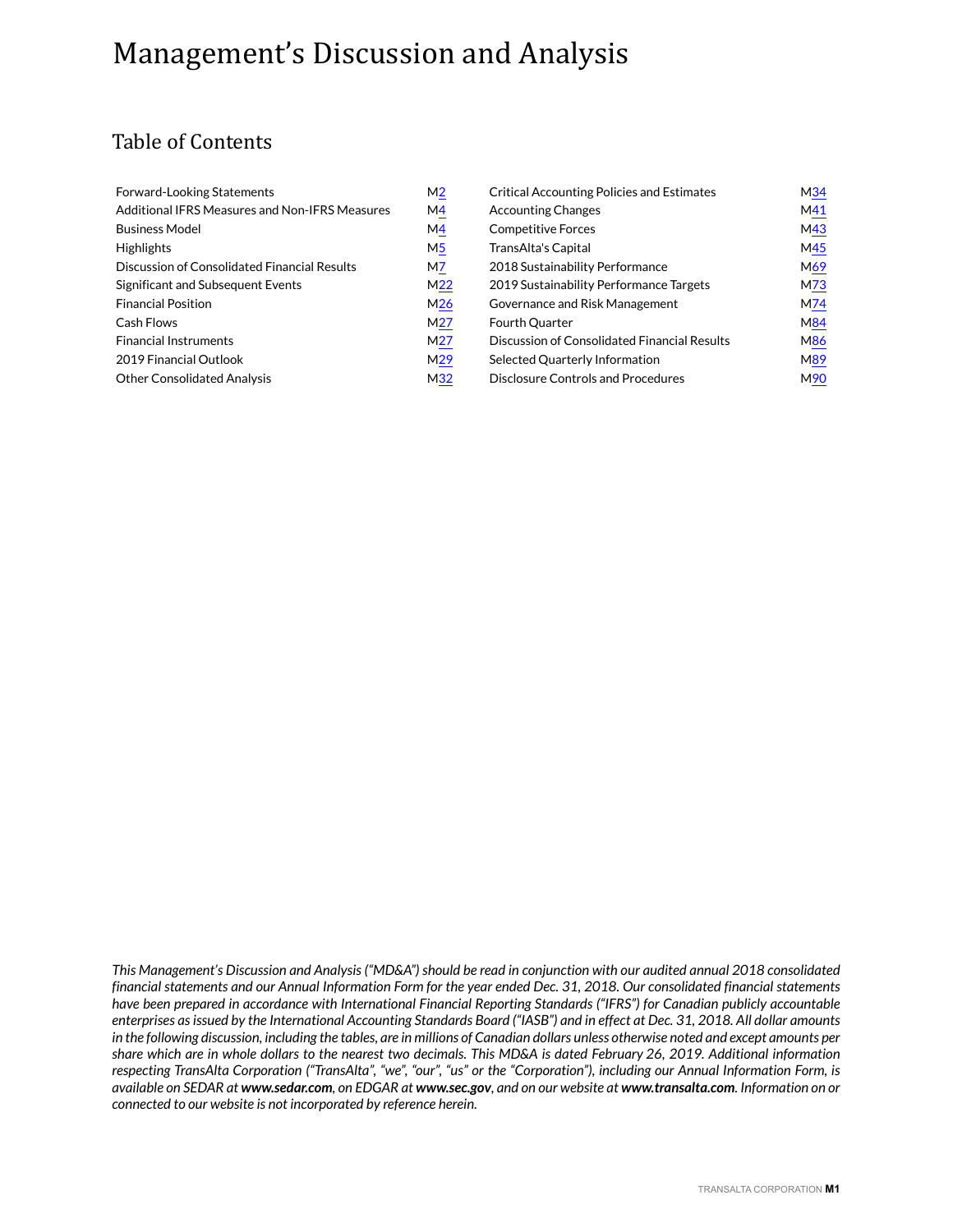## <span id="page-1-0"></span>Forward-Looking Statements

This MD&A includes "forward-looking information" within the meaning of applicable Canadian securities laws, and "forward-looking statements" within the meaning of applicable United States securities laws, including the United States *Private Securities Litigation Reform Act* of 1995 (collectively referred to herein as "forward-looking statements"). All forwardlooking statements are based on our beliefs as well as assumptions based on information available at the time the assumption was made and on management's experience and perception of historical trends, current conditions and expected future developments, as well as other factors deemed appropriate in the circumstances. Forward-looking statements are not facts, but only predictions and generally can be identified by the use of statements that include phrases such as "may", "will", "can"; "could", "would", "shall", "believe", "expect", "estimate", "anticipate", "intend", "plan", "forecast" "foresee", "potential", "enable", "continue" or other comparable terminology. These statements are not guarantees of our future performance, events or results and are subject to risks, uncertainties and other important factors that could cause our actual performance, events or results to be materially different from that set out in or implied by the forward-looking statements.

In particular, this MD&A contains forward-looking statements including, but not limited to: our transformation, growth, capital allocation and debt reduction strategies; growth opportunities from 2018 to 2031 and beyond; potential for growth in renewables and greenfield development acquisitions; the amount of capital allocated to new growth or development projects; our business, anticipated future financial performance and anticipated results, including our outlook and performance targets; our expected success in executing on our growth projects; the timing and the completion of growth and development projects, and their attendant costs; our estimated spend on growth and sustaining capital and productivity projects; expectations in terms of the cost of operations, capital spend and maintenance, and the variability of those costs; the conversion of our coal-fired units to natural gas, and the timing and costs thereof; the form and terms of any definitive agreement with Tidewater, as defined below, regarding the construction of a pipeline; the terms of the current or any further proposed normal course issuer bid, including timing and number of shares to be repurchased pursuant to the normal course issuer bid and the acceptance thereof by the Toronto Stock Exchange; the mothballing of certain units; the impact of certain hedges on future earnings, results and cash flows; estimates of fuel supply and demand conditions and the costs of procuring fuel; expectations for demand for electricity, including for clean energy, in both the short term and long term, and the resulting impact on electricity prices; the impact of load growth, increased capacity, and natural gas and other fuel costs on power prices; expectations in respect of generation availability, capacity and production; expectations regarding the role different energy sources will play in meeting future energy needs; expected financing of our capital expenditures; expected governmental regulatory regimes and legislation, including the change to a capacity market in Alberta and the expected impact on us and the timing of the implementation of such regimes and regulations, as well as the cost of complying with resulting regulations and laws; our marketing and trading strategy and the risks involved in these strategies; estimates of future tax rates, future tax expense and the adequacy of tax provisions; changes in accounting estimates and accounting policies; anticipated growth rates and competition in our markets; our expectations and obligations and anticipated liabilities relating to the outcome of existing or potential legal and contractual claims, regulatory investigations and disputes; expectations regarding the renewal of collective bargaining agreements; expectations for the ability to access capital markets at reasonable terms; the estimated impact of changes in interest rates and the value of the Canadian dollar relative to the US dollar and other currencies in locations where we do business; the monitoring of our exposure to liquidity risk; expectations in respect to the global economic environment and growing scrutiny by investors relating to sustainability performance; and our credit practices.

The forward-looking statements contained in this MD&A are based on many assumptions including, but not limited to, the following: no significant changes to applicable laws and regulations, including any tax and regulatory changes in the markets in which we operate; no material adverse impacts to the investment and credit markets; assumptions related to 2019 guidance include: Alberta spot power price equal to \$50 to \$60 per megawatt hours ("MWh"); Alberta contracted power price equal to \$50 to \$55 per MWh; Mid-C spot power prices equal to US\$20 to US\$25 per MWh; Mid-C contracted power price of US\$47 to US\$53 per MWh; sustaining capital between \$160 million and \$190 million; productivity capital of \$10 million to \$15 million; Sundance coal capacity factor of 30% and hydro and wind resource being approximately in line with long-term averages; our proportionate ownership of TransAlta Renewables not changing materially; no decline in the dividends to be received from TransAlta Renewables; the expected life extension of the coal fleet and anticipated financial results generated on conversion; assumptions regarding the ability of the converted units to successfully compete in the Alberta capacity market; and assumptions regarding the our current strategy and priorities, including as it pertains to our current priorities relating to the coal-to-gas conversions, growing TransAlta Renewables and being able to realize the full economic benefit from the capacity, energy and ancillary services from our Alberta hydro assets once the applicable power purchase arrangement has expired.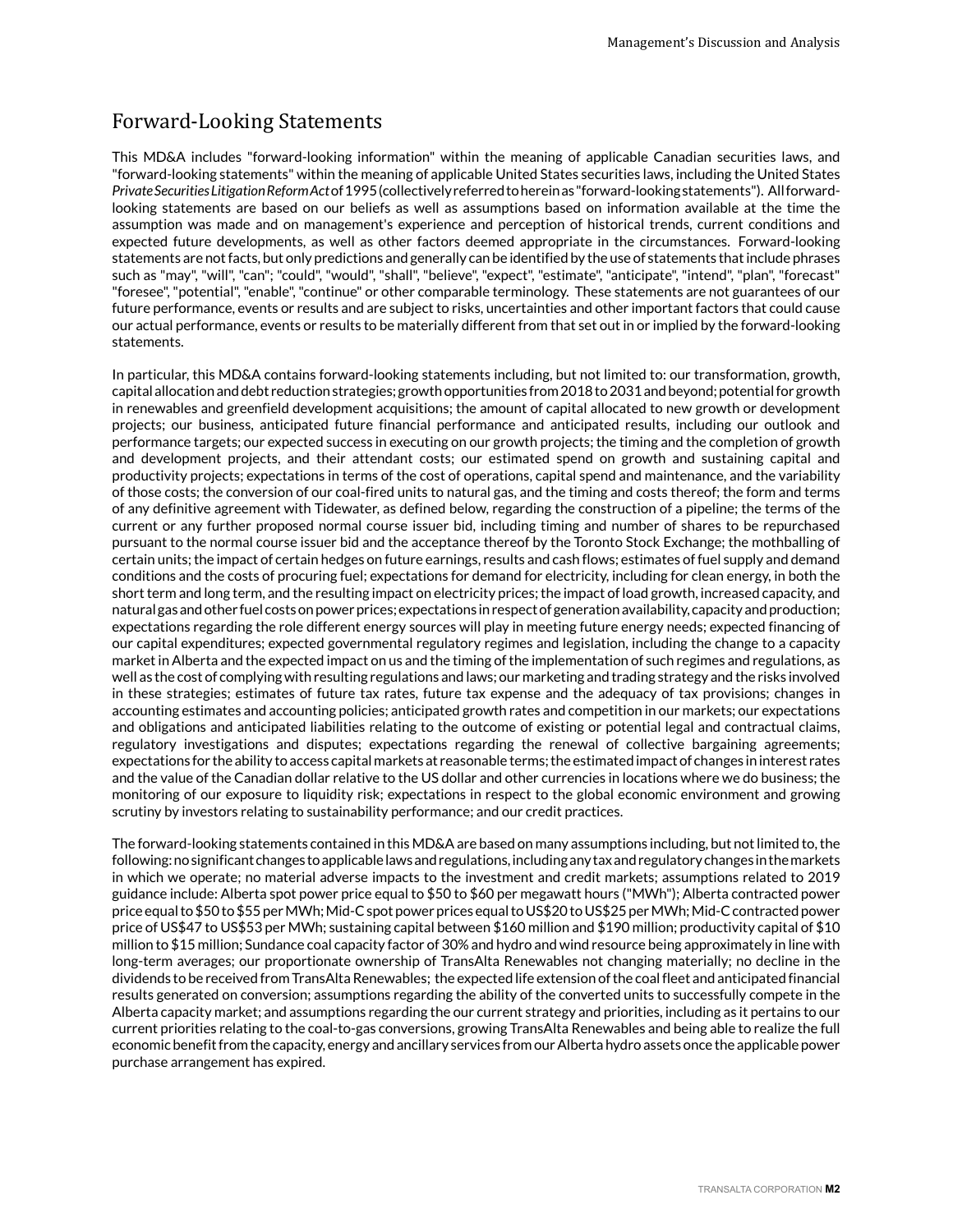Forward-looking statements are subject to a number of significant risks, uncertainties and assumptions that could cause actual plans, performance, results or outcomes to differ materially from current expectations. Factors that may adversely impact what is expressed or implied by forward-looking statements contained in this MD&A include, but are not limited to, risks relating to: fluctuations in market prices; changes in demand for electricity and capacity and our ability to contract our generation for prices that will provide expected returns and replace contracts as they expire; the legislative, regulatory and political environments in the jurisdictions in which we operate; environmental requirements and changes in, or liabilities under, these requirements; changes in general economic or market conditions including interest rates; operational risks involving our facilities, including unplanned outages at such facilities; disruptions in the transmission and distribution of electricity; the effects of weather and other climate-change related risks; unexpected increases in cost structure and disruptions in the source of fuels, water or wind required to operate our facilities; failure to meet financial expectations; natural and man-made disasters, including those resulting in dam or dyke failures; the threat of domestic terrorism and cyberattacks; equipment failure and our ability to carry out or have completed the repairs in a cost-effective manner or timely manner; commodity risk management and energy trading risks; industry risk and competition; the need to engage or rely on certain stakeholder groups and third parties; fluctuations in the value of foreign currencies and foreign political risks; the need for and availability of additional financing; structural subordination of securities; counterparty credit risk; changes in credit and market conditions; changes to our relationship with, or ownership of, TransAlta Renewables; risks associated with development projects and acquisitions, including capital costs, permitting, labour and engineering risks, and delays in the construction or commissioning of projects or delays in the closing of acquisitions; increased costs or delays in the construction or commissioning of pipelines to converted units; changes in expectations in the payment of future dividends, including from TransAlta Renewables Inc.; inadequacy or unavailability of insurance coverage; downgrades in credit ratings; our provision for income taxes; legal, regulatory and contractual disputes and proceedings involving the Corporation, including as it pertains to establishing commercial operations at the South Hedland Power Station; reliance on key personnel; and labour relations matters. The foregoing risk factors, among others, are described in further detail in the Governance and Risk Management section of this MD&A and the Risk Factors section in our Annual Information Form for the year ended Dec. 31, 2018.

Readers are urged to consider these factors carefully in evaluating the forward-looking statements and are cautioned not to place undue reliance on them, which reflect the Corporation's expectations only as of the date hereof. The forwardlooking statements included in this document are made only as of the date hereof and we do not undertake to publicly update these forward-looking statements to reflect new information, future events or otherwise, except as required by applicable laws. In light of these risks, uncertainties and assumptions, the forward-looking statements might occur to a different extent or at a different time than we have described, or might not occur at all. We cannot assure that projected results or events will be achieved.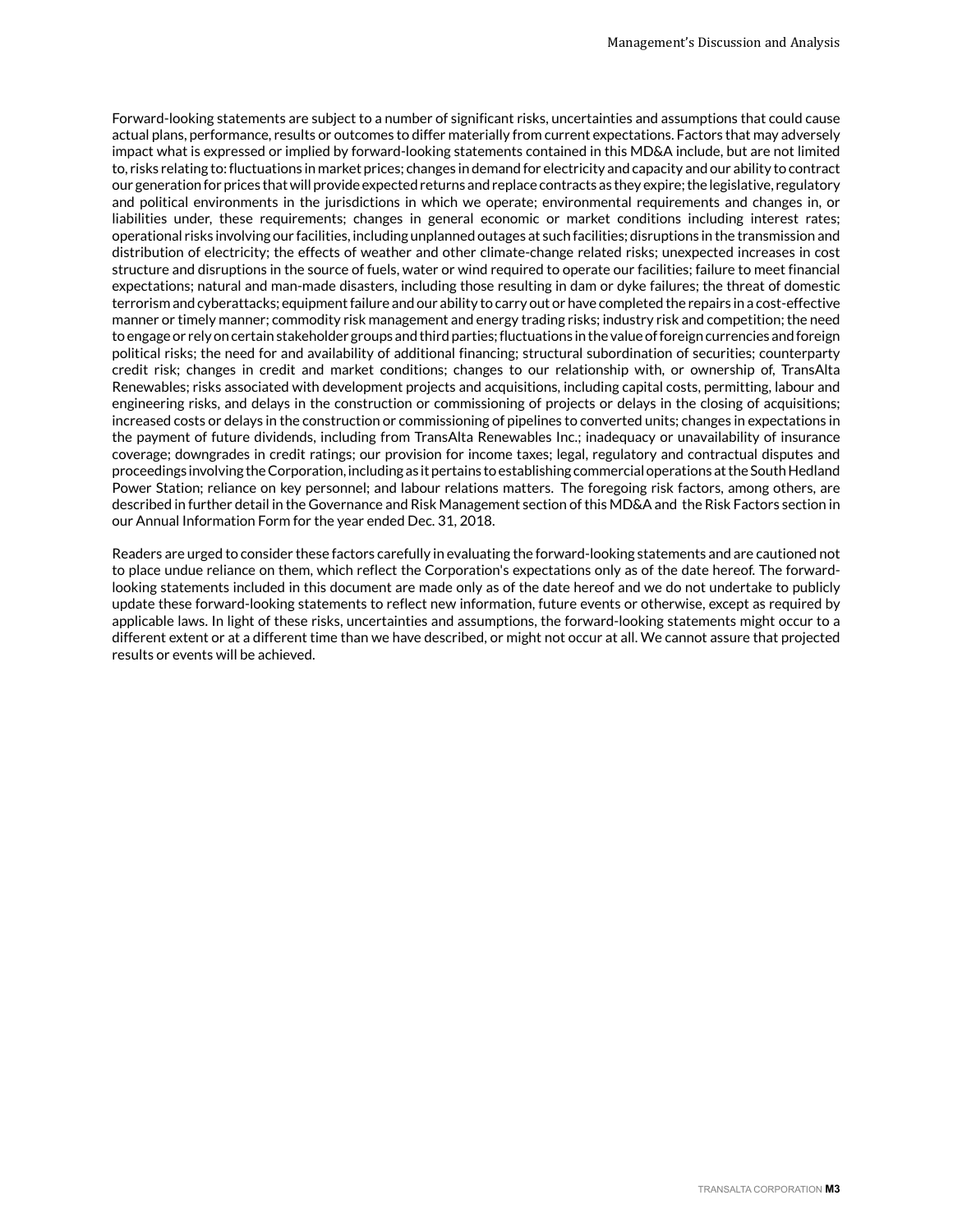## <span id="page-3-0"></span>Additional IFRS Measures and Non-IFRS Measures

An additional IFRS measure is a line item, heading or subtotal that is relevant to an understanding of the consolidated financial statements but is not a minimum line item mandated under IFRS, or the presentation of a financial measure that is relevant to an understanding of the consolidated financial statements but is not presented elsewhere in the consolidated financial statements. We have included line items entitled gross margin and operating income (loss) in our Consolidated Statements of Earnings (Loss) for the years ended Dec. 31, 2018, 2017 and 2016. Presenting these line items provides management and investors with a measurement of ongoing operating performance that is readily comparable from period to period.

We evaluate our performance and the performance of our business segments using a variety of measures. Certain of the financial measures discussed in this MD&A are not defined under IFRS, are not standard measures under IFRS and, therefore, should not be considered in isolation or as an alternative to or to be more meaningful than net earnings attributable to common shareholders or cash flow from operating activities, as determined in accordance with IFRS, when assessing our financial performance or liquidity. These measures may not be comparable to similar measures presented by other issuers and should not be considered in isolation or as a substitute for measures prepared in accordance with IFRS. Comparable EBITDA, FFO, FCF, total consolidated net debt, adjusted net debt and segmented cash flow generated by the business, all as defined below, are non-IFRS measures that are presented in this MD&A. See the Discussion of Consolidated Financial Results, Segmented Comparable Results, Key Financial Ratios and TransAlta's Capital sections of this MD&A for additional information, including a reconciliation of such non-IFRS measures to the most comparable IFRS measure.

## Business Model

### **Our Business**

We are one of Canada's largest publicly traded power generators with over 108 years of operating experience. We own, operate and manage a highly contracted and geographically diversified portfolio of assets representing 8,273 MW $^{(1)}$  of capacity and use a broad range of generation fuels comprised of coal, natural gas, water, solar and wind. Our energy marketing operations maximize margins by securing and optimizing high-value products and markets for ourselves and our customers in dynamic market conditions.

## **Vision and Values**

Our vision is to be a leader in clean energy using our expertise, scale and diversified fuel mix to capitalize on opportunities in our core markets and grow in areas where our competitive advantages can be employed. Our values are grounded in accountability, integrity, safety, respect for people, innovation and loyalty, which together create a strong corporate culture and allow all of our people to work on a common ground and understanding. These values are at the heart of our success.

#### **Strategy for Value Creation**

Our goals are to deliver shareholder value by delivering solid returns through a combination of dividend yield and disciplined growth in cash flow per share, while striving for a low to moderate risk profile over the long term, balancing capital allocation and maintaining financial strength to allow for financial flexibility. Our comparable cash flow growth is driven by optimizing and diversifying our existing assets and further expanding our overall portfolio and operations in Canada, the US and Australia. We are focusing on these geographic areas as our expertise, scale and diversified fuel mix allow us to create expansion opportunities in our core markets.

#### **Material Sustainability Impacts**

Sustainability means ensuring that our financial returns consider short- and long-term economics, environmental impacts and societal and community needs. We track the performance of 74 sustainability-related Key Performance Indicators ("KPIs"). We obtained a limited assurance report from Ernst & Young LLP over material KPIs. This MD&A integrates our financial and sustainability reporting.

*(1) We measure capacity as maximum capacity (see the Glossary of Key Terms for definition of this and other key terms), which is consistent with industry standards. Capacity figures represent capacity owned and in operation unless otherwise stated, and reflect the basis of consolidation of underlying assets.*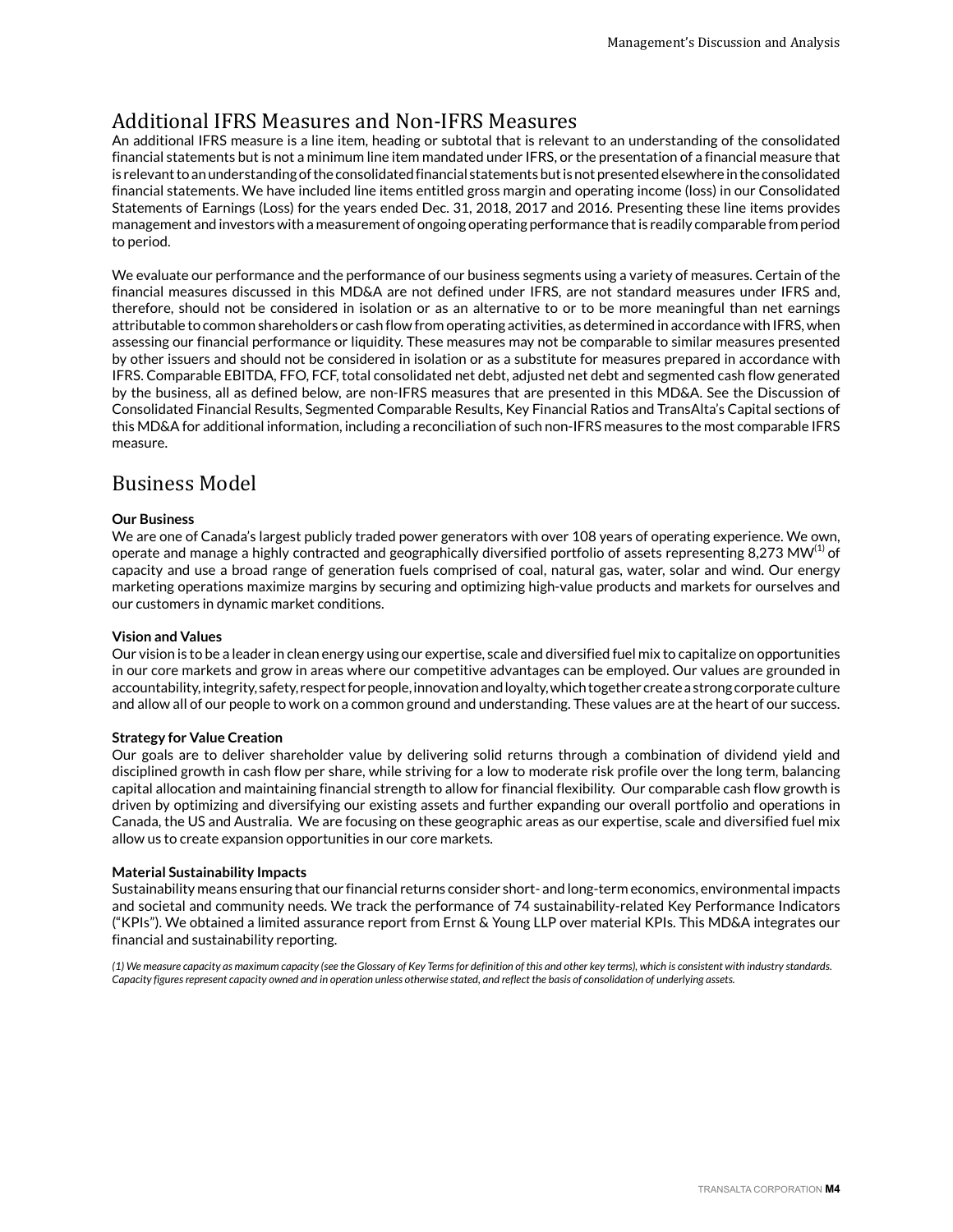## <span id="page-4-0"></span>Highlights

## Consolidated Financial Highlights

| Year ended Dec. 31                                                                      | 2018   | 2017   | 2016   |
|-----------------------------------------------------------------------------------------|--------|--------|--------|
| Revenues                                                                                | 2,249  | 2,307  | 2,397  |
| Net earnings (loss) attributable to common shareholders                                 | (248)  | (190)  | 117    |
| Cash flow from operating activities                                                     | 820    | 626    | 744    |
| Comparable EBITDA <sup>(1)</sup>                                                        | 1,123  | 1,062  | 1,144  |
| FFO <sup>(1)</sup>                                                                      | 927    | 804    | 734    |
| FCF <sup>(1)</sup>                                                                      | 524    | 328    | 257    |
| Net earnings (loss) per share attributable to common shareholders, basic and<br>diluted | (0.86) | (0.66) | 0.41   |
| FFO per share <sup>(1)</sup>                                                            | 3.23   | 2.79   | 2.55   |
| FCF per share <sup>(1)</sup>                                                            | 1.83   | 1.14   | 0.89   |
| Dividends declared per common share                                                     | 0.20   | 0.12   | 0.20   |
| Dividends declared per preferred share <sup>(2)</sup>                                   | 1.29   | 0.77   | 1.36   |
| As at Dec. 31                                                                           | 2018   | 2017   | 2016   |
| Total assets                                                                            | 9,428  | 10,304 | 10,996 |
| Total consolidated net debt <sup>(1)(3)</sup>                                           | 3,141  | 3,363  | 3,893  |
| Total long-term liabilities                                                             | 4,421  | 4,311  | 5,116  |

*(1) These items are not defined under IFRS. Presenting these items from period to period provides management and investors with the ability to evaluate earnings trends more readily in comparison with prior periods' results. Refer to the Discussion of Consolidated Financial Results section of this MD&A for further discussion of these items, including, where applicable, reconciliations to measures calculated in accordance with IFRS.*

*(2) Weighted average of the Series A, B, C, E, and G preferred share dividends declared. Dividends declared vary year over year due to timing of dividend declarations. (3) Total consolidated net debt includes long-term debt, including current portion, amounts due under credit facilities, tax equity and finance lease obligations, net of available cash and the fair value of economic hedging instruments on debt. See the table in the Capital Structure section of this MD&A for more details on the composition of total consolidated net debt.*

FCF, one of the Corporation's key financial metrics, totalled \$524 million, up \$196 million compared to last year. After adjusting for the one-time receipt for the termination of the Sundance B and C power purchase arrangements ("PPAs") in 2018 and the Ontario Electricity Financial Corporation ("OEFC") payment in 2017 (net of our partners share), FCF was \$367 million or \$56 million higher than 2017. FFO was \$927 million for 2018, compared to \$804 million for 2017, an increase of \$123 million.

- All generation segments had cash flows equal to or better than the same period last year.
- In Alberta, Canadian Coal, Hydro and our wind assets benefited from higher power prices. Average prices during the year in Alberta increased to \$50 per MWh from \$22 per MWh in 2017, mainly reflecting the impact of higher carbon pricing costs paid by certain generators and stronger market conditions.
- Canadian Coal cash flows were significantly higher in 2018 compared to 2017 as the cash flows in the first quarter included the one-time receipt for the termination of the Sundance B and C PPAs, which reflects the receipt of the capacity payments that would have been received over the 2018 to 2020 period had these PPAs not been terminated.
- Sustaining capital was lower in 2018 relative to 2017, primarily because of lower capital requirements in Canadian Coal as a result of the retirement of Sundance Units 1 and 2 and the mothballing of Sundance Units 3 and 5, and lower capital requirements in Canadian Gas and US Coal, mainly due to the timing of outages.

Revenues in 2018 were \$2,249 million, down \$58 million compared to 2017, mainly as a result of lower production within the Canadian Coal segment due to the retirement of Sundance Units 1 and 2 and the mothballing of Sundance Units 3 and 5 resulting from the termination of the Sundance B and C PPAs. This was partially offset by increased prices in the Alberta market.

Comparable EBITDA for the year ended Dec. 31, 2018, was \$1,123 million, up \$61 million compared to 2017, mainly due to the one-time receipt of \$157 million for the termination of the Sundance B and C PPAs, partially offset by higher carbon compliance costs and reduced revenue relating to the termination of the Sundance B and C PPAs. Excluding unrealized mark-to-market losses, comparable EBITDA was \$1,145 million. Beginning in the first quarter of 2019, unrealized markto-market gains or losses will be excluded from comparable EBITDA to be more comparable with other companies in the industry.

Net loss attributable to common shareholders in 2018 was \$248 million (\$0.86 net loss per share) compared to a net loss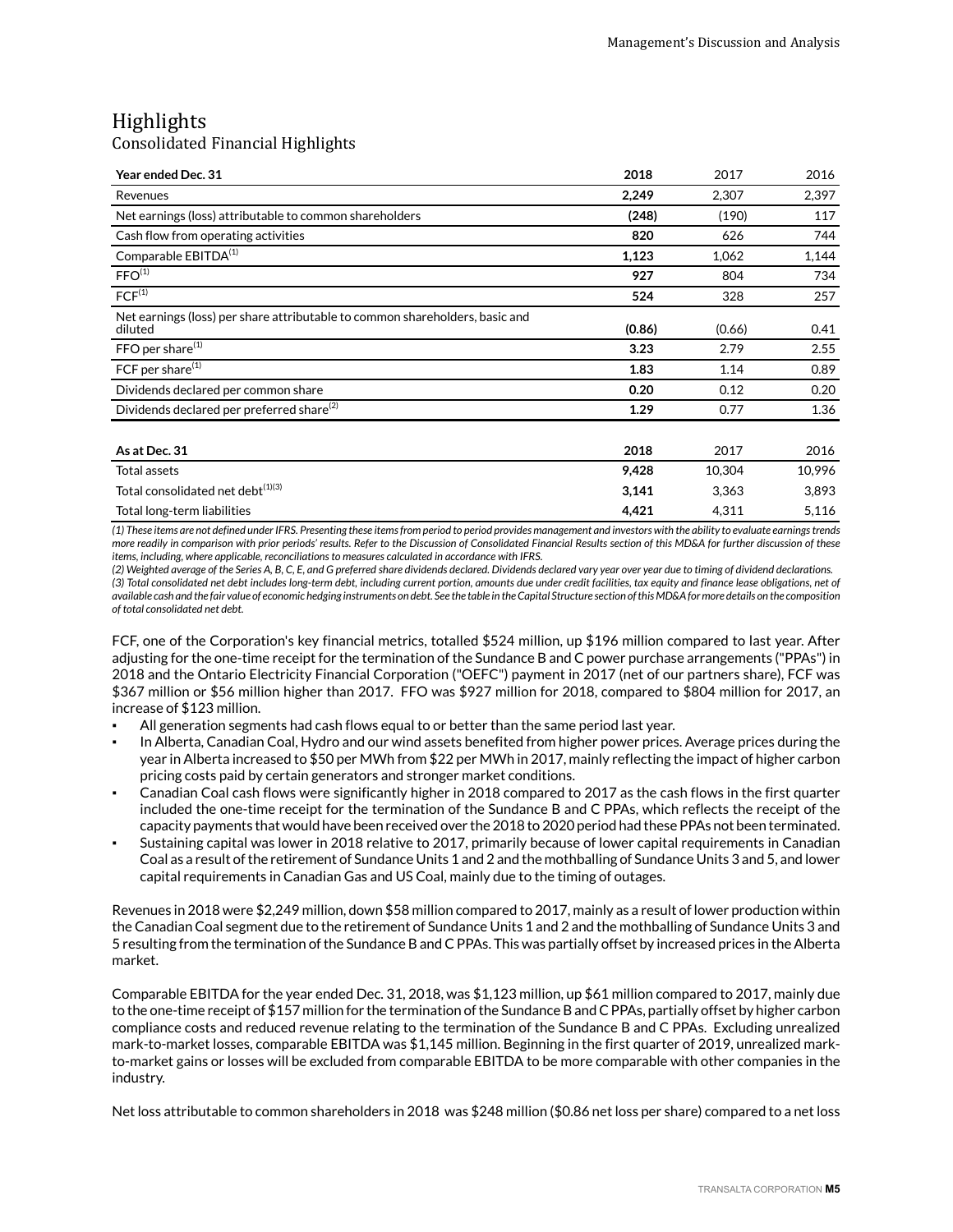of \$190 million (\$0.66 net earnings per share) in 2017. Earnings in 2018 were negatively impacted by higher mine depreciation and carbon compliance costs included in fuel and purchased power, higher impairments, lower finance lease income due to the sale of the Solomon facility, and higher preferred share dividends due to the timing of declarations, partially offset by the one-time receipt of \$157 million for the termination of the Sundance B and C PPAs and lower income tax expense. Net loss attributable to common shareholders in 2017 was negatively impacted by lower comparable EBITDA of \$82 million as well as the reduction of the US tax rate announced in December (\$105 million). The US tax rate reduction was offset by an increase in other comprehensive income.

#### Significant Events

During 2018, our strategic focus continued to be on reducing our corporate debt, improving our operating performance and transitioning to clean power generation. The Corporation made the following progress in executing upon its strategy throughout the period:

- On Dec. 17, 2018, we exercised our option to acquire a 50 per cent ownership in the gas pipeline ("Pioneer Pipeline") connecting Tidewater Midstream and Infrastructure Ltd.'s ("Tidewater") Brazeau River Complex to TransAlta's generating units at Sundance and Keephills. Our investment is subject to regulatory approval.
- On Dec. 17, 2018, the Corporation announced that we will invest \$270 million in our 207 MW Windrise wind project, which was selected by the Alberta Electric System Operator ("AESO") as one of the two successful projects in the Renewable Electricity Program Round 3.
- On Nov. 13, 2018, we appointed Christophe Dehout as our Chief Financial Officer, replacing Brett Gellner (our then interim Chief Financial Officer), who continues to serve as our Chief Strategy and Investment Officer. Mr. Dehout brings broad experience in power generation and extensive knowledge of capital markets, mergers and acquisitions, corporate finance and corporate transformations.
- On Oct. 19, 2018, TransAlta Renewables announced that the 17.25 MW expansion of the wind facility at Kent Hills, New Brunswick, is fully operational, bringing total generating capacity at the site to 167 MW.
- On Aug. 2, 2018, the Corporation redeemed all of our then outstanding 6.40 per cent debentures, due Nov. 18, 2019, for approximately \$425 million, including the principal amount of \$400 million, a prepayment premium and accrued and unpaid interest.
- On July 20, 2018, the Corporation monetized the payments under the Off-Coal Agreement ("OCA") with the Government of Alberta and closed an approximate \$345 million bond offering bearing interest at a rate of 4.509 per cent per annum, payable semi-annually and maturing on Aug. 5, 2030.
- On June 22, 2018, TransAlta Renewables closed a bought deal offering of 11,860,000 common shares through a syndicate of underwriters. The shares were issued at a price of \$12.65 per share for gross proceeds of approximately \$150 million.
- On May 31, 2018, TransAlta Renewables acquired an economic interest in the 50 MW Lakeswind Wind Farm and 21 MW of solar projects located in the US ("Mass Solar") from TransAlta and acquired ownership of the 20 MW Kent Breeze Wind Farm located in Ontario. The total purchase price for the three assets was approximately \$166 million, including the assumption of \$62 million of tax equity obligations and project debt. On June 28, 2018, TransAlta Renewables subscribed for an additional \$33 million (US\$25 million) of tracking preferred shares of a subsidiary of the Corporation related to Mass Solar in order to fund the repayment of Mass Solar's project debt.
- On March 15, 2018, the Corporation redeemed the then outstanding 6.650 per cent US \$500 million senior notes due May 15, 2018. The redemption price for the notes was approximately \$617 million (US\$516 million). Repayment of the US senior notes was funded by cash on hand and our credit facility.
- On Feb. 20, 2018, TransAlta Renewables entered into an arrangement to acquire two construction-ready wind projects in the Northeastern United States. The wind development projects consist of: i) a 90 MW project located in Pennsylvania that has a 15-year PPA with Microsoft Corp. ("Big Level") and ii) a 29 MW project located in New Hampshire with two 20-year PPAs ("Antrim") (collectively, the "US Wind Projects"). On April 20, 2018, TransAlta Renewables acquired an economic interest in the Big Level project. The Corporation expects the Antrim acquisition to close in early 2019.
- During the year, the Corporation purchased and cancelled 3,264,500 common shares at an average price of \$7.02 per common share through our normal course issuer bid ("NCIB") program, for a total cost of \$23 million.
- On March 31, 2018, the Corporation received approximately \$157 million in compensation for the termination of the Sundance B and C PPAs from the Balancing Pool.
- On Jan. 1, 2018, the Corporation permanently shutdown Sundance Unit 1 and mothballed Sundance Unit 2. On April 1, 2018, we mothballed Sundance Unit 3 and Sundance Unit 5. On July 31, 2018, we decided to permanently shut down Sundance Unit 2.

See the Significant and Subsequent Events section of this MD&A for further details.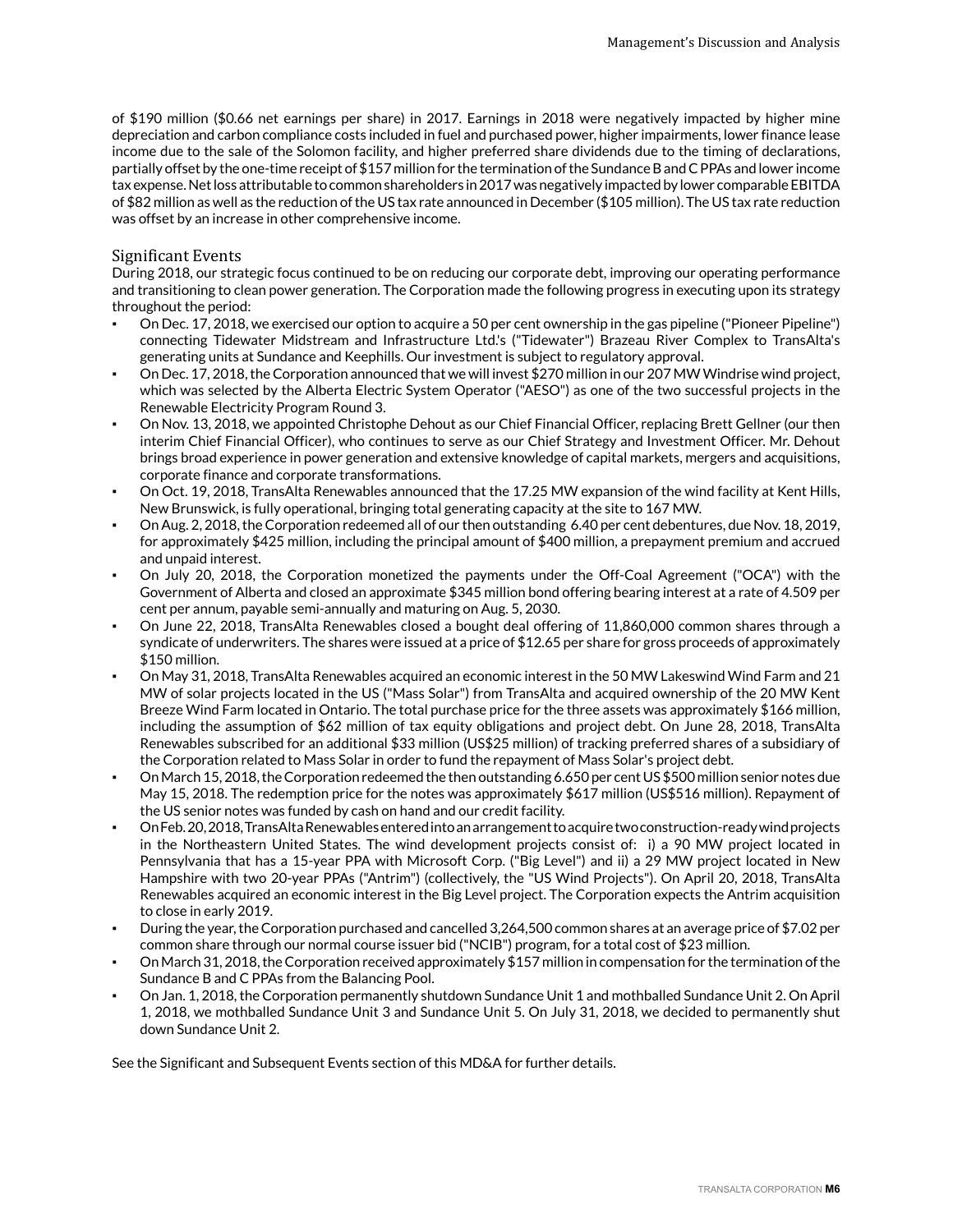## <span id="page-6-0"></span>Discussion of Consolidated Financial Results

We evaluate our performance and the performance of our business segments using a variety of measures. Certain of the financial measures discussed in this MD&A, including the comparable figures below, are not defined under IFRS. Those discussed below, and elsewhere in this MD&A, are not defined under IFRS and, therefore, should not be considered in isolation or as an alternative to or to be more meaningful than net earnings attributable to common shareholders or cash flow from operating activities, as determined in accordance with IFRS, when assessing our financial performance or liquidity. These measures are not necessarily comparable to a similarly titled measure of another company. Each business segment assumes responsibility for its operating results measured to comparable EBITDA and cash flows generated by the business. Gross margin is also a useful measure as it provides management and investors with a measurement of operating performance that is readily comparable from period to period.

## Comparable EBITDA

EBITDA is a widely adopted valuation metric and an important metric for management that represents our core business profitability. Interest, taxes, and depreciation and amortization are not included, as differences in accounting treatments may distort our core business results. In addition, we reclassify certain transactions to facilitate the discussion of the performance of our business:

- Certain assets we own in Canada (and in 2016 and 2017 in Australia) are fully contracted and recorded as finance leases under IFRS. We believe it is more appropriate to reflect the payments we receive under the contracts as a capacity payment in our revenues instead of as finance lease income and a decrease in finance lease receivables. We depreciate these assets over their expected lives;
- We also reclassify the depreciation on our mining equipment from fuel and purchased power to reflect the actual cash cost of our business in our comparable EBITDA;
- In December 2016, we agreed to terminate our existing arrangement with the Independent Electricity System Operator ("IESO") relating to our Mississauga cogeneration facility in Ontario and entered into a new Non-Utility Generator ("NUG") Enhanced Dispatch Contract (the "NUG Contract") effective Jan. 1, 2017. Under the new NUG Contract, we received fixed monthly payments until December 31, 2018 with no delivery obligations. Under IFRS, for our reported results in 2016, as a result of the NUG Contract, we recognized a receivable of \$207 million (discounted), a pre-tax gain of approximately \$191 million net of costs to mothball the units, and accelerated depreciation of \$46 million. In 2017 and 2018, on a comparable basis, we recorded the payments we received as revenues as a proxy for operating income, and continued to depreciate the facility until Dec. 31, 2018; and
- On the commissioning of the South Hedland Power Station in July 2017, we prepaid approximately \$74 million of electricity transmission and distribution costs. Interest income is recorded on the prepaid funds. We reclassify this interest income as a reduction in the transmission and distribution costs expensed each period to reflect the net cost to the business.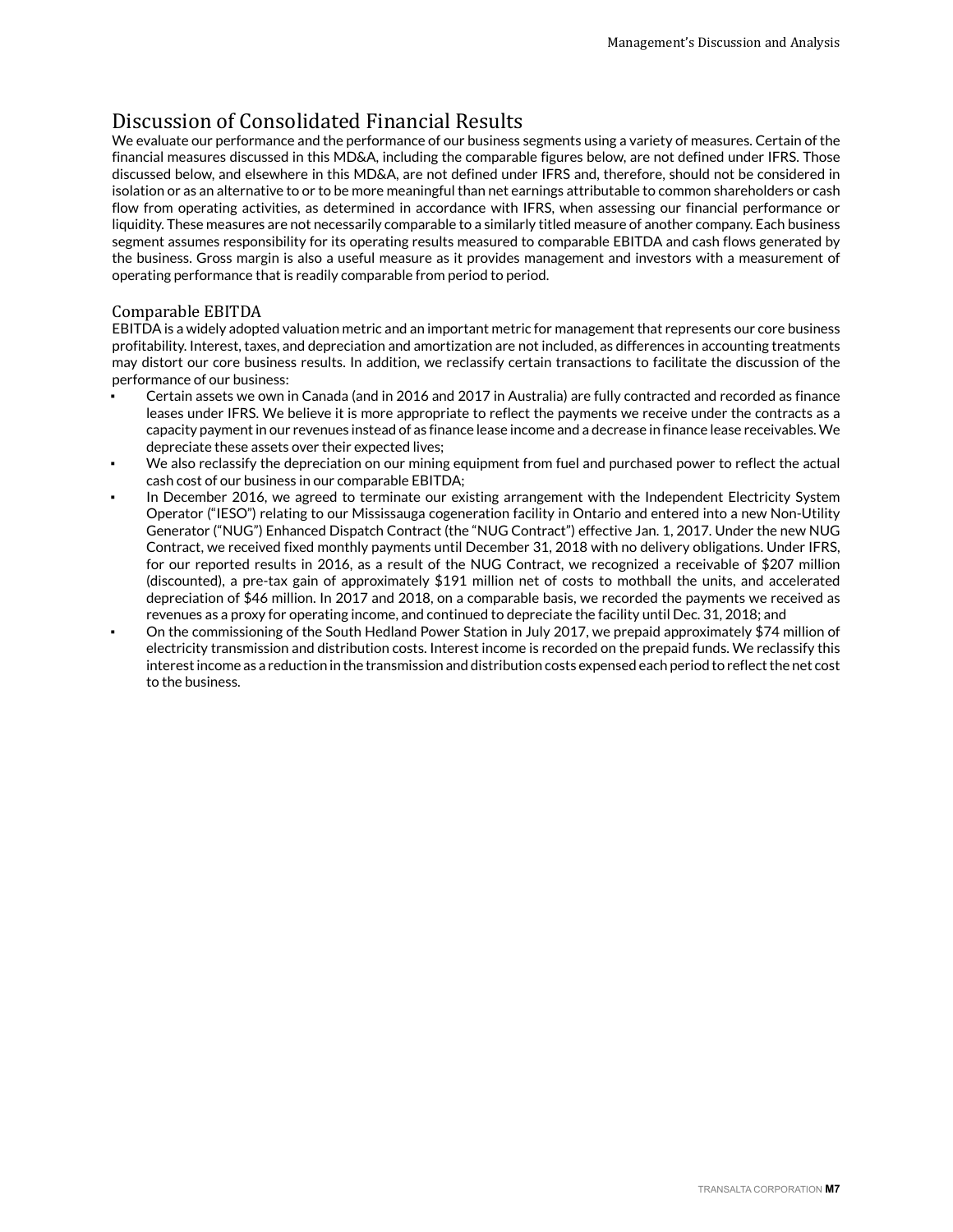A reconciliation of net earnings (loss) attributable to common shareholders to comparable EBITDA results is set out below:

| Year ended Dec. 31                                                              | 2018  | 2017           | 2016  |
|---------------------------------------------------------------------------------|-------|----------------|-------|
| Net earnings (loss) attributable to common shareholders                         | (248) | (190)          | 117   |
| Net earnings attributable to non-controlling interests                          | 108   | 42             | 107   |
| Preferred share dividends                                                       | 50    | 30             | 52    |
| Net earnings (loss)                                                             | (90)  | (118)          | 276   |
| Adjustments to reconcile net income to comparable EBITDA                        |       |                |       |
| Income tax expense (recovery)                                                   | (6)   | 64             | 38    |
| Gain on sale of assets and other                                                | (1)   | (2)            | (4)   |
| Foreign exchange (gain) loss                                                    | 15    | 1              | 5     |
| Net interest expense                                                            | 250   | 247            | 229   |
| Depreciation and amortization                                                   | 574   | 635            | 601   |
| Comparable reclassifications                                                    |       |                |       |
| Decrease in finance lease receivables                                           | 59    | 59             | 57    |
| Mine depreciation included in fuel cost                                         | 140   | 75             | 65    |
| Australian interest income                                                      | 4     | $\overline{2}$ |       |
| Adjustments to earnings to arrive at comparable EBITDA                          |       |                |       |
| Impacts to revenue associated with certain de-designated and economic<br>hedges |       | 2              | 26    |
| Impacts associated with Mississauga recontracting $(1)$                         | 105   | 77             | (177) |
| Asset impairment charge <sup>(2)</sup>                                          | 73    | 20             | 28    |
| <b>Comparable EBITDA</b>                                                        | 1,123 | 1,062          | 1,144 |

*(1) Impacts associated with Mississauga recontracting for the year ended Dec. 31, 2018, are as follows: revenue (\$108 million), and fuel and purchased power and dedesignated hedges (\$3 million). Impacts associated with Mississauga recontracting for the year ended Dec. 31, 2017, are as follows: revenue (\$101 million), fuel and purchased power and de-designated hedges (\$12 million), operations, maintenance and administration (\$3 million), and recovery related to a renegotiated land lease (\$9 million). Impacts associated with Mississauga recontracting for the year ended Dec. 31, 2016, are as follows: net other operating income (\$191 million) and fuel and purchased power and de-designated hedges (\$14 million).*

*(2) Asset impairment charges for 2018 include a \$38 million charge related to the retirement of Sundance Unit 2, Lakeswind and Kent Breeze impairment of \$12 million and a write-off of project development costs of \$23 million (2017 - \$20 million retirement of Sundance Unit 1, 2016 - \$28 million for the Wintering Hills impairment).*

Comparable EBITDA increased by \$61 million for the year ended Dec. 31, 2018, compared to 2017. This was mainly due to:

- Our Canadian Coal and Hydro segments were up year over year, and together accounted for an increase of \$110 million of comparable EBITDA.
	- At Canadian Coal, the one-time receipt of \$157 million for the termination of the Sundance B and C PPAs was partially offset by higher carbon compliance costs and reduced revenue relating to the termination of the Sundance B and C PPAs.
	- Our Hydro operations benefited from higher market prices for Ancillary Services.
- Our US Coal, Canadian Gas and Australian Gas segments were down compared to 2017 for a combined decrease of \$44 million.
	- US Coal was down primarily due to non-cash mark-to-market losses.
	- Our Canadian Gas segment was lower mainly because 2017 comparable EBITDA benefited from the settlement of the contract indexation dispute with the OEFC relating to the Ottawa and Windsor generating facilities, totalling \$34 million, which was mostly offset by the positive impact of the Mississauga recontracting and cost reduction initiatives.
	- Our Australian Gas segment was lower mainly due to lower finance income as a result of Fortescue Metals Group Ltd.'s ("FMG") repurchase of the Solomon Power Station partially offset by a full year of operations for the South Hedland Power Station.
- Our Wind and Solar segment benefited from higher merchant prices and insurance proceeds from a tower fire at Wyoming Wind Farm, which were offset by the unfavourable impact of the US non-cash mark-to-market losses relating to the fair value of the Big Level PPA contract, resulting in flat comparable EBITDA.
- Energy Marketing was down \$2 million in 2018 compared to 2017, but overall, largely consistent year over year.
- Corporate costs remained consistent with 2017 results.

Our overall results in 2018 included costs of approximately \$16 million (2017 - \$29 million) in operations, maintenance and administration ("OM&A") and \$21 million (2017 - \$25 million) in productivity capital relating to Project Greenlight, our transformation initiative. We estimate that the Project Greenlight initiatives generated net \$70 million in gross margin,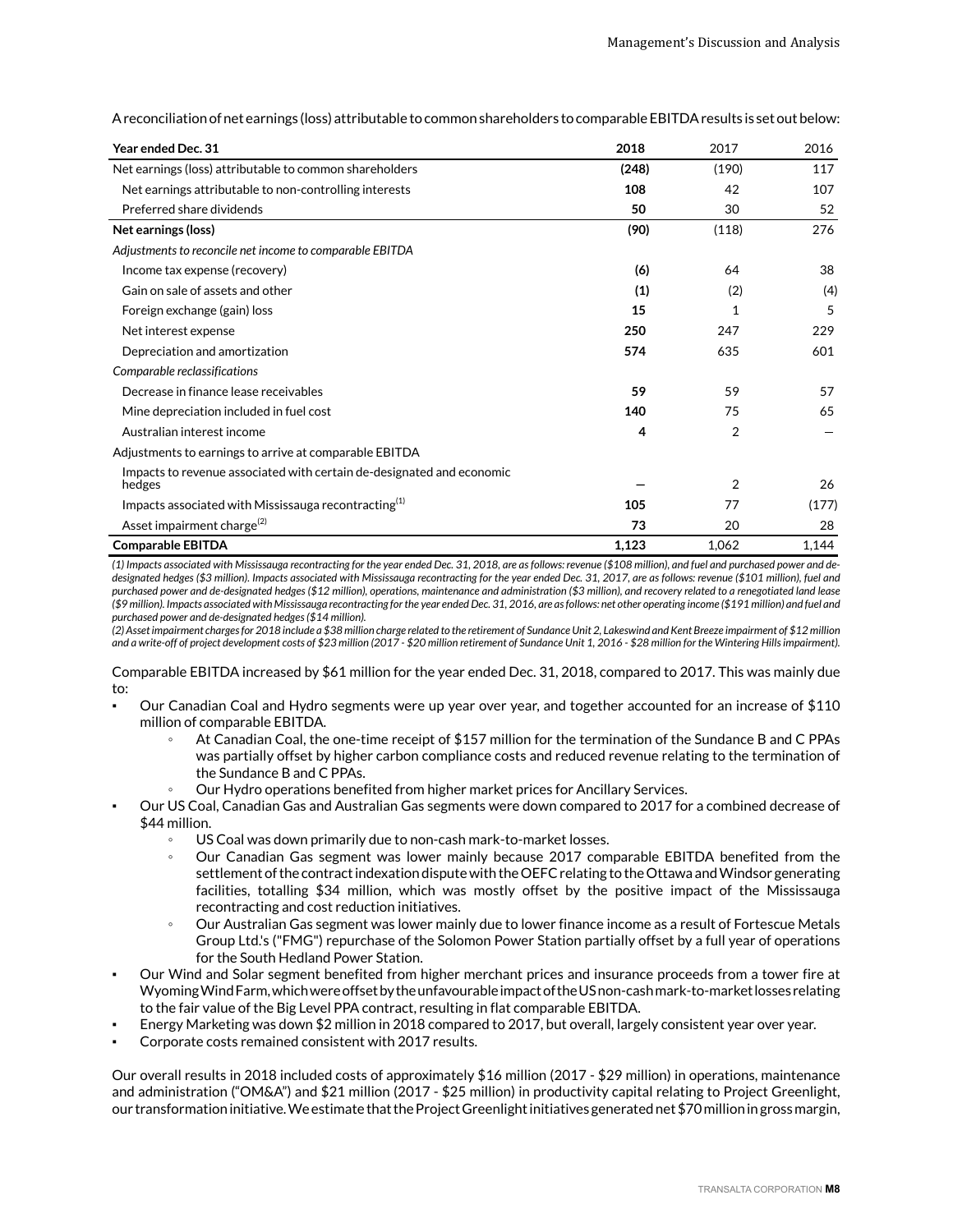OM&A expenses and capital savings. See the Power Generating Portfolio Capital and Strategic Growth and Corporate Transformation sections of this MD&A for further details regarding Project Greenlight.

## Funds from Operations and Free Cash Flow

FFO is an important metric as it provides a proxy for cash generated from operating activities before changes in working capital, and provides the ability to evaluate cash flow trends in comparison with results from prior periods. FCF is an important metric as it represents the amount of cash that is available to invest in growth initiatives, make scheduled principal repayments on debt, repay maturing debt, pay common share dividends or repurchase common shares. Changes in working capital are excluded so FFO and FCF are not distorted by changes that we consider temporary in nature, reflecting, among other things, the impact of seasonal factors and timing of receipts and payments. FFO per share and FCF per share are calculated using the weighted average number of common shares outstanding during the period.

The table below reconciles our cash flow from operating activities to our FFO and FCF:

| <b>Year ended Dec. 31</b>                                        | 2018  | 2017  | 2016  |
|------------------------------------------------------------------|-------|-------|-------|
| Cash flow from operating activities                              | 820   | 626   | 744   |
| Change in non-cash operating working capital balances            | 44    | 114   | (73)  |
| Cash flow from operations before changes in working capital      | 864   | 740   | 671   |
| Adjustments                                                      |       |       |       |
| Decrease in finance lease receivable                             | 59    | 59    | 57    |
| Other                                                            | 4     | 5     | 6     |
| <b>FFO</b>                                                       | 927   | 804   | 734   |
| Deduct:                                                          |       |       |       |
| Sustaining capital                                               | (168) | (235) | (272) |
| Productivity capital                                             | (21)  | (24)  | (8)   |
| Dividends paid on preferred shares                               | (40)  | (40)  | (42)  |
| Distributions paid to subsidiaries' non-controlling interests    | (169) | (172) | (151) |
| Other                                                            | (5)   | (5)   | (4)   |
| <b>FCF</b>                                                       | 524   | 328   | 257   |
| Weighted average number of common shares outstanding in the year | 287   | 288   | 288   |
| FFO per share                                                    | 3.23  | 2.79  | 2.55  |
| FCF per share                                                    | 1.83  | 1.14  | 0.89  |

The increase in FCF was driven by year-over-year stronger cash flow from operating activities of \$194 million partially due to the payment for the termination of the Sundance B and C PPAs and lower sustaining and productivity capital expenditures. Higher FCF in 2017 compared to 2016 was also driven by strong cash flow from operations before changes in working capital and reduced sustaining and productivity capital expenditures. FCF in 2016 was lower due to payments made to the Market Surveillance Administrator of \$25 million.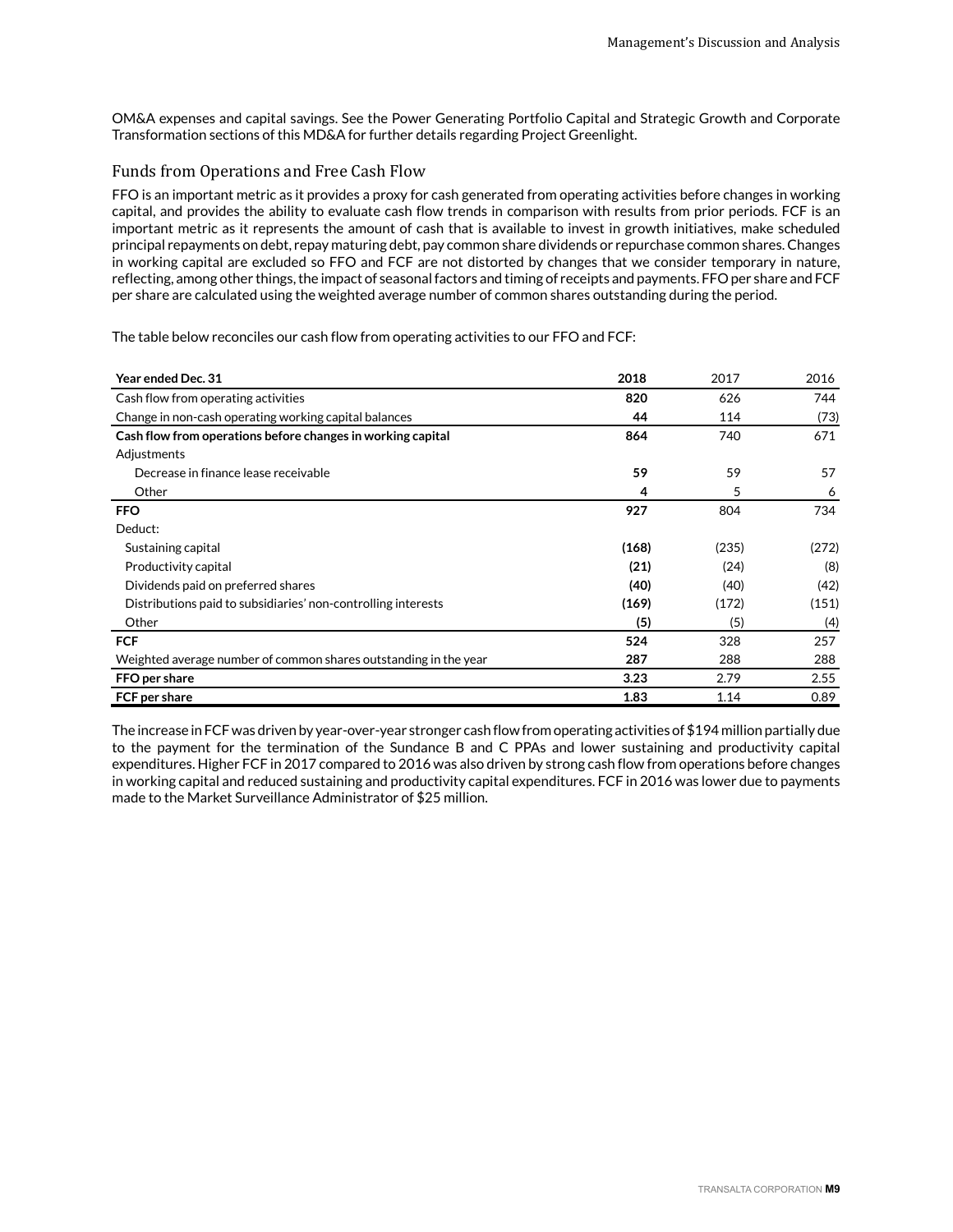The table below bridges our comparable EBITDA to our FFO and FCF:

| <b>Year ended Dec. 31</b>                                     | 2018  | 2017  | 2016  |
|---------------------------------------------------------------|-------|-------|-------|
| Comparable EBITDA                                             | 1,123 | 1,062 | 1,144 |
| Provisions                                                    |       | (7)   | (114) |
| Unrealized (gains) losses from risk management activities     | 22    | (28)  | 4     |
| Interest expense                                              | (187) | (218) | (229) |
| Current income tax expense                                    | (28)  | (23)  | (23)  |
| Realized foreign exchange gain (loss)                         | 5     | 15    | (5)   |
| Decommissioning and restoration costs settled                 | (31)  | (19)  | (23)  |
| Other cash and non-cash items                                 | 16    | 22    | (20)  |
| <b>FFO</b>                                                    | 927   | 804   | 734   |
| Deduct:                                                       |       |       |       |
| Sustaining capital                                            | (168) | (235) | (272) |
| Productivity capital                                          | (21)  | (24)  | (8)   |
| Dividends paid on preferred shares                            | (40)  | (40)  | (42)  |
| Distributions paid to subsidiaries' non-controlling interests | (169) | (172) | (151) |
| Other                                                         | (5)   | (5)   | (4)   |
| <b>FCF</b>                                                    | 524   | 328   | 257   |

#### Segmented Comparable Results

Segmented cash flows generated by the business measures the net cash generated by each of our segments after sustaining and productivity capital expenditures, reclamation costs, provisions, and non-cash mark-to-market gains or losses. This is the cash flow available to: pay our interest and cash taxes, make distributions to our non-controlling partners and pay dividends to our preferred shareholders, grow the business, pay down debt and return capital to our shareholders.

| Year ended Dec. 31                 | 2018  | 2017  | 2016 |
|------------------------------------|-------|-------|------|
| Segmented cash flow <sup>(1)</sup> |       |       |      |
| Canadian Coal <sup>(2)</sup>       | 279   | 175   | 198  |
| US Coal                            | 63    | 33    | 21   |
| Canadian Gas <sup>(3)</sup>        | 228   | 221   | 235  |
| Australian Gas                     | 136   | 127   | 99   |
| Wind and Solar                     | 211   | 201   | 180  |
| Hydro                              | 96    | 61    | 53   |
| Generation segmented cash flow     | 1,013 | 818   | 786  |
| <b>Energy Marketing</b>            | 33    | 39    | 25   |
| Corporate                          | (107) | (108) | (95) |
| Total segmented cash flow          | 939   | 749   | 716  |

*(1) Segmented cash flow is a non-IFRS measure.*

*(2) 2018 includes \$157 million received from the Balancing Pool for the early termination of the Sundance B and C PPAs in the first quarter of 2018.*

*(3) 2017 includes \$34 million from the OEFC relating to the 2017 indexation dispute.*

Cash flow generated by the business totalled \$939 million in 2018, up \$190 million over 2017, mainly due to the one-time receipt of \$157 million for the termination of the Sundance B and C PPAs, lower sustaining capital expenditures and higher Ancillary Services revenue from our hydro facilities. Cash flow in 2017 was \$33 million higher than 2016 due to disciplined cost control and sustaining capital expenditure allocation.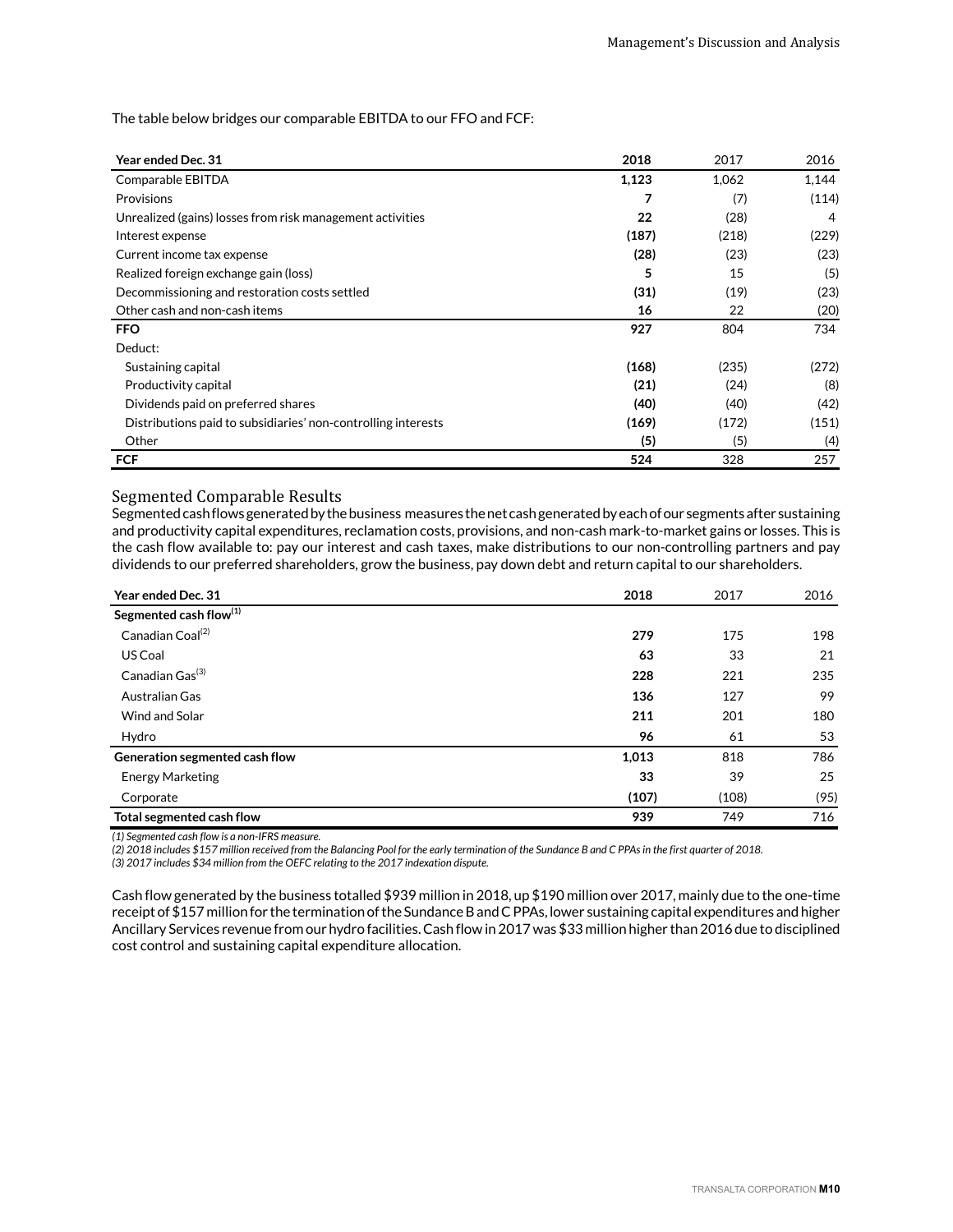## Canadian Coal

| Year ended Dec. 31                                      | 2018   | 2017   | 2016   |
|---------------------------------------------------------|--------|--------|--------|
| Availability (%)                                        | 91.6   | 82.0   | 85.3   |
| Contract production (GWh)                               | 8,936  | 18,683 | 19,823 |
| Merchant production (GWh)                               | 5,304  | 3,786  | 3,787  |
| Total production (GWh)                                  | 14,240 | 22,469 | 23,610 |
| Gross installed capacity (MW) <sup>(1)</sup>            | 3,231  | 3,791  | 3,791  |
| Revenues                                                | 912    | 999    | 1,048  |
| Fuel and purchased power                                | 526    | 510    | 386    |
| Comparable gross margin                                 | 386    | 489    | 662    |
| Operations, maintenance and administration              | 171    | 192    | 178    |
| Taxes, other than income taxes                          | 13     | 13     | 13     |
| Net other operating expense (income) <sup>(2)</sup>     | (198)  | (40)   | (2)    |
| <b>Comparable EBITDA</b>                                | 400    | 324    | 473    |
| Deduct:                                                 |        |        |        |
| Sustaining capital:                                     |        |        |        |
| Routine capital                                         | 17     | 22     | 33     |
| Mine capital                                            | 42     | 28     | 23     |
| Finance leases                                          | 14     | 14     | 13     |
| Planned major maintenance                               | 15     | 54     | 100    |
| Total sustaining capital expenditures                   | 88     | 118    | 169    |
| Productivity capital                                    | 12     | 12     | 1      |
| Total sustaining and productivity capital               | 100    | 130    | 170    |
|                                                         |        |        |        |
| Provisions                                              | (10)   | 5      | 85     |
| Unrealized gains (losses) on risk management activities | 11     | 3      | 7      |
| Decommissioning and restoration costs settled           | 19     | 11     | 13     |
| Other                                                   | 1      |        |        |
| <b>Canadian Coal cash flow</b>                          | 279    | 175    | 198    |

*(1) On Jan. 1, 2018, 560 MW Sundance Units 1 and 2 were shut down and mothballed, respectively. On April 1, 2018, 774 MW Sundance Units 3 and 5 were mothballed. On July 31, 2018 Sundance Unit 2 was shut down permanently.* 

*(2) In 2018, this includes the \$157 million payment for the termination of the Sundance B and C PPAs. In both 2018 and 2017, this includes the \$40 million OCA payment.* 

#### **2018**

Availability for the year improved compared to 2017, mainly due to lower planned outages and unplanned outages and derates in 2018.

Production for the year ended Dec. 31, 2018, decreased 8,229 gigawatt hours ("GWh") compared to 2017, primarily due to the retirement and mothballing of certain Sundance units and less dispatching, partially offset by lower planned and unplanned outages.

Revenue for the year ended Dec. 31, 2018, decreased by \$87 million compared to 2017, mainly due to lower production offset by higher prices. Revenue per MWh of production rose to approximately \$64 per MWh in 2018 from \$44 per MWh in 2017, which more than offset the increase in carbon compliance costs and resulted in higher gross margin per MWh in 2018.

Fuel, carbon compliance costs and purchased power costs per MWh were higher in 2018 compared to 2017. Coal costs on a dollar per MWh were higher due to fixed costs and lower tonnage. Pit development work commenced in 2018 at the Highvale mine and is expected to provide the lowest cost fuel for the remaining life of the facilities. Carbon compliance costs were higher in 2018, reflecting the regulated increase in the carbon price and due to the fact that carbon compliance costs are no longer recoverable on the Sundance units as the PPAs have been terminated. Both the fuel and carbon pricing cost increases were as expected.

During the year we commenced co-firing with natural gas. Natural gas combustion produces fewer greenhouse gas ("GHG") emissions than coal combustion, which lowers our GHG compliance costs. The combined impact of relatively low Alberta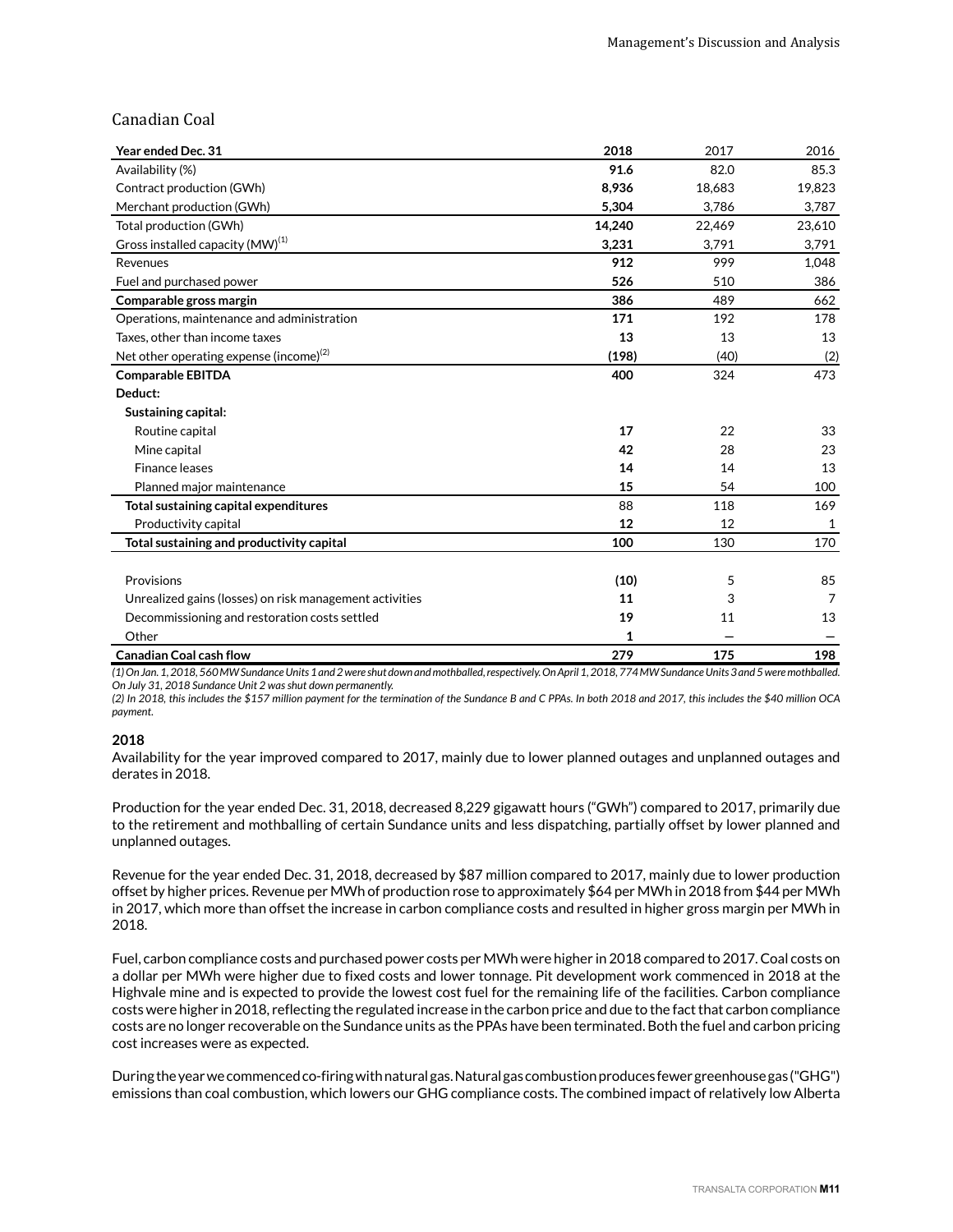gas prices and lower GHG compliance costs made this economically viable on the merchant plants for a substantial part of the year.

OM&A costs were lower in 2018 compared to 2017. There are certain fixed and common costs that are required to maintain the remaining operational Sundance units and some one-time OM&A costs were incurred in association with the mothballing and retirement of Sundance Units 1 and 2. We continue to optimize the operations of the facility in response to the merchant market.

Comparable EBITDA for the year ended Dec. 31, 2018, increased \$76 million compared to 2017, as a result of the onetime receipt of \$157 million for the termination of the Sundance B and C PPAs, partially offset by higher carbon compliance costs and reduced revenue relating to the termination of the Sundance B and C PPAs.

For the year ended Dec. 31, 2018, sustaining capital expenditures decreased by \$30 million compared to 2017, mainly due to lower planned outages and mothballing of units, partially offset by increased mine pit development work. Establishing a new pit provides the lowest cost fuel for the remaining life of the facilities. In 2017, four planned outages were performed throughout the year, while during 2018 there was only one planned major outage at one of our non-operated plants. Overall, for 2018, there are four fewer units in the fleet to maintain, which significantly reduced our sustaining capital costs.

#### **2017**

Availability in 2017 was down compared to 2016 due to higher unplanned outages and derates due to coal supply disruptions at our mine during the last half of the year, which also resulted in lower production of 1,141 GWh year over year.

Comparable EBITDA for the year ended Dec. 31, 2017, decreased \$149 million compared to 2016, due to the \$80 million reversal of the Keephills 1 provision in the fourth quarter of 2016. As expected, fuel and purchased power were impacted by higher coal costs related to the expected higher strip ratio and higher environmental compliance costs in 2017. In addition, we incurred additional costs in the third quarter to mitigate the impact of lower productivity at our mine.

OM&A increased \$14 million year over year due mostly to contractor spend on Project Greenlight improvement initiatives (\$20 million) and higher material and operating expenses (\$5 million), and was partially offset by lower compensation (\$11 million). See the Strategic Growth and Corporate Transformation section of this MD&A for further details.

The 2017 results also included \$40 million related to OCA payments included in net other operating income. We received our OCA payment in the third quarter.

Sustaining and productivity capital expenditures for the year ended Dec. 31, 2017, were lower by \$40 million compared to 2016, mainly due to the timing of major outages in 2017 and pit stops executed in 2016 on our Sundance 1 and 2 units.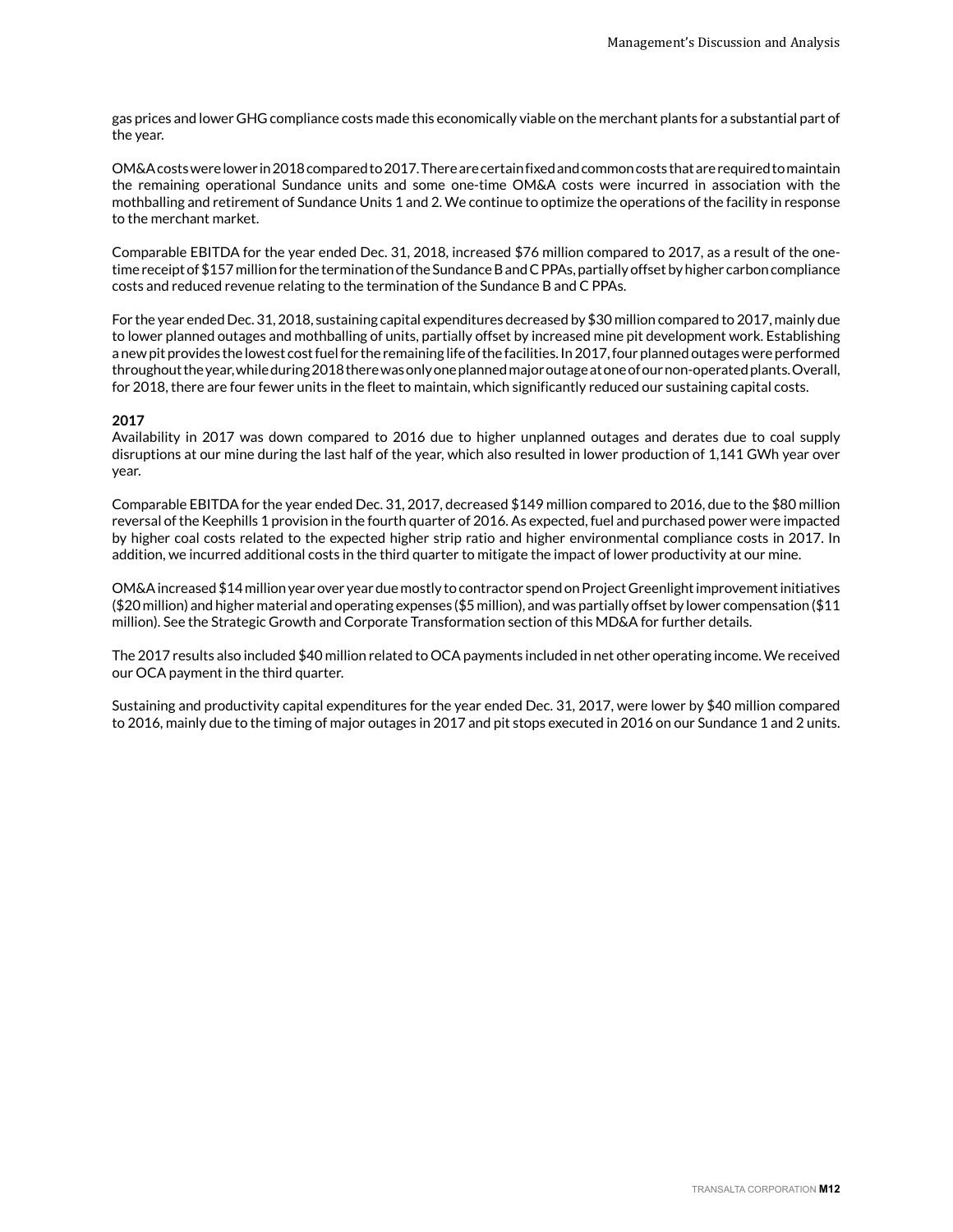### US Coal

| Year ended Dec. 31                                      | 2018           | 2017    | 2016    |
|---------------------------------------------------------|----------------|---------|---------|
| Availability (%)                                        | 60.2           | 66.3    | 88.1    |
| Adjusted availability $(\%)^{(1)}$                      | 84.6           | 86.2    | 88.9    |
| Contract sales volume (GWh)                             | 3,329          | 3,609   | 3,535   |
| Merchant sales volume (GWh)                             | 5,704          | 5,488   | 4,896   |
| Purchased power (GWh)                                   | (3,665)        | (3,625) | (3,854) |
| Total production (GWh)                                  | 5,368          | 5,472   | 4,577   |
| Gross installed capacity (MW)                           | 1,340          | 1,340   | 1,340   |
| Revenues                                                | 442            | 437     | 380     |
| Fuel and purchased power                                | 314            | 293     | 281     |
| Comparable gross margin                                 | 128            | 144     | 99      |
| Operations, maintenance and administration              | 61             | 51      | 54      |
| Taxes, other than income taxes                          | 5              | 4       | 4       |
| <b>Comparable EBITDA</b>                                | 62             | 89      | 41      |
| Deduct:                                                 |                |         |         |
| Sustaining capital:                                     |                |         |         |
| Routine capital                                         | $\overline{2}$ | 3       | 3       |
| <b>Finance leases</b>                                   | 4              | 3       | 3       |
| Planned major maintenance                               | 11             | 29      | 11      |
| Total sustaining capital expenditures                   | 17             | 35      | 17      |
| Productivity capital                                    |                | 3       |         |
| Total sustaining and productivity capital               | 17             | 38      | 17      |
|                                                         |                |         |         |
| Provisions                                              |                |         | 7       |
| Unrealized gains (losses) on risk management activities | (29)           | 10      | (13)    |
| Decommissioning and restoration costs settled           | 11             | 8       | 9       |
| US Coal cash flow                                       | 63             | 33      | 21      |

*(1) Adjusted for dispatch optimization.*

#### **2018**

Availability for the year was down compared to 2017 due to the timing of dispatch optimization and unplanned outages and derates in the last half of 2018, slightly offset by forced outages at Centralia Unit 1 in January 2017. In 2017 and 2018, both Centralia Units were taken out of service in February as a result of seasonally lower prices in the Pacific Northwest. In both years, we performed major maintenance during that time.

Production was down 104 GWh in 2018 compared to 2017, due mainly to dispatch optimization and increased unplanned outages in the last half of the year.

OM&A costs were \$10 million higher in 2018 compared to 2017, due to employee gainshare, annual incentive compensation and retention bonuses, as well as increased disbursements paid to the community fund.

Comparable EBITDA decreased by \$27 million compared to 2017 primarily due to unfavourable changes on unrealized mark-to-market positions recorded within fuel and purchased power offset by reduced coal costs and favourable market prices.

Sustaining and productivity capital expenditures for 2018 were \$21 million lower than 2017, due to lower planned outages.

US Coal's 2018 cash flow improved by \$30 million compared to the prior year, mainly due to stronger operating results excluding unrealized mark-to-market impacts and lower sustaining and productivity capital spend.

#### **2017**

Availability was down compared to 2016 due to a forced outage on Centralia Unit 1 in January. Both Centralia Units were taken out of service in February due to low prices in the Pacific Northwest market. We performed major maintenance on both units during that time. The lower availability was not material to our results as our contractual obligations were supplied with less expensive power purchased in the market during the first half of the year.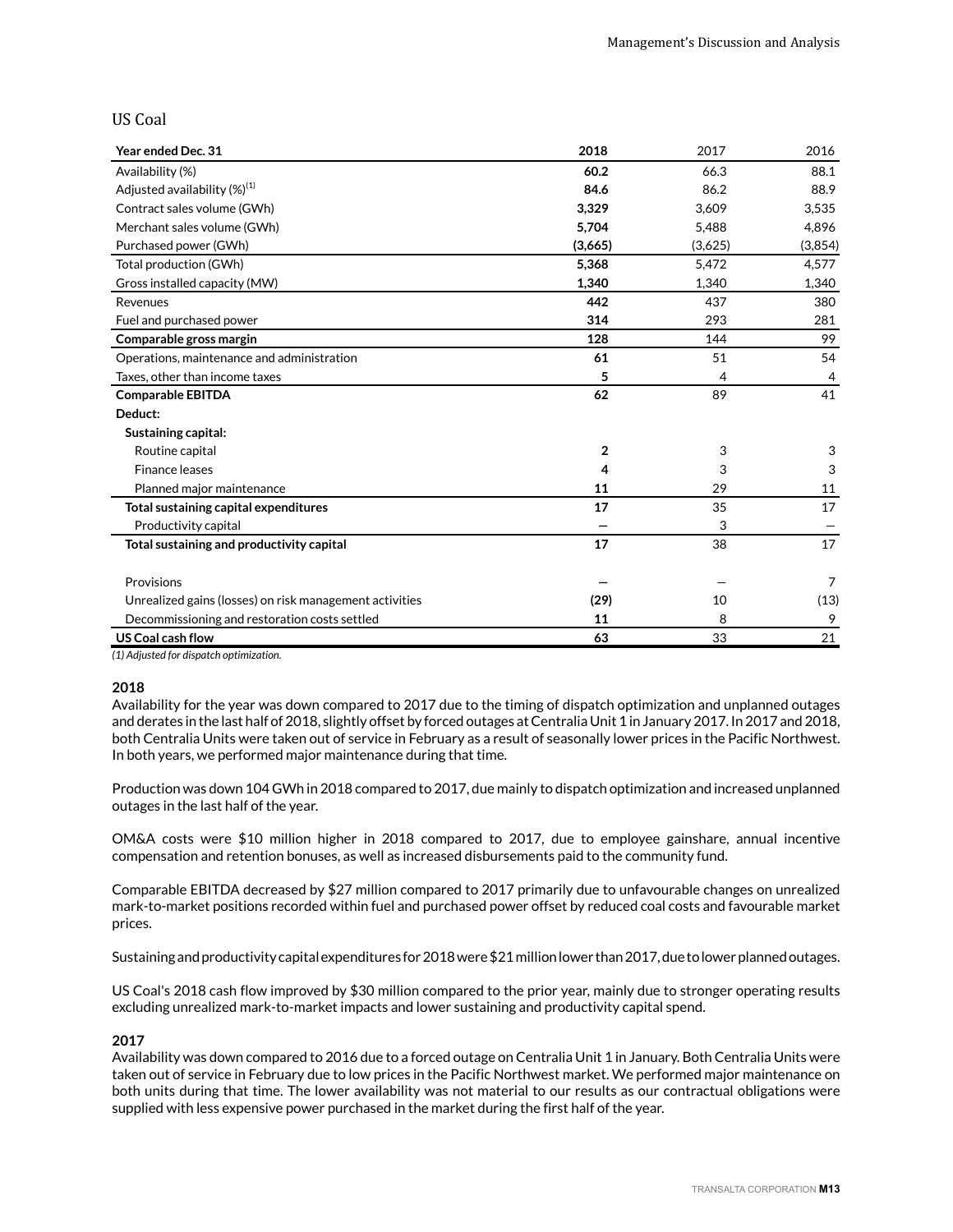Production was up 895 GWh in 2017 compared to 2016 due mainly to lower dispatch optimization caused by higher prices in the fourth quarter of 2017. The increased generation was partially offset by higher unplanned and planned maintenance.

Comparable EBITDA increased by \$48 million compared to 2016 due to increased sales volumes that led to increased margins from higher market prices and higher contract rates. Lower coal transportation costs and the favourable impact of mark-to-market (year-over-year gain of \$13 million) on certain forward financial contracts that do not qualify for hedge accounting also positively impacted comparable EBITDA.

Sustaining and productivity capital expenditures for the year ended Dec. 31, 2017, increased by \$21 million compared to 2016 due to planned outages executed during the second quarter of 2017. Productivity capital was invested in the installation of inspection equipment to optimize heat rates on coal and improve air distribution systems.

#### Canadian Gas

| Year ended Dec. 31                                      | 2018         | 2017           | 2016  |
|---------------------------------------------------------|--------------|----------------|-------|
| Availability (%)                                        | 93.3         | 91.6           | 95.7  |
| Contract production (GWh)                               | 1,620        | 1,504          | 2,784 |
| Merchant production (GWh)                               | 93           | 244            | 288   |
| Total production (GWh)                                  | 1,713        | 1.748          | 3,072 |
| Gross installed capacity (MW) <sup>(1)</sup>            | 945          | 952            | 1,057 |
| Revenues                                                | 407          | 430            | 470   |
| Fuel and purchased power                                | 99           | 113            | 171   |
| Comparable gross margin                                 | 308          | 317            | 299   |
| Operations, maintenance and administration              | 48           | 53             | 54    |
| Taxes, other than income taxes                          | 1            | 1              | 1     |
| <b>Comparable EBITDA</b>                                | 259          | 263            | 244   |
| Deduct:                                                 |              |                |       |
| Sustaining capital:                                     |              |                |       |
| Routine capital                                         | 4            | 8              | 7     |
| Planned major maintenance                               | 16           | 22             | 5     |
| Total sustaining capital expenditures                   | 20           | 30             | 12    |
| Productivity capital                                    | $\mathbf{2}$ | $\overline{2}$ |       |
| Total sustaining and productivity capital               | 22           | 32             | 12    |
|                                                         |              |                |       |
| Provisions                                              |              | 3              | (2)   |
| Unrealized gains (losses) on risk management activities | 9            | 7              | (2)   |
| Decommissioning and restoration costs settled           |              |                | 1     |
| <b>Canadian Gas cash flow</b>                           | 228          | 221            | 235   |

*(1) 2018 and 2017 excludes capacity of Mississauga, which was mothballed in early 2017. All years include production capacity for the Fort Saskatchewan power station, which has been accounted for as a finance lease. During 2015, operational control of our Poplar Creek facility was transferred to Suncor Energy ("Suncor"). We continue to own a portion of the facility and have included our portion as a part of gross capacity measures.* 

#### **2018**

Availability for the year ended Dec. 31, 2018, increased 1.7 per cent compared to 2017, mainly due to the 2017 base cycling conversion project at Windsor and lower planned and unplanned outages at Sarnia and Windsor in 2018.

Production for the year decreased 35 GWh compared to 2017, as lower market demand at Sarnia was partially offset by higher production at the Fort Saskatchewan, Ottawa and Windsor facilities.

Comparable EBITDA for 2018 decreased by \$4 million compared to 2017, mainly due to the retroactive contract indexation dispute settlement with the OEFC in 2017 (\$34 million) offset by the positive impact from the Mississauga recontracting, higher realized pricing at Sarnia and cost reduction initiatives. The Mississauga, Ottawa, Windsor, and our 60 per cent share of Fort Saskatchewan, generating facilities are owned through our 50.01 per cent interest in TransAlta Cogeneration L.P. ("TA Cogen"). The Mississauga recontracting ended in December 2018 and was not renewed.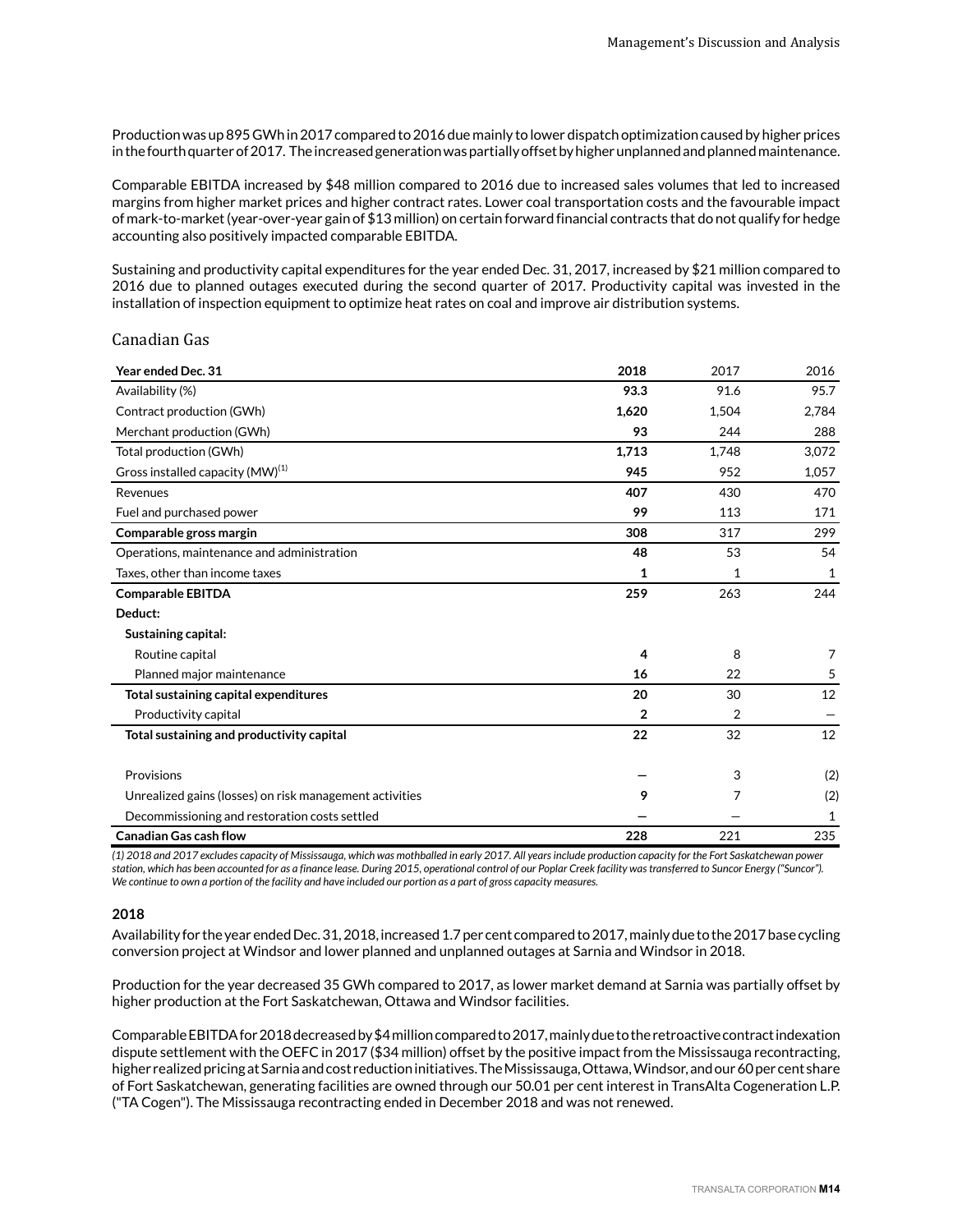Sustaining capital totalled \$20 million in 2018, a decrease of \$10 million mainly due to higher capital spend in 2017, when we completed the scheduled maintenance at Sarnia and the base cycling conversion project at Windsor to increase its flexibility to respond to market prices.

Cash flow at Canadian Gas improved by \$7 million for the year ended Dec. 31, 2018, compared to the prior year mainly due to lower sustaining capital spend in 2018, partially offset by lower EBITDA. In 2017, one-time sustaining capital expenditures were incurred for the Windsor base cycling conversion project.

#### **2017**

Availability decreased approximately four per cent compared to 2016, primarily due to a planned major inspection at our Sarnia plant, the conversion to the peaking plant at Windsor and an unplanned steam turbine outage at Windsor.

Production in 2017 decreased 1,324 GWh compared to 2016, primarily due to changes in contracts at Mississauga and Windsor at the end of 2016.

Comparable EBITDA for 2017 increased by \$19 million compared to 2016, primarily due to the settlement with the OEFC of the retroactive adjustment to price indices at Ottawa and Windsor and the positive impact from the temporary shutdown at our Mississauga gas facility, partially offset by unfavourable changes on unrealized mark-to-market positions in gas contracts that do not qualify for hedge accounting and the reduction in earnings from the change to a peaking contract at our Windsor facility.

Sustaining capital for the year ended Dec. 31, 2017, increased \$18 million compared to the same period in 2016, primarily due to the planned major inspection at Sarnia and the base to cycling conversion project at Windsor, which was undertaken to increase its flexibility to respond to market prices.

In December 2018, TransAlta exercised its option to terminate its agreement with Boeing Canada Inc. in Mississauga effective Dec. 31, 2021. TransAlta is required to remove the Mississauga plant and restore the site within the three-year time frame.

### Australian Gas

| Year ended Dec. 31                           | 2018           | 2017  | 2016  |
|----------------------------------------------|----------------|-------|-------|
| Availability (%)                             | 94.0           | 93.4  | 93.1  |
| Contract production (GWh)                    | 1,814          | 1,803 | 1,529 |
| Gross installed capacity (MW) <sup>(1)</sup> | 450            | 450   | 425   |
| Revenues                                     | 165            | 180   | 174   |
| Fuel and purchased power                     | 4              | 12    | 20    |
| Comparable gross margin                      | 161            | 168   | 154   |
| Operations, maintenance and administration   | 37             | 31    | 25    |
| Taxes, other than income taxes               |                |       | 1     |
| <b>Comparable EBITDA</b>                     | 124            | 137   | 128   |
| Deduct:                                      |                |       |       |
| Sustaining capital:                          |                |       |       |
| Routine capital                              | $\overline{2}$ | 9     | 3     |
| Planned major maintenance                    |                | 1     | 11    |
| Total sustaining and productivity capital    | $\overline{2}$ | 10    | 14    |
|                                              |                |       |       |
| Other                                        | (14)           |       | 15    |
| <b>Australian Gas cash flow</b>              | 136            | 127   | 99    |

*(1) The 2016 figures include production capacity for the Solomon Power Station, which was accounted for as a finance lease. In 2017, FMG repurchased the Solomon Power Station and therefore was removed from 2017 capacity, which was offset by adding capacity for the South Hedland Power Station, which achieved commercial operations on July 28, 2017.*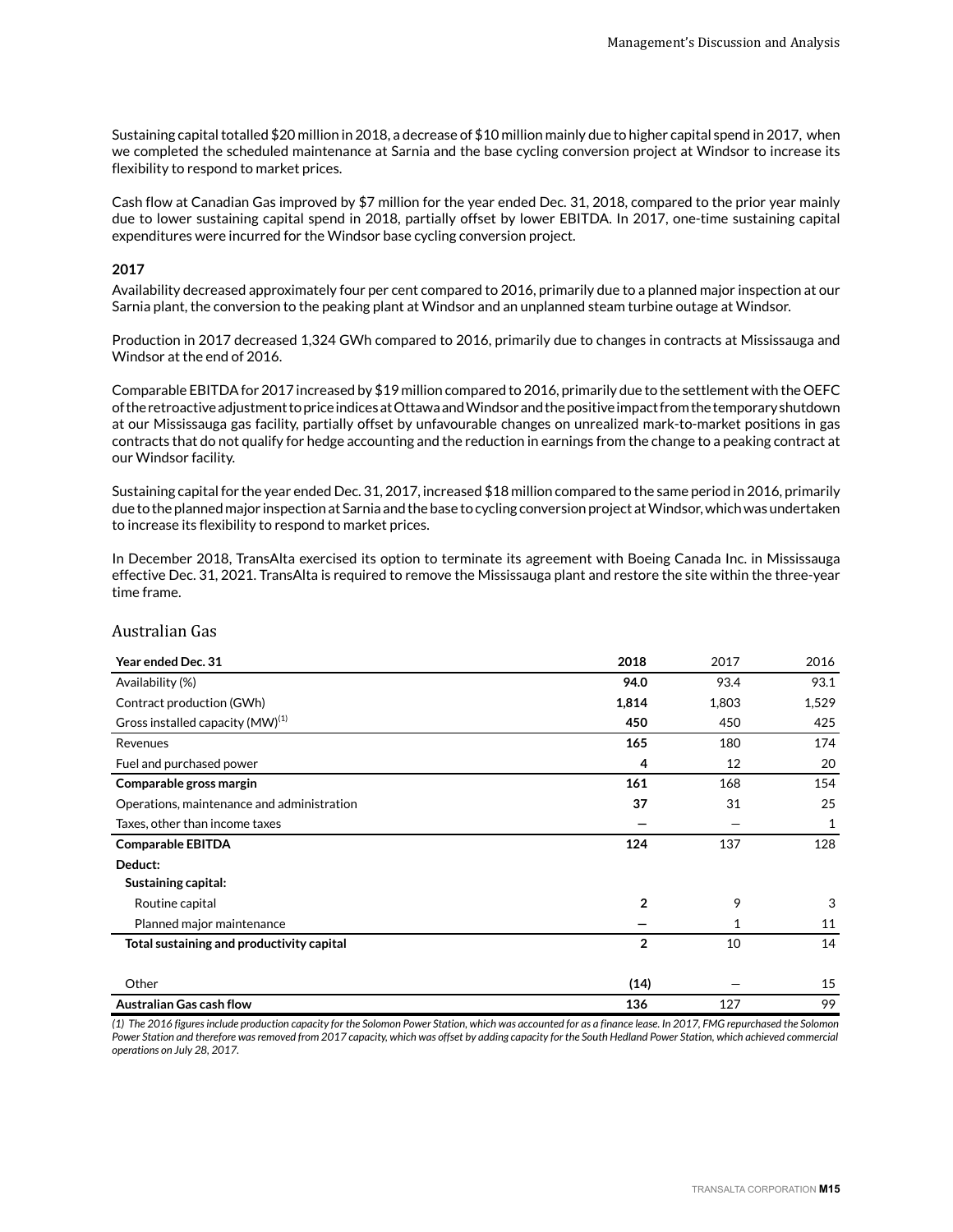#### **2018**

Availability for the year ended Dec. 31, 2018, increased compared to 2017, mainly due to a full year of operation from the South Hedland Power Station, which was offset by FMG's repurchase of the Solomon Power Station.

Production for 2018 was comparable to 2017, due to the addition of the South Hedland Power Station, which was offset by FMG's repurchase of the Solomon Power Station. Due to the nature of our contracts, changes in production do not have a significant financial impact as our contracts are structured as capacity payments with a pass-through of fuel costs.

Comparable EBITDA for the year decreased by \$13 million compared to 2017 mainly due to FMG's repurchase of Solomon Power Station, higher OM&A costs due to the addition of the South Hedland Power Station and ongoing legal costs associated with our dispute with FMG, which were partially offset by higher EBITDA from the South Hedland Power Station.

Sustaining and productivity capital for 2018 decreased by \$8 million compared to 2017, due to major maintenance incurred at our Southern Cross facility in August 2017 that was not required in 2018.

Cash flow at Australian Gas increased by \$9 million in 2018 mainly due to lower sustaining capital requirements and an increase in cash flow from the collection of a long-term receivable, largely offset by lower EBITDA.

#### **2017**

Production for 2017 increased by 274 GWh compared to 2016 due to the commissioning of our South Hedland Power Station in July 2017, and an increase in customer load, partially offset by the early termination of our lease for our Solomon Power Station in November 2017. As a result of the early termination, we received US\$325 million (\$417 million) in the fourth quarter of 2017. Due to the nature of our contracts, the increase in customer load did not have a significant financial impact on our results as our contracts are structured as capacity payments with a pass-through of fuel costs.

Comparable EBITDA was up \$9 million for 2017 compared to 2016 due to the commissioning of our South Hedland Power Station in July 2017, which was partially offset by the early termination of our lease for our Solomon Power Station in November 2017.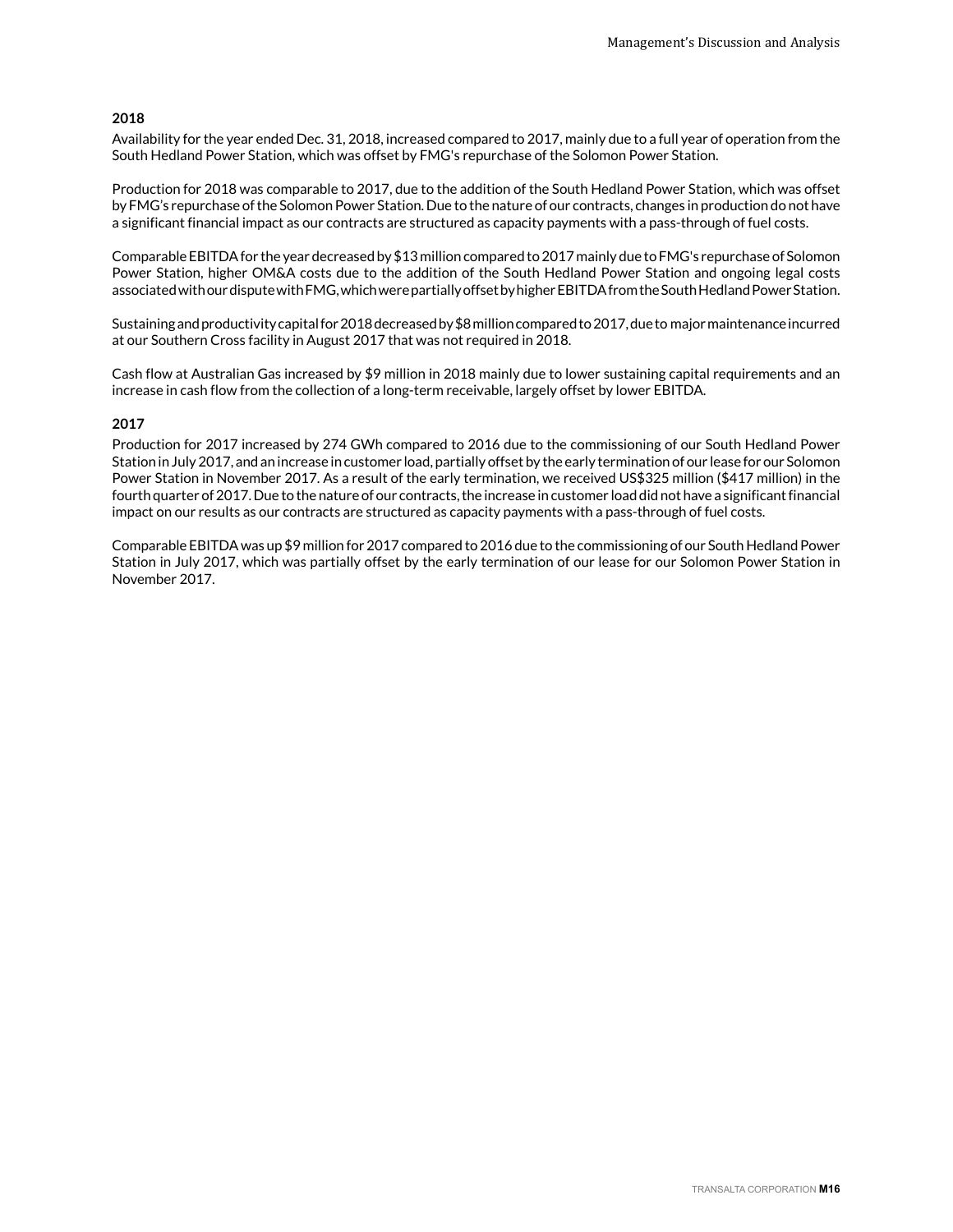## Wind and Solar

| Year ended Dec. 31                                      | 2018         | 2017  | 2016           |
|---------------------------------------------------------|--------------|-------|----------------|
| Availability (%)                                        | 95.4         | 95.8  | 94.9           |
| Contract production (GWh)                               | 2,363        | 2,362 | 2,301          |
| Merchant production (GWh)                               | 1,005        | 1,098 | 1,212          |
| Total production (GWh)                                  | 3,368        | 3,460 | 3,513          |
| Gross installed capacity (MW) <sup>(1)</sup>            | 1,382        | 1,363 | 1,408          |
| Revenues                                                | 282          | 287   | 272            |
| Fuel and purchased power                                | 17           | 17    | 18             |
| Comparable gross margin                                 | 265          | 270   | 254            |
| Operations, maintenance and administration              | 50           | 48    | 52             |
| Taxes, other than income taxes                          | 8            | 8     | 8              |
| Net other operating income                              | (6)          |       | (1)            |
| <b>Comparable EBITDA</b>                                | 213          | 214   | 195            |
| Deduct:                                                 |              |       |                |
| Sustaining capital:                                     |              |       |                |
| Routine capital                                         | 5            | 1     | $\overline{2}$ |
| Planned major maintenance                               | 8            | 10    | 11             |
| Total sustaining capital expenditures                   | 13           | 11    | 13             |
| Productivity capital                                    | $\mathbf{2}$ | 2     | 3              |
| Total sustaining and productivity capital               | 15           | 13    | 16             |
| Provisions                                              |              |       | (1)            |
| Unrealized gains (losses) on risk management activities | (20)         |       |                |
| Decommissioning and restoration costs settled           | 1            |       |                |
| Other (insurance proceeds)                              | 6            |       |                |
| Wind and Solar cash flow                                | 211          | 201   | 180            |

*(1) The 2017 figure excludes capacity for the Wintering Hills wind facility, which was sold on March 1, 2017.* 

#### **2018**

Availability for the year ended Dec. 31, 2018, was comparable to 2017, which was expected.

Production for 2018 decreased by 92 GWh compared to 2017, mainly due to lower wind resources across Alberta and the United States combined with the sale of the Wintering Hills merchant facility on March 1, 2017. This lower production was partially offset by higher wind resources in Eastern Canada.

Comparable EBITDA for 2018 was comparable with 2017, as higher merchant prices in Alberta and insurance proceeds from the tower fire at Wyoming Wind Farm were offset by the unfavourable impact of the US non-cash mark-to-market losses relating to the fair value of the Big Level PPA contract and the unfavourable impact of lower wind resources.

Wind and Solar's cash flow improved by \$10 million for the year ended Dec. 31, 2018, compared to the prior year, due mainly to the addback of the US non-cash mark-to-market losses relating to the fair value of the Big Level PPA contract.

#### **2017**

Production for 2017 decreased by 53 GWh compared to 2016 as we sold the Wintering Hills wind facility in the first quarter of 2017. Generation from our other facilities was slightly higher than in 2016.

Comparable EBITDA for 2017 increased \$19 million compared to 2016, primarily driven by higher volumes at contracted facilities, price increases on our contracted assets, higher prices in Alberta on our uncontracted assets and lower costs in our long-term service agreements.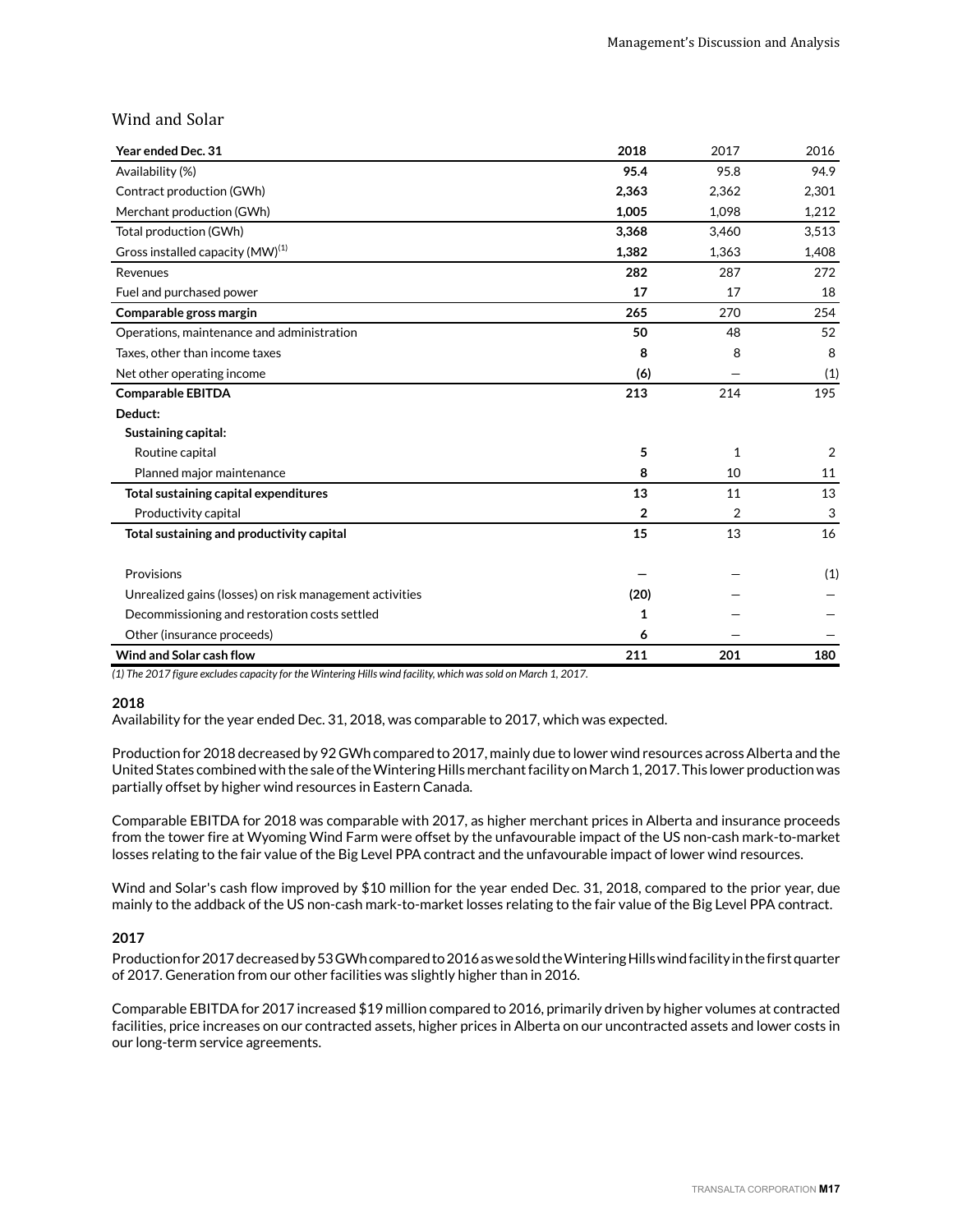## Hydro

| Year ended Dec. 31                                    | 2018  | 2017  | 2016           |
|-------------------------------------------------------|-------|-------|----------------|
| Production                                            |       |       |                |
| Energy contracted                                     |       |       |                |
| Alberta hydro PPA assets (GWh) <sup>(1)</sup>         | 1,519 | 1,530 | 1,410          |
| Other hydro energy (GWh) <sup>(1)</sup>               | 306   | 336   | 358            |
| Energy merchant                                       |       |       |                |
| Other hydro energy (GWh)                              | 81    | 82    | 88             |
| <b>Total energy production (GWh)</b>                  | 1,906 | 1,948 | 1,856          |
| Ancillary service volumes (GWh) <sup>(2)</sup>        | 3,265 | 3,044 | 2,623          |
| Gross installed capacity (MW)                         | 926   | 926   | 926            |
| <b>Revenues</b>                                       |       |       |                |
| Alberta hydro PPA assets energy                       | 90    | 36    | 28             |
| Alberta hydro PPA assets ancillary                    | 104   | 36    | 30             |
| Capacity payments received under Alberta hydro PPA(3) | 56    | 54    | 55             |
| Other revenue <sup>(4)</sup>                          | 41    | 43    | 50             |
| <b>Total gross revenues</b>                           | 291   | 169   | 163            |
| Net payment relating to Alberta hydro PPA             | (135) | (48)  | (37)           |
| <b>Revenues</b>                                       | 156   | 121   | 126            |
| Fuel and purchased power                              | 6     | 6     | 8              |
| Comparable gross margin                               | 150   | 115   | 118            |
| Operations, maintenance and administration            | 38    | 37    | 33             |
| Taxes, other than income taxes                        | 3     | 3     | 3              |
| Net other operating income                            |       |       |                |
| <b>Comparable EBITDA</b>                              | 109   | 75    | 82             |
| Deduct:                                               |       |       |                |
| Sustaining capital:                                   |       |       |                |
| Routine capital, excluding hydro life extension       | 4     | 8     | 8              |
| Hydro life extension                                  |       |       | 9              |
| Planned major maintenance                             | 8     | 5     | 10             |
| Total before flood-recovery capital                   | 12    | 13    | 27             |
| Flood-recovery capital                                |       |       | $\overline{2}$ |
| Total sustaining capital expenditures                 | 12    | 13    | 29             |
| Productivity capital                                  | 1     | 1     |                |
| Total sustaining and productivity capital             | 13    | 14    | 29             |
| Hydro cash flow                                       | 96    | 61    | 53             |

*(1) Alberta hydro PPA assets include 12 hydro facilities on the Bow and North Saskatchewan river systems included under the PPA legislation. Other hydro facilities include our hydro facilities in BC, Ontario and the hydro facilities in Alberta not included in the legislated PPAs.* 

*(2) Ancillary services as described in the AESO Consolidated Authoritative Document Glossary.*

*(3) Capacity payments include the annual capacity charge as described in the Power Purchase Arrangements Determination Regulation AR 175/2000, available from Alberta Queen's Printer.*

*(4) Other revenue includes revenues from our non-PPA hydro facilities, our transmission business and other contractual arrangements including the flood mitigation agreement with the Alberta government and black start services.* 

#### **2018**

Production for 2018 decreased by 42 GWh over 2017, primarily due to lower water resources.

Comparable EBITDA for 2018 increased \$34 million compared to 2017. Alberta Hydro benefited from stronger energy prices and a higher demand for Ancillary Services.

Hydro's cash flow improved by \$35 million for 2018, compared to 2017, due mainly to higher comparable EBITDA.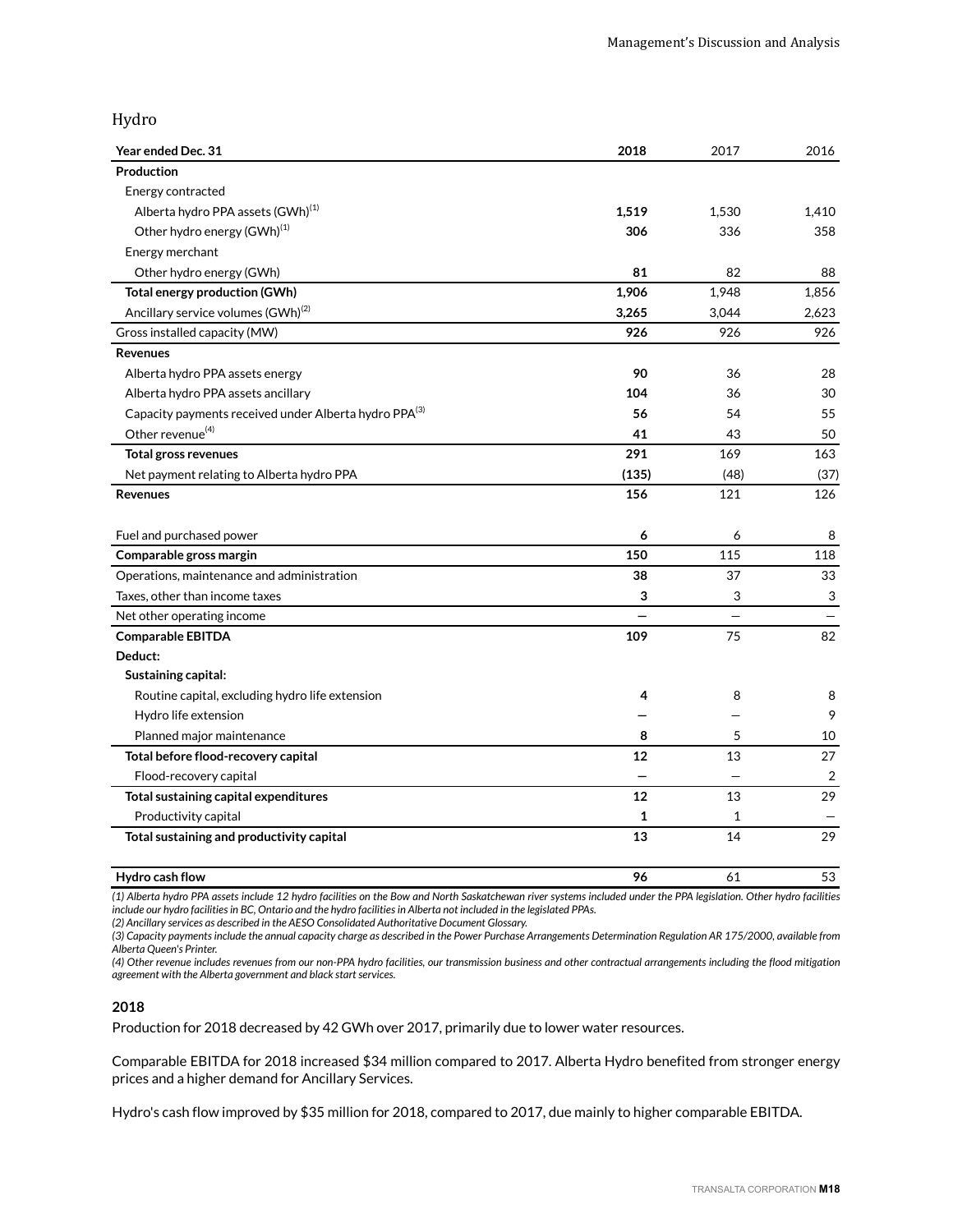### **2017**

Production for 2017 increased by 92 GWh compared to 2016, primarily due to stronger water resources from spring runoff during the first nine months of 2017 in Alberta.

However, comparable EBITDA for the year ended Dec. 31, 2017, decreased by \$7 million compared to 2016, due to higher OM&A costs and a \$3 million positive adjustment relating to a prior year metering issue at one of our facilities recorded in 2016.

Sustaining capital expenditures for 2017 decreased \$16 million compared to 2016 due to lower expenditures on major overhauls. Life extension projects at Bighorn and Brazeau and flood recovery capital spend occurred in 2016.

### Energy Marketing

| <b>Year ended Dec. 31</b>                               | 2018 | 2017 | 2016 |
|---------------------------------------------------------|------|------|------|
| Revenues and comparable gross margin                    | 67   | 69   | 76   |
| Operations, maintenance and administration              | 24   | 24   | 24   |
| <b>Comparable EBITDA</b>                                | 43   | 45   | 52   |
| Deduct:                                                 |      |      |      |
| Provisions                                              | 3    | (2)  | 24   |
| Unrealized gains (losses) on risk management activities |      | 8    | 3    |
| <b>Energy Marketing cash flow</b>                       | 33   | 39   | 25   |

#### **2018**

Comparable EBITDA for 2018 remained fairly consistent with 2017 results, which was expected.

Energy Marketing's cash flows for 2018 decreased by \$6 million compared to 2017, mainly due to the settlement of trading positions adversely affected by cold weather in the first quarter and the removal of non-cash mark-to-market gains driven by a number of long-term trades that are expected to settle in 2019.

## **2017**

Comparable EBITDA results were lower by \$7 million compared to 2016, due to unfavourable first quarter of 2017 results impacted by warm winter weather in the Northeast, significant precipitation in the Pacific Northwest and reduced margins from our customer business.

#### Corporate

#### **2018**

Our Corporate overhead costs of \$87 million were consistent in 2018 compared to 2017 as we realized benefits from costefficiency initiatives that were offset by the addition of the Supply Chain Management team, which will provide future cost savings by leveraging our buying power. Corporate cash flow also includes \$20 million (2017 - \$22 million) in sustaining and productivity capital spend.

## **2017**

Our Corporate overhead costs of \$85 million were \$14 million higher for the year ended Dec. 31, 2017, compared to 2016 mostly due to higher annual incentive compensation and Project Greenlight initiative fees. See the Strategic Growth and Corporate Transformation section of this MD&A for further details. The first quarter of 2017 also includes the reclassification of incentives for 2016 between our operational segments and our Corporate segment.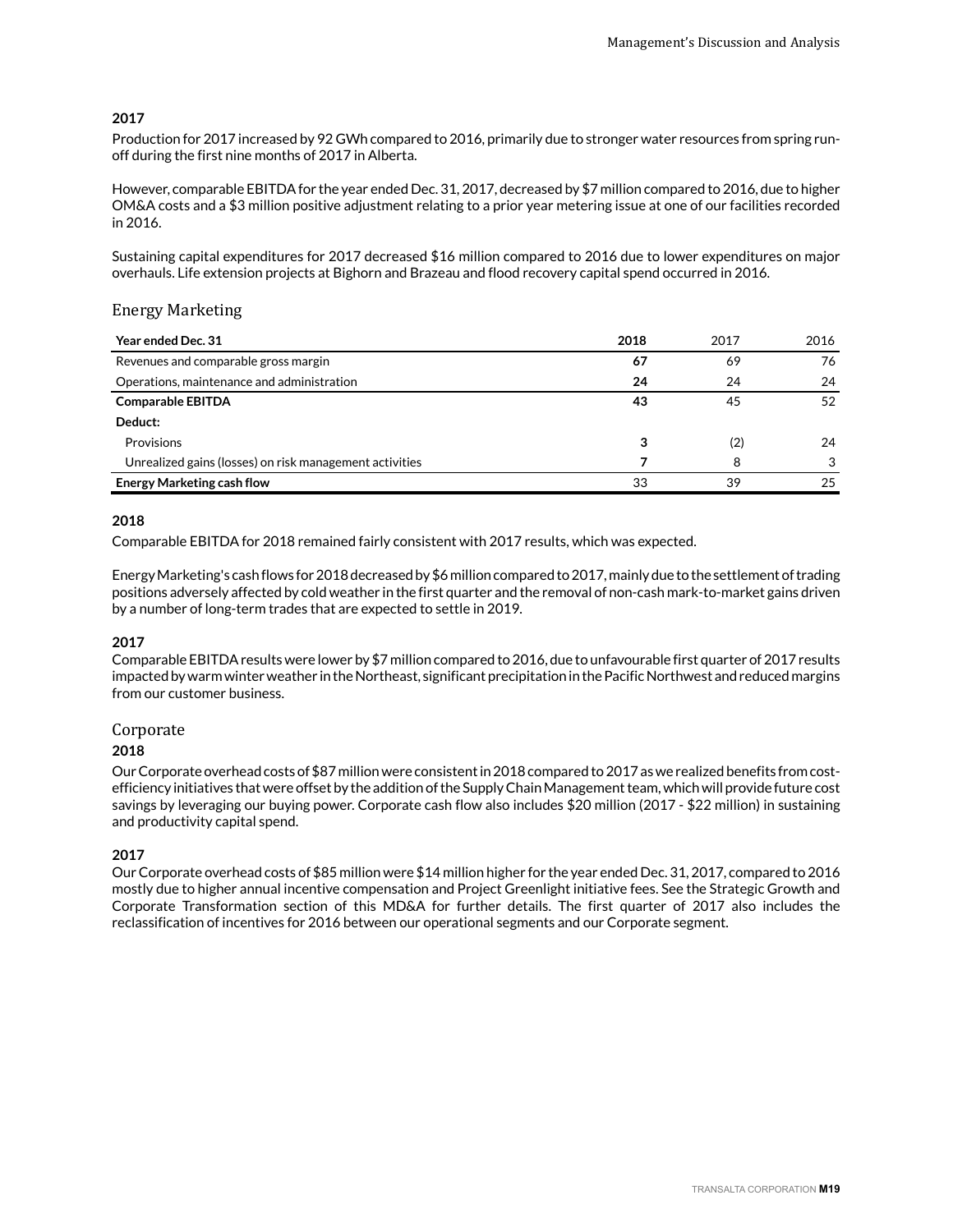### Key Financial Ratios

The methodologies and ratios used by rating agencies to assess our credit rating are not publicly disclosed. We have developed our own definitions of ratios and targets to help evaluate the strength of our financial position. These metrics and ratios are not defined under IFRS and may not be comparable to those used by other entities or by rating agencies. We strengthened our financial position and flexibility and met most of our target ranges in 2018.

#### **Funds from Operations before Interest to Adjusted Interest Coverage**

| As at Dec. 31                                                                             | 2018  | 2017  | 2016 |
|-------------------------------------------------------------------------------------------|-------|-------|------|
| <b>FFO</b>                                                                                | 927   | 804   | 734  |
| Less: Early termination of the Sundance PPAs received during the first quarter of 2018    | (157) |       |      |
| Add: Interest on debt and finance leases, net of interest income and capitalized interest | 174   | 205   | 203  |
| FFO before interest                                                                       | 944   | 1.009 | 937  |
| Interest on debt and finance leases, net of interest income                               | 176   | 214   | 219  |
| Add: 50 per cent of dividends paid on preferred shares                                    | 20    | 20    | 21   |
| <b>Adjusted interest</b>                                                                  | 196   | 234   | 240  |
| FFO before interest to adjusted interest coverage (times)                                 | 4.8   | 4.3   | 3.9  |

Our target for FFO before interest to adjusted interest coverage is four to five times. The ratio improved compared to 2017 due to lower interest on debt as we continued to execute our deleveraging plan.

### **Adjusted FFO to Adjusted Net Debt**

| As at Dec. 31                                                                          | 2018  | 2017  | 2016  |
|----------------------------------------------------------------------------------------|-------|-------|-------|
| <b>FFO</b>                                                                             | 927   | 804   | 734   |
| Less: Early termination of the Sundance PPAs received during the first quarter of 2018 | (157) |       |       |
| Less: 50 per cent of dividends paid on preferred shares                                | (20)  | (20)  | (21)  |
| <b>Adjusted FFO</b>                                                                    | 750   | 784   | 713   |
| Period-end long-term debt <sup>(1)</sup>                                               | 3,267 | 3.707 | 4.361 |
| Less: Cash and cash equivalents                                                        | (89)  | (314) | (305) |
| Less: Principal portion of TransAlta OCP restricted cash                               | (27)  |       |       |
| Add: 50 per cent of issued preferred shares                                            | 471   | 471   | 471   |
| Fair value asset of hedging instruments on debt <sup>(2)</sup>                         | (10)  | (30)  | (163) |
| Adiusted net debt                                                                      | 3.612 | 3.834 | 4,364 |
| Adjusted FFO to adjusted net debt (%)                                                  | 20.8  | 20.4  | 16.3  |

*(1) Includes finance lease obligations and tax equity financing.*

*(2) Included in risk management assets and/or liabilities on the consolidated financial statements as at Dec. 31, 2018, Dec. 31, 2017, and Dec. 31, 2016.*

Our adjusted FFO to adjusted net debt of 20.8 per cent remained consistent with 2017, as the significant reduction in our net debt was offset by a decline in adjusted FFO. We reached the low end of our target range of 20 to 25 per cent in 2017 and maintained that level in 2018.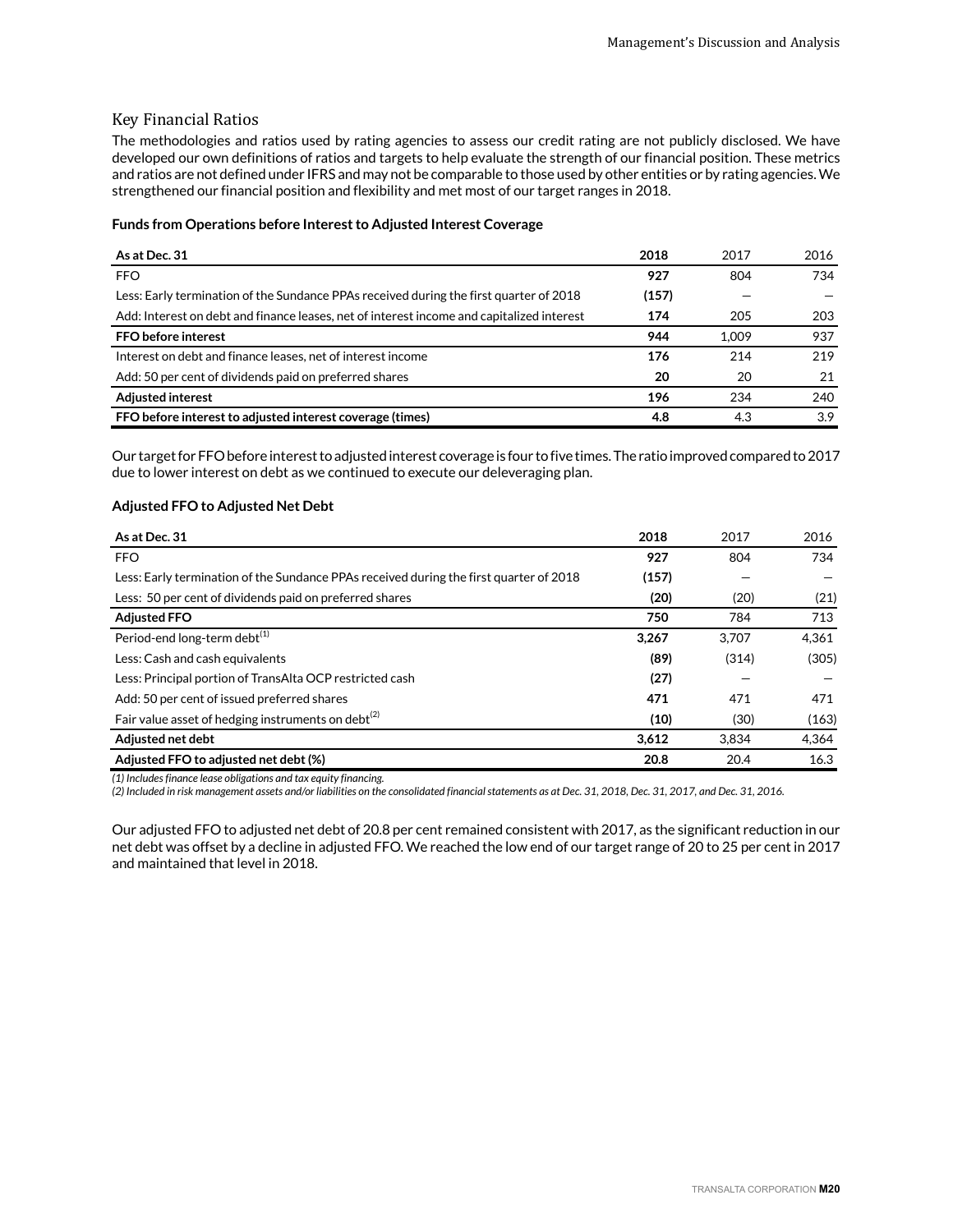#### **Adjusted Net Debt to Comparable EBITDA**

| As at Dec. 31                                                                          | 2018  | 2017  | 2016  |
|----------------------------------------------------------------------------------------|-------|-------|-------|
| Period-end long-term debt <sup>(1)</sup>                                               | 3.267 | 3.707 | 4,361 |
| Less: Cash and cash equivalents                                                        | (89)  | (314) | (305) |
| Less: Principal portion of TransAlta OCP restricted cash                               | (27)  |       |       |
| Add: 50 per cent of issued preferred shares                                            | 471   | 471   | 471   |
| Fair value asset of hedging instruments on debt <sup>(2)</sup>                         | (10)  | (30)  | (163) |
| Adiusted net debt                                                                      | 3.612 | 3.834 | 4,364 |
| Comparable EBITDA                                                                      | 1,123 | 1.062 | 1.144 |
| Less: Early termination of the Sundance PPAs received during the first quarter of 2018 | (157) |       |       |
| Adjusted comparable EBITDA                                                             | 966   | 1.062 | 1,144 |
| Adjusted net debt to comparable EBITDA (times)                                         | 3.7   | 3.6   | 3.8   |

*(1) Includes finance lease obligations and tax equity financing.*

*(2) Included in risk management assets and/or liabilities on the consolidated financial statements as at Dec. 31, 2018, Dec. 31, 2017, and Dec. 31, 2016.*

Our adjusted net debt to comparable EBITDA ratio increased compared to 2017, mainly due to the decrease in adjusted comparable EBITDA during the year, after adjusting for the payment for the early termination of the Sundance B and C PPAs. Our target for adjusted net debt to comparable EBITDA is 3.0 to 3.5 times.

#### **Ability to Deliver Financial Results**

The metrics we use to track our performance are comparable EBITDA, FFO and FCF. The following table compares target to actual amounts for each of the three past fiscal years:

| <b>Year ended Dec. 31</b> |                                | 2018        | 2017        | 2016      |
|---------------------------|--------------------------------|-------------|-------------|-----------|
| <b>Comparable EBITDA</b>  | Target <sup>(1)</sup>          | 1,000-1,050 | 1,025-1,100 | 990-1,100 |
|                           | Actual                         | 1,123       | 1,062       | 1,144     |
|                           | Adjusted Actual <sup>(2)</sup> | 988         | 1,000       | 1,068     |
| <b>FFO</b>                | $\text{Target}^{(1)}$          | 750-800     | 765-820     | 755-835   |
|                           | Actual                         | 927         | 804         | 734       |
|                           | Adjusted Actual <sup>(3)</sup> | 770         | 770         | 734       |
| <b>FCF</b>                | Target <sup>(1)</sup>          | 300-350     | 270-310     | 250-300   |
|                           | Actual                         | 524         | 328         | 257       |
|                           | Adjusted Actual <sup>(3)</sup> | 367         | 311         | 257       |

*(1) Represents our revised outlook. As a result of strong performance in the first quarter of 2018, we revised the following 2018 targets: comparable EBITDA from the previously announced target range of \$950 million to \$1,050 million to \$1,000 to \$1,050 million, FFO from the target range of \$725 million to \$800 million to \$750 million to \$800 million FCF target range from \$275 million to \$350 million to the target range of\$300 million to \$350 million. In the second quarter of 2017 we reduced the following 2017 targets: Comparable EBITDA from target range of \$1,025 million to \$1,135 million to \$1,025 to \$1,100 million, FFO from the target range of \$765 million to \$855 million to \$765 million to \$820 million FCF target range from \$300 million to \$365 million to the target range of \$270 million to \$310 million.*

*(2) Comparable EBITDA for all periods was adjusted to remove the impact of unrealized mark-to-market gains or losses. Additionally, 2018 was adjusted to remove the \$157 million for the termination of the Sundance B and C PPAs as this was not included in the target. 2017 was also adjusted to remove the \$34 million related to the OEFC indexation dispute. 2016 was adjusted for the \$80 million impact for non-cash adjustments related to the Keephills 1 provision.* 

*(3) 2018 amounts were adjusted to remove the \$157 million for the termination of the Sundance B and C PPAs as this was not included in the targets. 2017 amounts were adjusted to remove the OEFC indexation dispute: FFO was reduced by \$34 million and FCF was reduced by \$17 million.*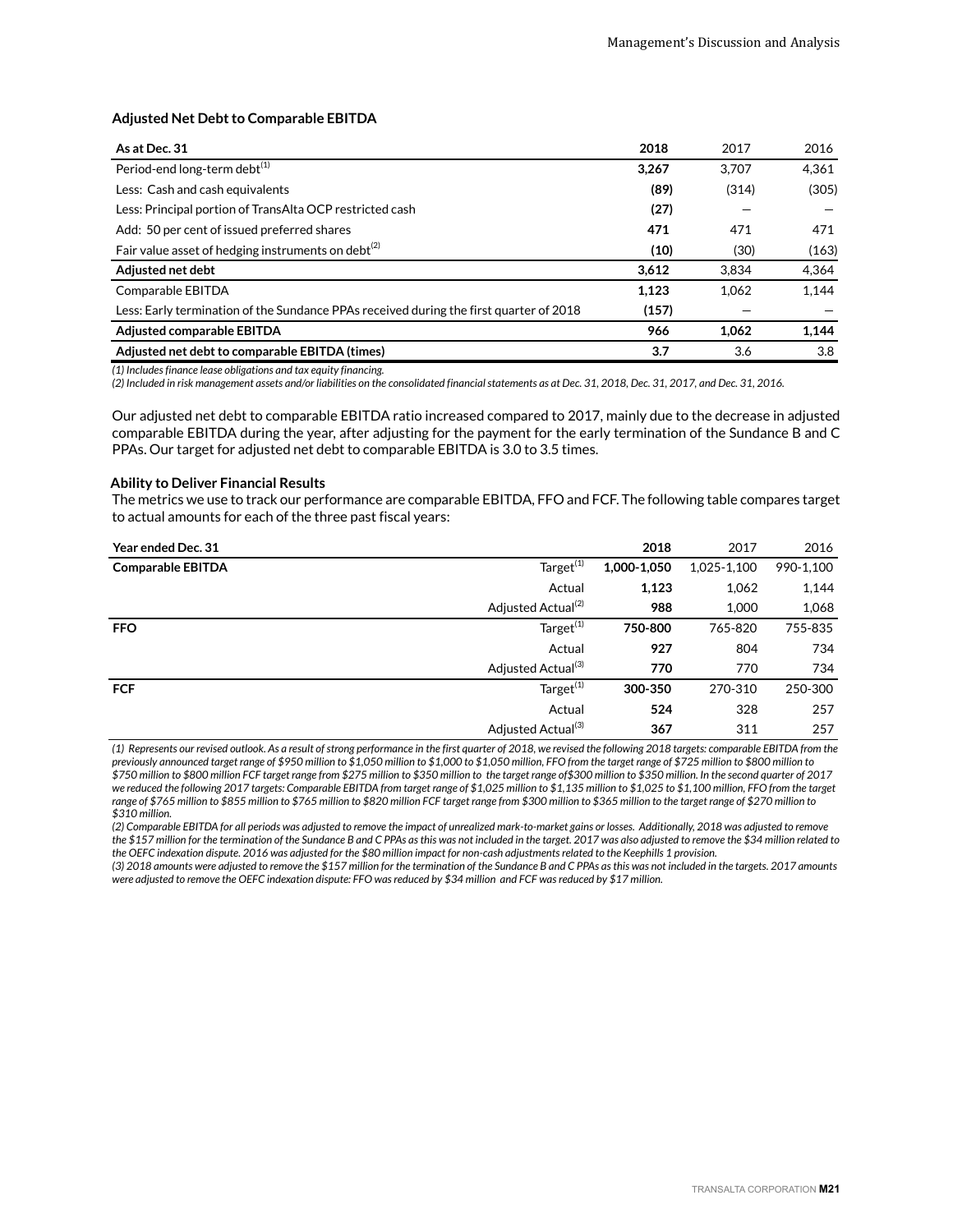## <span id="page-21-0"></span>Significant and Subsequent Events

### **Transition to Clean Power in Alberta**

#### *Alberta Renewable Energy Program Project - Windrise*

In the fourth quarter of 2018, TransAlta's 207 MW Windrise wind project was selected by the AESO as one of the two successful projects in the third round of the Renewable Electricity Program. The Windrise facility, which is in the county of Willow Creek, is underpinned by a 20-year Renewable Electricity Support Agreement with the AESO. The project is expected to cost approximately \$270 million and is targeted to reach commercial operation during the second quarter of 2021.

#### *Gas Supply for Coal-to-Gas Conversions*

On Dec. 17, 2018, the Corporation exercised its option to acquire 50 per cent ownership in the Pioneer Pipeline. Tidewater will construct and operate the 120 km natural gas pipeline, which will have an initial throughput of 130 MMcf/d with the potential to expand to approximately 440 MMcf/d. The Pioneer Pipeline will allow TransAlta to increase the amount of natural gas it co-fires at its Sundance and Keephills coal-fired units, resulting in lower carbon emissions and costs. As well, the Pioneer Pipeline will provide a significant amount of the gas required for the full conversion of the coal units to natural gas. The investment for TransAlta will amount to approximately \$90 million. Construction of the pipeline commenced in November 2018 and the Pioneer Pipeline is expected to be fully operational by the second half of 2019. TransAlta's investment is subject to final regulatory approvals, which are expected to be finalized in the first half of 2019.

The decision to work with Tidewater advances the time frame for the construction of the Pioneer Pipeline and permits the acceleration of plant conversions. TransAlta remains of the view that having at least two pipelines supplying natural gas would reduce operational risks and continues to advance discussions with other parties to construct additional pipelines to meet the remaining gas supply requirements for the facilities.

### *Sundance and Keephills Units 1 and 2 Coal-to-Gas Conversion Strategy*

On Dec. 6, 2017, the Corporation updated its strategy to accelerate its transition to gas and renewables generation. During 2018, the Corporation mothballed and retired the following Sundance Units:

- retired Sundance Unit 1 on Jan. 1, 2018;
- retired Sundance Unit 2 on July 31, 2018;
- temporarily mothballed Sundance Unit 3 on April 1, 2018, for a period of up to two years; and
- temporarily mothballed Sundance Unit 5 on April 1, 2018, for a period of up to one year, which has recently been extended to two years.

TransAlta is no longer planning to temporarily mothball Sundance Unit 4 and will perform maintenance during the first half of 2019.

On December 18, 2018, the federal government published the *Regulations Limiting Carbon Dioxide Emissions from Natural Gas-fired Generation of Electricity*. The regulations provide rules for new gas-fired electricity facilities, as well as specific provisions for coal-to-gas conversions. In addition to extending their operating lives, the benefits of converting units to gas generation include: significantly lowering carbon emissions and costs; significantly lowering operating and sustaining capital costs; and increasing operating flexibility. TransAlta expects to convert its Sundance Units 3 to 6 and Keephills Units 1 to 3 in the 2020 to 2023 time frame.

#### *Sundance Units 1 and 2*

Canadian federal regulations stipulate that all coal plants built before 1975 must cease to operate on coal by the end of 2019, which includes Sundance Units 1 and 2. Given that Sundance Unit 1 was shut down two years early, the federal Minister of Environment and Climate Change agreed to extend the life of Sundance Unit 2 from 2019 to 2021. This provided the Corporation with the flexibility to respond to the regulatory environment for coal-to-gas conversions and the new upcoming Alberta capacity market. However, in July 2018, TransAlta retired Sundance Unit 2. This decision was driven largely by Sundance Unit 2's age, size and short useful life relative to other units, and the capital requirements needed to return the unit to service.

Sundance Units 1 and 2 collectively made up 560 MW of the 2,141 MW capacity of the Sundance power plant, which served as a baseload provider for the Alberta electricity system. The PPA with the Balancing Pool relating to Sundance Units 1 and 2 expired on Dec. 31, 2017.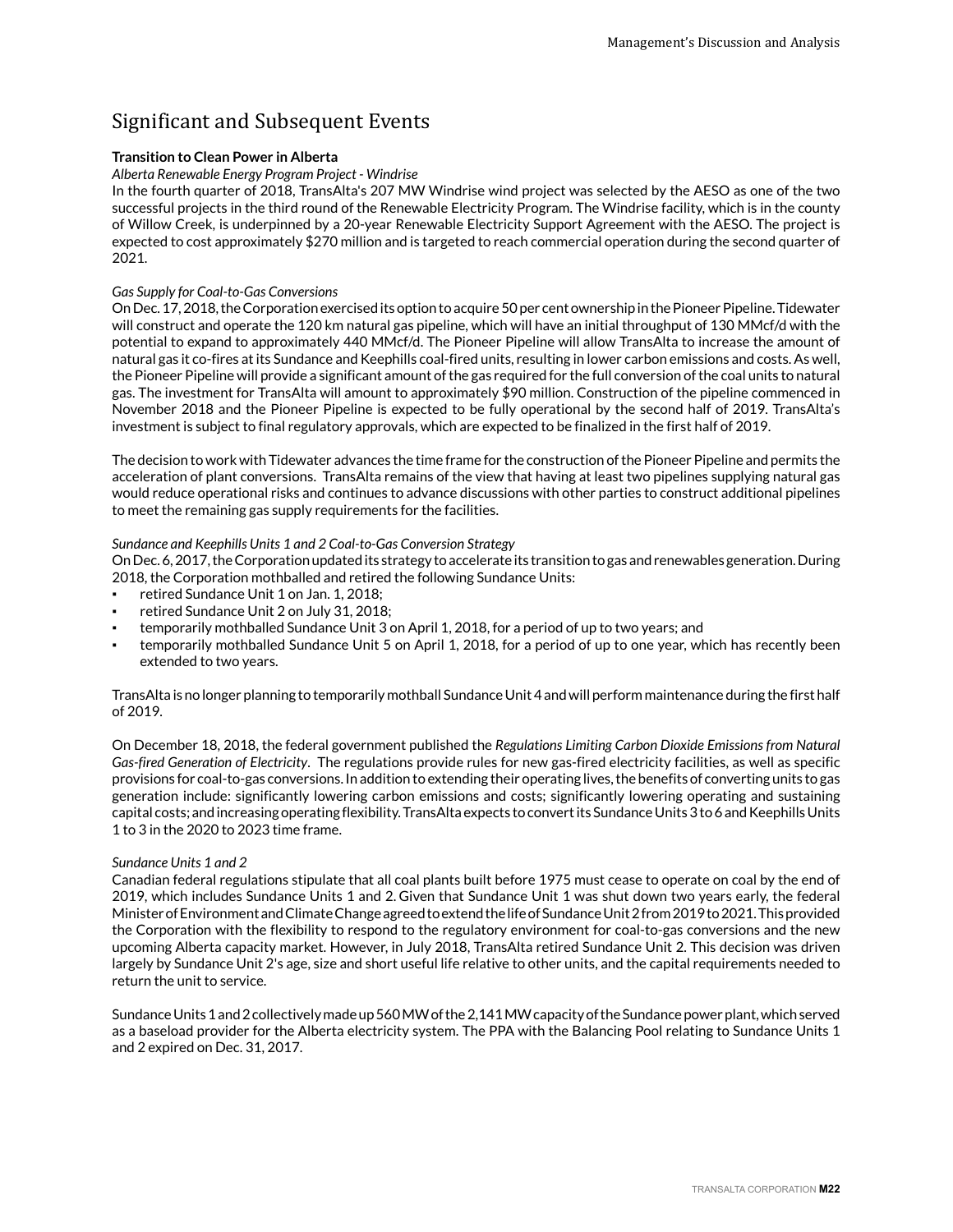In the third quarter of 2018, the Corporation recognized an impairment charge of \$38 million (\$28 million after-tax) relating to the retirement of Sundance Unit 2. During the second quarter of 2017, the Corporation recognized an impairment charge on Sundance Unit 1 of \$20 million (\$15 million after-tax) due to the Corporation's decision to early retire Sundance Unit 1.

#### **Kent Hills 3 Wind Project**

During 2017, a subsidiary of TransAlta Renewables Inc., Kent Hills Wind LP ("KHWLP"), entered into a long-term contract with New Brunswick Power Corporation ("NB Power") for the sale of all power generated by an additional 17.25 MW of capacity from the Kent Hills 3 expansion wind project. At the same time, the term of the Kent Hills 1 contract with NB Power was extended from 2033 to 2035, matching the life of the Kent Hills 2 and Kent Hills 3 wind projects.

On Oct. 19, 2018, TransAlta Renewables announced that the expansion was fully operational, bringing the total generating capacity of the Kent Hills wind farm to 167 MW.

#### **Acquisition of Two US Wind Projects**

On Feb. 20, 2018, TransAlta Renewables announced it had entered into an arrangement to acquire two construction-ready projects in the Northeastern United States. The wind development projects consist of: i) a 90 MW project located in Pennsylvania that has a 15-year PPA with Microsoft Corp. ("Big Level"), and ii) a 29 MW project located in New Hampshire with two 20-year PPAs ("Antrim") (collectively, the "US Wind Projects"), with counterparties that have Standard & Poor's credit ratings of A+ or better. The commercial operation date for both projects is expected during the second half of 2019. A subsidiary of TransAlta acquired Big Level on Feb. 20, 2018, whereas the acquisition of Antrim remains subject to certain closing conditions, including the receipt of a favourable regulatory ruling. The Corporation expects the Antrim acquisition to close in early 2019.

On April 20, 2018, TransAlta Renewables completed the acquisition of an economic interest in the US Wind Projects from a subsidiary of TransAlta ("TA Power"). Pursuant to the arrangement, a TransAlta subsidiary owns the US Wind Projects directly and TA Power issued to TransAlta Renewables tracking preferred shares that pay quarterly dividends based on the pre-tax net earnings of the US Wind Projects. The tracking preferred shares have preference over the common shares of TA Power held by TransAlta, in respect of dividends and the distribution of assets in the event of the liquidation, dissolution or winding-up of TA Power. The construction and acquisition costs of the two US Wind Projects are expected to be funded by TransAlta Renewables and a \$25 million promissory note receivable and are estimated to be US\$240 million. TransAlta Renewables will fund these costs either by acquiring additional preferred shares issued by TA Power or by subscribing for interest-bearing notes issued by the project entity. The proceeds from the issuance of such preferred shares or notes will be used exclusively in connection with the acquisition and construction of the US Wind Projects. TransAlta Renewables expects to fund these acquisition and construction costs using its existing liquidity and tax equity.

During the year ended Dec. 31, 2018, TransAlta Renewables funded approximately \$61 million (US\$48 million) of construction costs for Big Level. On Jan. 2, 2019, TransAlta Renewables funded an additional \$45 million (US\$33 million) of construction costs.

#### **TransAlta Renewables Acquires Three Renewable Assets from the Corporation**

On May 31, 2018, TransAlta Renewables acquired from a subsidiary of the Corporation an economic interest in the 50 MW Lakeswind wind farm in Minnesota and 21 MW of solar projects located in Massachusetts ("Mass Solar") through the subscription of tracking preferred shares of a subsidiary of the Corporation. In addition, TransAlta Renewables acquired from a subsidiary of the Corporation ownership of the 20 MW Kent Breeze wind farm located in Ontario. The total purchase price for the three assets was approximately \$166 million, including the assumption of \$62 million of tax equity obligations and project debt, for net cash consideration of \$104 million. The Corporation continues to operate these assets on behalf of TransAlta Renewables.

On June 28, 2018, TransAlta Renewables subscribed for an additional \$33 million of tracking preferred shares of a subsidiary of the Corporation related to Mass Solar, in order to fund the repayment of Mass Solar's project debt.

In connection with these acquisitions, the Corporation recorded a \$12 million impairment charge, of which \$11 million was recorded against property, plant and equipment ("PP&E") and \$1 million against intangibles.

#### **TransAlta Renewables Closes \$150 Million Offering of Common Shares**

On June 22, 2018, TransAlta Renewables closed a bought deal offering of 11,860,000 common shares through a syndicate of underwriters. The common shares were issued at a price of \$12.65 per common share for gross proceeds of approximately \$150 million (\$144 million of net proceeds).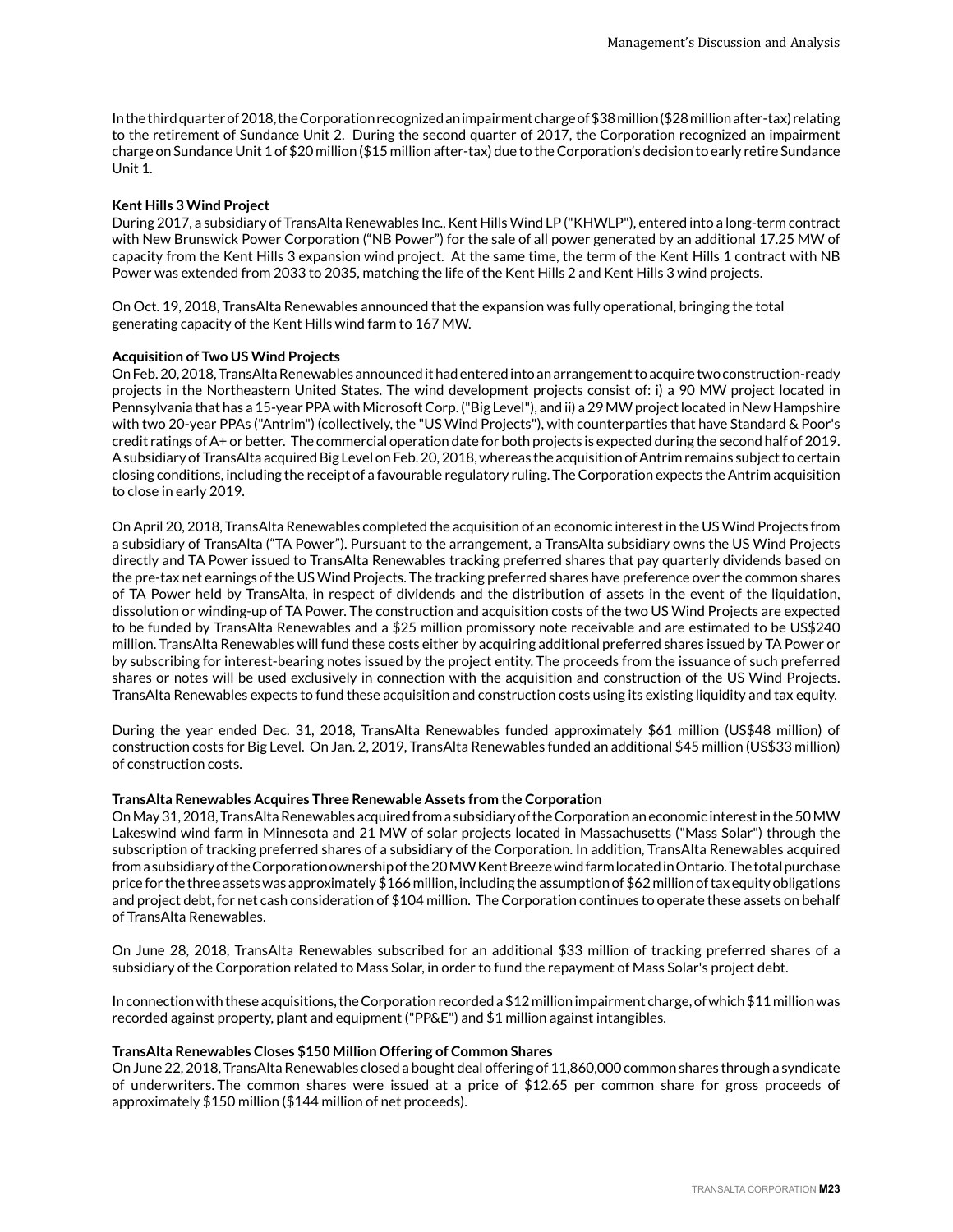The net proceeds were used to partially repay drawn amounts under TransAlta Renewables' credit facility, which was drawn in order to fund recent acquisitions. The additional liquidity under the credit facility is to be used for general corporate purposes, including ongoing construction costs associated with the US Wind Projects, described above.

The Corporation did not purchase any additional common shares under the offering and, following the closing, owned 161 million common shares, representing approximately 61 per cent of the outstanding common shares of TransAlta Renewables.

### **\$345 Million Financing**

On July 20, 2018, the Corporation monetized the payments under the OCA with the Government of Alberta by closing a \$345 million bond offering through its indirect wholly owned subsidiary, TransAlta OCP LP ("TransAlta OCP"). The offering was a private placement that was secured by, among other things, a first ranking charge over the OCA payments payable by the Government of Alberta. The amortizing bonds bear interest at a rate of 4.509 per cent per annum, payable semiannually and maturing on Aug. 5, 2030. The bonds have a rating of BBB, with a stable trend, by DBRS. Under the terms of the OCA, the Corporation receives annual cash payments on or before July 31 of approximately \$40 million (approximately \$37 million, net to the Corporation), commencing Jan. 1, 2017, and terminating at the end of 2030. The net proceeds were used to partially repay the 6.40 per cent debentures, as described below.

#### **Early Redemption of \$400 million of Debentures**

On Aug. 2, 2018, the Corporation early redeemed all of its then outstanding 6.40 per cent debentures, due Nov. 18, 2019, for the principal amount of \$400 million . The redemption price was approximately \$425 million in aggregate, including a prepayment premium and accrued and unpaid interest.

#### **Normal Course Issuer Bid**

On March 9, 2018 the Corporation announced that the Toronto Stock Exchange ("TSX") accepted the notice filed by the Corporation to implement an NCIB for a portion of its common shares. Pursuant to the NCIB, the Corporation may repurchase up to a maximum of 14,000,000 common shares, representing approximately 4.86 per cent of issued and outstanding common shares as at March 2, 2018. Purchases under the NCIB may be made through open market transactions on the TSX and any alternative Canadian trading platforms on which the common shares are traded, based on the prevailing market price. Any common shares purchased under the NCIB will be cancelled.

The period during which TransAlta is authorized to make purchases under the NCIB commenced on March 14, 2018, and ends on March 13, 2019, or such earlier date on which the maximum number of common shares are purchased under the NCIB or the NCIB is terminated at the Corporation's election.

Under TSX rules, not more than 102,039 common shares (being 25 per cent of the average daily trading volume on the TSX of 408,156 common shares for the six months ended February 28, 2018) can be purchased on the TSX on any single trading day under the NCIB, with the exception that one block purchase in excess of the daily maximum is permitted per calendar week.

During the year ended Dec. 31, 2018, the Corporation purchased and cancelled 3,264,500 common shares at an average price of \$7.02 per common share, for a total cost of \$23 million. Further transactions under the NCIB, if any, will depend on market conditions. The Corporation retains discretion whether to make purchases under the NCIB, and to determine the timing, amount and acceptable price of any such purchases, subject at all times to applicable TSX and other regulatory requirements.

#### **Early Redemption of Senior Notes**

On March 15, 2018, the Corporation early redeemed all of its outstanding 6.650 per cent US \$500 million senior notes due May 15, 2018, for approximately \$617 million (US\$516 million). A \$5 million early redemption premium was recognized in net interest expense for the three months ended March 31, 2018.

#### **Management and Board of Directors Changes**

Donald Tremblay, the former Chief Financial Officer ("CFO"), left the Corporation, effective May 9, 2018. Brett Gellner, Chief Strategy and Investment Officer, acted as Interim CFO, in addition to his current role, during the interim period.

During the fourth quarter of 2018, we appointed Christophe Dehout as our CFO. Mr. Dehout brings broad experience in power generation and extensive knowledge of capital markets, mergers and acquisitions, corporate finance and corporate transformations.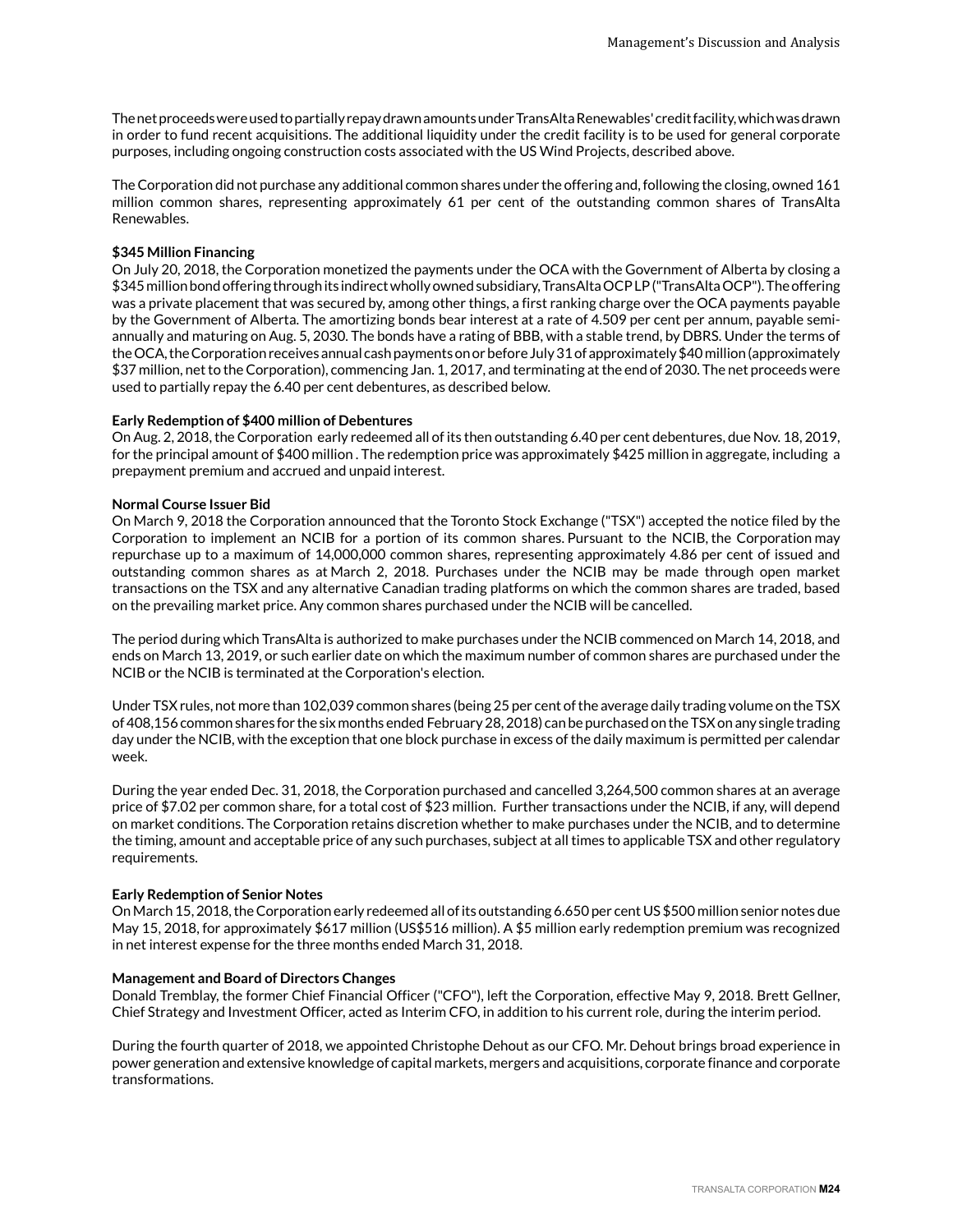On January 25, 2019, we announced the retirement decisions of Timothy Faithfull and Ambassador Gordon Giffin. Earlier in 2018, Mr. Faithfull had indicated to the Board his intention to retire from the Board of Directors immediately following TransAlta's 2019 Annual Shareholders Meeting and, also in 2018, Ambassador Gordon Giffin announced his intention to retire as director and Board Chair in 2020. The Board is undertaking a process to identify a new Chair through the course of 2019.

#### **Balancing Pool Provides Notice to Terminate the Alberta Sundance Power Purchase Arrangements**

On Sept. 18, 2017, the Corporation received formal notice from the Balancing Pool for the termination of the Sundance B and C PPAs effective March 31, 2018.

The termination of the Sundance B and C PPAs by the Balancing Pool was expected and the Corporation is working to ensure it receives the termination payment that it believes it is entitled to under the Sundance B and C PPAs and applicable legislation. The Balancing Pool paid the Corporation approximately \$157 million on March 29, 2018, as part of the net book value payment required on termination of the Sundance B and C PPAs. The Balancing Pool, however, excluded certain mining and corporate assets that the Corporation believes should be included in the net book value calculation, which amounts to an additional \$56 million. The dispute is currently proceeding through arbitration.

Please refer to Note 4 of the audited annual 2018 consolidated financial statements for significant events impacting prior year results.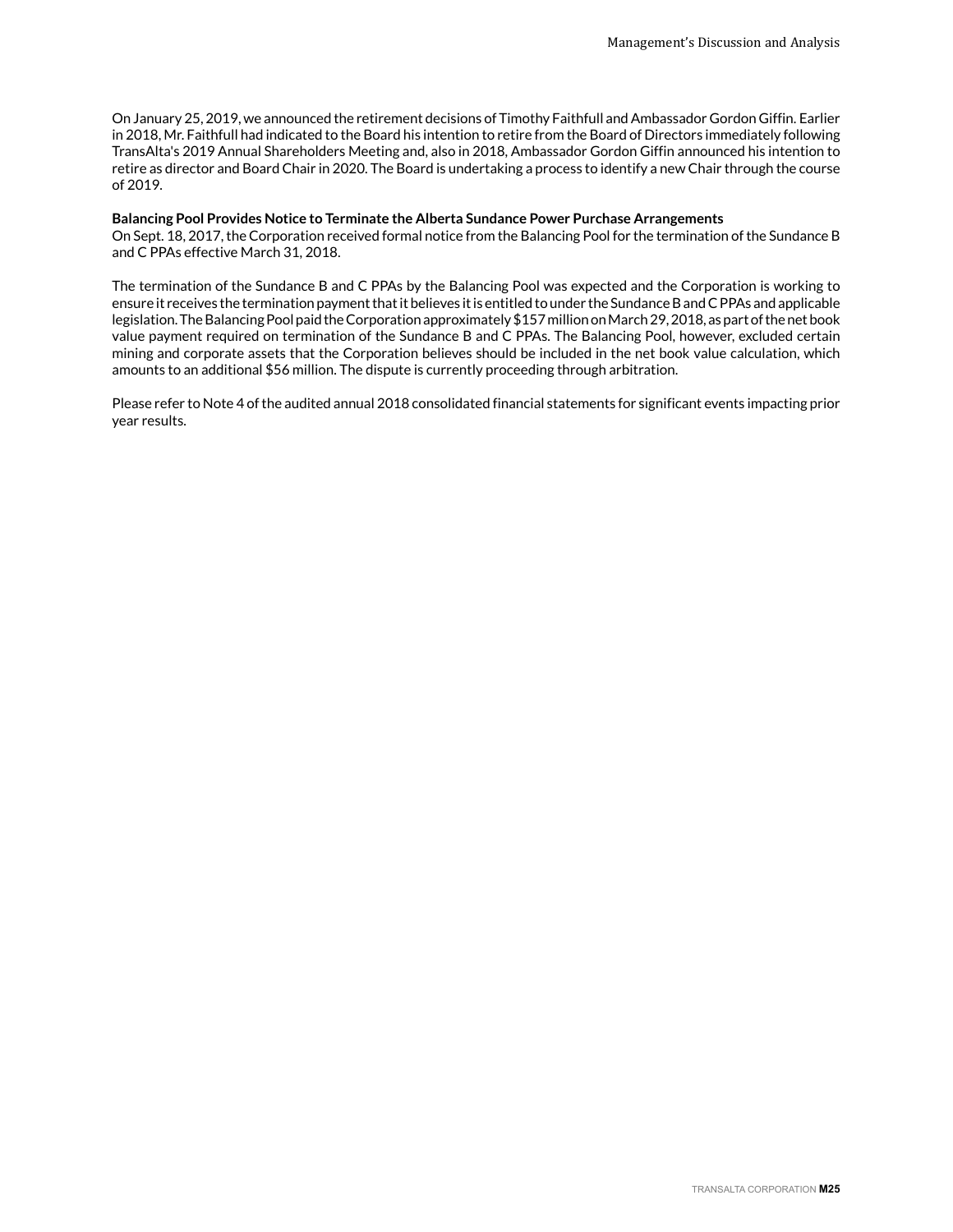## <span id="page-25-0"></span>Financial Position

The following chart highlights significant changes in the Consolidated Statements of Financial Position from Dec. 31, 2017, to Dec. 31, 2018:

|                                                                                                    | Increase/  |                                                                                                                                                                                                                                                                                                                                                                             |
|----------------------------------------------------------------------------------------------------|------------|-----------------------------------------------------------------------------------------------------------------------------------------------------------------------------------------------------------------------------------------------------------------------------------------------------------------------------------------------------------------------------|
| <b>Assets</b>                                                                                      | (decrease) | Primary factors explaining change                                                                                                                                                                                                                                                                                                                                           |
| Cash and cash equivalents                                                                          | (225)      | Timing of receipts and payments.                                                                                                                                                                                                                                                                                                                                            |
| Restricted cash (current & long-<br>term)                                                          | 36         | Restricted cash related to the TransAlta OCP bonds (\$35 million)                                                                                                                                                                                                                                                                                                           |
| Trade and other receivables                                                                        | (177)      | Timing of customer receipts, collection of Mississauga recontracting receivable<br>(\$108 million), partially offset by the Antrim promissory note receivable (\$25<br>million)                                                                                                                                                                                             |
| Inventory                                                                                          | 23         | Increase in Canadian Coal (\$50 million) partially offset by a reduction in purchased<br>emission credits (\$13 million) and a reduction in parts and materials inventory (\$5<br>million)                                                                                                                                                                                  |
| Finance lease receivables (long<br>term)                                                           |            | (24) Principal repayments                                                                                                                                                                                                                                                                                                                                                   |
| Property, plant, and equipment, net                                                                | (414)      | Depreciation for the period $($649 \text{ million})$ , revisions to decommissioning and<br>restoration costs (\$32 million) and asset impairments (\$49 million), partially offset<br>by additions (\$294 million) and favourable changes in foreign exchange rates (\$39<br>million)                                                                                       |
| Intangible assets                                                                                  | 9          | Additions of (\$53 million) and net transfers from PP&E (\$6 million), partially offset<br>by amortization (\$50 million)                                                                                                                                                                                                                                                   |
| Risk management assets (current<br>and long term)                                                  |            | (95) Contract settlements and unfavourable market price movements, partially offset by<br>favourable changes in foreign exchange rates                                                                                                                                                                                                                                      |
| Other                                                                                              | (9)        |                                                                                                                                                                                                                                                                                                                                                                             |
| Total change in assets                                                                             | (876)      |                                                                                                                                                                                                                                                                                                                                                                             |
|                                                                                                    | Increase/  |                                                                                                                                                                                                                                                                                                                                                                             |
| Liabilities and equity                                                                             | (decrease) | Primary factors explaining change                                                                                                                                                                                                                                                                                                                                           |
| Accounts payable and accrued<br>liabilities                                                        | (98)       | Timing of payments and accruals                                                                                                                                                                                                                                                                                                                                             |
| Income taxes payable                                                                               |            | (54) Primarily due to the payment of taxes on FMG's repurchase of the Solomon<br><b>Power Station</b>                                                                                                                                                                                                                                                                       |
| Credit facilities, long term debt, and<br>finance lease obligations (including<br>current portion) | (440)      | Repayment of long-term debt (\$1,179 million), partially offset by drawings on the<br>credit facility (\$312 million), long-term debt issued (\$345 million) and<br>unfavourable changes in foreign exchange (\$95 million)                                                                                                                                                 |
| Decommissioning and other<br>provisions (current and long term)                                    | (14)       | Liabilities settled (\$41 million) and an increase in risk-adjusted discount rates<br>$($37$ million), partially offset by accretion $($24$ million), new liabilities incurred<br>(\$22 million), remaining payment for Big Level acquisition (\$8 million) and<br>unfavourable changes in foreign exchange (\$10 million)                                                  |
| <b>Contract liabilities</b>                                                                        | 25         | Increased due to IFRS 15 transition adjustment (\$17 million), consideration<br>received (\$13 million) and interest accrued and expensed during the period (\$6<br>million), partially offset by transfers to revenue (\$10 million)                                                                                                                                       |
| Defined benefit obligation and<br>other long term liabilities                                      | (10)       | Decrease in the defined benefit obligation (\$8 million) and reduced employee<br>incentive plan liability (\$7 million), partially offset by increased other long-term<br>liabilities (\$5 million)                                                                                                                                                                         |
| Deferred income tax liabilities                                                                    |            | (48) Decrease in taxable temporary differences                                                                                                                                                                                                                                                                                                                              |
| Equity attributable to shareholders                                                                | (329)      | Net loss (\$198 million), net other comprehensive loss (\$12 million) common share<br>dividends (\$57 million), preferred share dividends (\$50 million), shares purchased<br>under NCIB (\$23 million), impact of changes in our accounting policies (\$14<br>million), partially offset by changes in non-controlling interests in TransAlta<br>Renewables (\$24 million) |
| Non-controlling interests                                                                          | 78         | Net earnings (\$108 million), changes in non-controlling interests in TransAlta<br>Renewables from share issuance (\$133 million) and intercompany FVOCI<br>investments (\$16 million), partially offset by distributions paid and payable (\$180<br>million)                                                                                                               |
| Other                                                                                              | 14         |                                                                                                                                                                                                                                                                                                                                                                             |
| Total change in liabilities and<br>equity                                                          | (876)      |                                                                                                                                                                                                                                                                                                                                                                             |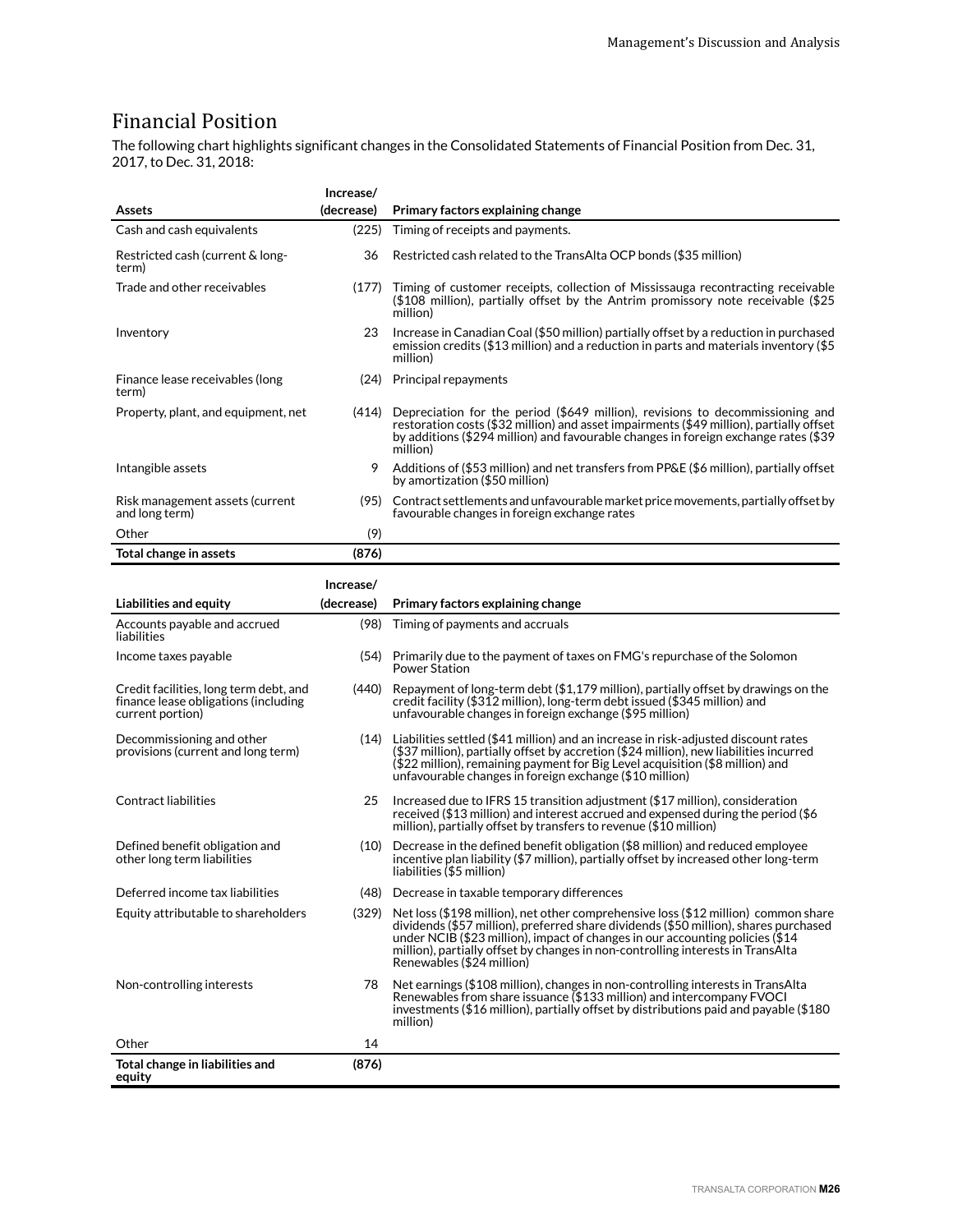## <span id="page-26-0"></span>Cash Flows

The following chart highlights significant changes in the Consolidated Statements of Cash Flows for the years ended Dec. 31, 2017, and Dec. 31, 2016, compared to the year ended Dec. 31, 2018:

| Year ended Dec. 31                              | 2018  | 2017            | Increase/<br>(decrease) | Primary factors explaining change                                                                                                                                                                                                                                                                                                                                                                                                                                                                              |
|-------------------------------------------------|-------|-----------------|-------------------------|----------------------------------------------------------------------------------------------------------------------------------------------------------------------------------------------------------------------------------------------------------------------------------------------------------------------------------------------------------------------------------------------------------------------------------------------------------------------------------------------------------------|
| Cash and cash equivalents, beginning of<br>year | 314   | 305             | 9                       |                                                                                                                                                                                                                                                                                                                                                                                                                                                                                                                |
| Provided by (used in):                          |       |                 |                         |                                                                                                                                                                                                                                                                                                                                                                                                                                                                                                                |
| Operating activities                            | 820   | 626             |                         | 194 Higher cash flow from operations before working capital (\$124<br>million) and a favourable change in non-cash working capital<br>$$70$ million)                                                                                                                                                                                                                                                                                                                                                           |
| Investing activities                            | (394) | 87              |                         | (481) Lower proceeds on sale of Wintering Hills wind facility and<br>Solomon (\$476 million), unfavourable change in non-cash<br>investing capital (\$153 million) and the acquisition of Big Level<br>and Antrim (\$30 million), partially offset by lower additions to<br>property, plant, and equipment (\$63 million), lower tax expense<br>relating to investing activities (\$56 million), lower additions to<br>intangibles (\$31 million), and the lower issuance of loan<br>receivable (\$39 million) |
| <b>Financing activities</b>                     |       | $(651)$ $(703)$ |                         | 52 Increase in borrowings under credit facilities (\$286 million),<br>higher issuance of long-term debt (\$85 million), and higher<br>proceeds on the sale of non-controlling interest in a subsidiary<br>(\$144 million), partially offset by higher repayments of long-term<br>debt (\$365 million), lower realized gains on financial instruments<br>(\$58 million) and repurchase of common shares (\$23 million)                                                                                          |
| Translation of foreign currency cash            |       | (1)             | 1                       |                                                                                                                                                                                                                                                                                                                                                                                                                                                                                                                |
| Cash and cash equivalents, end of year          | 89    | 314             | (225)                   |                                                                                                                                                                                                                                                                                                                                                                                                                                                                                                                |
| Year ended Dec. 31                              | 2017  | 2016            | Increase/               | (decrease) Primary factors explaining change                                                                                                                                                                                                                                                                                                                                                                                                                                                                   |
| Cash and cash equivalents, beginning of<br>year | 305   | 54              | 251                     |                                                                                                                                                                                                                                                                                                                                                                                                                                                                                                                |
| Provided by (used in):                          |       |                 |                         |                                                                                                                                                                                                                                                                                                                                                                                                                                                                                                                |
| Operating activities                            | 626   | 744             |                         | $(118)$ Unfavourable change in non-cash working capital of $$187$<br>million), partially offset by higher cash earnings (\$69 million)                                                                                                                                                                                                                                                                                                                                                                         |
| Investing activities                            | 87    | (327)           |                         | 414 Proceeds on sale of Wintering Hills wind facility and Solomon<br>power station disposition (\$478 million), net loan receivable<br>(\$38 million), and restricted cash (\$30 million)                                                                                                                                                                                                                                                                                                                      |
| <b>Financing activities</b>                     |       | $(703)$ $(163)$ |                         | (540) Higher repayment of long-term debt (\$726 million), lower<br>issuance of long-term debt (\$101 million), and lower proceeds<br>on sale of non-controlling interest in subsidiary (\$162 million),<br>partially offset by lower borrowings under credit facility (\$341)<br>million), higher realized gains on financial instruments (\$108<br>million), and lower dividends paid on common shares (\$23<br>million)                                                                                      |
|                                                 |       |                 |                         |                                                                                                                                                                                                                                                                                                                                                                                                                                                                                                                |
| Translation of foreign currency cash            | (1)   | (3)             | 2                       |                                                                                                                                                                                                                                                                                                                                                                                                                                                                                                                |

## Financial Instruments

Financial instruments are used for proprietary trading purposes and to manage our exposure to interest rates, commodity prices, and currency fluctuations, as well as other market risks. We may currently use physical and financial swaps, forward sale and purchase contracts, futures contracts, foreign exchange contracts, interest rate swaps, and options to achieve our risk management objectives. Some of our physical commodity contracts have been entered into and are held for the purposes of meeting our expected purchase, sale, or usage requirements ("own use") and as such, are not considered financial instruments and are not recognized as a financial asset or financial liability. Other physical commodity contracts that are not held for normal purchase or sale requirements and derivative financial instruments are recognized on the Consolidated Statements of Financial Position and are accounted for using the fair value method of accounting. The initial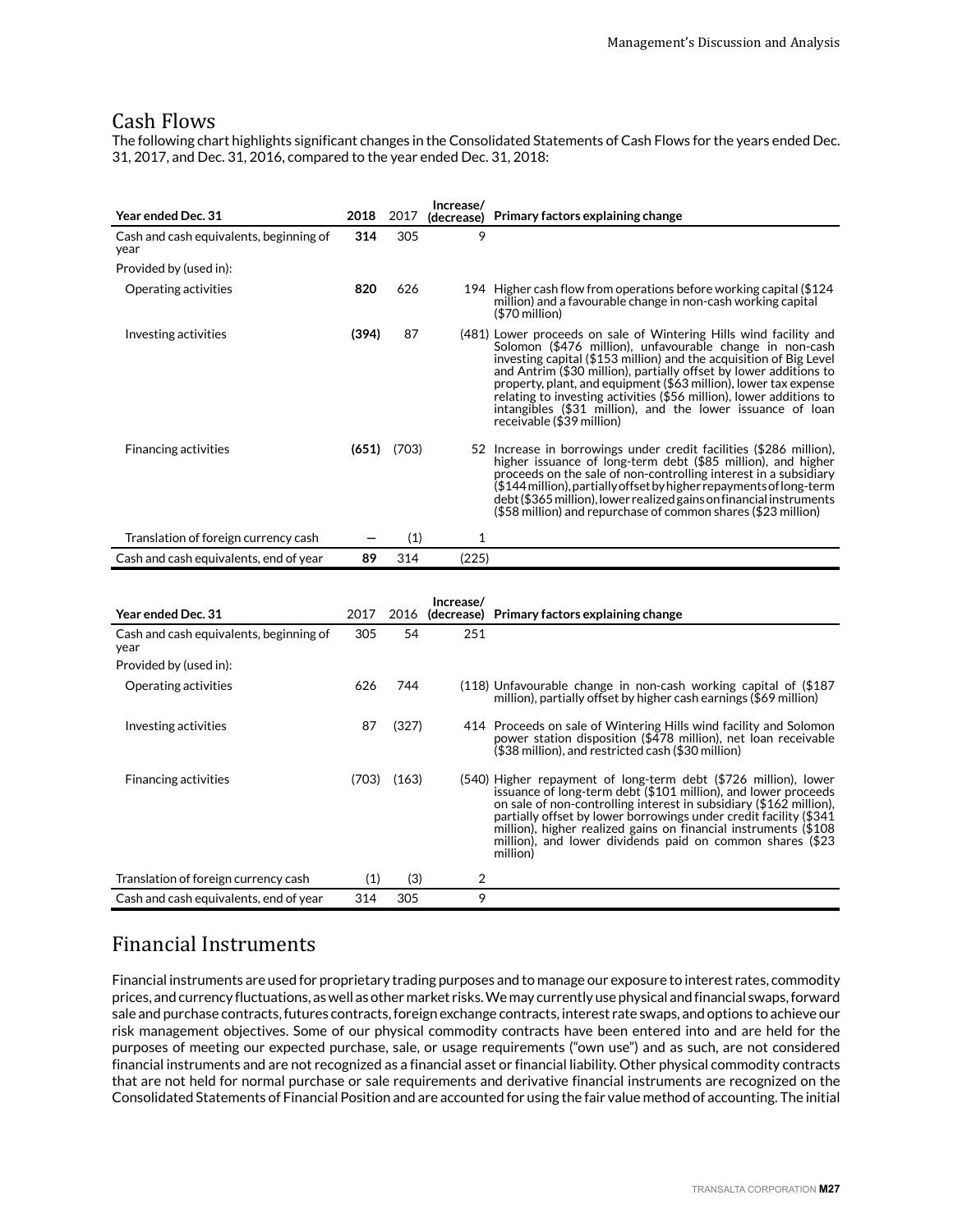recognition of fair value and subsequent changes in fair value can affect reported earnings in the period the change occurs if hedge accounting is not elected. Otherwise, changes in fair value will generally not affect earnings until the financial instrument is settled.

Some of our financial instruments and physical commodity contracts qualify for, and are recorded under, hedge accounting rules. The accounting for those contracts for which we have elected to apply hedge accounting depends on the type of hedge. Our financial instruments are mainly used for cash flow hedges or non-hedges. These categories and their associated accounting treatments are explained in further detail below.

For all types of hedges, we test for effectiveness at the end of each reporting period to determine if the instruments are performing as intended and hedge accounting can still be applied. The financial instruments we enter into are designed to ensure that future cash inflows and outflows are predictable. In a hedging relationship, the effective portion of the change in the fair value of the hedging derivative does not impact net earnings, while any ineffective portion is recognized in net earnings.

We have certain contracts in our portfolio that, at their inception, do not qualify for, or we have chosen not to elect to apply, hedge accounting. For these contracts, we recognize in net earnings mark-to-market gains and losses resulting from changes in forward prices compared to the price at which these contracts were transacted. These changes in price alter the timing of earnings recognition, but do not necessarily determine the final settlement amount received. The fair value of future contracts will continue to fluctuate as market prices change.

The fair value of derivatives that are not traded on an active exchange, or extend beyond the time period for which exchangebased quotes are available, are determined using valuation techniques or models.

#### Cash Flow Hedges

Cash flow hedges are categorized as project, foreign exchange, interest rate, or commodity hedges and are used to offset foreign exchange, interest rate, and commodity price exposures resulting from market fluctuations.

Foreign currency forward contracts may be used to hedge foreign exchange exposures resulting from anticipated contracts and firm commitments denominated in foreign currencies, primarily related to capital expenditures, and currency exposures related to US-denominated debt.

Physical and financial swaps, forward sale and purchase contracts, futures contracts, and options may be used primarily to offset the variability in future cash flows caused by fluctuations in electricity and natural gas prices. Foreign exchange forward contracts and cross-currency swaps may be used to offset the exposures resulting from foreign-denominated long-term debt. Interest rate swaps may be used to convert the fixed interest cash flows related to interest expense at debt to floating rates and vice versa.

In a cash flow hedge, changes in the fair value of the hedging instrument (a forward contract or financial swap, for example) are recognized in risk management assets or liabilities, and the related gains or losses are recognized in other comprehensive income ("OCI"). These gains or losses are subsequently reclassified from OCI to net earnings in the same period as the hedged forecast cash flows impact net earnings, and offset the losses or gains arising from the forecast transactions. For project hedges, the gains and losses reclassified from OCI are included in the carrying amount of the related PP&E.

Under IFRS 9, which we adopted on Jan. 1, 2018, hedge accounting requirements were simplified, to introduce a more principles based approach for qualifying hedges, aligned with an entity's approach to risk management, and to revise and simplify the hedge effectiveness requirements.

When we do not elect hedge accounting or when the hedge is no longer effective and does not qualify for hedge accounting, the gains or losses as a result of changes in prices, interest, or exchange rates related to these financial instruments are recorded in net earnings in the period in which they arise.

#### Net Investment Hedges

Foreign-denominated long-term debt is used to hedge exposure to changes in the carrying values of our net investments in foreign operations that have a functional currency other than the Canadian dollar. Our net investment hedges using USdenominated debt remain effective and in place. Gains or losses on these instruments are recognized and deferred in OCI and reclassified to net earnings on the disposal of the foreign operation. We also manage foreign exchange risk by matching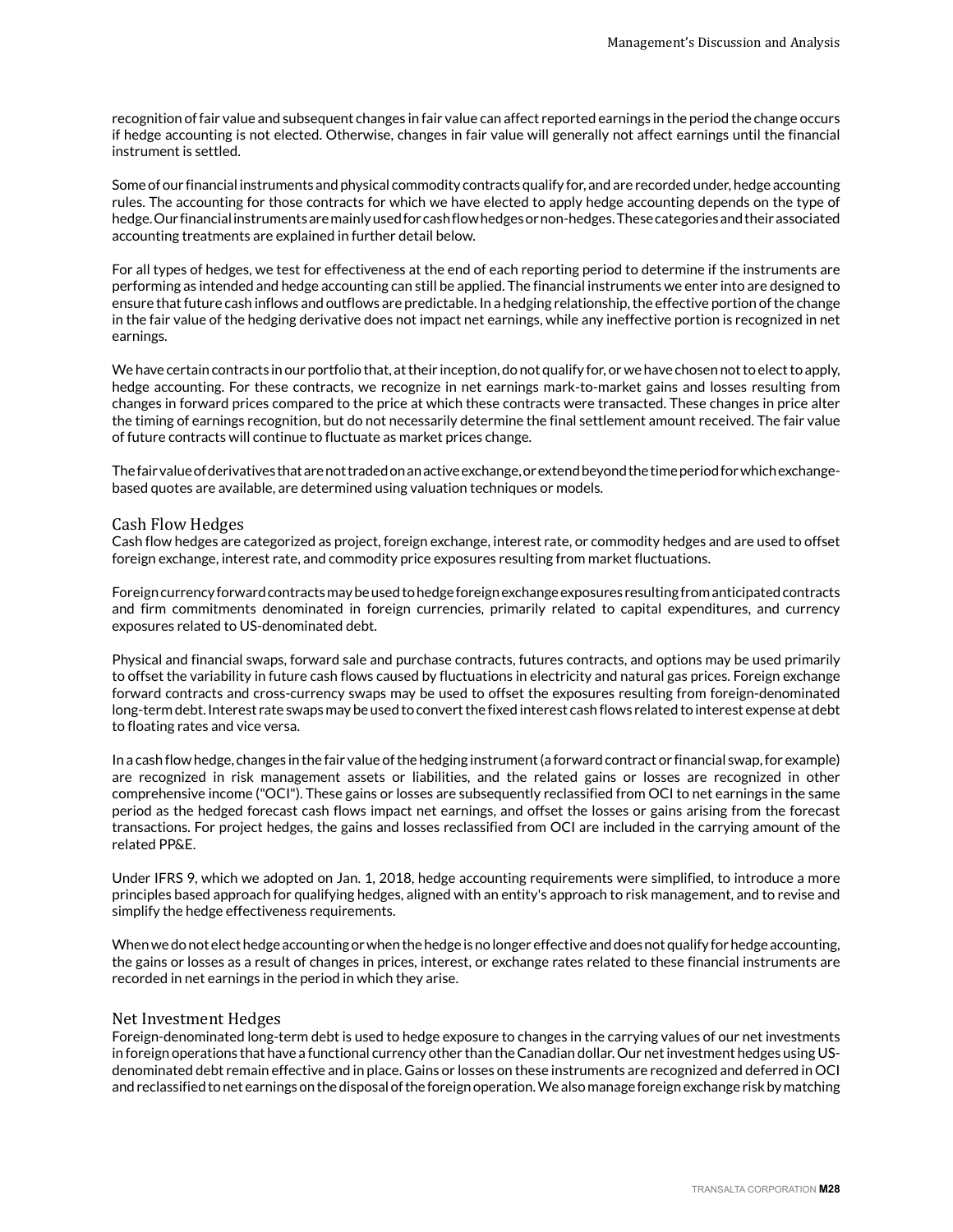<span id="page-28-0"></span>foreign-denominated expenses with revenues, such as offsetting revenues from our US operations with interest payments on our US dollar debt.

#### Non-Hedges

Financial instruments not designated as hedges are used for proprietary trading and to reduce commodity price, foreign exchange, and interest rate risks. Changes in the fair value of financial instruments not designated as hedges are recognized in risk management assets or liabilities, and the related gains or losses are recognized in net earnings in the period in which the change occurs.

#### Fair Values

The majority of fair values for our project, foreign exchange, interest rate, commodity hedges, and non-hedge derivatives are calculated using adjusted quoted prices from an active market or inputs validated by broker quotes. We may enter into commodity transactions involving non-standard features for which market-observable data is not available. These transactions are defined under IFRS as Level III instruments. Level III instruments incorporate inputs that are not observable from the market, and fair value is therefore determined using valuation techniques. Fair values are validated by using reasonably possible alternative assumptions as inputs to valuation techniques, and any material differences are disclosed in the notes to the consolidated financial statements. At Dec. 31, 2018, Level III instruments had a net asset carrying value of \$695 million (2017 - \$771 million). Refer to the Critical Accounting Policies and Estimates section of this MD&A for further details regarding valuation techniques. Our risk management profile and practices have not changed materially from Dec. 31, 2017.

## 2019 Financial Outlook

The following table outlines our expectation on key financial targets and related assumptions for 2019:

| Measure                                              | <b>Target</b>                                                |
|------------------------------------------------------|--------------------------------------------------------------|
| Comparable EBITDA                                    | \$875 million to \$975 million                               |
| <b>FCF</b>                                           | \$270 million to \$330 million                               |
| Dividend                                             | \$0.16 per share annualized, 14 to 17 per cent payout of FCF |
|                                                      |                                                              |
| Range of key power price assumptions                 |                                                              |
| Market                                               | Power Prices (\$/MWh)                                        |
| Alberta Spot                                         | \$50 to \$60                                                 |
| Alberta Contracted                                   | \$50 to \$55                                                 |
| Mid-C Spot (US\$)                                    | \$20 to \$25                                                 |
| Mid-C Contracted (US\$)                              | \$47 to \$53                                                 |
|                                                      |                                                              |
| Other assumptions relevant to 2019 financial outlook |                                                              |
| Sustaining Capital                                   | \$160 million to \$190 million                               |
| <b>Productivity Capital</b>                          | \$10 million to \$15 million                                 |
| Sundance coal capacity factor                        | 30%                                                          |
| Hydro/ Wind Resource                                 | Long term average                                            |

#### **Operations**

#### **Availability and Capacity**

Availability of our coal fleet is expected to be in the range of 87 to 89 per cent in 2019. Availability of our other generating assets (gas, renewables) is expected to be in the range of 92 to 96 per cent in 2019. We will be accelerating our transition to gas and renewables generation, and continue on our coal-to-gas conversion strategy as set out in the Significant and Subsequent Events section of this MD&A.

#### **Market Pricing and Hedging Strategy**

For 2019, power prices in Alberta are expected to be slightly higher than 2018 due to a full year of lower supply as a result of the mothballing and shutdown of certain coal-fired units in 2018. Pacific Northwest power prices for 2019 are expected to be lower than 2018 as 2018 prices were impacted by specific events that are not expected to occur in the future. Ontario power prices are expected to remain consistent with 2018 prices.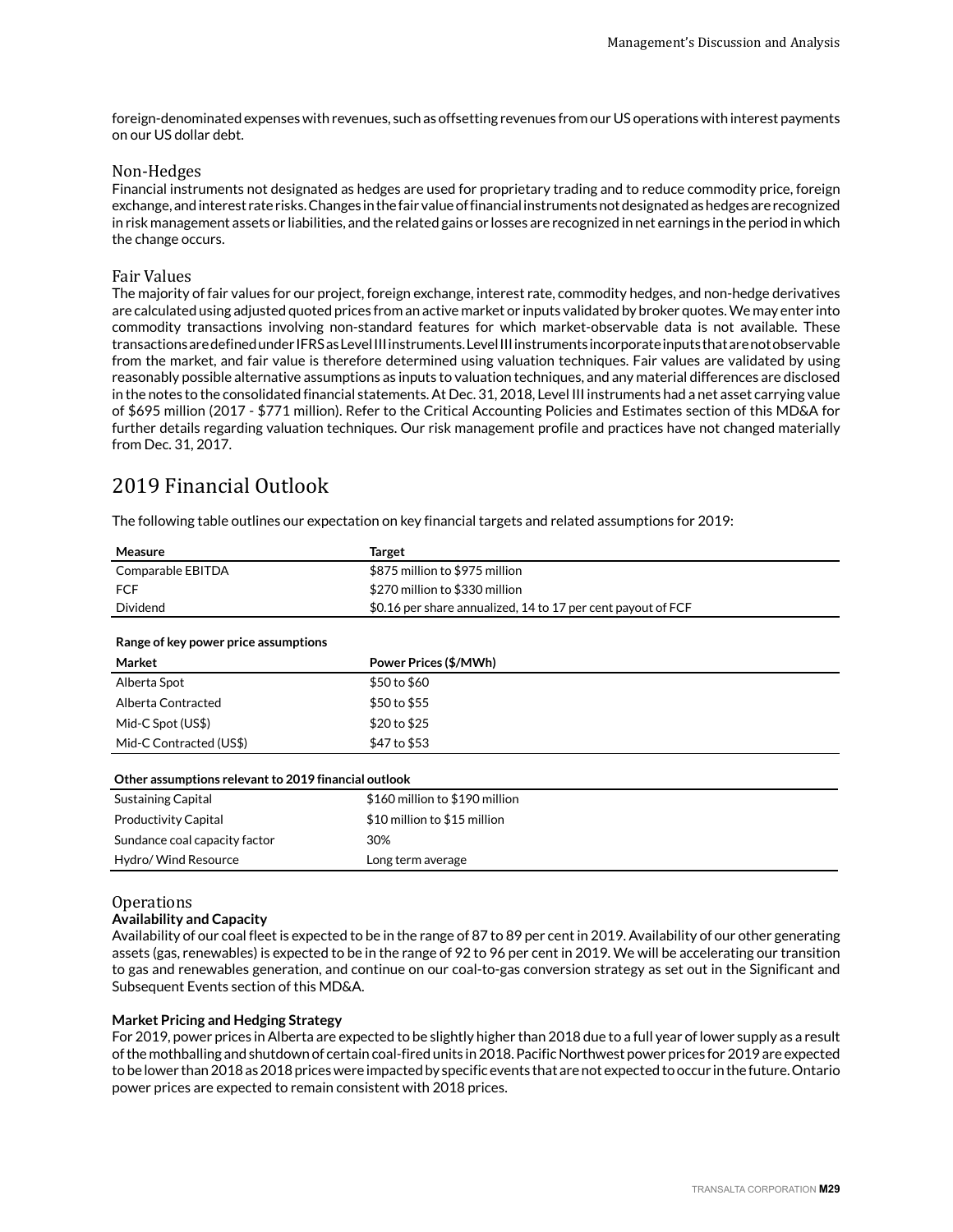The objective of our portfolio management strategy is to deliver a high confidence for annual FCF which also provides for positive exposure to price volatility in Alberta. Given our cash operating costs, we can be more or less hedged in a given period, and we expect to realize our annual FCF targets through a combination of forward hedging and selling generation into the spot market.

#### **Fuel Costs**

In Alberta, we expect the 2019 cash fuel costs for coal to be slightly lower than the 2018 costs and total fuel costs to be lower due to increased co-firing with natural gas among the merchant units.

In the Pacific Northwest, our US Coal mine, adjacent to our power plant, is in the reclamation stage. Fuel at US Coal has been purchased primarily from external suppliers in the Powder River Basin and delivered by rail. In 2017 we amended our fuel and rail contract such that our costs fluctuate partly with gas prices. The delivered fuel cost in 2019 is expected to be consistent with 2018 costs.

Most of our generation from gas is sold under contracts with pass-through provisions for fuel. For gas generation with no pass-through provisions, we purchase natural gas from outside companies coincident with production, thereby minimizing our risk to changes in prices.

We closely monitor the risks associated with changes in electricity and input fuel prices on our future operations and, where we consider it appropriate, use various physical and financial instruments to hedge our assets and operations from such price risks.

#### **Energy Marketing**

EBITDA from our Energy Marketing segment is affected by prices and volatility in the market, overall strategies adopted, and changes in regulation and legislation. We continuously monitor both the market and our exposure to maximize earnings while still maintaining an acceptable risk profile. Our 2019 objective for Energy Marketing is for the segment to contribute between \$75 million to \$85 million in gross margin for the year.

#### **Exposure to Fluctuations in Foreign Currencies**

Our strategy is to minimize the impact of fluctuations in the Canadian dollar against the US dollar, and Australian dollar by offsetting foreign-denominated assets with foreign-denominated liabilities and by entering into foreign exchange contracts. We also have foreign-denominated expenses, including interest charges, which largely offset our net foreigndenominated revenues.

#### **Net Interest Expense**

Net interest expense for 2019 is expected to be lower than in 2018 largely due to lower levels of debt. However, changes in interest rates and in the value of the Canadian dollar relative to the US dollar can affect the amount of net interest expense incurred. In addition, interest expense will increase as a result of implementing IFRS 16. See the Accounting Changes section of this MD&A for further details.

#### **Liquidity and Capital Resources**

We expect to maintain adequate available liquidity under our committed credit facilities. We currently have access to \$1.0 billion in liquidity including \$89 million in cash. Our continued focus will be toward repositioning our capital structure and we expect to be well positioned to address the upcoming debt maturity in 2020.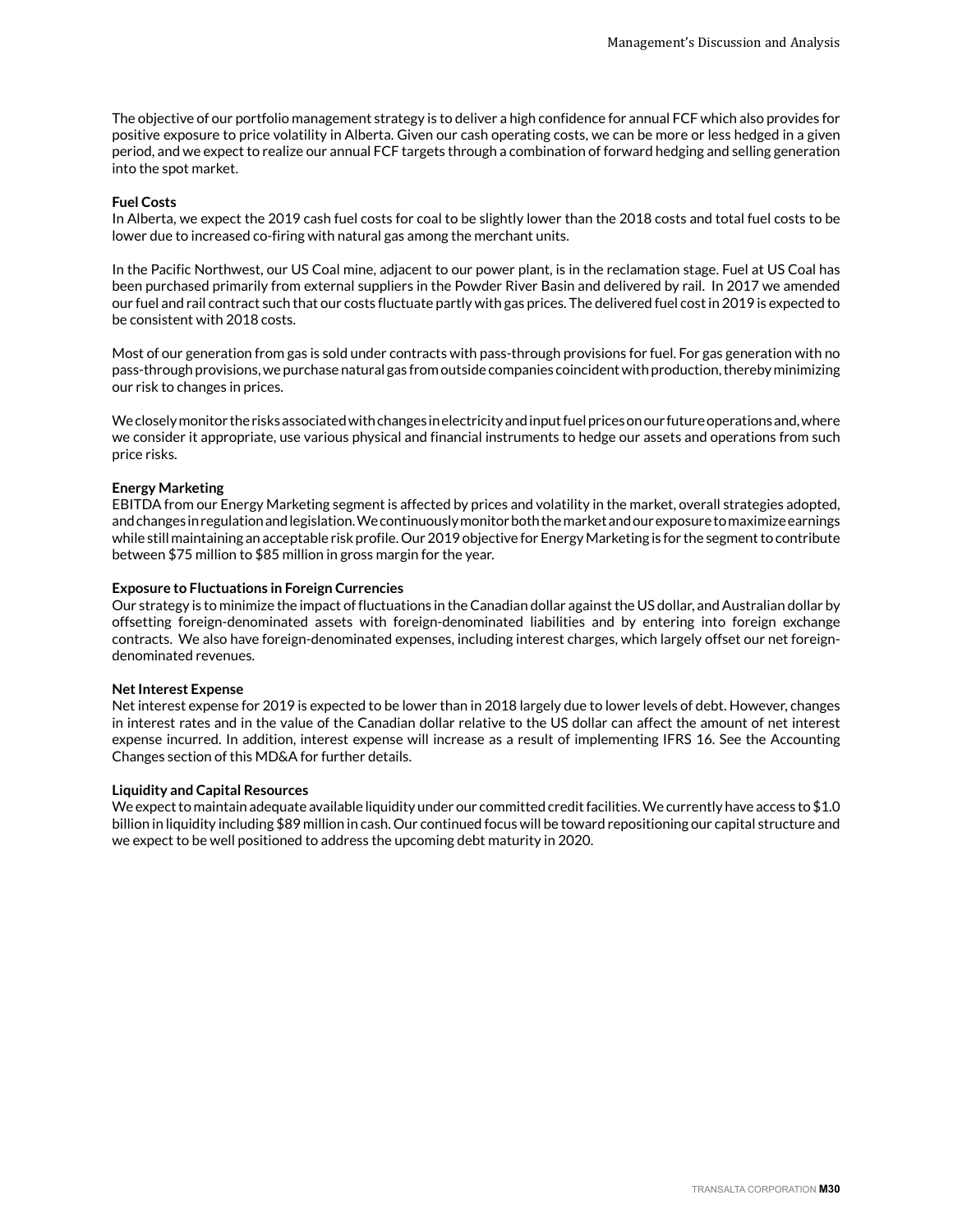#### **Capital Expenditures**

Our major projects are focused on sustaining our current operations and supporting our growth strategy in our renewables platform.

A summary of the significant growth and major projects that are in progress is outlined below:

|                                                      | <b>Total project</b>      |                                 | 2019                      | Target              |                                                                                                        |
|------------------------------------------------------|---------------------------|---------------------------------|---------------------------|---------------------|--------------------------------------------------------------------------------------------------------|
|                                                      | <b>Estimated</b><br>spend | Spent to<br>$\text{date}^{(1)}$ | <b>Estimated</b><br>spend | completion<br>date  | <b>Details</b>                                                                                         |
| Project                                              |                           |                                 |                           |                     |                                                                                                        |
| Big Level wind development<br>project <sup>(2)</sup> | 214                       | 84                              | 130                       | O <sub>3</sub> 2019 | 90 MW wind project with a 15-year PPA                                                                  |
| Antrim wind development<br>project <sup>(3)</sup>    | 97                        | 25                              | 72                        | O <sub>3</sub> 2019 | 29 MW wind project with two 20-year PPAs                                                               |
| Pioneer gas pipeline<br>partnership                  | 90                        | 15                              | 75                        | O <sub>4</sub> 2019 | 50 per cent ownership in the 120 km natural<br>gas pipeline to supply gas to Sundance and<br>Keephills |
| Windrise wind development<br>project                 | 270                       |                                 | 47                        | Q2 2021             | 207 MW wind project with a 20-year<br>Renewable Electricity Support Agreement<br>with AESO             |
| <b>Total</b>                                         | 671                       | 124                             | 324                       |                     |                                                                                                        |

*(1) Represents amounts spent as of Dec. 31, 2018.*

*(2) The numbers reflected above are in CAD but the actual cash spend on this project is in USD and therefore these amounts will fluctuate with changes in foreign exchange rates. The estimated total spend is USD\$165 million, spent to date is USD\$65 million and estimated total spend in 2019 is USD\$100 million. TransAlta Renewables will fund the construction costs using its existing liquidity and tax equity.*

*(3) The numbers reflected above are in CAD but the actual cash spend on this project is in USD and therefore these amounts will fluctuate with changes in foreign exchange rates. The estimated total spend is USD\$75 million, spent to date is USD\$19 million and expected total spend in 2019 is USD\$56 million. TransAlta Renewables will fund the acquisition and construction costs using its existing liquidity and tax equity. The project remains subject to certain closing conditions, including the receipt of a favourable regulatory ruling.* 

A significant portion of our sustaining and productivity capital is planned major maintenance, which includes inspection, repair and maintenance of existing components, and the replacement of existing components. Planned major maintenance costs are capitalized as part of PP&E and are amortized on a straight-line basis over the term until the next major maintenance event. It excludes amounts for day-to-day routine maintenance, unplanned maintenance activities, and minor inspections and overhauls, which are expensed as incurred.

Our estimate for total sustaining and productivity capital is allocated among the following:

| Category                                                   | <b>Description</b>                                                                       | Spent in<br>2017 | Spent in<br>2018 | <b>Expected</b><br>spend in<br>2019 |
|------------------------------------------------------------|------------------------------------------------------------------------------------------|------------------|------------------|-------------------------------------|
| Routine capital <sup>(1)</sup>                             | Capital required to maintain our existing generating capacity                            | 69               | 50               | $50 - 60$                           |
| Planned major maintenance                                  | Regularly scheduled major maintenance                                                    | 121              | 58               | $70 - 80$                           |
| Mine capital                                               | Capital related to mining equipment and land purchases                                   | 28               | 42               | $20 - 25$                           |
| Finance leases                                             | Payments on finance leases                                                               | 17               | 18               | $20 - 25$                           |
| <b>Total sustaining capital</b>                            |                                                                                          | 235              | 168              | $160 - 190$                         |
| Insurance recoveries of sustaining<br>capital expenditures | Insurance proceeds related to the fire at Wyoming Wind and<br>Canadian Coal equipment    |                  | (7)              |                                     |
| Total sustaining capital                                   |                                                                                          | 235              | 161              | $160 - 190$                         |
| Productivity capital                                       | Projects to improve power production efficiency and<br>corporate improvement initiatives | 24               | 21               | $10 - 15$                           |
| Total sustaining and productivity capital                  |                                                                                          | 259              | 182              | $170 - 205$                         |

*(1) Includes hydro life extension expenditures.*

Significant planned major outages at TransAlta's operated units for 2019 include the following:

- two outages for major maintenance at Keephills Unit 1 and Sundance Unit 4 within our Canadian Coal segment during Q1 and Q2 2019;
- one major outage in our Canadian Gas segment related to our Sarnia facility during Q2 2019;
- distributed planned maintenance expenditures across the entire Hydro fleet; and
- distributed expenditures across our wind fleet, focusing on planned component replacements.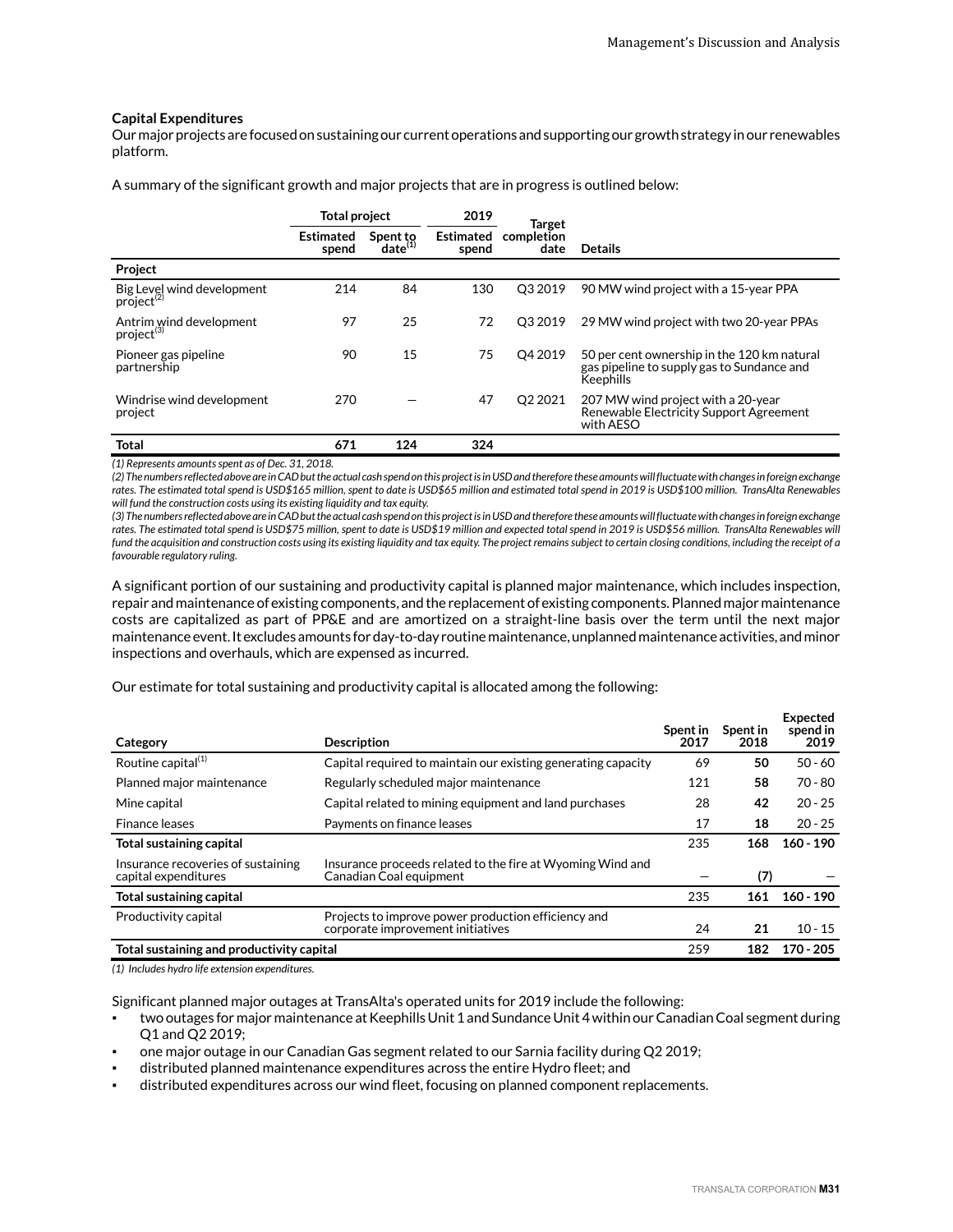<span id="page-31-0"></span>Lost production as a result of planned major maintenance, excluding planned major maintenance for US Coal, which is scheduled during a period of dispatch optimization, is estimated as follows for 2019:

|          | Coal           | Gas and<br>renewables | <b>Total</b>     |
|----------|----------------|-----------------------|------------------|
| GWh lost | 550<br>$500 -$ | 400 - 450             | 1,000<br>$900 -$ |

#### **Funding of Capital Expenditures**

Funding for these planned capital expenditures is expected to be provided by cash flow from operating activities and existing liquidity. We have access to approximately \$1.0 billion in liquidity, if required. The funds required for committed growth, sustaining capital, and productivity projects are not expected to be significantly impacted by the current economic environment.

## Other Consolidated Analysis

#### Asset Impairment Charges and Reversals

As part of our monitoring controls, long-range forecasts are prepared for each Cash Generating Unit ("CGU"). The longrange forecast estimates are used to assess the significance of potential indicators of impairment and provide a criteria to evaluate adverse changes in operations. When indicators of impairment are present, we estimate a recoverable amount for each CGU by calculating an approximate fair value less costs of disposal using discounted cash flow projections based on the Corporation's long-range forecasts. The valuations used are subject to measurement uncertainty based on assumptions and inputs to our long-range forecast, including changes to fuel costs, operating costs, capital expenditures, external power prices, and useful lives of the assets.

#### **Alberta Merchant CGU**

During 2018, 2017, and 2016, uncertainty continued to exist within the province of Alberta regarding the Government's Climate Leadership Plan, the future design parameters of the Alberta electricity market, and federal policies on the carbon levy and GHG emissions. Economic conditions also contributed to continued oversupply conditions and depressed market prices throughout 2015 to 2017. The Corporation assessed whether these factors, and events arising during the latter part of 2016, which are more fully discussed below, presented an indicator of impairment for its Alberta Merchant CGU. In consideration of the composition of this CGU, the Corporation determined that no indicators of impairment were present with respect to the Alberta Merchant CGU. Due to this determination, the Corporation did not perform an in-depth impairment analysis for any of these years, but for all years, a sensitivity analysis associated with these factors was performed to confirm the continued existence of adequate excess of estimated recoverable amount over book value. This analysis of the Alberta Merchant CGU continued to demonstrate a substantial cushion at the Alberta Merchant CGU in each of 2018, 2017, and 2016, due to the Corporation's large merchant renewable fleet in the province.

#### **2018**

#### *Sundance Unit 2*

In the third quarter of 2018, the Corporation recognized an impairment charge on Sundance Unit 2 in the amount of \$38 million, due to the Corporation's decision to retire Sundance Unit 2. Previously, the Corporation had expected Sundance Unit 2 to remain mothballed for a period of up to two years and therefore remain within the Alberta Merchant CGU where significant cushion exists. The impairment assessment was based on value in use and included the estimated future cash flows expected to be derived from the Unit until its retirement on July 31, 2018. Discounting did not have a material impact.

#### *Lakeswind and Kent Breeze*

On May 31, 2018, TransAlta Renewables acquired an economic interest in Lakeswind through the subscription of tracking preferred shares of a subsidiary of the Corporation and also purchased Kent Breeze. In connection with these acquisitions, the assets were fair valued using discount rates that average approximately 7 per cent. Accordingly, the Corporation has recorded an impairment charge of \$12 million using the valuation in the agreement as the indicator of fair value less cost of disposal in 2018. The impairment charge had an \$11 million impact on PP&E, and a \$1 million impact on Intangible assets.

### **2017**

#### *Sundance Unit 1*

In the second quarter of 2017, the Corporation recognized an impairment charge on Sundance Unit 1 in the amount of \$20 million, due to the Corporation's decision to early retire Sundance Unit 1. Previously, the Corporation had expected Sundance Unit 1 to operate in the merchant market in 2018 and 2019 and therefore remain within the Alberta Merchant CGU where significant cushion exists. The impairment assessment was based on value in use and included the estimated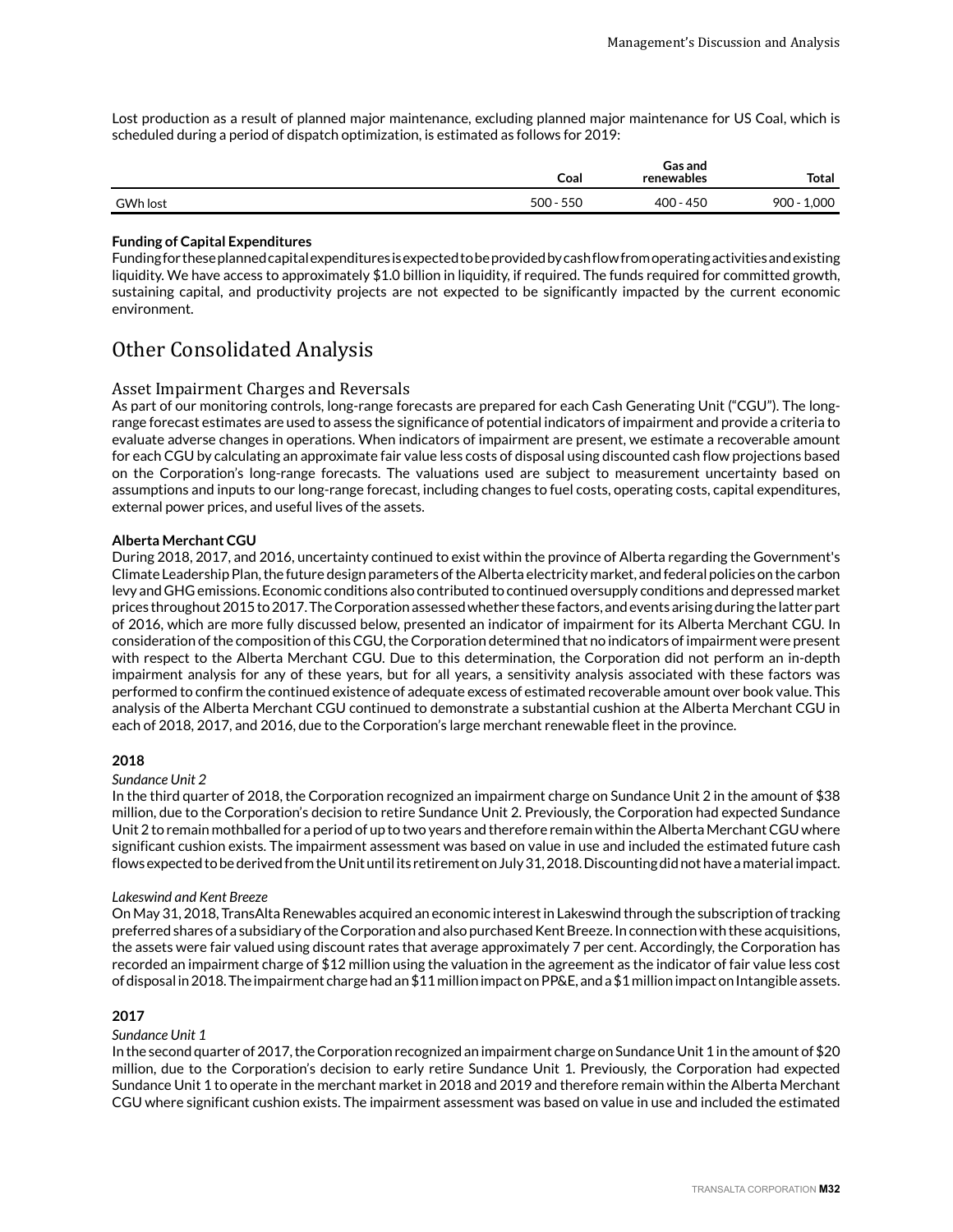future cash flows expected to be derived from the Unit until its retirement on Jan. 1, 2018. Discounting did not have a material impact.

No separate stand-alone impairment test was required for Sundance Unit 2, as mothballing the Unit maintained the Corporation's flexibility to operate the Unit as part of the Corporation's Alberta Merchant CGU to 2021.

#### **2016**

#### *Wintering Hills*

On Jan. 26, 2017, the Corporation announced the sale of its 51 per cent interest in the Wintering Hills merchant wind facility for approximately \$61 million. In connection with this sale, the Wintering Hills assets were accounted for as held for sale at Dec. 31, 2016. As required, the Corporation assessed the assets for impairment prior to classifying them as held for sale. Accordingly, the Corporation has recorded an impairment charge of \$28 million using the purchase price in the sale agreement as the indicator of fair value less cost of disposal in 2016.

#### **Project Development Costs**

During 2018, the Corporation wrote-off \$23 million in project development costs related to projects that are no longer proceeding.

#### Unconsolidated Structured Entities or Arrangements

Disclosure is required of all unconsolidated structured entities or arrangements such as transactions, agreements, or contractual arrangements with unconsolidated entities, structured finance entities, special purpose entities, or variable interest entities that are reasonably likely to materially affect liquidity or the availability of, or requirements for, capital resources. We currently have no such unconsolidated structured entities or arrangements.

#### Guarantee Contracts

We have obligations to issue letters of credit and cash collateral to secure potential liabilities to certain parties, including those related to potential environmental obligations, commodity risk management and hedging activities, construction projects, and purchase obligations. At Dec. 31, 2018, we provided letters of credit totaling \$720 million (2017 - \$677 million) and cash collateral of \$105 million (2017 - \$67 million). These letters of credit and cash collateral secure certain amounts included on our Consolidated Statements of Financial Position under risk management liabilities and decommissioning and other provisions.

#### Commitments

Contractual commitments are as follows:

|                                                                            | 2019 | 2020  | 2021 | 2022  | 2023 | 2024 and<br>thereafter | Total |
|----------------------------------------------------------------------------|------|-------|------|-------|------|------------------------|-------|
| Natural gas, transportation, and other purchase<br>contracts               | 28   | 15    | 13   | 11    | 12   | 157                    | 236   |
| Transmission                                                               | 9    | 10    | 6    | 4     | 3    |                        | 32    |
| Coal supply and mining agreements <sup>(1)</sup>                           | 158  | 160   | 27   | 24    | 24   | 95                     | 488   |
| Long-term service agreements                                               | 64   | 86    | 32   | 17    | 8    | 34                     | 241   |
| Non-cancellable operating leases $^{(2)}$                                  | 8    | 8     | 8    | 7     | 4    | 45                     | 80    |
| Long-term debt $^{(3)}$                                                    | 130  | 486   | 91   | 947   | 141  | 1.439                  | 3,234 |
| Principal payments on finance lease obligations                            | 18   | 16    | 9    | 5     | 5    | 10                     | 63    |
| Interest on long-term debt and finance lease<br>obligations <sup>(4)</sup> | 161  | 152   | 129  | 123   | 84   | 694                    | 1,343 |
| Growth                                                                     | 324  | 79    | 144  |       |      |                        | 547   |
| <b>TransAlta Energy Transition Bill</b>                                    | 6    | 7     | 6    | 6     | 6    |                        | 31    |
| <b>Total</b>                                                               | 906  | 1.019 | 465  | 1,144 | 287  | 2,474                  | 6.295 |

*(1) Commitments related to Sheerness and Genesee 3 may be impacted by the cessation of coal-fired emissions on or before Dec. 31, 2030.*

*(2) Includes amounts under certain evergreen contracts on the assumption of the Corporation's continued operations.*

*(3) Excludes impact of derivatives.*

*(4) Interest on long-term debt is based on debt currently in place with no assumption as to refinancing on maturity.*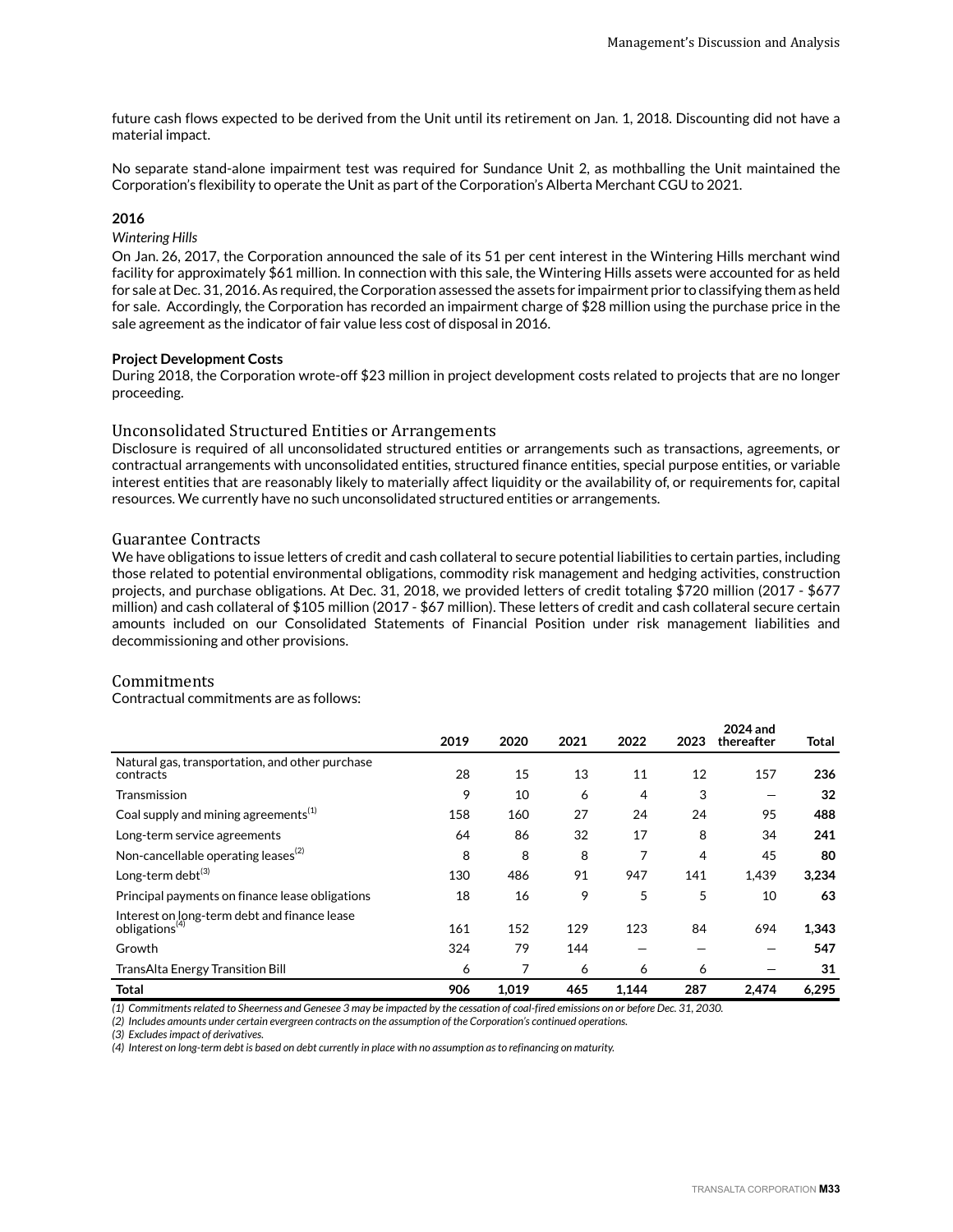<span id="page-33-0"></span>As part of the TransAlta Energy Transition Bill signed into law in the State of Washington and the subsequent Memorandum of Agreement ("MoA"), we have committed to fund US\$55 million in total over the remaining life of the US Coal plant to support economic and community development, promote energy efficiency, and develop energy technologies related to the improvement of the environment. The MoA contains certain provisions for termination and in the event of the termination and certain circumstances, this funding or part thereof would no longer be required. As at Dec. 31, 2018, the Corporation has funded approximately US\$33 million of the commitment.

#### Contingencies

#### **Line Loss Rule Proceeding**

TransAlta has been participating in a line loss rule proceeding before the Alberta Utilities Commission ("AUC"). The AUC determined that it has the ability to retroactively adjust line loss charges going back to 2006 and directed the AESO to, among other things, perform such retroactive calculations. The various decisions by the AUC are, however, subject to appeal and challenge. A recent decision by the AUC determined the methodology to be used retroactively and it is now possible to estimate the total retroactive potential exposure faced by TransAlta for its non-PPA MWs. The current estimate of exposure based on known data is \$15 million and therefore the Corporation increased the provision from \$7.5 million to \$15 million in 2018.

#### **FMG Disputes**

The Corporation is currently engaged in two disputes with FMG. The first arose as a result of FMG's purported termination of the South Hedland PPA. TransAlta has sued FMG, seeking payment of amounts invoiced and not paid under the South Hedland PPA, as well as a declaration that the PPA is valid and in force. FMG, on the other hand, seeks a declaration that the PPA was lawfully terminated.

The second matter involves FMG's claims against TransAlta related to the transfer of the Solomon Power Station to FMG. FMG claims certain amounts related to the condition of the facility while TransAlta claims certain outstanding costs that should be reimbursed.

#### **Balancing Pool Dispute**

Pursuant to a written agreement, the Balancing Pool paid the Corporation approximately \$157 million on March 29, 2018 as part of the net book value payment required on termination of the Sundance B and C PPAs. The Balancing Pool, however, excluded certain mining and corporate assets that the Corporation believes should be included in the net book value calculation, which amounts to an additional \$56 million. The dispute is currently proceeding through arbitration.

## Critical Accounting Policies and Estimates

The selection and application of accounting policies is an important process that has developed as our business activities have evolved and as accounting rules and guidance have changed. Accounting rules generally do not involve a selection among alternatives, but involve an implementation and interpretation of existing rules and the use of judgment relative to the circumstances existing in the business. Every effort is made to comply with all applicable rules on or before the effective date, and we believe the proper implementation and consistent application of accounting rules is critical.

However, not all situations are specifically addressed in the accounting literature. In these cases, our best judgment is used to adopt a policy for accounting for these situations. We draw analogies to similar situations and the accounting guidelines governing them, consider foreign accounting standards, and consult with our independent auditors about the appropriate interpretation and application of these policies. Each of the critical accounting policies involves complex situations and a high degree of judgment either in the application and interpretation of existing literature or in the development of estimates that impact our consolidated financial statements.

Our significant accounting policies are described in Note 2 to our annual audited 2018 consolidated financial statements. The most critical of these policies are those related to revenue recognition, financial instruments, valuation of PP&E and associated contracts, project development costs, useful life of PP&E, valuation of goodwill, leases, income taxes, employee future benefits, decommissioning and restoration provisions, and other provisions. Each policy involves a number of estimates and assumptions to be made about matters that are uncertain at the time the estimate is made. Different estimates, with respect to key variables used for the calculations, or changes to estimates, could potentially have a material impact on our financial position or results of operations.

We have discussed the development and selection of these critical accounting estimates with our Audit and Risk Committee ("ARC") and our independent auditors. The ARC has reviewed and approved our disclosure relating to critical accounting estimates in this MD&A.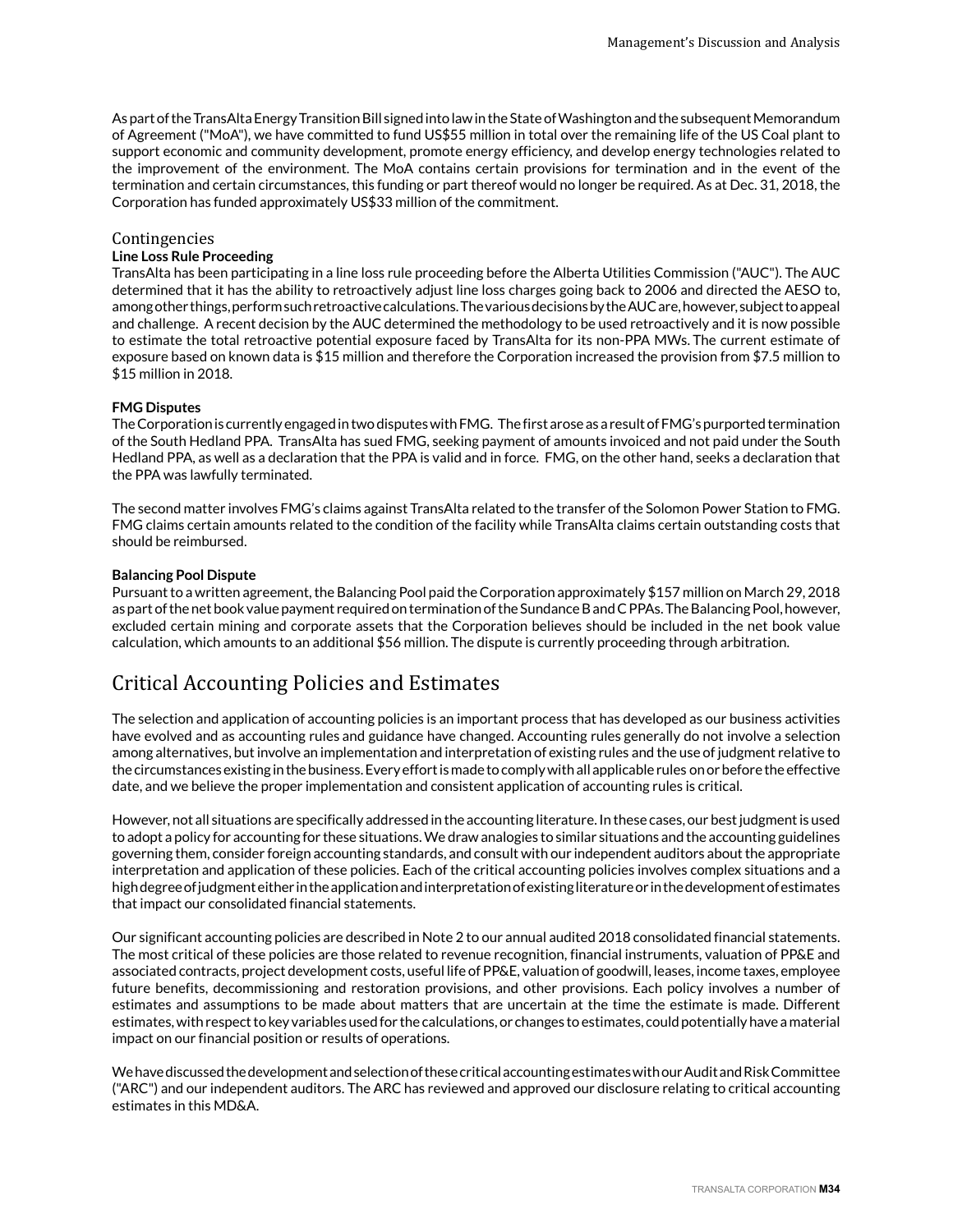These critical accounting estimates are described as follows:

#### Revenue Recognition

#### **Revenue from Contracts with Customers**

The Corporation has adopted IFRS 15 *Revenue from Contracts with Customers* (IFRS 15) with an initial adoption date of Jan. 1, 2018. The Corporation has elected to adopt IFRS 15 retrospectively with the modified retrospective method of transition practical expedient and has elected to apply IFRS 15 only to contracts that are active at the date of initial application. Comparative information has not been restated and is reported under IAS 18 *Revenue* (IAS 18). The Corporation's accounting policies for the current and prior periods for revenue recognition are outlined in Note 2 of the annual audited 2018 consolidated financial statements. The significant judgments and estimates have been highlighted below.

The majority of our revenues from contracts with customers are derived from the sale of generation capacity, electricity, thermal energy, renewable attributes and byproducts of power generation. The Corporation evaluates whether the contracts it enters into meet the definition of a contract with a customer at the inception of the contract and on an ongoing basis if there is an indication of significant changes in facts and circumstances. Revenue is measured based on the transaction price specified in a contract with a customer. Revenue is recognized when control of the good or services is transferred to the customer. For certain contracts, revenue may be recognized at the invoiced amount, as permitted using the invoice practical expedient, if such amount corresponds directly with the Corporation's performance to date. The Corporation excludes amounts collected on behalf of third parties from revenue.

#### *Identification of Performance Obligations*

Each promised good or service is accounted for separately as a performance obligation if it is distinct. The Corporation's contracts may contain more than one performance obligation.

Where contracts contain multiple promises for goods or services, management exercises judgment in determining whether goods or services constitute distinct goods or services or a series of distinct goods or services that are substantially the same and that have the same pattern of transfer to the customer. The determination of a performance obligation affects whether the transaction price is recognized at a point in time or over time. Management considers both the mechanics of the contract and the economic and operating environment of the contract in determining whether the goods or services in a contract are distinct.

#### *Transaction Price*

The Corporation allocates the transaction price in the contract to each performance obligation. Transaction price allocated to performance obligations may include variable consideration. Variable consideration is included in the transaction price for each performance obligation when it is highly probable that a significant reversal of the cumulative variable revenue will not occur. Variable consideration is assessed at each reporting period to determine whether the constraint is lifted. The consideration contained in some of the Corporation's contracts with customers is primarily variable, and may include both variability in quantity and pricing, such as: revenues can be dependent upon future production volumes which are driven by customer or market demand or by the operational ability of the plant; revenues can be dependent upon the variable cost of producing the energy; revenues can be dependent upon market prices; and revenues can be subject to various indices and escalators.

In determining the transaction price and estimates of variable consideration, management considers past history of customer usage and capacity requirements, in estimating the goods and services to be provided to the customer. The Corporation also considers the historical production levels and operating conditions for its variable generating assets.

#### *Allocation of Transaction Price to Performance Obligations*

When multiple performance obligations are present in a contract, transaction price is allocated to each performance obligation in an amount that depicts the consideration the Corporation expects to be entitled to in exchange for transferring the good or service.

The Corporation's contracts generally outline a specific amount to be invoiced to a customer associated with each performance obligation in the contract. Where contracts do not specify amounts for individual performance obligations, the Corporation estimates the amount of the transaction price to allocate to individual performance obligations based on their standalone selling price, which is primarily estimated based on the amounts that would be charged to customers under similar market conditions.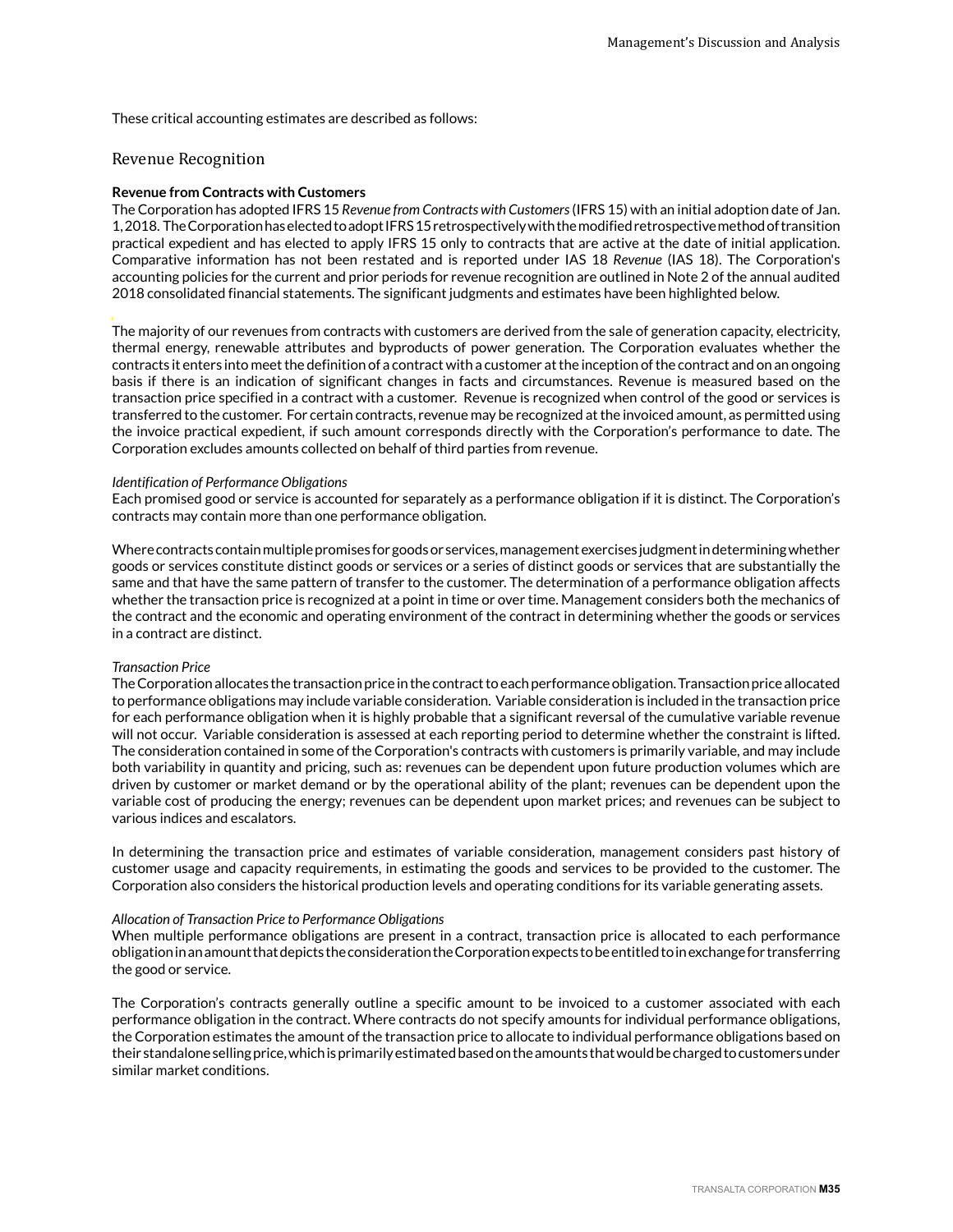#### *Satisfaction of Performance Obligations*

The satisfaction of performance obligations requires management to use judgment as to when control of the underlying good or service transfers to the customer. Determining when a performance obligation is satisfied affects the timing of revenue recognition. Management considers both customer acceptance of the good or service, and the impact of laws and regulations such as certification requirements, in determining when this transfer occurs. Management also applies judgment in determining whether the invoice practical expedient can be relied upon in measuring progress toward complete satisfaction of performance obligations. The invoice practical expedient permits recognition of revenue at the invoiced amount, if that invoiced amount corresponds directly with the entity's performance to date.

The Corporation recognizes a significant financing component where the timing of payment from the customer differs from the Corporation's performance under the contract and where that difference is the result of the Corporation financing the transfer of goods and services.

#### **Revenue from Other Sources**

#### *Lease Revenue*

In certain situations, a long-term electricity or thermal sales contract may contain, or be considered, a lease. Revenues associated with non-lease elements are recognized as goods or services revenues as outlined above. Where the terms and conditions of the contract result in the customer assuming the principal risks and rewards of ownership of the underlying asset, the contractual arrangement is considered a finance lease, which results in the recognition of finance lease income. Where we retain the principal risks and rewards, the contractual arrangement is an operating lease. Rental income, including contingent rents where applicable, is recognized over the term of the contract.

#### *Revenue from Derivatives*

Commodity risk management activities involve the use of derivatives such as physical and financial swaps, forward sales contracts, futures contracts, and options, which are used to earn revenues and to gain market information. These derivatives are accounted for using fair value accounting. The initial recognition and subsequent changes in fair value affect reported net earnings in the period the change occurs and are presented on a net basis in revenue. The fair values of instruments that remain open at the end of the reporting period represent unrealized gains or losses and are presented on the Consolidated Statements of Financial Position as risk management assets or liabilities.

The determination of the fair value of commodity risk management contracts and derivative instruments is complex and relies on judgments concerning future prices, volatility and liquidity, among other factors. Some of our derivatives are not traded on an active exchange or extend beyond the time period for which exchange-based quotes are available, requiring us to use internal valuation techniques or models described below.

#### Financial Instruments

The fair value of a financial instrument is the price that would be received to sell an asset or paid to transfer a liability in an orderly transaction between market participants at the measurement date. Fair values can be determined by reference to prices for instruments in active markets to which we have access. In the absence of an active market, we determine fair values based on valuation models or by reference to other similar products in active markets.

Fair values determined using valuation models require the use of assumptions. In determining those assumptions, we look primarily to external readily observable market inputs. However, if not available, we use inputs that are not based on observable market data.

#### **Level Determinations and Classifications**

The Level I, II and III classifications in the fair value hierarchy utilized by the Corporation are defined below. The fair value measurement of a financial instrument is included in only one of the three levels, the determination of which is based on the lowest level input that is significant to the derivation of the fair value.

#### *Level I*

Fair values are determined using inputs that are quoted prices (unadjusted) in active markets for identical assets or liabilities that we have the ability to access. In determining Level I fair values, we use quoted prices for identically traded commodities obtained from active exchanges such as the New York Mercantile Exchange.

#### *Level II*

Fair values are determined, directly or indirectly, using inputs that are observable for the asset or liability.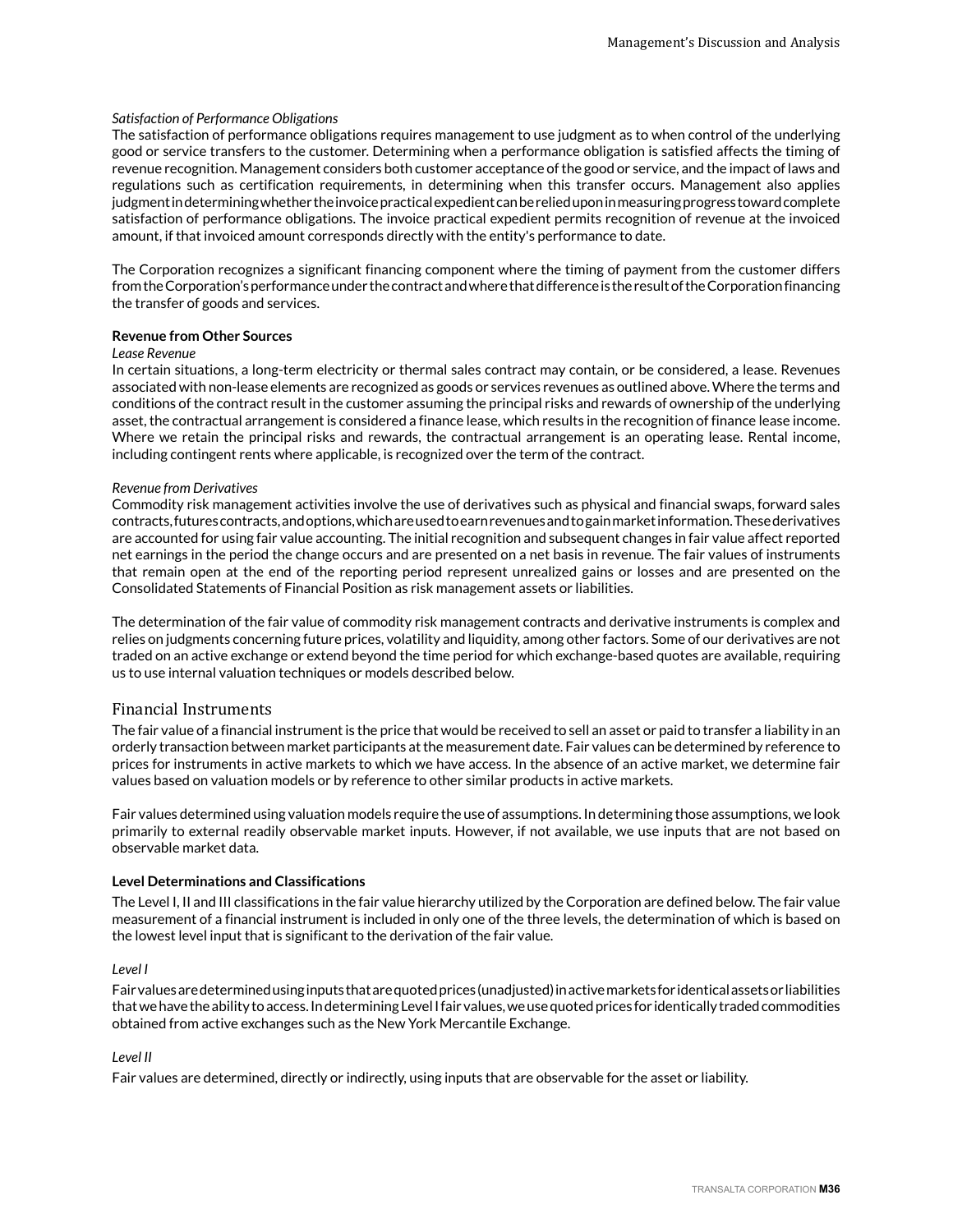Fair values falling within the Level II category are determined through the use of quoted prices in active markets, which in some cases are adjusted for factors specific to the asset or liability, such as basis, credit valuation and location differentials. Our commodity risk management Level II financial instruments include over-the-counter derivatives with values based on observable commodity futures curves and derivatives with inputs validated by broker quotes or other publicly available market data providers. Level II fair values are also determined using valuation techniques, such as option pricing models and regression or extrapolation formulas, where the inputs are readily observable, including commodity prices for similar assets or liabilities in active markets, and implied volatilities for options.

In determining Level II fair values of other risk management assets and liabilities, we use observable inputs other than unadjusted quoted prices that are observable for the asset or liability, such as interest rate yield curves and currency rates. For certain financial instruments where insufficient trading volume or lack of recent trades exists, we rely on similar interest or currency rate inputs and other third-party information such as credit spreads.

#### *Level III*

Fair values are determined using inputs for the asset or liability that are not readily observable.

We may enter into commodity transactions for which market-observable data is not available. In these cases, Level III fair values are determined using valuation techniques such as the Black-Scholes, mark-to-forecast and historical bootstrap models with inputs that are based on historical data such as unit availability, transmission congestion, demand profiles for individual non-standard deals and structured products, and/or volatilities and correlations between products derived from historical prices. We also have various contracts with terms that extend beyond a liquid trading period. As forward market prices are not available for the full period of these contracts, the value of these contracts is derived by reference to a forecast that is based on a combination of external and internal fundamental modelling, including discounting. As a result, these contracts are classified in Level III.

Our Commodity Exposure Management Policy, governs both the commodity transactions undertaken in our proprietary trading business and those undertaken to manage commodity price exposures in our generation business. This Policy defines and specifies the controls and management responsibilities associated with commodity trading activities, as well as the nature and frequency of required reporting of such activities.

Methodologies and procedures regarding commodity risk management Level III fair value measurements are determined by our risk management department. Level III fair values are calculated within our energy trading risk management system based on underlying contractual data as well as observable and non-observable inputs. Development of non-observable inputs requires the use of judgment. To ensure reasonability, system-generated Level III fair value measurements are reviewed and validated by the risk management and finance departments. Review occurs formally on a quarterly basis or more frequently if daily review and monitoring procedures identify unexpected changes to fair value or changes to key parameters.

The effect of using reasonably possible alternative assumptions as inputs to valuation techniques for contracts included in the Level III fair value measurements at Dec. 31, 2018, is an estimated total upside of \$150 million (2017 - \$156 million upside) and total downside of \$150 million (2017 - \$157 million) impact to the carrying value of the financial instruments. Fair values are stressed for volumes and prices. The amount of \$116 million upside (2017 - \$130 million upside) and \$116 million downside (2017 - \$130 million downside) in the stress values stems from a long-dated power sale contract in the Pacific Northwest that is designated as a cash flow hedge utilizing assumed power prices ranging from US\$20-US\$35 (Dec. 31, 2017 - US\$25-US\$34) for the period from 2019 to 2025, while the remaining amounts account for the rest of the portfolio. The variable volumes are stressed up and down one standard deviation from historically available production data. Prices are stressed for longer-term deals where there are no liquid market quotes using various internal and external forecasting sources to establish a high and a low price range.

# Valuation of PP&E and Associated Contracts

At the end of each reporting period, we assess whether there is any indication that a PP&E or intangible asset is impaired. Impairment exists when the carrying amount of the asset or CGU to which it belongs exceeds its recoverable amount, which is the higher of fair value less costs of disposal and value in use.

Factors that could indicate that an impairment exists include: significant underperformance relative to historical or projected operating results; significant changes in the manner in which an asset is used or in our overall business strategy; or significant negative industry or economic trends. In some cases, these events are clear. However, in many cases, a clearly identifiable event indicating possible impairment does not occur. Instead, a series of individually insignificant events occur over a period of time leading to an indication that an asset may be impaired. This can be further complicated in situations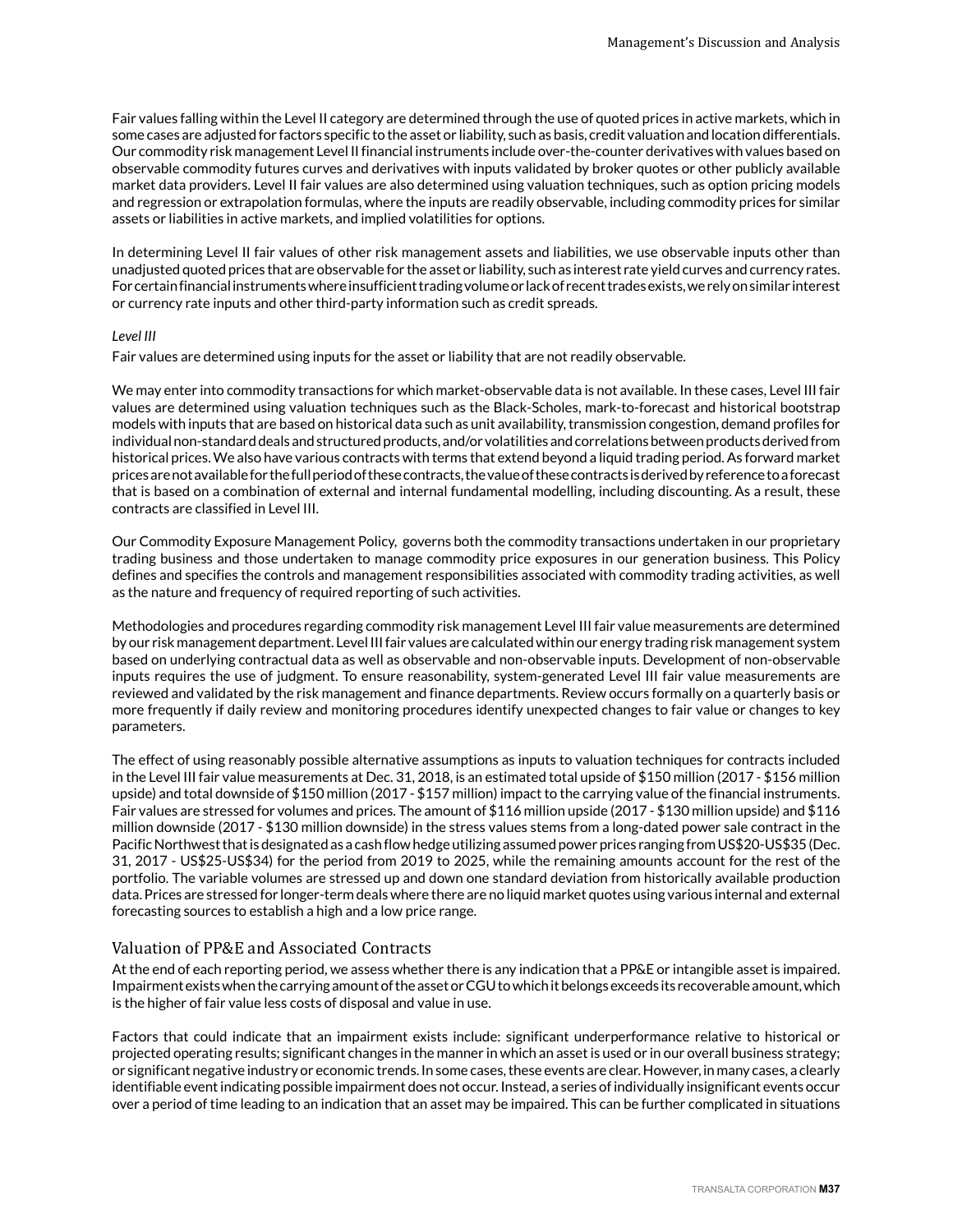where we are not the operator of the facility. Events can occur in these situations that may not be known until a date subsequent to their occurrence.

Our operations, the market and business environment are routinely monitored, and judgments and assessments are made to determine whether an event has occurred that indicates a possible impairment. If such an event has occurred, an estimate is made of the recoverable amount of the PP&E or CGU to which it belongs. The recoverable amount is the higher of an asset's fair value less costs of disposal and its value in use. Fair value is the price that would be received to sell an asset in an orderly transaction between market participants at the measurement date. In determining fair value less costs of disposal, information about third-party transactions for similar assets is used and if none is available, other valuation techniques, such as discounted cash flows, are used. Value in use is computed using the present value of management's best estimates of future cash flows based on the current use and present condition of the asset. In estimating either fair value less costs of disposal or value in use using discounted cash flow methods, estimates and assumptions must be made about sales prices, cost of sales, production, fuel consumed, retirement costs and other related cash inflows and outflows over the life of the facilities, which can range from 30 to 60 years. In developing these assumptions, management uses estimates of contracted and future market prices based on expected market supply and demand in the region in which the plant operates, anticipated production levels, planned and unplanned outages, and transmission capacity or constraints for the remaining life of the facilities. Appropriate discount rates reflecting the risks specific to the asset under review are used in the assessments. These estimates and assumptions are susceptible to change from period to period and actual results can, and often do, differ from the estimates, and can have either a positive or negative impact on the estimate of the impairment charge, and may be material.

The impairment outcome can also be impacted by the determination of CGUs or groups of CGUs for asset and goodwill impairment testing. A CGU is the smallest identifiable group of assets that generates cash inflows that are largely independent of the cash inflows from other assets or groups of assets, and goodwill is allocated to each CGU or group of CGUs that is expected to benefit from the synergies of the acquisition from which the goodwill arose. The allocation of goodwill is reassessed upon changes in the composition of segments, CGUs or groups of CGUs. In respect of determining CGUs, significant judgment is required to determine what constitutes independent cash flows between power plants that are connected to the same system. We evaluate the market design, transmission constraints and the contractual profile of each facility, as well as our commodity price risk management plans and practices, in order to inform this determination. With regard to the allocation or reallocation of goodwill, significant judgment is required to evaluate synergies and their impacts. Minimum thresholds also exist with respect to segmentation and internal monitoring activities. We evaluate synergies with regard to opportunities from combined talent and technology, functional organization, and future growth potential, and we consider our own performance measurement processes in making this determination. No changes arose in our CGUs in 2018.

Impairment charges can be reversed in future periods if circumstances improve. No assurances can be given if any reversal will occur or the amount or timing of any such reversal. As a result of our review in 2018 and other specific events, various analyses were completed to assess the significance of possible impairment indicators. Refer to the Asset Impairment Charges and Reversals section of this MD&A for further details.

# Project Development Costs

Deferred project development costs include external, direct and incremental costs that are necessary for completing an acquisition or construction project. These costs are recognized in operating expenses until construction of a plant or acquisition of an investment is likely to occur, there is reason to believe that future costs are recoverable, and that efforts will result in future value to us, at which time the costs incurred subsequently are included in PP&E or investments. The appropriateness of capitalization of these costs is evaluated each reporting period, and amounts capitalized for projects no longer probable of occurring are charged to net earnings.

# Useful Life of PP&E

Each significant component of an item of PP&E is depreciated over its estimated useful life. A component is a tangible asset that can be separately identified as an asset and is expected to provide a benefit of greater than one year. Estimated useful lives are determined based on current facts and past experience, and take into consideration the anticipated physical life of the asset, existing long-term sales agreements and contracts, current and forecasted demand, the potential for technological obsolescence, and regulations. The useful lives of PP&E and depreciation rates used are reviewed at least annually to ensure they continue to be appropriate.

In 2018, total depreciation and amortization expense was \$710 million (2017 - \$708 million, 2016 - \$664 million), of which \$136 million (2017 - \$73 million, 2016 - \$63 million) relates to mining equipment and is included in fuel and purchased power.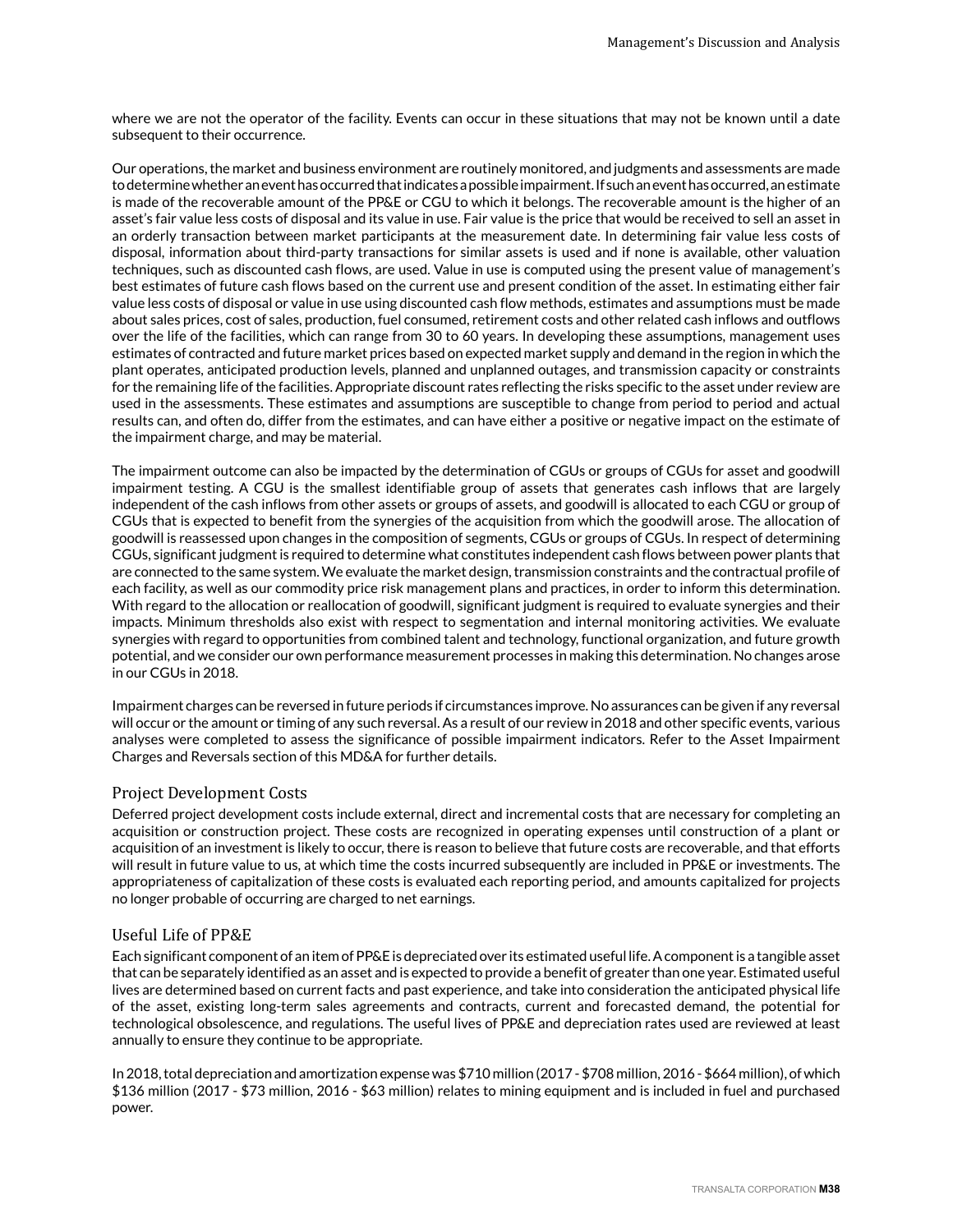As a result of the OCA with the Government of Alberta described in the Significant and Subsequent Events section of this MD&A, we will cease coal-fired emissions by the end of 2030. On Jan. 1, 2017, the useful lives of the PP&E and amortizable intangibles associated with some of our Alberta coal assets were reduced to 2030. See the Accounting Changes section of this MD&A for further details.

# Valuation of Goodwill

We evaluate goodwill for impairment at least annually, or more frequently if indicators of impairment exist. If the carrying amount of a CGU or group of CGUs, including goodwill, exceeds the unit's fair value, the excess represents a goodwill impairment loss. A CGU is the smallest identifiable group of assets that generates cash inflows that are largely independent of the cash inflows from other assets or groups of assets.

For purposes of the 2018, 2017 and 2016 annual goodwill impairment reviews, the Corporation determined the recoverable amounts of the CGUs by calculating the fair value less costs of disposal using discounted cash flow projections based on the Corporation's long-range forecasts for the period extending to the last planned asset retirement in 2073. The resulting fair value measurement is categorized within Level III of the fair value hierarchy.

We reviewed the carrying amount of goodwill prior to year-end and determined that the fair values of the related CGUs or groups of CGUs to which goodwill relates, based on estimates of future cash flows, exceeded their carrying amounts, and no goodwill impairments existed.

Determining the fair value of the CGUs or group of CGUs is susceptible to changes from period to period as management is required to make assumptions about future cash flows, production and trading volumes, margins, and fuel and operating costs. No reasonably possible change in the assumptions would have resulted in an impairment of goodwill.

# Leases

In determining whether the Corporation's PPAs and other long-term electricity and thermal sales contracts contain, or are, leases, management must use judgment in assessing whether the fulfilment of the arrangement is dependent on the use of a specific asset and the arrangement conveys the right to use the asset. For those agreements considered to contain, or be, leases, further judgment is required to determine whether substantially all of the significant risks and rewards of ownership are transferred to the customer or remain with TransAlta, to appropriately account for the agreement as either a finance or operating lease. These judgments can be significant to how we classify amounts related to the arrangement as either PP&E or as a finance lease receivable on the Consolidated Statements of Financial Position, and therefore the value of certain items of revenue and expense is dependent upon such classifications.

# Income Taxes

In accordance with IFRS, we use the liability method of accounting for income taxes. Under the liability method, deferred income tax assets and liabilities are recognized on the differences between the carrying amounts of assets and liabilities and their respective income tax basis.

Preparation of the consolidated financial statements involves determining an estimate of, or provision for, income taxes in each of the jurisdictions in which we operate. The process also involves making an estimate of taxes currently payable and taxes expected to be payable or recoverable in future periods, referred to as deferred income taxes. Deferred income taxes result from the effects of temporary differences due to items that are treated differently for tax and accounting purposes. The tax effects of these differences are reflected in the Consolidated Statements of Financial Position as deferred income tax assets and liabilities. An assessment must also be made to determine the likelihood that our future taxable income will be sufficient to permit the recovery of deferred income tax assets. To the extent that such recovery is not probable, deferred income tax assets must be reduced. The reduction of the deferred income tax asset can be reversed if the estimated future taxable income improves. No assurances can be given if any reversal will occur or the amount or timing of any such reversal. Management must exercise judgment in its assessment of continually changing tax interpretations, regulations, and legislation to ensure deferred income tax assets and liabilities are complete and fairly presented. Differing assessments and applications than our estimates could materially impact the amount recognized for deferred income tax assets and liabilities. Our tax filings are subject to audit by taxation authorities. The outcome of some audits may change our tax liability, although we believe that we have adequately provided for income taxes in accordance with IFRS based on all information currently available. The outcome of pending audits is not known nor is the potential impact on the consolidated financial statements determinable.

Deferred income tax assets of \$28 million (2017 - \$24 million) have been recorded on the Consolidated Statements of Financial Position as at Dec. 31, 2018. These assets primarily relate to net operating loss carryforwards. We believe there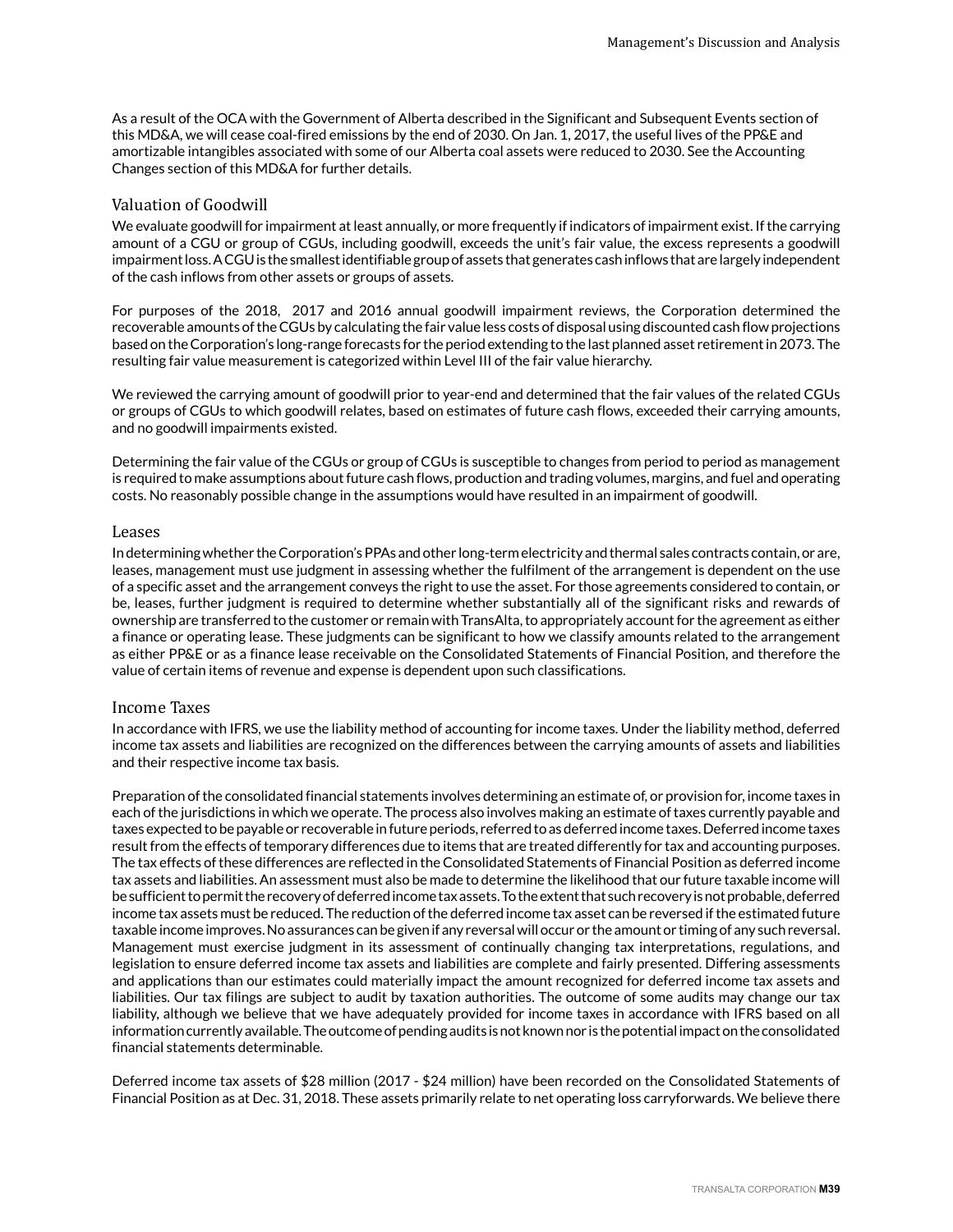will be sufficient taxable income that will permit the use of these loss carryforwards in the tax jurisdictions where they exist.

Deferred income tax liabilities of \$501 million (2017 - \$549 million) have been recorded on the Consolidated Statements of Financial Position as at Dec. 31, 2018. These liabilities are comprised primarily of taxes on unrealized gains from risk management transactions and income tax deductions in excess of related depreciation of PP&E.

# Employee Future Benefits

We provide selected pension and post-employment benefits to employees. The cost of providing these benefits is dependent upon many factors that result from actual plan experience and assumptions of future experience.

The liabilities for future benefits and associated pension costs included in annual compensation expenses are impacted by employee demographics, including age, compensation levels, employment periods, the level of contributions made to the plans and earnings on plan assets.

Changes to the provisions of the plans may also affect current and future pension costs. Pension costs may also be significantly impacted by changes in key actuarial assumptions, including, for example, the discount rates used in determining the defined benefit obligation and the net interest cost on the net defined benefit liability. The discount rate used to estimate our obligation reflects high-quality corporate fixed income securities currently available and expected to be available during the period to maturity of the pension benefits.

The plan assets are comprised primarily of equity and fixed income investments. Fluctuations in the return on plan assets as a result of actual equity market returns and changes in interest rates may result in increased or decreased pension costs in future periods.

# Decommissioning and Restoration Provisions

We recognize decommissioning and restoration provisions for PP&E in the period in which they are incurred if there is a legal or constructive obligation to reclaim the plant or site. The amount recognized as a provision is the best estimate of the expenditures required to settle the provision. Expected values are probability weighted to deal with the risks and uncertainties inherent in the timing and amount of settlement of many decommissioning and restoration provisions. Expected values are discounted at the risk-free interest rate adjusted to reflect the market's evaluation of our credit standing.

As at Dec. 31, 2018, the decommissioning and restoration provisions recorded on the Consolidated Statements of Financial Position were \$407 million (2017 - \$437 million). During 2017, mainly as a result of the OCA, the discount rates used for the Canadian coal and mining operations decommissioning provisions were changed to use the 5 to 15-year rates. The use of lower, shorter-term discount rates increased the corresponding liabilities. On average, these rates decreased by approximately 1.60 to 2.10 per cent. Additionally, the amount and timing of cash outflows for certain Canadian coal plants and mining operations was also revised, resulting in an increase to the corresponding liabilities.

We estimate the undiscounted amount of cash flow required to settle the decommissioning and restoration provisions is approximately \$1 billion, which will be incurred between 2019 and 2073. The majority of these costs will be incurred between 2020 and 2050. Some of the facilities that are co-located with mining operations do not currently have any decommissioning obligations recorded as the obligations associated with the facilities are indeterminate at this time.

Sensitivities for the major assumptions are as follows:

| Factor                                                 | Increase or<br>decrease (%) | Approximate impact<br>on net earnings |
|--------------------------------------------------------|-----------------------------|---------------------------------------|
| Discount rate                                          |                             |                                       |
| Undiscounted decommissioning and restoration provision |                             |                                       |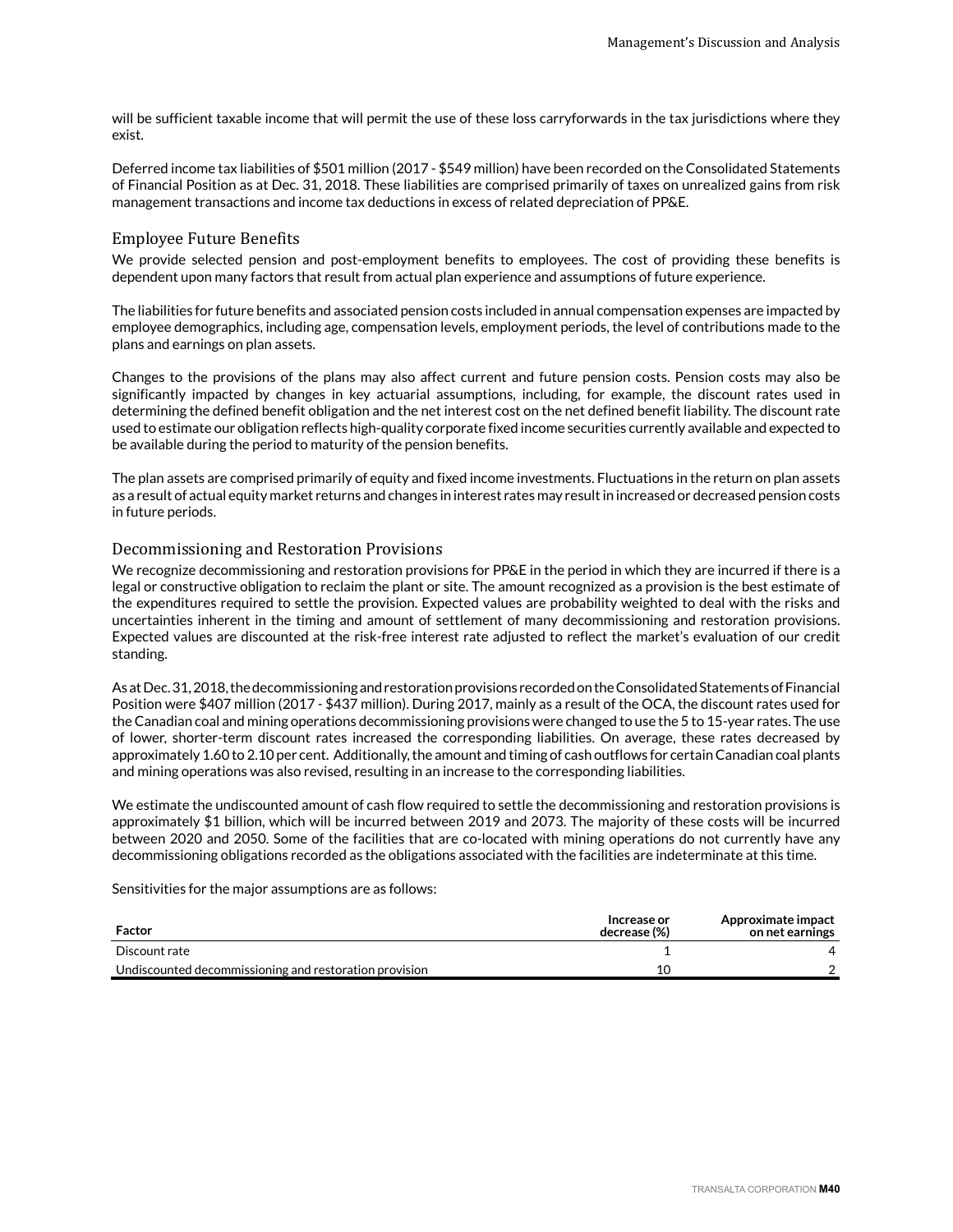# Other Provisions

Where necessary, we recognize provisions arising from ongoing business activities, such as interpretation and application of contract terms and force majeure claims. These provisions, and subsequent changes thereto, are determined using our best estimate of the outcome of the underlying event and can also be impacted by determinations made by third parties, in compliance with contractual requirements. The actual amount of the provisions that may be required could differ materially from the amount recognized.

# Accounting Changes

# Current Accounting Changes

# **IFRS 15** *Revenue from Contracts with Customers*

We adopted IFRS 15 *Revenue from Contracts with Customers* with an initial adoption date of Jan. 1, 2018.

We elected to apply the modified retrospective method of transition. Under this method, the comparative periods presented in the annual audited 2018 consolidated financial statements will not be restated, and comparative period revenues continue to be reported as recognized following IAS 18 *Revenue*. Instead of restating prior years' revenues, we recognized the cumulative impact of the initial application of the standard in the deficit as at Jan. 1, 2018. The cumulative impact of applying the significant financing component requirements of IFRS 15 to an impacted contract resulted in a \$13 million (net of tax impacts) increase to the deficit, an increase to the contract liability of \$17 million, and a decrease in deferred income tax liabilities of \$4 million.

IFRS 15 requires that, in determining the transaction price, the promised amount of consideration is to be adjusted for the effects of the time value of money if the timing of payments specified in a contract provides either party with a significant benefit of financing the transfer of goods or services to the customer ("significant financing component"). The objective when adjusting the promised amount of consideration for a significant financing component is to recognize revenue at an amount that reflects the price that the customer would have paid, had they paid cash in the future when the goods or services are transferred to them. We were required to apply this to one of our contracts with a customer. The application of the significant financing component requirements results in the recognition of interest expense over the financing period and a higher amount of revenue.

Additionally, we no longer recognize revenue (or fuel costs) related to non-cash consideration for natural gas supplied by a customer at one of our gas plants, as it was determined under IFRS 15 that we do not obtain control of the customersupplied natural gas. This change had no impact on the cumulative impact of initial adoption as recognized in Deficit at Jan. 1, 2018.

Note 2 and Note 3, respectively, of our annual audited 2018 consolidated financial statements include a more detailed discussion of our accounting policies under IFRS 15 and our adoption of IFRS 15.

# **IFRS 9** *Financial Instruments*

Effective Jan. 1, 2018, we adopted IFRS 9, which introduces new requirements for:

- the classification and measurement of financial assets and financial liabilities;
- the recognition and measurement of impairment of financial assets; and
- a new hedge accounting model.

In accordance with the transition provisions of the standard, we elected to not restate prior periods' comparative financial statements.

Under the new classification and measurement requirements, financial assets must be classified and measured at either amortized cost, at fair value through profit or loss, or at fair value through other comprehensive income. The classification and measurement depends on the contractual cash flow characteristics of the financial asset and the entity's business model for managing the financial asset. The classification requirements for financial liabilities are largely unchanged. While the Corporation had no direct impact of adoption the IFRS 9 classification and measurement requirements, a \$1 million increase in the deficit resulted from the increase in equity attributable to non-controlling interests due to the IFRS 9 classification and measurement impacts at TransAlta Renewables.

IFRS 9 introduces a new impairment model for financial assets measured at amortized cost. The expected credit loss model requires entities to account for expected credit losses on financial assets at the date of initial recognition, and to account for changes in expected credit losses at each reporting date to reflect changes in credit risk. The loss allowance for a financial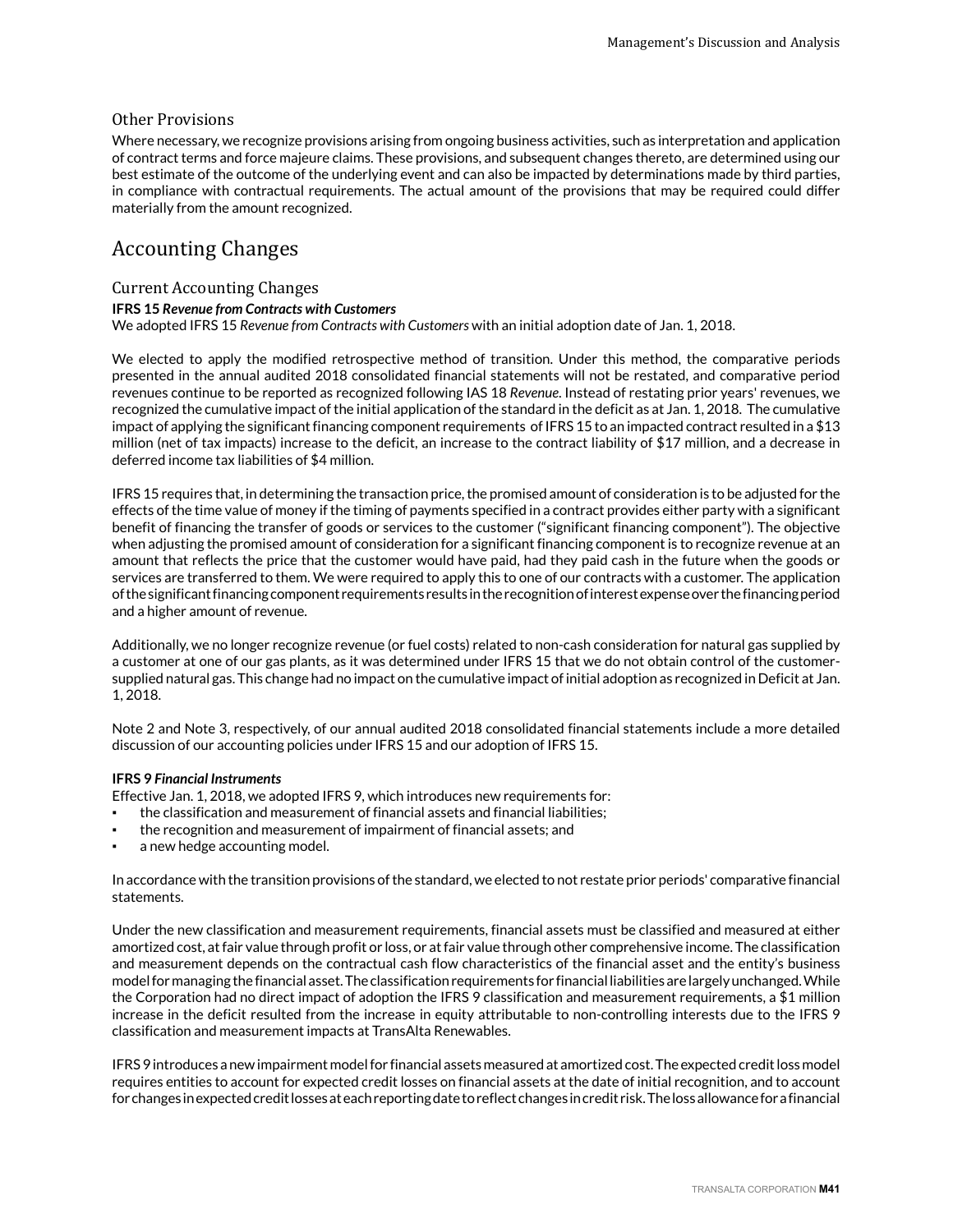asset is measured at an amount equal to the lifetime expected credit loss if its credit risk has increased significantly since initial recognition. If the credit risk on a financial asset has not increased significantly since initial recognition, its loss allowance is measured at an amount equal to the 12-month expected credit loss. The Corporation's management reviewed and assessed its existing financial assets for impairment using reasonable and supportable information in accordance with the requirements of IFRS 9 to determine the credit risk of the respective items at the date they were initially recognized, and compared that to the credit risk as at Jan. 1, 2018. There were no significant increases in credit risk determined upon application of IFRS 9.

The new general hedge accounting model is intended to be simpler and more closely focused on how an entity manages its risks and introduces new effectiveness testing requirements focused on the principle of an economic relationship and eliminates the requirement for retrospective assessment of hedge effectiveness. The Corporation's qualifying hedging relationships in place as at Jan. 1, 2018, also qualified for hedge accounting in accordance with IFRS 9 and were therefore regarded as continuing hedging relationships. No rebalancing of any of the hedging relationships was necessary on Jan. 1, 2018.

Note 2 and Note 3, respectively, of our annual audited 2018 consolidated financial statements include a more detailed discussion of our accounting policies under IFRS 9 and our adoption of IFRS 9.

# **Change in Estimates – Useful Lives**

As a result of the OCA with the Government of Alberta described in the Significant and Subsequent Events section of this MD&A, we will cease coal-fired emissions by the end of 2030. On Jan. 1, 2018, the useful lives of some of the Corporation's mine assets were adjusted to align with the Corporation's coal-to-gas conversion plans. As a result, depreciation expense included in fuel and purchased power increased in total by approximately \$38 million. On Jan. 1, 2017, the useful lives of the PP&E and amortizable intangibles associated with some of our Alberta coal assets were reduced to 2030. As a result, depreciation expense and intangibles amortization for the year ended Dec. 31, 2017, increased in total by approximately \$58 million. The useful lives may be revised or extended in compliance with the Corporation's accounting policies, dependent upon future operating decisions and events, such as coal-to-gas conversions.

Due to our decision to retire Sundance Unit 1 effective Jan. 1, 2018 (see the Significant and Subsequent Events section of this MD&A for further details), the useful lives of the Sundance Unit 1 PP&E and amortizable intangibles were reduced in the second quarter of 2017 by two years to Dec. 31, 2017. As a result, depreciation expense and intangibles amortization for the year ended Dec. 31, 2017, increased by approximately \$26 million.

Since Sundance Unit 1 was shut down two years early, the Canadian federal Minister of Environment and Climate Change agreed to extend the life of Sundance Unit 2 from 2019 to 2021. As such, during the third quarter of 2017, we extended the life of Sundance Unit 2 to 2021. As a result, depreciation expense and intangibles amortization for the year ended Dec. 31, 2017, decreased in total by approximately \$4 million.

# Future Accounting Changes

Accounting standards that have been previously issued by the IASB, but are not yet effective and have not been applied by us, include:

# **IFRS 16** *Leases*

In January 2016, the IASB issued IFRS 16 *Leases*, which replaces the current IFRS guidance on leases. Under current guidance, lessees are required to determine if the lease is a finance or operating lease, based on specified criteria. Finance leases are recognized on the statement of financial position, while operating leases are not. Under IFRS 16, lessees must recognize a lease liability and a right-of-use asset for virtually all lease contracts. In addition, the nature and timing of expenses related to leases will change, as IFRS 16 replaces the straight-line operating leases expense with the depreciation expense for the assets and interest expense on the lease liabilities. For lessors, the accounting remains essentially unchanged.

IFRS 16 is effective for annual periods beginning on or after Jan. 1, 2019. The standard is required to be adopted either retrospectively or using a modified retrospective approach. On transition, TransAlta has elected to apply IFRS 16 using the modified retrospective approach effective Jan. 1, 2019. In applying IFRS 16 for the first time, the Corporation has used the following practical expedients permitted by the standard:

- Exemption for short-term leases that have a remaining lease term of less than 12 months as at Jan. 1, 2019 and low value leases;
- Excluding initial direct costs for the measurement of the right-of-use asset at the date of initial application;
- Using hindsight in determining the lease term where the contract contains options to extend or terminate the lease;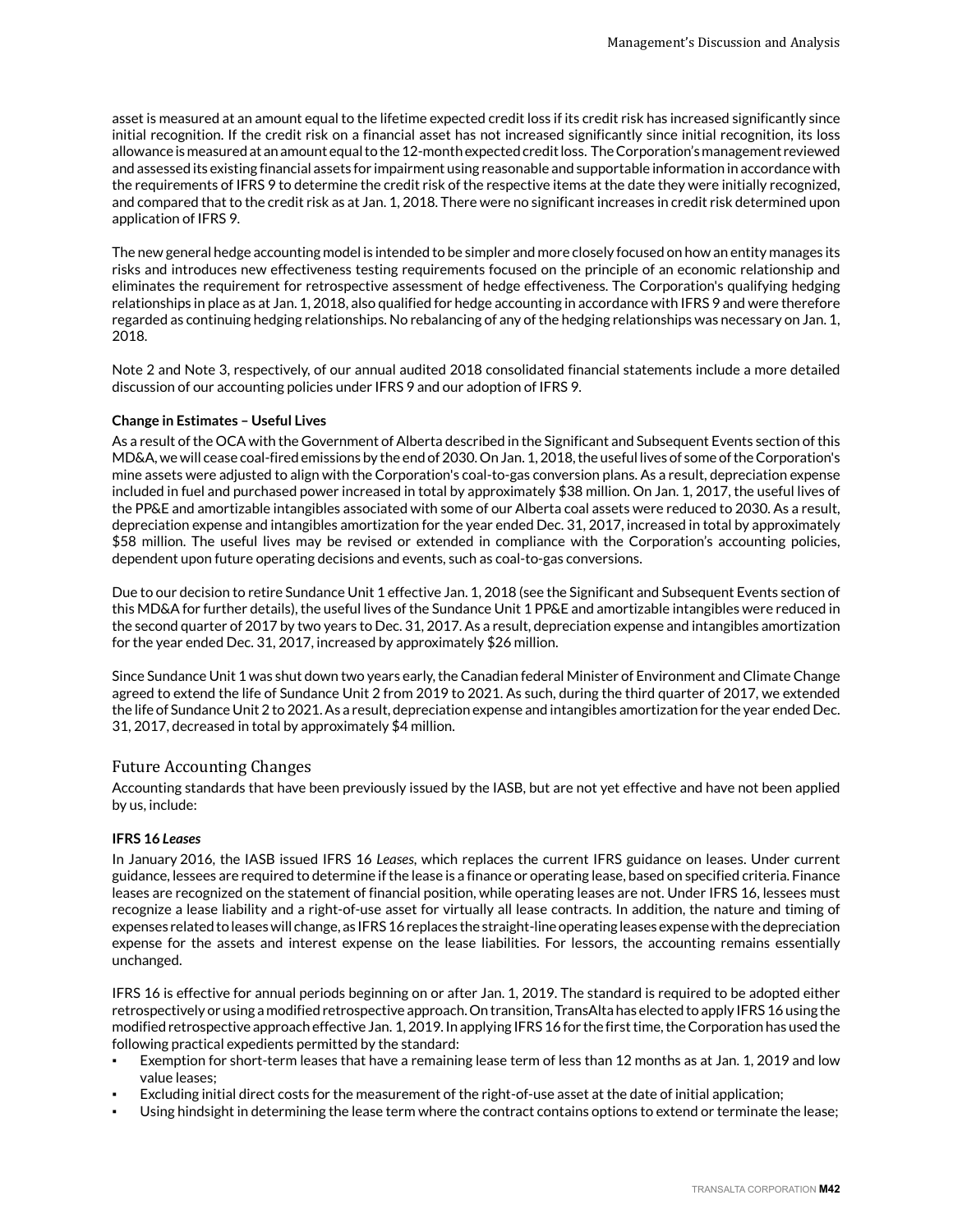- Adjusting the right-of-use assets by the amount of IAS 37 onerous contract provision immediately before the date of initial application; and
- Measuring the right-of-use assets at an amount equal to the lease liability, adjusted by the amount of any prepaid or accrued lease payments relating to that lease recognized in the statement of financial position immediately before the date of initial application.

The Corporation has substantially completed its assessment of existing operating leases. The Corporation estimates that we will recognize right-of-use lease assets and related lease liabilities for existing operating leases where we are the lessee in the range of \$42 million to \$52 million. These changes will be partially offset by the derecognition of a finance lease asset and a finance lease liability related to a contractual arrangement that was accounted for as a finance lease under IAS 17 but is no longer considered a lease under IFRS 16.

# Competitive Forces

Demand and supply balances are the fundamental drivers of prices for electricity. Underlying economic growth is the main driver of longer-term changes in the demand for electricity, whereas system capacity, natural gas prices, GHG pricing, government subsidies and renewable resource availability are key drivers to the supply. Growth in behind-the-fence generation for mining investments is key to developing our Australian gas segment.

Renewable capacity addition has been strong for the past several years due to government incentives. New supply in the near term and intermediate term is expected to come primarily from investment in renewable energy as well as naturalgas-fired generation. This expectation is driven by the low prices in the natural gas market combined with public policies that favour carbon emission reductions.

We have substantial merchant capacity in Alberta and the Pacific Northwest. In those regions, we enter into contracts and business relationships with commercial and industrial customers to sell power on a long-term basis, up to our available capacity in the markets. We further reduce the portion of production not sold in advance through short-term physical and financial contracts, and we optimize production in real time against our position and market conditions.

We also compete for long-term contracted opportunities in renewable and gas power generation, including cogeneration, across Canada, the United States and Australia. Our target customers in this area are incumbent utility providers and large industrial and mining operators.

# Alberta

Approximately 58 per cent of our gross installed capacity is located in Alberta and approximately 50 per cent of this is subject to legislated Alberta PPAs, which were put in place in 2001 to facilitate the transition from regulated generation to the current energy market in the province. The Sundance 1 and 2 Alberta PPAs expired at the end of 2017, the Sundance 3 to 6 PPAs were terminated effective March 31, 2018, and the Keephills 1 and 2, Sheerness and Hydro PPAs will expire at the end of 2020. The Balancing Pool acts as buyer for the Keephills and Sheerness PPAs as a result of the terminations in 2016 by the original buyers.

# **Average Spot Electricity Prices**



In the fourth quarter of 2017, we announced our strategy of mothballing certain facilities as well as our plan to convert our coal-fired generation to gas-fired generation, and we announced updates to this in December 2018. See the Significant and Subsequent Events section of this MD&A for further details.

Coal generation sold under certain Alberta PPAs retains some exposure to market prices as we pay penalties or receive payments for production below or above, respectively, targeted availability based upon a rolling 30-day average of spot prices. We can also retain proceeds from the sale of energy and Ancillary Services in excess of obligations on our Hydro Alberta PPAs ("hydro peaking"). We enter into financial contracts to reduce our exposure to variable power prices for a significant portion of our remaining generation.

Alberta's annual demand increased approximately 3 per cent from 2017 to 2018. The increase in demand was reflected in the average pool price, which increased from \$22.19/MWh in 2017 to \$50.29/MWh in 2018. The majority of the pool price increase was due to higher carbon compliance costs from thermal generation. The higher prices also positively impacted our merchant wind and hydro portfolio.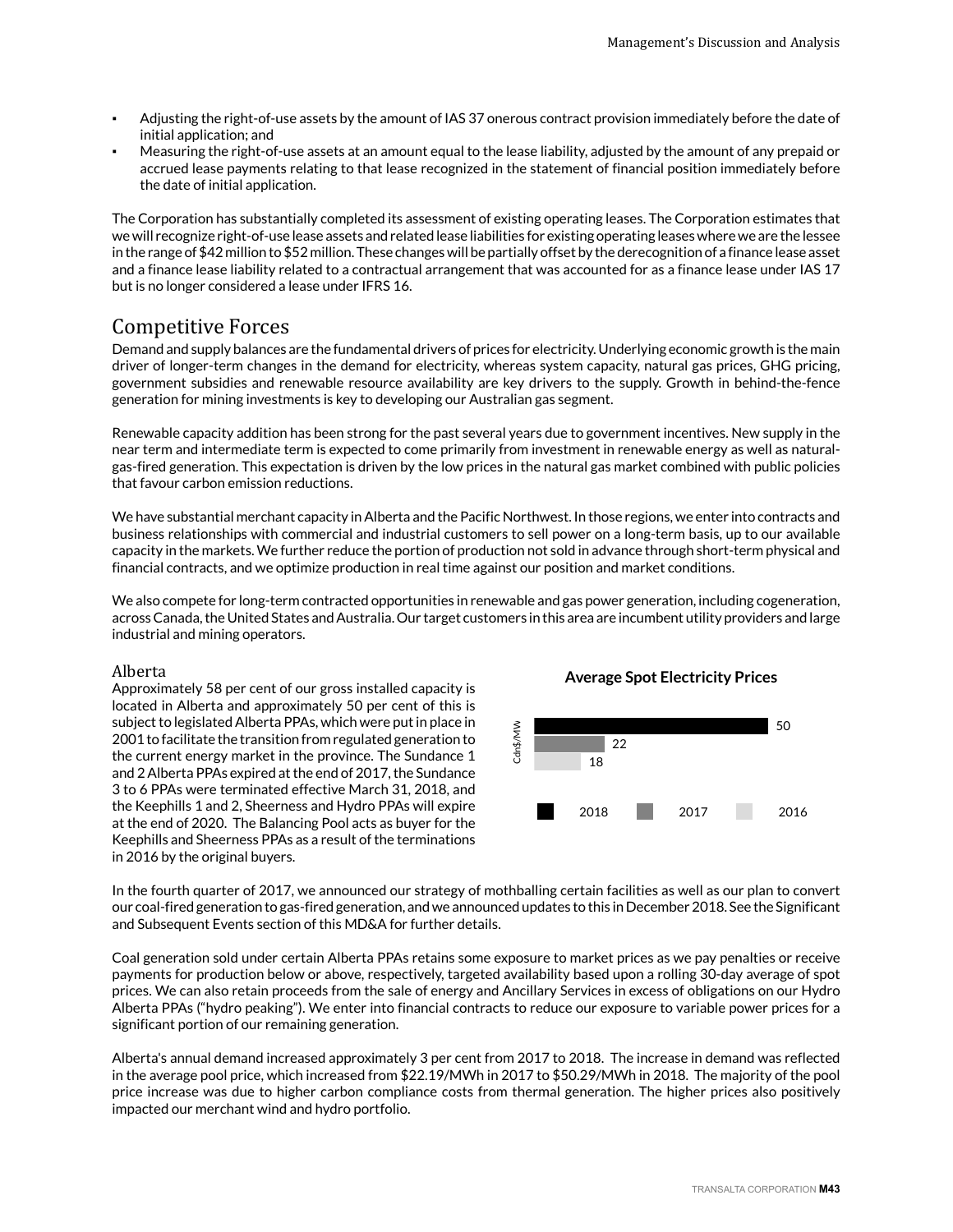Our market share of offer control in Alberta in 2018 was approximately 22 per cent (16 per cent if the Sundance mothballed units are excluded from offer control).

In late November 2016, we announced that we had entered into an OCA with the Government of Alberta that provides transition payments for the cessation of coal-fired emissions from the Keephills 3, Genesee 3 and Sheerness coal-fired plants on or before Dec. 31, 2030. The affected plants are not, however, precluded from generating electricity at any time by any method other than the combustion of coal. We also entered into a Memorandum of Understanding with the Government of Alberta to collaborate and co-operate in the development of a capacity market in Alberta that ensures both current and new electricity generators will have a level economic playing field to build, buy and sell electricity, and to develop a policy framework to facilitate the conversion of coal-fired generation to gas-fired generation.

We expect additional compliance costs as a result of the federal government's proposed framework in which each province is expected to implement a GHG policy equivalent to a carbon price of \$50 per tonne by 2022. We believe that our extensive portfolio of assets provides us with brownfield development opportunities in wind, solar, hydro and gas that give us a cost advantage over competitors when constructing generation facilities that use these fuel types.

Pursuant to the *Electric Utilities Act* (Alberta), the Balancing Pool announced the complete termination of the Sundance 3 to 6 PPAs, effective March 31, 2018. As of April 1, 2018, the Sundance plant has been operated as a merchant facility. There has been no announcement yet concerning the Keephills PPA.

TransAlta continues to operate the Keephills PPA generating units in their ordinary course and receives the capacity and energy payments due to TransAlta under the PPAs.

# **Coal-to-Gas Conversions**

On December 18, 2018, the federal government published the *Regulations Limiting Carbon Dioxide Emissions from Natural Gas-fired Generation of Electricity.* The final regulation provides specific provisions for coal-to-gas conversions. The rules for converted units will allow converted plants to operate for a set number of years following the end-of-life for the unit under the coal regulations based on a one-time performance test at the time of conversion.

We are planning the conversion of the units at Sundance and Keephills to gas-fired generation in the 2020 to 2023 time frame. The conversions will provide competitive, reliable, low-cost power to the Alberta market and are expected to position them well in the proposed capacity market. We expect the first capacity auction to occur in 2020 for delivery in November 2021.

In July 2018, we retired the then mothballed Sundance Unit 2 due to its shorter useful life relative to other units, age, size and the capital requirements needed to return the unit to service.

# US Pacific Northwest

Our capacity in the US Pacific Northwest is represented by our 1,340 MW Centralia coal plant. Half of the plant capacity is scheduled to retire at the end of 2020 and the other half at the end of 2025. System capacity in the region is primarily comprised of hydro and gas generation, with some wind additions over the last few years in response to government programs favouring renewable generation. Demand growth in the region has been limited and further constrained by emphasis on energy efficiency.



**Average Spot Electricity Prices**

Our coal plant can effectively compete against gas generation, although depressed gas prices following the expansion of shale gas production in North America has added to the downward pressure on power prices.

Our competitiveness is enhanced by our long-term contract with Puget Sound Energy for up to 380 MW over the remaining life of the facility. The contract and our hedges allow us to satisfy power requirements from the market during low-priced periods.

We maintain the right to redevelop Centralia as a gas plant after coal capacity retires, with an opportunity for expedited permitting provided for in our agreement for coal transition established with the State of Washington in 2011.

# Contracted Gas and Renewables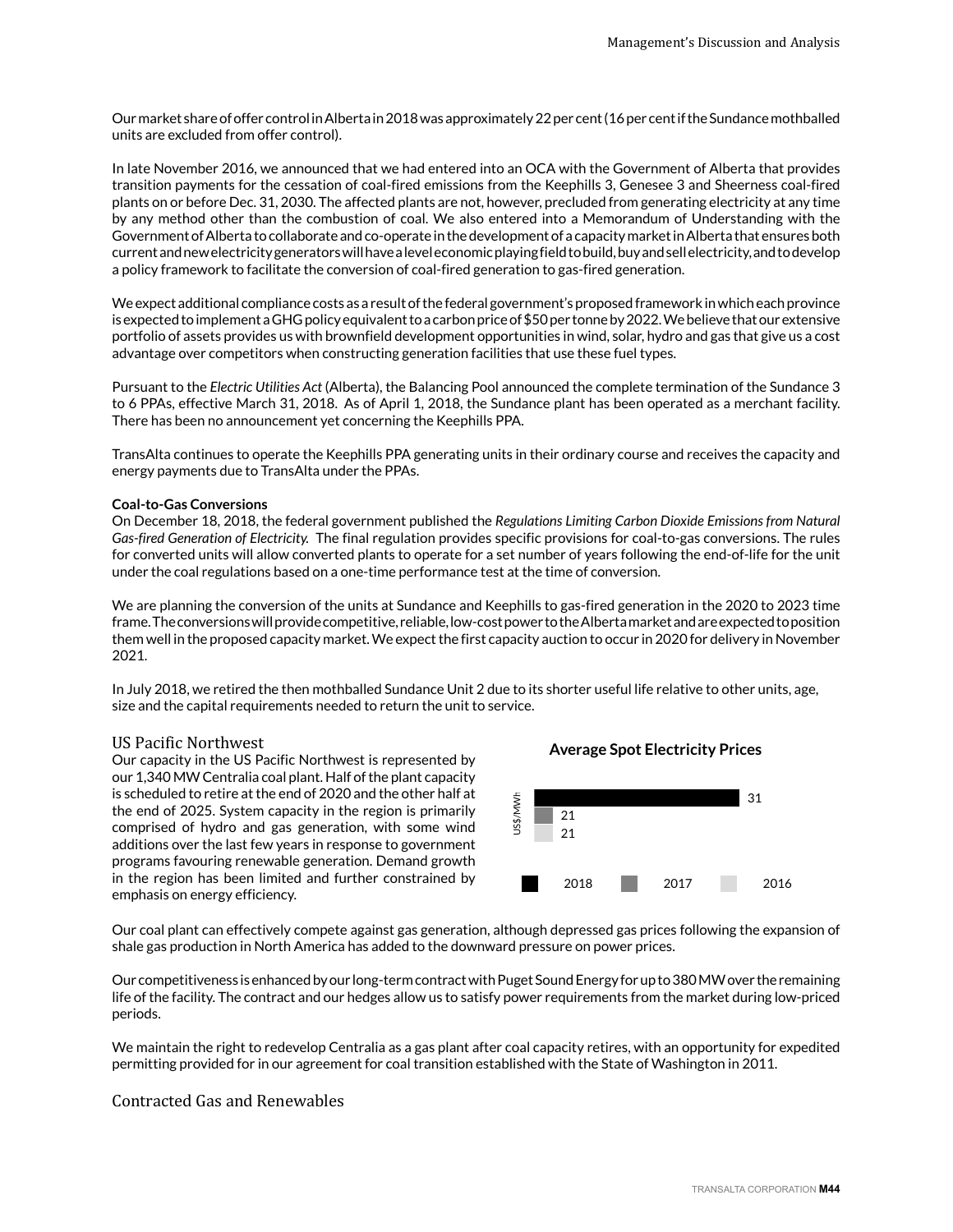The market for developing or acquiring gas and renewable generation facilities is highly competitive in all markets in which we operate. Our solid record as operator and developer supports our competitive position. We expect, where possible, to reduce our cost of capital and improve our competitive profile by using project financing and leveraging the lower cost of capital with TransAlta Renewables. In the United States, our substantial tax attributes further increase our competitiveness.

While depressed commodity prices have reduced sectoral growth in the oil, gas and mining industries, the change is also creating opportunities for us as a service provider as some of our potential customers are more carefully evaluating noncore activities and driving for operational efficiencies. In renewables, we are primarily evaluating greenfield opportunities in Western Canada or acquisitions in other markets in which we have existing operations. We maintain highly qualified and experienced development teams to identify and develop these opportunities.

Some of our older gas plants are now reaching the end of their original contract life. The plants generally have a substantial cost advantage over new builds and we have been able to add value by recontracting these plants with limited life extending capital expenditures. We have recently extended the life of our Ottawa (2033 expiry), Windsor (2031 expiry), Parkeston (2026 expiry) and Fort Saskatchewan (2030 expiry) plants in this manner.

# TransAlta's Capital

The following discusses TransAlta's main categories of capital: Financial, Power-Generating Portfolio, Human, Intellectual, Social and Relationship, and Natural.

# Financial Capital

Our goal over the last few years was to build financial flexibility by using multiple sources of funding to reposition our capital structure. Over the last few years, the rating of our unsecured debt was put under pressure by all the rating agencies. We responded to this pressure by taking significant action starting in 2014 to reduce our indebtedness and strengthen our financial metrics.

Moody's lowered the rating of our senior unsecured debt to Ba1 with a stable outlook in December 2015. The direct financial impact of this downgrade has been limited. In June 2018 Moody's revised its rating outlook to positive from stable. During 2018, Fitch Ratings reaffirmed the Corporation's Unsecured Debt rating and Issuer Rating of BBB- with a stable outlook; DBRS Limited reaffirmed the Corporation's Unsecured Debt rating and Medium-Term Notes rating of BBB (low), the Preferred Shares rating of Pfd-3 (low) and Issuer Rating of BBB (low) with a stable outlook; and Standard and Poor's reaffirmed the Corporation's Unsecured Debt rating and Issuer Rating of BBB- with a negative outlook. The Corporation is focused on strengthening its financial position and cash flow coverage ratios to achieve stable investment grade credit ratings. Credit ratings provide information relating to the Corporation's financing costs, liquidity and operations and affect the Corporation's ability to obtain short-term and long-term financing and/or the cost of such financing. Strengthening the Corporation's financial position allows its commercial team to contract the Corporation's portfolio with a variety of counterparties on terms and prices that are favourable to the Corporation's financial results and provides the Corporation with better access to capital markets through commodity and credit cycles. Risks associated with our credit ratings are discussed in the Liquidity Risk section of this MD&A.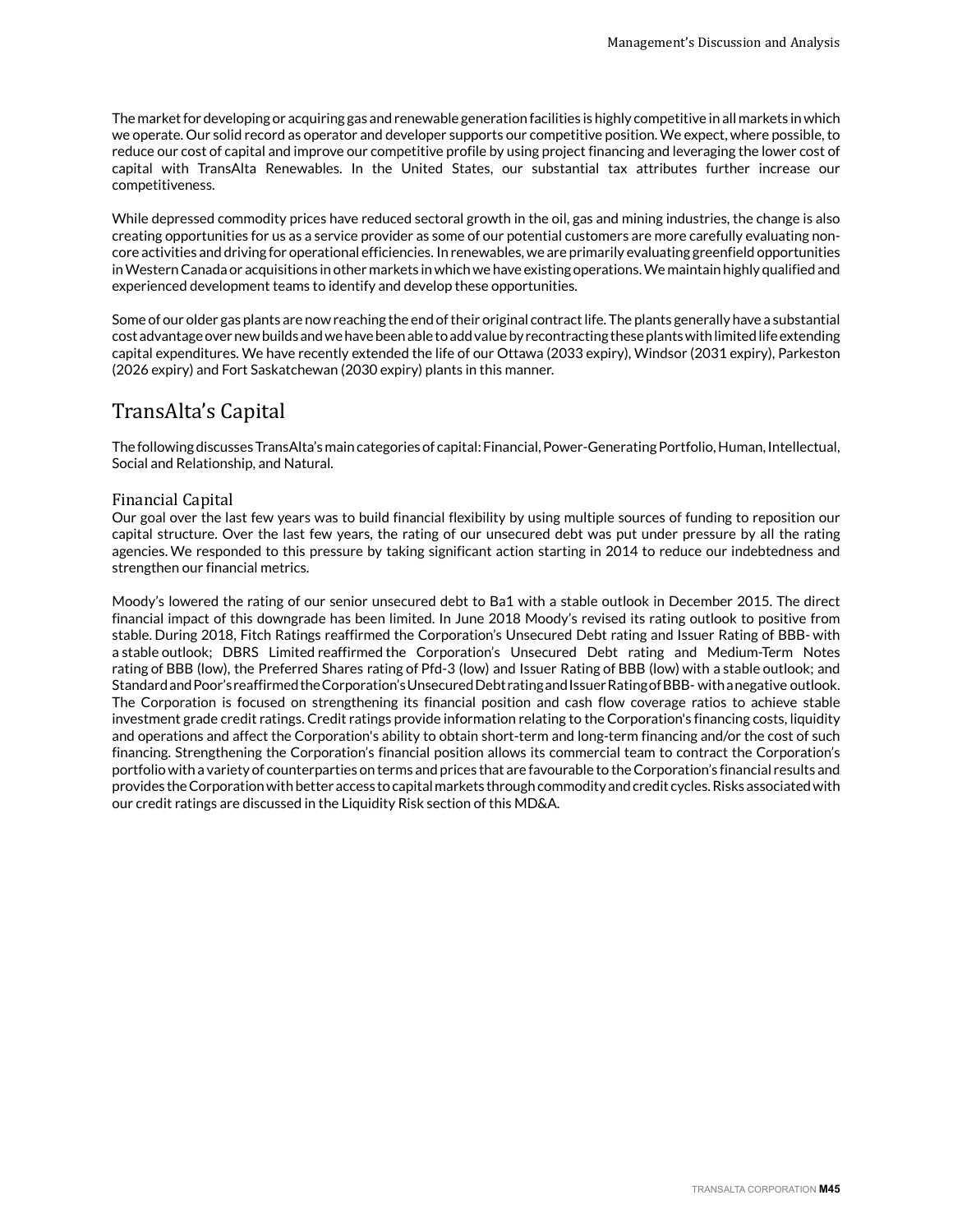# **Capital Structure**

Our capital structure consists of the following components as shown below:

| As at Dec. 31                                                                 | 2018    |                          | 2017           |     | 2016  |     |
|-------------------------------------------------------------------------------|---------|--------------------------|----------------|-----|-------|-----|
|                                                                               | \$      | %                        | \$             | %   | \$    | %   |
| TransAlta Corporation                                                         |         |                          |                |     |       |     |
| Recourse debt - CAD debentures                                                | 647     | 9                        | 1.046          | 14  | 1.045 | 12  |
| Recourse debt - US senior notes                                               | 943     | 13                       | 1,499          | 19  | 2,151 | 25  |
| Credit facilities                                                             | 174     | $\overline{2}$           |                |     |       |     |
| US tax equity financing                                                       | 28      | —                        | 31             |     | 39    |     |
| Other                                                                         | 11      | $\overline{\phantom{0}}$ | 13             |     | 15    |     |
| Less: cash and cash equivalents                                               | (16)    | —                        | (294)          | (4) | (290) | (3) |
| Less: principal portion of restricted cash on TransAlta OCP                   | (27)    |                          |                |     |       |     |
| Less: fair value asset of economic hedging instruments on debt <sup>(1)</sup> | (10)    | —                        | (30)           | —   | (163) | (2) |
| Net recourse debt                                                             | 1,750   | 24                       | 2,265          | 29  | 2,797 | 32  |
| Non-recourse debt                                                             | 469     | 6                        | 208            | 3   | 245   | 3   |
| Finance lease obligations                                                     | 63      | 1                        | 69             | 1   | 73    | 1   |
| Total consolidated net debt - TransAlta Corporation                           | 2,282   | 31                       | 2,542          | 33  | 3,115 | 36  |
| <b>TransAlta Renewables</b>                                                   |         |                          |                |     |       |     |
| Credit facility                                                               | 165     | $\overline{2}$           | 27             |     |       |     |
| Less: cash and cash equivalents                                               | (73)    | (1)                      | (20)           | —   | (15)  |     |
| Net recourse debt                                                             | 92      | $\mathbf{1}$             | $\overline{7}$ |     | (15)  | —   |
| Non-recourse debt                                                             | 767     | 11                       | 814            | 11  | 793   | 9   |
| Total consolidated net debt - TransAlta Renewables                            | 859     | 12                       | 821            | 11  | 778   | 9   |
| <b>Total consolidated net debt</b>                                            | 3,141   | 43                       | 3.363          | 44  | 3.893 | 45  |
| Non-controlling interests                                                     | 1,137   | 16                       | 1.059          | 14  | 1,152 | 14  |
| Equity attributable to shareholders                                           |         |                          |                |     |       |     |
| Common shares                                                                 | 3.059   | 42                       | 3.094          | 40  | 3.094 | 36  |
| Preferred shares                                                              | 942     | 13                       | 942            | 12  | 942   | 11  |
| Contributed surplus, deficit and accumulated other comprehensive<br>income    | (1,004) | (14)                     | (710)          | (9) | (525) | (6) |
| <b>Total capital</b>                                                          | 7,275   | 100                      | 7,748          | 100 | 8,556 | 100 |

*(1) During the first quarter of 2017, we discontinued hedge accounting on certain US-denominated debt hedges. The foreign currency derivatives remain in place as economic hedges. See the Financial Instruments section of this MD&A for further details.* 

We continued strengthening our financial position during 2018 and have reduced our total consolidated net debt by almost \$800 million since the end of 2016 and enhanced shareholder value by: **2018:**

- early redeeming our outstanding 6.650 per cent US\$500 million senior notes due May 15, 2018, for approximately \$617 million (US\$516 million) using proceeds from the Sundance B and C PPAs termination payment and existing liquidity;
- early redeeming our outstanding 6.40 per cent \$400 million debentures due Nov. 2019, for approximately \$425 million;
- paying out the US\$25 million non-recourse debt related to the Mass Solar projects;
- purchasing and cancelling 3,264,500 common shares at an average price of \$7.02 per share through our NCIB program, for a total cost of \$23 million;

**2017:**

- making a scheduled US\$400 million senior note repayment using existing liquidity. This repayment was hedged with a cross-currency swap entered into on issuance of the debt that effectively reduced our Canadian dollar repayment by approximately \$107 million; and
- early redeeming all of Canadian Hydro Developers Inc.'s ("CHD") outstanding non-recourse debentures.

See the Significant and Subsequent Events section of this MD&A for further details.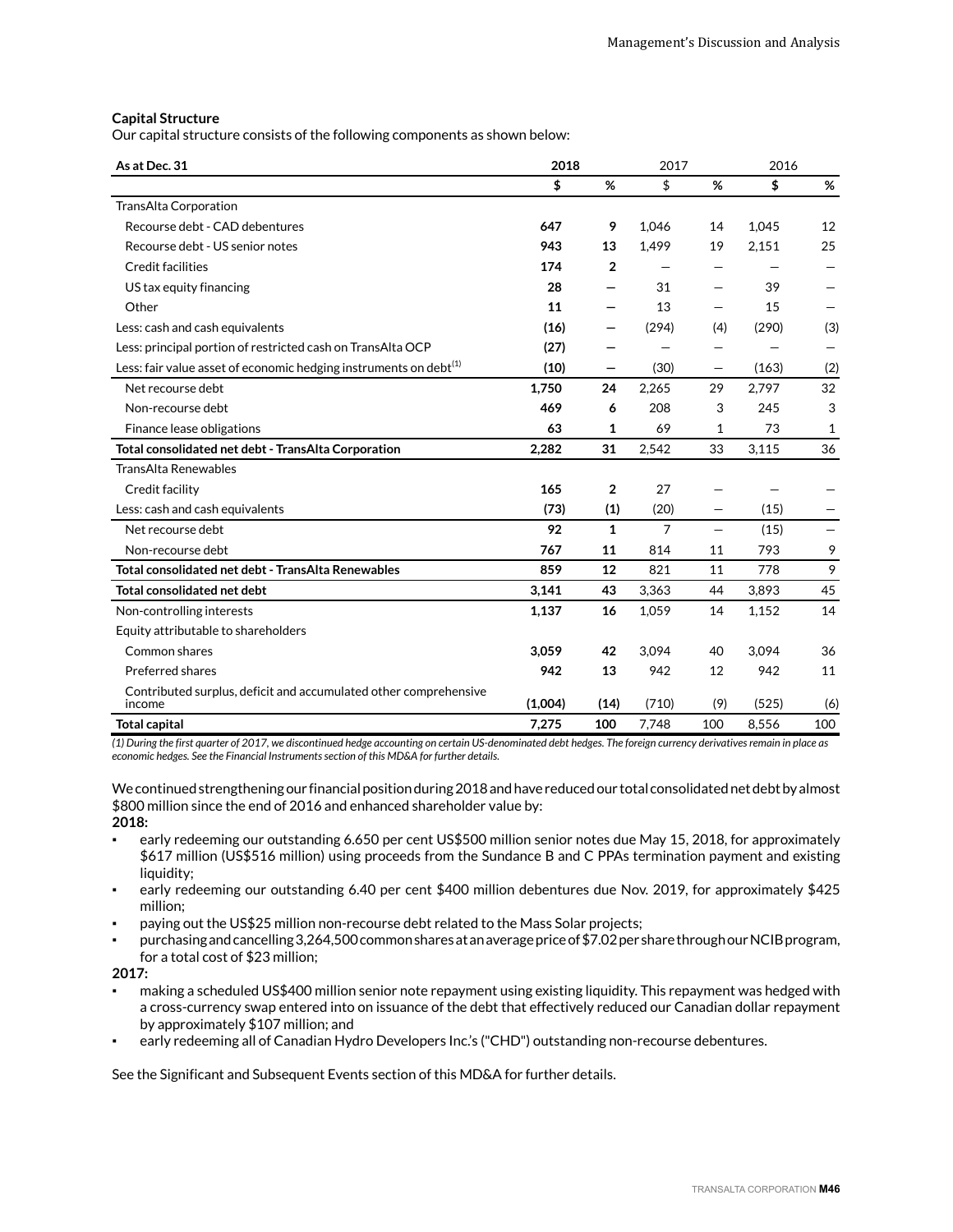Throughout 2016, 2017 and 2018, we continued implementing our strategy to raise debt secured by our contracted cash flows and completed the following debt offerings:

- a non-recourse bond in the amount of \$345 million on July 20, 2018, with principal and interest payable semi-annually, maturing on Aug. 5, 2030, secured by the payments we receive under the OCA;
- a project-level bond in the amount of \$260 million on Oct. 2, 2017, with principal and interest payable quarterly, maturing on Nov. 30, 2033, secured by our Kent Hills wind farm;
- a non-recourse bond in the amount of \$202.5 million on Dec. 7, 2016, with principal and interest payable quarterly, maturing on Dec. 31, 2030, secured by our Poplar Creek finance lease contract; and
- a non-recourse bond in the amount of \$159 million on June 3, 2016, with principal and interest payable semi-annually, and maturing on June 30, 2032, secured by our New Richmond Wind project in Quebec.

These actions align with our strategy of issuing project-level amortizing debt to proactively manage upcoming debt maturities.

Between 2019 and 2021, we have approximately \$707 million of debt maturing. We expect to continue our deleveraging strategy over the next three years as part of our balanced capital allocation plan.

The strengthening of the US dollar has increased our long-term debt balances by \$76 million as at Dec. 31, 2018. Almost all our US-denominated debt is hedged either through financial contracts or net investments in our US operations. During the period, these changes in our US-denominated debt were offset as follows:

| As at Dec. 31                                                                                                                          | 2018 | 2017  |
|----------------------------------------------------------------------------------------------------------------------------------------|------|-------|
| Effects of foreign exchange on carrying amounts of US operations<br>(net investment hedge) <sup>(1)</sup> and finance lease receivable | 42   | (43)  |
| Foreign currency cash flow hedges on debt                                                                                              | 11   | (45)  |
| Economic hedges and other                                                                                                              | 21   | (18)  |
| Unhedged                                                                                                                               |      | (7)   |
| <b>Total</b>                                                                                                                           | 76   | (113) |

*(1) During the first quarter of 2017, we discontinued hedge accounting on certain US-denominated debt hedges. The foreign currency derivatives remain in place as economic hedges. See the Financial Instruments section of this MD&A for further details.*

Our credit facilities provide us with significant liquidity. At Dec. 31, 2018, we had \$2.0 billion (2017 - \$2.0 billion) of committed credit facilities, of which \$0.9 billion (2017 - \$1.4 billion) was available for use. We are in compliance with the terms of the credit facilities. At Dec. 31, 2018, the \$1.1 billion (2017 - \$0.6 billion) of credit utilized under these facilities was comprised of actual drawings of \$0.3 billion (2017 - nil) and letters of credit of \$0.7 billion (2017 - \$0.6 billion). These facilities are comprised of a \$1.3 billion committed syndicated bank facility expiring in 2022, TransAlta Renewables \$500 million committed syndicated bank credit facility expiring in 2022, and three bilateral credit facilities, totalling \$240 million, expiring in 2020.

The Melancthon Wolfe Wind, Pingston, TAPC Holdings LP, New Richmond, KHWLP and OCP non-recourse bonds with a carrying value of \$1,235 million (Dec. 31, 2017 - \$1,022 million) are subject to customary financing conditions and covenants that may restrict the Corporation's ability to access funds generated by the facilities' operations. Upon meeting certain distribution tests, typically performed once per quarter, the funds can be distributed by the subsidiary entities to their respective parent entity. These conditions include meeting a debt service coverage ratio prior to distribution, which was met by these entities in the fourth quarter. However, funds in these entities that have accumulated since the fourth quarter test will remain there until the next debt service coverage ratio can be calculated in the first quarter of 2019. At Dec. 31, 2018, \$33 million (Dec. 31, 2017 -\$35 million) of cash was subject to these financial restrictions.

Additionally, certain non-recourse bonds require that certain reserve accounts be established and funded through cash held on deposit and/or by providing letters of credit. The Corporation has elected to use letters of credit as at Dec. 31, 2018.

# *Working Capital*

Including the current portion of long-term debt, the excess of current assets over current liabilities was \$439 million as at Dec. 31, 2018 (2017 - \$101 million). Our working capital increased year over year mainly due to a decrease in long-term debt due within the next year (last year, we had a US\$500 million senior note due). Excluding the current portion of longterm debt of \$148 million, the excess of current assets over liabilities was \$587 million as at Dec. 31, 2018 (2017 - \$848 million), a decrease of \$261 million, mainly due to the lower cash and cash equivalents and trade and other receivables.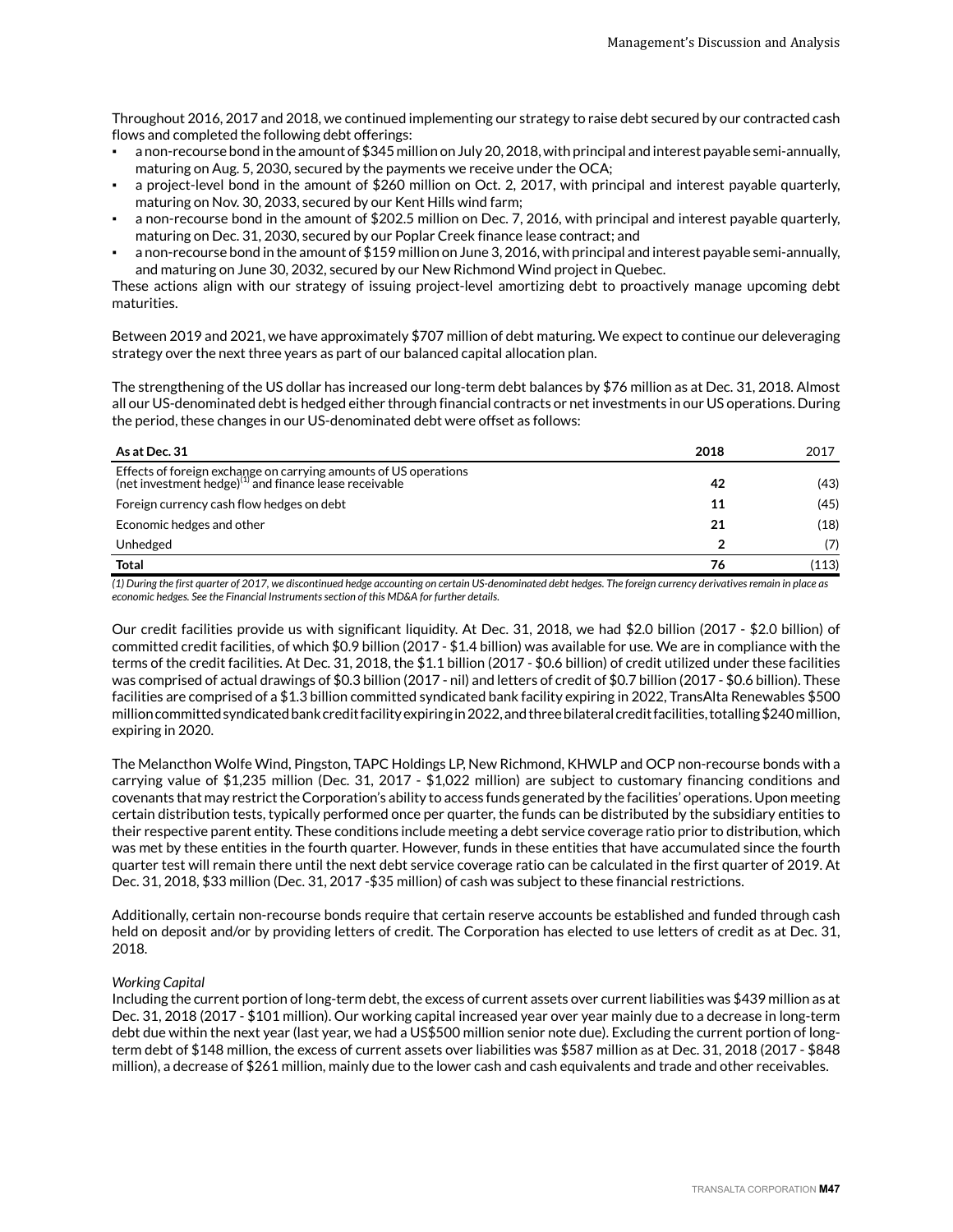## *Share Capital*

Our Series A Cumulative Fixed Redeemable Rate Reset Preferred Shares reset in 2016 at a coupon rate of 2.709 per cent. As permitted under the terms of the Preferred Shares, some shareholders elected to convert to a floating rate and 1,824,620 of our 12 million Series A Cumulative Fixed Redeemable Rate Reset Preferred Shares were tendered for conversion, on a one-for-one basis, into the Series B Cumulative Redeemable Floating Rate Preferred Shares. Our Series C and Series E Cumulative Redeemable Rate Reset Preferred Shares failed to receive the required number of minimum votes in 2017 to give effect to conversions into Series D and Series F, respectively; accordingly, both the Series C and Series E Preferred Shares will be entitled to receive quarterly fixed cumulative preferential cash dividends, if, as and when declared by the Board. The Series G preferred shares will reset in 2019.

The following tables outline the common and preferred shares issued and outstanding:

| As at                                                  | Feb. 26, 2019               | Dec. 31, 2018 | Dec. 31, 2017 |  |
|--------------------------------------------------------|-----------------------------|---------------|---------------|--|
|                                                        | Number of shares (millions) |               |               |  |
| Common shares issued and outstanding, end of period    | 284.6                       | 284.6         | 287.9         |  |
| Preferred shares                                       |                             |               |               |  |
| Series A                                               | 10.2                        | 10.2          | 10.2          |  |
| Series B                                               | 1.8                         | 1.8           | 1.8           |  |
| Series C                                               | 11.0                        | 11.0          | 11.0          |  |
| Series E                                               | 9.0                         | 9.0           | 9.0           |  |
| Series G                                               | 6.6                         | 6.6           | 6.6           |  |
| Preferred shares issued and outstanding, end of period | 38.6                        | 38.6          | 38.6          |  |

#### *Non-Controlling Interests*

As of Dec. 31, 2018, we own 60.9 per cent (2017 – 64.0 per cent) of TransAlta Renewables. In 2018, our ownership percent decreased due to TransAlta Renewables issuing approximately 12 million common shares under a bought deal offering and approximately one million common shares under their Dividend Reinvestment Plan. We did not participate in either of these issuances.

In 2017, the South Hedland Power Station achieved commercial operation on July 28, 2017, and on Aug. 1, 2017, the Corporation converted its 26.1 million Class B shares held in TransAlta Renewables into 26.4 million common shares of TransAlta Renewables. At that time, the Corporation's common share equity participation percentage in TransAlta Renewables increased to 64 per cent from 59.8 per cent.

In January 2016, we completed the sale to TransAlta Renewables of an economic interest in the 506 MW Sarnia cogeneration facility and of two renewable energy facilities with total capacity of 105 MW for \$540 million. Consideration received from TransAlta Renewables consisted of gross proceeds from a public offering of 17,692,750 common shares at \$9.75 per share for gross proceeds of \$173 million, 15.6 million common shares of TransAlta Renewables with a value of \$152 million, and a \$215 million unsecured subordinated debenture convertible into common shares of TransAlta Renewables at a price of \$13.16 per common share upon maturity on Dec 31, 2020. On Nov. 9, 2017, TransAlta Renewables paid the debentures early, for \$218 million in total, comprised of principal of \$215 million and accrued interest of \$3 million. In November 2016, the economic interest was converted to direct ownership of Sarnia, Ragged Chute and Le Nordais by TransAlta Renewables.

TransAlta Renewables is a publicly traded company whose common shares are listed on the TSX under the symbol "RNW". TransAlta Renewables holds a diversified, highly contracted portfolio of assets with comparatively lower carbon intensity.

We remain committed to maintaining our position as the majority shareholder and sponsor of TransAlta Renewables, with a stated goal of maintaining our interest between 60 to 80 per cent.

We also own 50.01 per cent of TA Cogen, which owns, operates or has an interest in three natural-gas-fired facilities and one coal-fired generating facility. In 2016, we recontracted our Mississauga cogeneration, which resulted in a pre-tax gain of approximately \$191 million, accelerated depreciation of \$46 million and recognized a fuel charge for the de-designation of gas hedges of \$14 million. The Mississauga, Ottawa, Windsor and Fort Saskatchewan facilities are owned through our 50.01 per cent interest in TA Cogen. Since we own a controlling interest in TA Cogen and TransAlta Renewables, we consolidate the entire earnings, assets and liabilities in relation to those assets.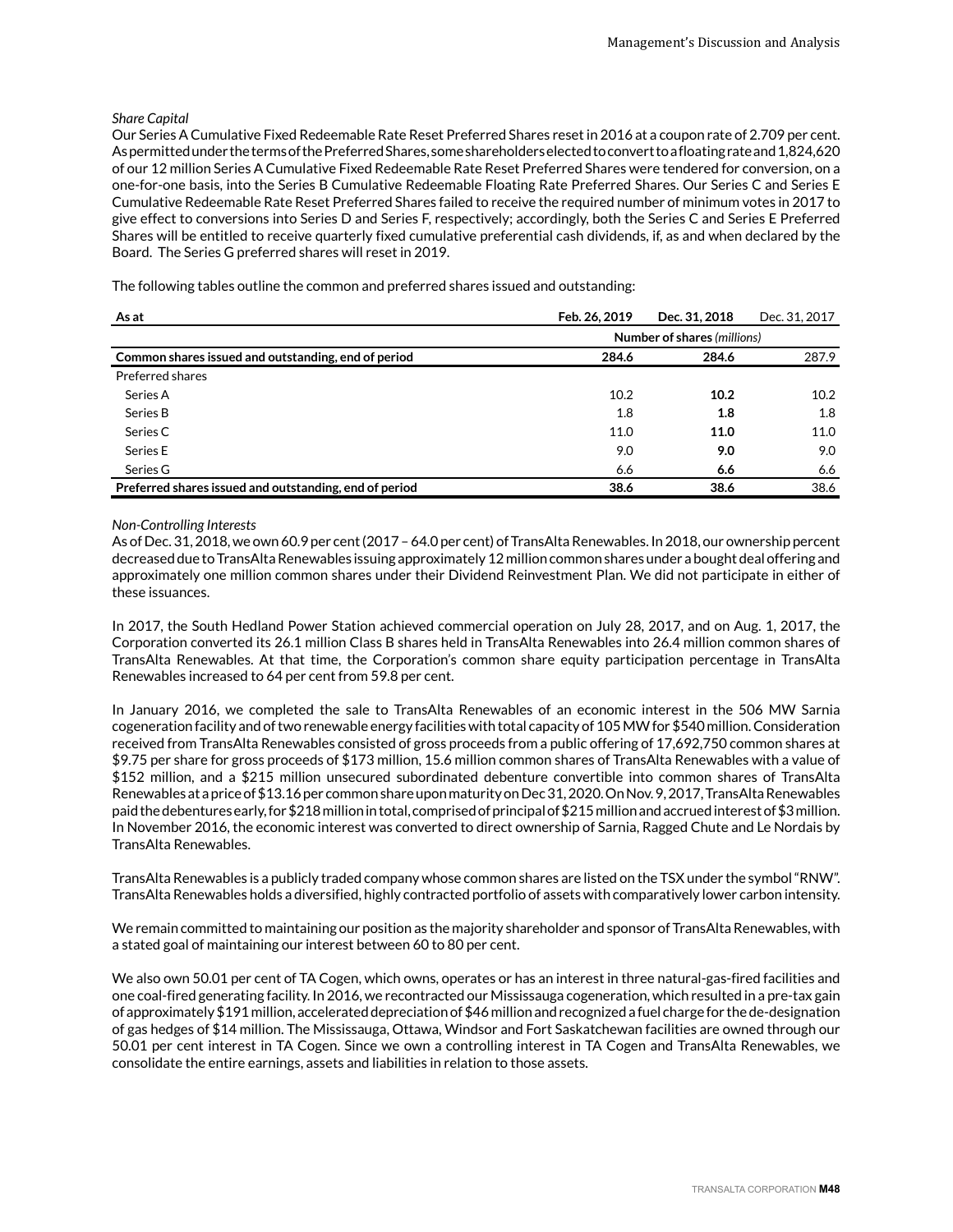## **Returns to Providers of Capital**

*Net Interest Expense*

The components of net interest expense are shown below:

| Year ended Dec. 31                                     | 2018 | 2017 | 2016 |
|--------------------------------------------------------|------|------|------|
| Interest on debt                                       | 184  | 218  | 218  |
| Interest income                                        | (11) | (7)  | (2)  |
| Capitalized interest                                   | (2)  | (9)  | (16) |
| Loss on redemption of bonds                            | 24   | 6    | 1    |
| Interest on finance lease obligations                  | 3    | 3    | 3    |
| Credit facility fees, bank charges, and other interest | 13   | 18   | 19   |
| Keephills 1 outage interest accruals (reversals)       |      |      | (10) |
| Other $(1)$                                            | 15   | (3)  | (4)  |
| Accretion of provisions                                | 24   | 21   | 20   |
| Net interest expense                                   | 250  | 247  | 229  |

*(1) During 2018, approximately \$5 million of costs were expensed due to project level financing that is no longer practicable and approximately \$7 million relates to the significant financing component required under IFRS 15.*

Although interest on debt was down due to lower debt levels, net interest expense was higher in 2018 due to the \$5 million prepayment premium relating to the early redemption of the US\$500 million senior notes, \$5 million of costs expensed in connection to a project-level financing that is no longer practicable, the \$19 million prepayment premium relating to the early redemption of the \$400 million debenture and lower capitalized interest.

Net interest expense increased during 2017 compared to 2016, due to lower capitalized interest and the redemption premium recognized on the early redemption of the CHD debentures, which more than offset higher interest income. During 2016, reversals of interest previously accrued relating to our Keephills 1 outage arbitration reduced interest expense.

#### *Dividends to Shareholders*

On Jan. 14, 2016, we announced a reduction of our common share dividend from \$0.72 annually to \$0.16 annually. This action was taken as part of a plan to improve our long-term financial flexibility. The declaration of dividends is at the discretion of the Board.

The following are the common and preferred shares dividends declared each quarter during 2018:

|                  |                      |                         | <b>Common</b> | Preferred Series dividends per share |         |         |         |         |  |
|------------------|----------------------|-------------------------|---------------|--------------------------------------|---------|---------|---------|---------|--|
|                  |                      | Payable date            | dividends     |                                      |         |         |         |         |  |
| Declaration date | <b>Common shares</b> | <b>Preferred shares</b> | per share     | А                                    | в       | C       | Е       | G       |  |
| Feb 2, 2018      | Apr 1, 2018          | Mar 31, 2018            | 0.04          | 0.16931                              | 0.17889 | 0.25169 | 0.32463 | 0.33125 |  |
| Apr 19, 2018     | Jul 3, 2018          | Jul 3, 2018             | 0.04          | 0.16931                              | 0.19951 | 0.25169 | 0.32463 | 0.33125 |  |
| Jul 19, 2018     | Oct 1, 2018          | Sept. 30, 2018          | 0.04          | 0.16931                              | 0.20984 | 0.25169 | 0.32463 | 0.33125 |  |
| Oct 10, 2018     | Jan 1, 2019          | Dec 31, 2018            | 0.04          | 0.16931                              | 0.22301 | 0.25169 | 0.32463 | 0.33125 |  |
| Dec 14, 2018     | Apr 1, 2019          | Mar 31, 2019            | 0.04          | 0.16931                              | 0.23073 | 0.25169 | 0.32463 | 0.33125 |  |

#### *Non-Controlling Interests*

Reported earnings attributable to non-controlling interests for the year ended Dec. 31, 2018, increased \$66 million to \$108 million compared to 2017. Earnings were up at TransAlta Renewables in 2018 due to higher finance income from its investment in the Australian business and the 2017 impairment of an investment. Earnings from TA Cogen were lower in 2018 mainly due to the settlement of the contract indexation dispute with the OEFC relating to the Ottawa and Windsor facilities positively impacting 2017 earnings.

Reported earnings attributable to non-controlling interests for the year ended Dec. 31, 2017, decreased by \$65 million compared to 2016. Net earnings were negatively impacted by the impairment of TransAlta Renewables' investment in the Australian business recognized as a result of the sale of the Solomon Power Station to FMG and the purported termination of its South Hedland PPA and by higher net interest expense due to higher outstanding borrowings. The Mississauga recontracting has also impacted net earnings, as we recognized a \$191 million gain in 2016's results.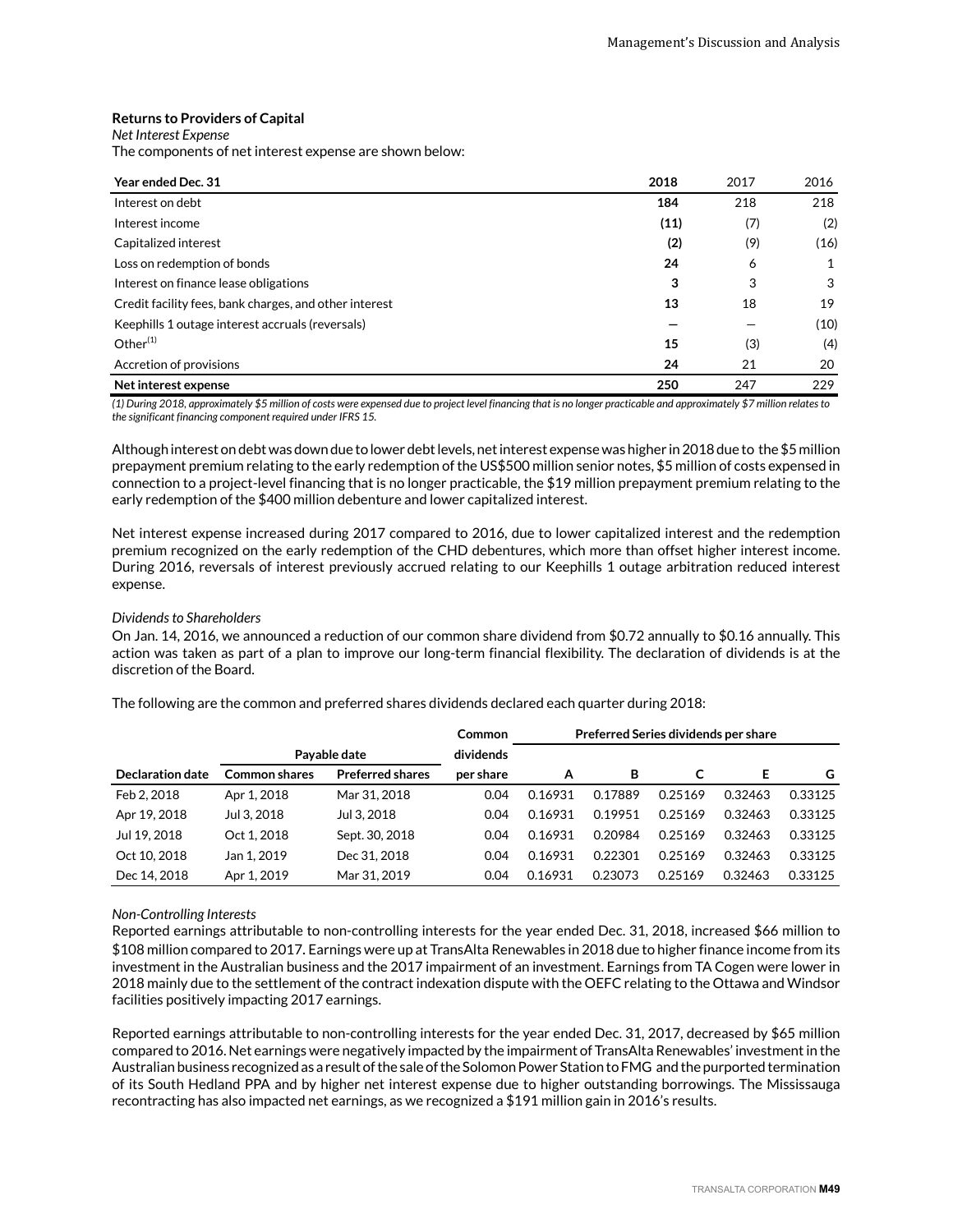# Power-Generating Portfolio Capital

We monitor availability closely as a key metric to achieving our financial targets. We adjust our maintenance and sustaining capital expenditures to optimize financial returns on our investments and to align with our strategic orientations.

#### **Availability and Production**

Our availability target for our Canadian Coal fleet was 87 to 89 per cent for 2018. We achieved 93 per cent availability in Canadian Coal. Our availability target for our other generating assets (gas and renewables) was in the range of 95 per cent in 2018. Canadian Gas achieved 93 per cent, Australian Gas 94 per cent and Wind and Solar exceeded 95 per cent at 95.4 per cent.

Our availability for the entire fleet in 2018, after adjusting for dispatch optimization at US Coal, was 91.3 per cent (2017 - 86.8 per cent, 2016 - 89.2 per cent) and was improved over last year. Lower outages and derates at Canadian Coal and higher availability at Canadian Gas due to lower outages were partially offset by the impact of unplanned outages and derates at US Coal in the latter half of the year.

Production for the year ended Dec. 31, 2018, decreased 8,491 GWh compared to 2017. The decrease was mainly at Canadian Coal where production decreased 8,229 GWh primarily due to the mothballing and retirement of certain Sundance units. Production at US Coal was down 104 GWh due to the timing of dispatch optimization. Production at Wind and Solar was also down by 92 GWh mainly due to lower wind resources in Alberta and the United States, partially offset by higher wind resources in Eastern Canada.

#### **Operational**

In the generation segments, our OM&A costs reflect the cost of operating our facilities. These costs can fluctuate due to the timing and nature of planned and unplanned maintenance activities. In 2017, we initiated Project Greenlight across the entire organization with the intent to deliver committed improvements across the Corporation. Savings achieved in Canadian Coal, Mining and Canadian Gas were offset by increased costs from US Coal and Australian Gas. Increases in OM&A are detailed in the Segmented Comparable Results section of this MD&A.

The following table outlines our generation comparable OM&A over the last three years:

| <b>Year ended Dec. 31</b>                         | 2018 | 2017 | 2016 |
|---------------------------------------------------|------|------|------|
| Generation comparable OM&A                        | 405  | 412  | 396  |
| Greenlight transformation costs included in OM&A: |      |      |      |
| Canadian Coal                                     | (6)  | (20) |      |
| US Coal                                           | (2)  | (2)  |      |
| Gas, Wind and Solar, and Hydro                    | (5)  | (7)  |      |
| Adjusted generation comparable OM&A               | 392  | 383  | 396  |

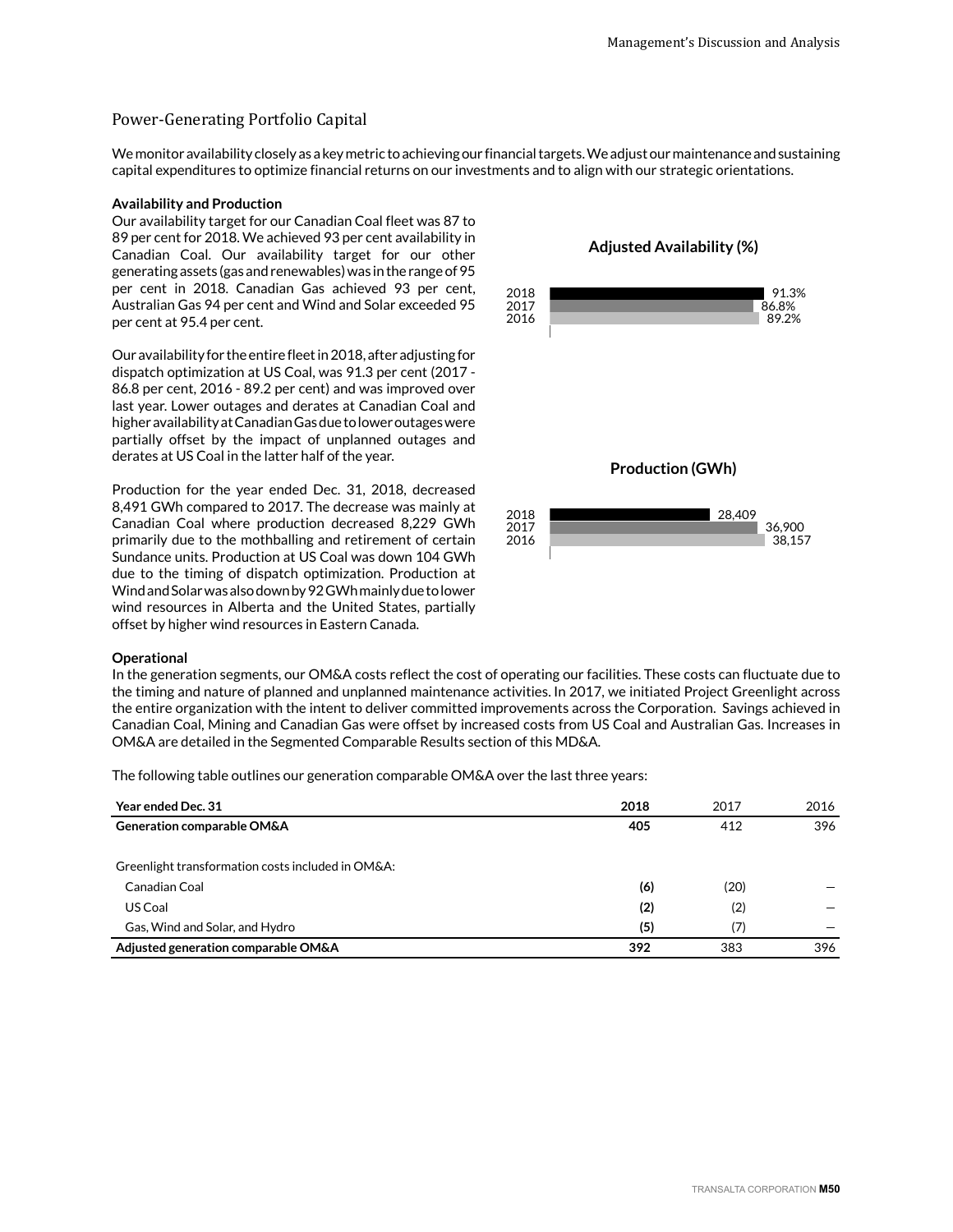# **Sustaining Capital**

We are in a long-cycle, capital-intensive business that requires significant capital expenditures. Our goal is to undertake sustaining capital that ensures our facilities operate reliably and safely over a long period of time. Sustaining capital also includes capital required following the 2013 flood in Alberta, most of which has been recovered from third parties.

| Year ended Dec. 31                                      | 2018 | 2017 | 2016          |
|---------------------------------------------------------|------|------|---------------|
| Routine capital                                         | 50   | 69   | 83            |
| Mine capital                                            | 42   | 28   | 23            |
| Planned major maintenance                               | 58   | 121  | 148           |
| Finance leases                                          | 18   | 17   | 16            |
| Total sustaining capital expenditures                   | 168  | 235  | 270           |
| Productivity capital                                    | 21   | 24   | 8             |
| Flood-recovery capital                                  |      |      | $\mathcal{P}$ |
| Total sustaining and productivity capital expenditures  | 189  | 259  | 280           |
| Insurance recoveries of sustaining capital expenditures | (7)  |      | (1)           |
| Net amount                                              | 182  | 259  | 279           |

Lost production as a result of planned major maintenance is as follows:

| Year enu<br>-21<br><b>Dec</b> | 2018 | 2017<br>∠∪⊥<br>the contract of the contract of the | า∩1<br>-710 |
|-------------------------------|------|----------------------------------------------------|-------------|
| $GWh$ lost $(1)$              | 381  | .02 <sub>0</sub><br>72<br>⊥,∠ ∪ ¬                  | 938         |

*(1) Lost production excludes periods of planned major maintenance at US Coal, which occur during periods of dispatch optimization.*

Total sustaining capital expenditures were \$67 million lower compared to 2017 and total productivity capital was \$3 million lower in 2018 compared to 2017. The productivity capital expenditures relate to the funding of some Project Greenlight transformation initiatives. In certain cases, payback is expected to be achieved within three years. We also completed planned major outages at Genessee Unit 3, Centralia Unit 2 and Sarnia.

# Strategic Growth and Corporate Transformation

#### **Acquisition of Two US Wind Projects**

On Feb. 20, 2018, TransAlta Renewables announced that it had entered into an arrangement to acquire two wind construction-ready projects in the United States. Construction of the projects has started. The wind development projects consist of: i) a 90 MW project located in Pennsylvania that has a 15-year PPA with Microsoft Corp. ("Big Level") and ii) a 29 MW project located in New Hampshire with two 20-year PPAs ("Antrim") (collectively, the "US Wind Projects"), with counterparties that have Standard & Poor's credit ratings of A+ or better. The acquisition of Antrim remains subject to certain closing conditions, including the receipt of a favourable regulatory ruling. The Corporation expects the acquisition to close in early 2019. See the Significant and Subsequent Events section of this MD&A for further details.

#### **Kent Hills Wind Farm**

During 2017, TransAlta Renewables entered into a 17-year power purchase agreement with NB Power for the sale of all power generated by an additional 17.25 MW of capacity from the Kent Hills wind farm. On Oct. 19, 2018, TransAlta Renewables announced that the expansion is fully operational, bringing total generating capacity of the Kent Hills wind farm to 167 MW.

#### **Pioneer Gas Pipeline Partnership**

On Dec. 17, 2018, the Corporation exercised its option to acquire 50 per cent ownership in the Pioneer Pipeline. Tidewater will construct and operate the 120 km natural gas pipeline, which will have an initial throughput of 130 MMcf/d with the potential to expand to approximately 440 MMcf/d. The Pioneer Pipeline will allow TransAlta to increase the amount of natural gas it co-fires at its Sundance and Keephills coal-fired units, resulting in lower carbon emissions and costs. As well, the Pioneer Pipeline is expected to provide a significant amount of the gas required for the full conversion of the coal units to natural gas. The investment for TransAlta will amount to approximately \$90 million. Construction of the pipeline commenced in November 2018 and it is expected to be fully operational by the second half of 2019. TransAlta's investment is subject to final regulatory approvals.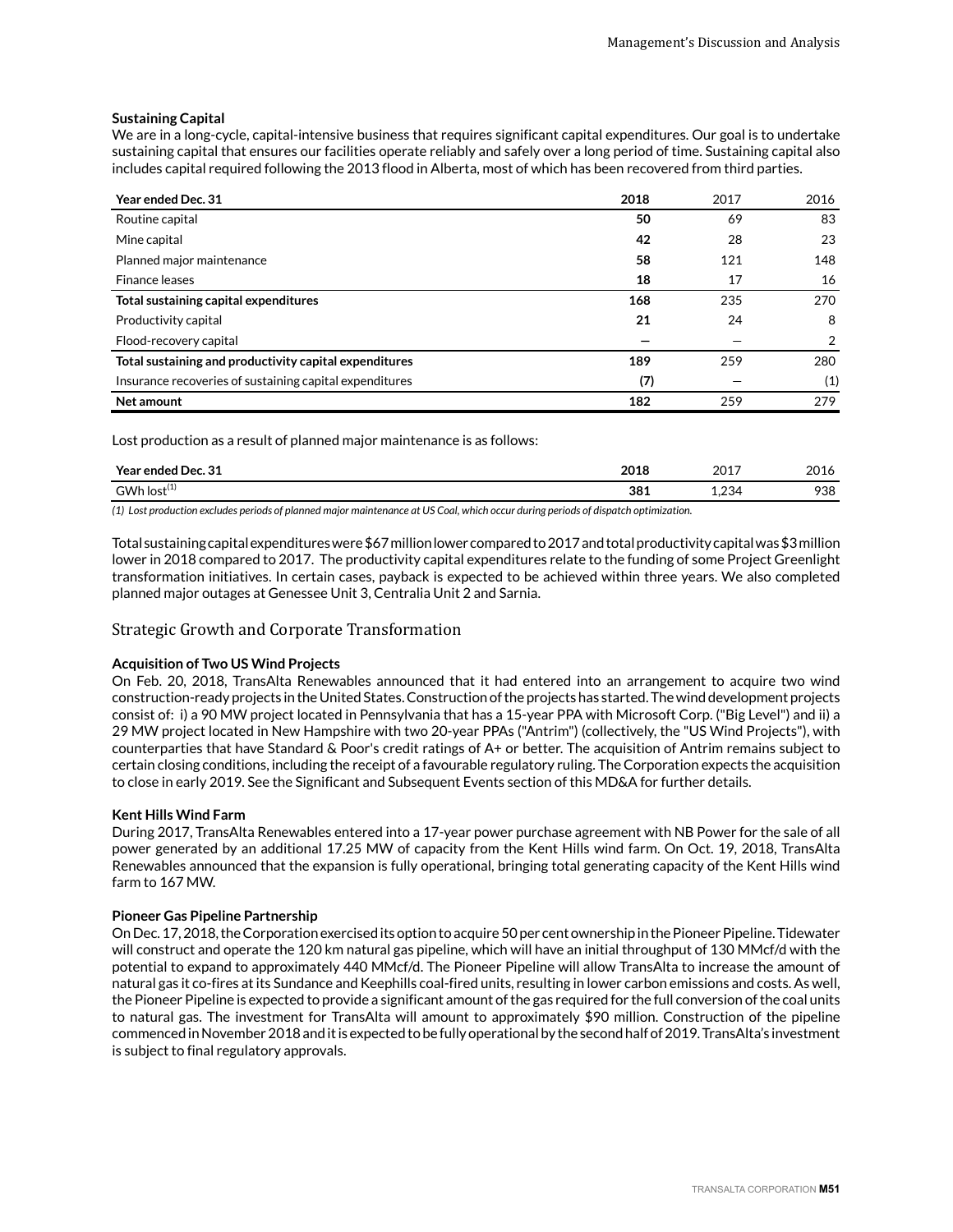#### **Windrise Wind Project**

On Dec. 17, 2018, TransAlta's 207 MW Windrise wind project was selected by the AESO as one of the two successful projects in the third round of the Renewable Electricity Program. The Windrise project is situated on 11,000 acres of land located in the county of Willow Creek, Alberta. The project is underpinned by a 20-year Renewable Electricity Support Agreement with the AESO and is expected to cost approximately \$270 million and is targeted to reach commercial operation during the second quarter of 2021.

#### **Brazeau Hydro Pumped Storage**

The Brazeau Hydro Pumped Storage project will generate and support clean electricity in the Province of Alberta. It will store water that can be used to both generate power when it is needed and store excess power supply when demand is low. The Brazeau Hydro Pumped Storage project is a priority for us, as it has existing infrastructure that reduces the cost and environmental footprint of the project, is situated close to existing transmission infrastructure and allows for increased renewables development by balancing intermittent generation from wind and solar.

The Brazeau Hydro Pumped Storage project is expected to have new capacity up to 900 MW, bringing the total Brazeau facility from 755 MW to 1,255 MW, post-completion. We estimate an investment in the range of \$1.5 billion to \$2.7 billion. During the first nine months of 2018, we invested approximately \$2 million to advance the environmental study, work with stakeholders and execute geotechnical work to help further our design and construction phase. Further advancement of the project is dependent on securing a long-term contract.

In May 2018, the AESO released a report stating that dispatchable renewable resources are not needed in the Alberta market before 2030. The value and benefit of the Brazeau Hydro Pumped Storage project would be well beyond the 2030 period. The Corporation still believes that generation from pumped storage should be part of future calls for power under the Alberta Renewables program. The Corporation is not spending additional development dollars on the project at this time but will continue to work with governments to find the appropriate financial mechanisms for bringing low-cost, green, dispatchable renewables into the market to support low prices and emissions for Alberta customers.

## **Project Greenlight**

Project Greenlight is a multi-year program to transform our business and the delivery of the Corporation's strategy. Business units are focusing both on cash flow improvements and the way the Corporation is delivering sustainable value.

Through this program we delivered on projects that improved performance by improving generation efficiency, improving heat rates, lowering fuel costs, reducing GHG emissions, reducing operating and maintenance costs, optimizing our capital spend, avoiding new costs, reducing overhead costs and financing costs, improving working capital, monetizing assets, streamlining processes and achieving efficiencies. Value savings were offset by current year program costs and project costs, made up of mostly capital expenditures. We estimate that the Project Greenlight initiatives generated net \$70 million in gross margin, OM&A expense and capital savings. This enabled financial flexibility for new investments. We invested approximately \$16 million (2017 - \$29 million) in this program and an additional \$21 million (2017 - \$25 million) in productivity capital in 2018.

#### **Contractual Profile**

Approximately 70 per cent of our capacity over the next two years is sold under long-term contracts. Excluding Alberta PPAs for our coal and hydro facilities, the majority of these contracts have maturities in excess of 10 years. During the fourth quarter of 2017, we entered into a long-term contract for the Fort Saskatchewan natural gas facility, commencing Jan. 1, 2020. The contract has an initial 10-year term. In 2016, we entered into a long-term contract for the Akolkolex hydro facility in B.C., expiring in 2045. Our South Hedland Power Station reached commercial operations on July 28, 2017, and is contracted until 2042.

#### Human Capital

Engaging our workforce, developing our employees and minimizing safety incidents are the keys to human capital value creation at TransAlta. The most material impacts on our human capital performance are having an engaged workforce and keeping our employees safe.

As at Dec. 31, 2018, we had 1,883 (2017 - 2,228) active employees. This number has decreased by fifteen per cent over 2017, following reduction in positions at our coal fleet and restructuring initiatives to reduce costs and increase efficiency. A number of unfilled positions have also been eliminated.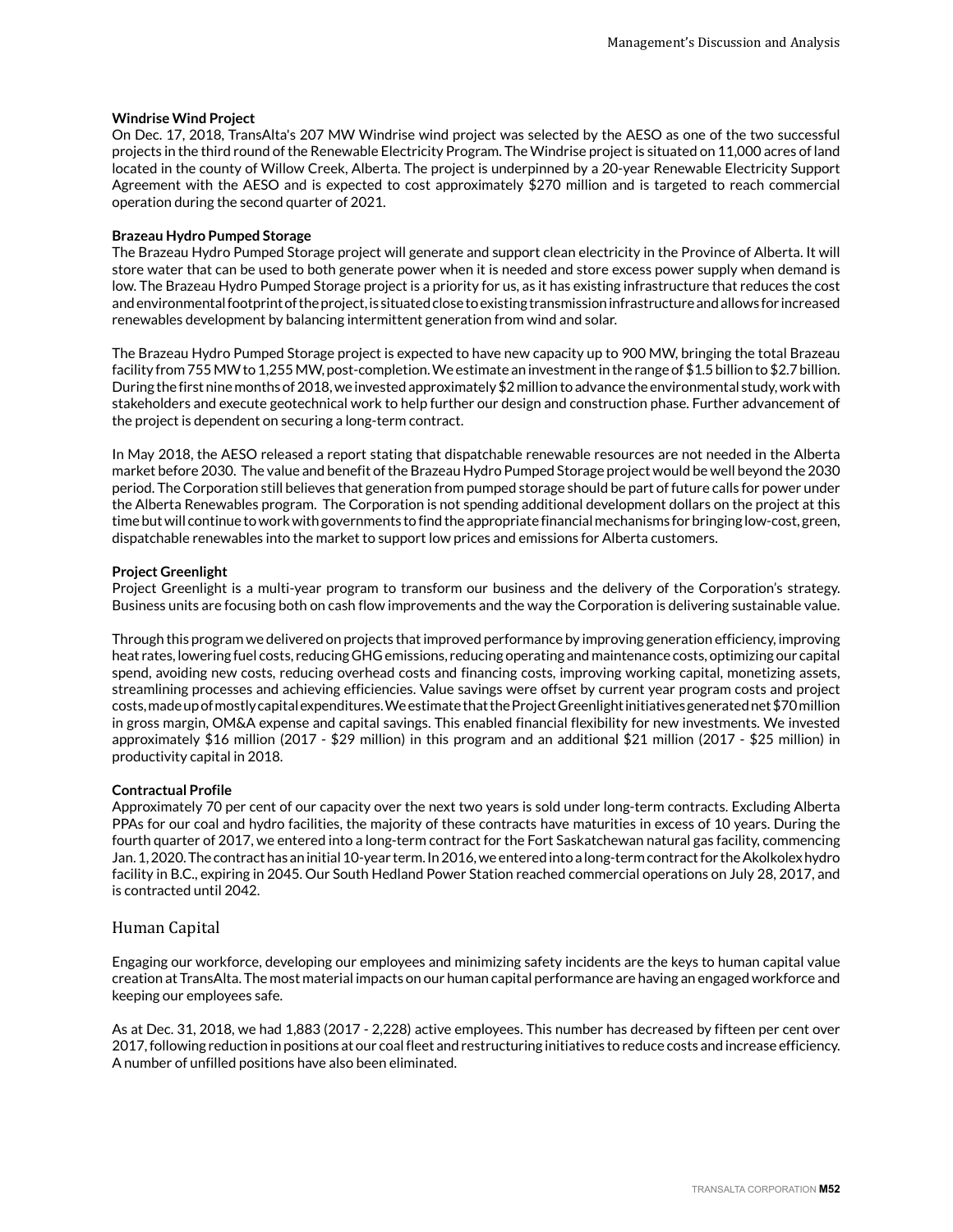With approximately 50 per cent of our employees being unionized, we strive to maintain open and positive relationships with union representatives and regularly meet to exchange information, listen to concerns and share ideas that further our mutual objectives. Collective bargaining is conducted in good faith, and we respect the rights of all employees to participate in collective bargaining.

# **Organizational Culture and Structure**

Our employees are central to value creation. Our corporate culture has been cultivated throughout our more than 100 year heritage of pioneering innovative ways to safely and responsibly generate reliable and affordable electricity. In 2016, we formalized our core values to help provide strategic clarity for our employees. We want our people to align with and live our core values, which are: innovation, respect, loyalty, accountability, integrity and safety. We seek to challenge our employees to maximize their potential. We encourage alignment with our values and work ethic, while providing a foundation for leadership, collaboration, community support, growth and work/life balance.

Our organizational structure consists of six levels, which helps facilitate pace and decision-making in our organization. Our business operates as a business-centric model, with Coal & Mining, Gas & Renewables, Australia, and Energy Marketing & Trading defined as our four primary businesses. Our Corporate function oversees our business and provides strategic alignment.

# **Gender Diversity**

A number of case studies have highlighted the link between gender diversity and additional business value. TransAlta is an active supporter of gender diversity as a driver for value, but also as an ethical business practice. Our commitment to increased female participation in our business is evidenced by our female participation rates on both our executive and Board. As at Dec. 31, 2018, women made up 50 per cent of our executive team and 40 per cent of our Board. This is well above our peers in the electricity sector. The Canadian Electricity Association reported that averages for women in executive and on Boards in 2017 was 25.5 and 31.5, per cent respectively. This is also well above the Catalyst Accord, which is signed by a number of leading organizations in Canada, that all support targets to ensure women comprise 30 per cent of executive and Board roles by 2022.

| <b>Year ended Dec. 31</b> |    | <b>TransAlta (per cent)</b> Industry average (per cent) Catalyst Accord targets (per cent) |
|---------------------------|----|--------------------------------------------------------------------------------------------|
| Women on executive team   | 50 |                                                                                            |
| Women on Board            | 40 |                                                                                            |

# **Employee Benefits**

TransAlta is an attractive employer in all three countries in which we operate. We provide compensation to our employees at levels that are competitive in relation to their respective location. We strive to be an employer of choice through our total rewards program, which includes various incentive plans designed to align performance with our annual and midterm targets, as determined annually by the Board.

Also included in compensation are various retirement savings plans. We have registered pension plans in Canada and the US, as well as a superannuation plan in Australia. The plans cover substantially all employees of the Corporation, its domestic subsidiaries, and specific named employees working internationally. These plans have defined benefit ("DB") and defined contribution ("DC") options, and in Canada there was an additional DB supplemental pension plan ("SPP") for members whose annual earnings exceeded the Canadian income tax limit. The DB SPP was closed as of Dec. 31, 2015, and a new DC SPP commenced for only executive members effective Jan. 1, 2016. Current executives as of Dec. 31, 2015, were grandfathered in the DB SPP. The Australian superannuation plan is compulsory for employers with contributions required at a rate set by the government, currently 9.5 per cent of employees' wages and salaries.

The Canadian and US defined benefit pension plans are closed to new entrants, with the exception of the Highvale pension plan acquired in 2013. The US defined benefit pension plan was frozen effective Dec. 31, 2010, resulting in no future benefits being earned. The defined benefit plans are funded by the Corporation in accordance with governing regulations and actuarial valuations. We provide other health and dental benefits for disabled members and retired members, typically up to the age of 65. The Canadian retiree benefits plan was closed for all new hired employees as of March 1, 2017. The supplemental pension plan is non-registered and an obligation of the Corporation. We are not obligated to fund the supplemental pension plan but are obligated to pay benefits under the terms of the plan as they come due.

#### **Talent and Employee Development**

Talent and employee development is viewed as a key pillar of organizational health. In 2018, we extended our Change Leadership Forum to our managers, building upon senior management training in 2017. The two-day session is focused on organizational transformation with an emphasis on identifying root causes of barriers related to driving change.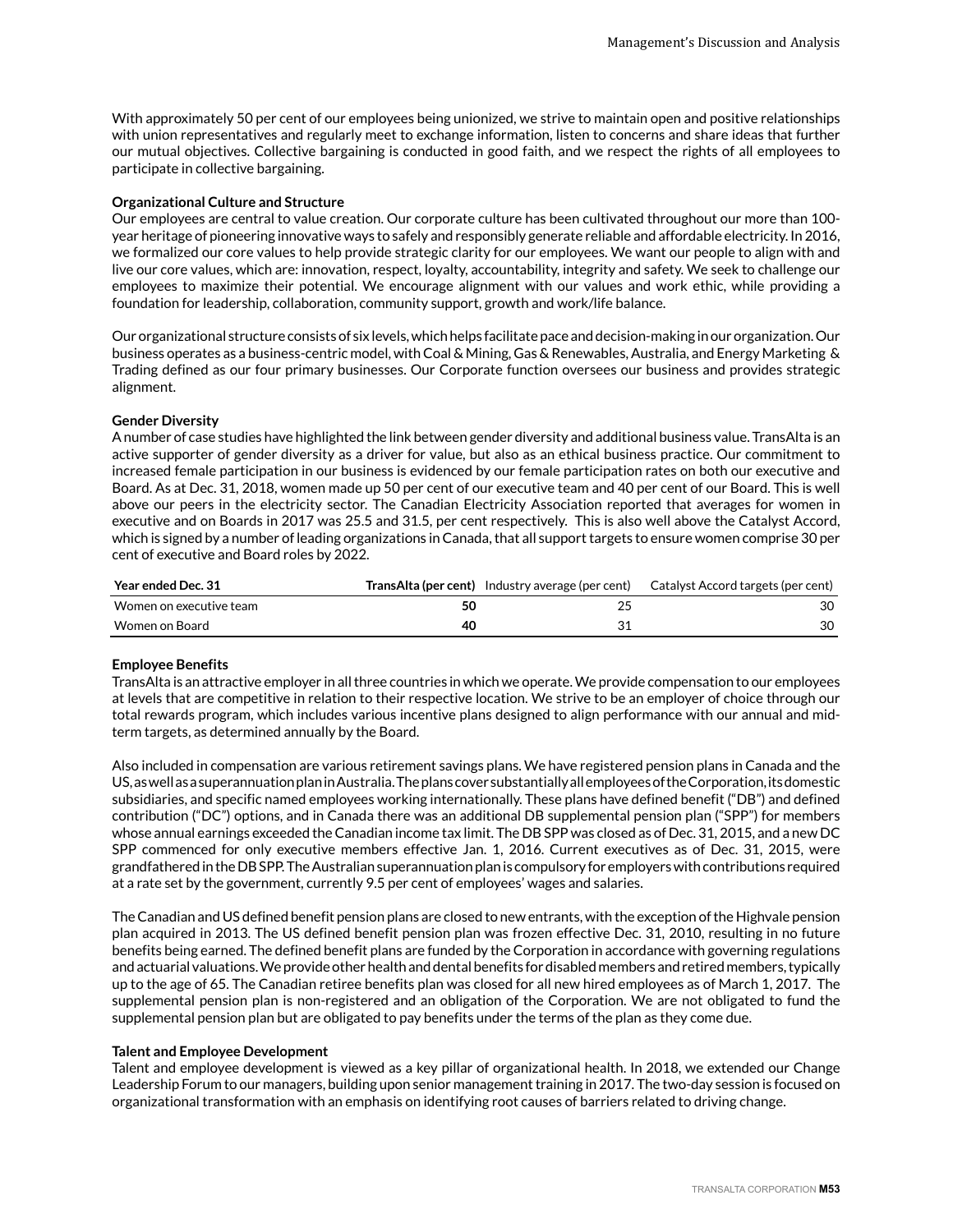In 2018, we completed a six-month peer lead leadership training program, called Elevate, for our professionals and subject matter experts. This builds on training of 75 middle management professionals in 2017. The program is focused on establishing a learner's mindset, building trust and influence, strengths-based leadership, being transparent, providing feedback, collaboration as a team and innovation.

In addition to Elevate, we continued our two-day leadership program in 2018 for all of our employees. The program, called Execution Engine, was designed to build capabilities for our people to create an organization that is both efficient and adaptive, while living our values. The training program was built on research into what is needed for our people to help drive and sustain change. To date, approximately 830 employees (or 44 per cent) have taken this course. Employees learn project management (i.e., idea generation, planning, problem solving and prioritization), effective communication (i.e., presentations, meetings and emails), how to get the best out of people (coaching and influencing) and health (organizational health and personal resilience).

In addition, we seek unique ways to expose employees to energy transformation and disruption. Employees are encouraged to target development in areas to support this. In 2018, we sent 25 of our employees to the Energy Disruptors conference in Calgary, which was highlighted by Richard Branson as a keynote. Learning from global leaders working on the energy transition, this group returned to integrate ideas and solutions into our business, through our Project Greenlight program.

# **Safety**

The safety of our people, communities and environment is one of our seven core values. At TransAlta we operate large and complex facilities. The environments in which we work, including Canadian winters and the Australian outback, often add an additional challenge to keep our employees safe. The safety of our staff, contractors and visitors is the top priority of our social performance. Our safety culture is further embedded into TransAlta culture each year. Every meeting of more than four people starts with a "safety moment," which helps share key safety learnings across the Corporation.

Our approach to safety was revised in 2015 when we added to our work on occupational safety with a renewed focus on process safety. In collaboration with ScottishPower, an organization known for achieving leading safety performance, we launched our Total Safety Management System. The management system builds on our occupational safety program, Target Zero, which is focused on protecting our workers on site, through personal protection equipment, inspections, safety controls, job safety analyses, field-level hazard assessments and safety communications. Our Total Safety Management System adds a focus on preventing incidents from our equipment and processes through definition and measurement of safety-critical performance measures and operating limits.

In 2018, the first full year of implementation of a safety culture transformation within our Coal and Mining business was completed. The bulk of the Canadian Coal employees were provided with new tools and capability to improve their own personal safety and that of their workmates. In addition there have been improvements in safety standards, amenities, housekeeping and safety leadership implemented in parallel.

This combination of initiatives has led to progress and results. In 2018 our Injury Frequency Rate ("IFR") was 0.54 (2017 - 0.72). IFR is defined as the number of injuries (lost-time and medical) for every 200,000 hours worked. Our ultimate goal is to achieve zero injury incidents, but annually we seek improvement over the prior year. Our target IFR in 2019 is 0.43, a 20 per cent reduction over 2018 performance.

In 2017, we introduced a new key performance indicator to help us further improve our safety performance. Total Incident Frequency ("TIF") tracks the total number of injuries (medical aids, lost-time injuries, restricted works and first aids) relative to employee hours worked. First aids can be minor (such as a cut or scratch); nevertheless, incident awareness and understanding provide us with preventative safety knowledge, which translates into education for employees and injury avoidance. Our TIF in 2018 was 1.98, which was a 44 per cent improvement over 2017 performance. We are targeting a TIF of 1.58 in 2019, a 20 per cent reduction over 2017 performance. As noted above, our long-term goal is zero.

| Year ended Dec. 31 | 2018 | 2017        | 2016 |
|--------------------|------|-------------|------|
| <b>IFR</b>         | 0.54 | 70<br>v., 2 | 0.85 |
| TIF                | 1.98 | 3.54        |      |

On December 29, 2018, we were notified of an incident that occurred and resulted in the fatality of an employee of Coalview Centralia LLC, which operates a fine coal recovery project within the Centralia mine site. Coalview Centralia LLC is a company that provides reclamation services to TransAlta and is not otherwise affiliated with the Corporation. We are all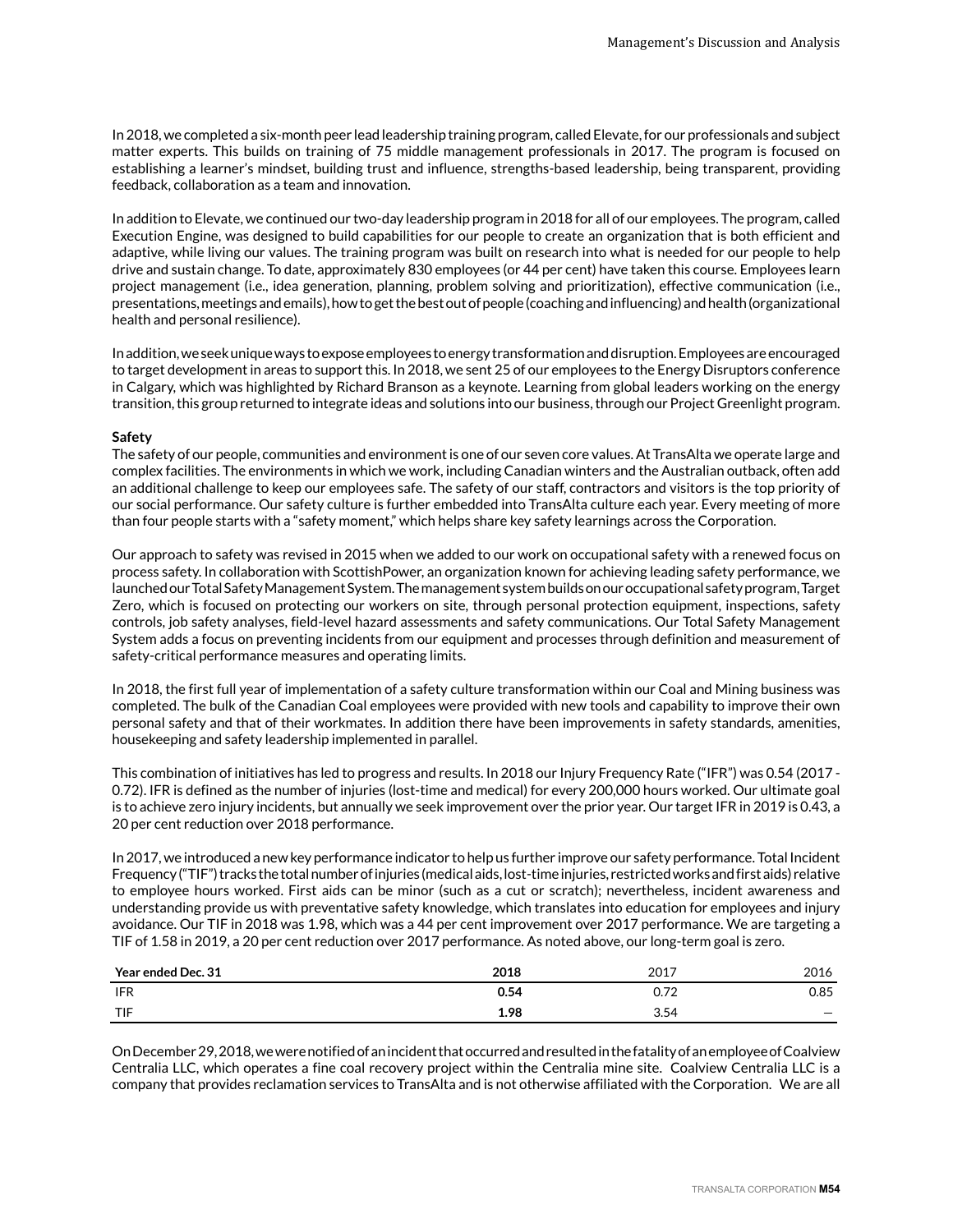deeply saddened by this situation and our thoughts and prayers are with the families, co-workers and friends impacted. Safety is an integral value at TransAlta and we continue to work every day to make our work environments safe.

We reward our business units for safety leadership annually at our President's Awards. This year the award for Safety Leadership and Performance was given to our Hydro fleet for achieving target zero in 2018. No medical aids and injuries occurred in 2018, despite 145,000 exposure hours while operating 27 facilities. It was a fantastic achievement from our Hydro business unit and provides inspiration for our other business units.

# Intellectual Capital

At TransAlta we define intellectual capital as our knowledge-based assets. Measuring these assets serves two purposes. First, we seek to understand our knowledge-based assets to improve our management and performance of these assets. Second, we seek to understand these assets to communicate their real value. The following highlights some of our knowledge-based assets, which we believe provide us with a competitive edge and that contribute to shareholder value.

# **Brand Recognition**

Our employee culture is supported by a purpose-based, long-term and sustainable business strategy, which is growth in affordable and clean power generation. TransAlta has operated power generation assets for over 100 years, which reflects this approach to long-term and sustainable business. A long-term commitment to business and partnerships lends itself to goodwill and brand recognition, something we value and don't take for granted. We believe our low-cost and clean power strategy, supported by our internal values and sustainable approach to business, will help support and continue to increase our brand recognition positively.

# **Diversified Knowledge**

The experience and acumen of our employees further enhances our capital value creation. Our business has been operating for over 100 years, and many of our employees have been with us for 30 plus years.

Our experience in developing and operating power generation technologies is highlighted below. The transition of our coal assets to natural gas is a natural fit with our operating experience. Relative to coal, gas operations have lower operating costs, have increased operating reliability and flexibility, require less manpower and reduce GHG and air emissions. Our trading and marketing business complements our knowledge of operating power generation assets.

| Power generation type | Operating experience (years) |
|-----------------------|------------------------------|
| Hydro                 | 107                          |
| <b>Natural Gas</b>    | 68                           |
| Coal                  | 68                           |
| Wind                  | 16                           |
| Solar                 | 3                            |

#### **Innovation: Idea Generation and Project Management**

We believe that global marketplace disruption is a new normal and we recognize that to adapt to the pace of change and remain competitive, our employees and processes must be nimble, adaptive and supporting working more efficiently, while at speed. For further details on our investment in our workforce, please see the Talent and Employee Development discussion in the Human Capital subsection of this MD&A.

This is evidenced by our ongoing internal transformation, called Project Greenlight, which is entering its third year since implementation. This project is focused on bottom-up innovation, specifically fostering a culture of idea generation, development of ideas into projects with defined KPIs, milestones and execution or delivery dates, and ongoing project management to ensure success. Where we fail, we idea generate, build and test again. Since inception, we have spent considerable time educating and training our employees to both think differently and then manage their business case from idea to delivering sustained value. Year three is the final year of the project and we plan to transition Project Greenlight into the business as a sustained process.

For further details on our investment in our workforce, please see the Talent and Employee Development discussion in the Human Capital subsection of this MD&A.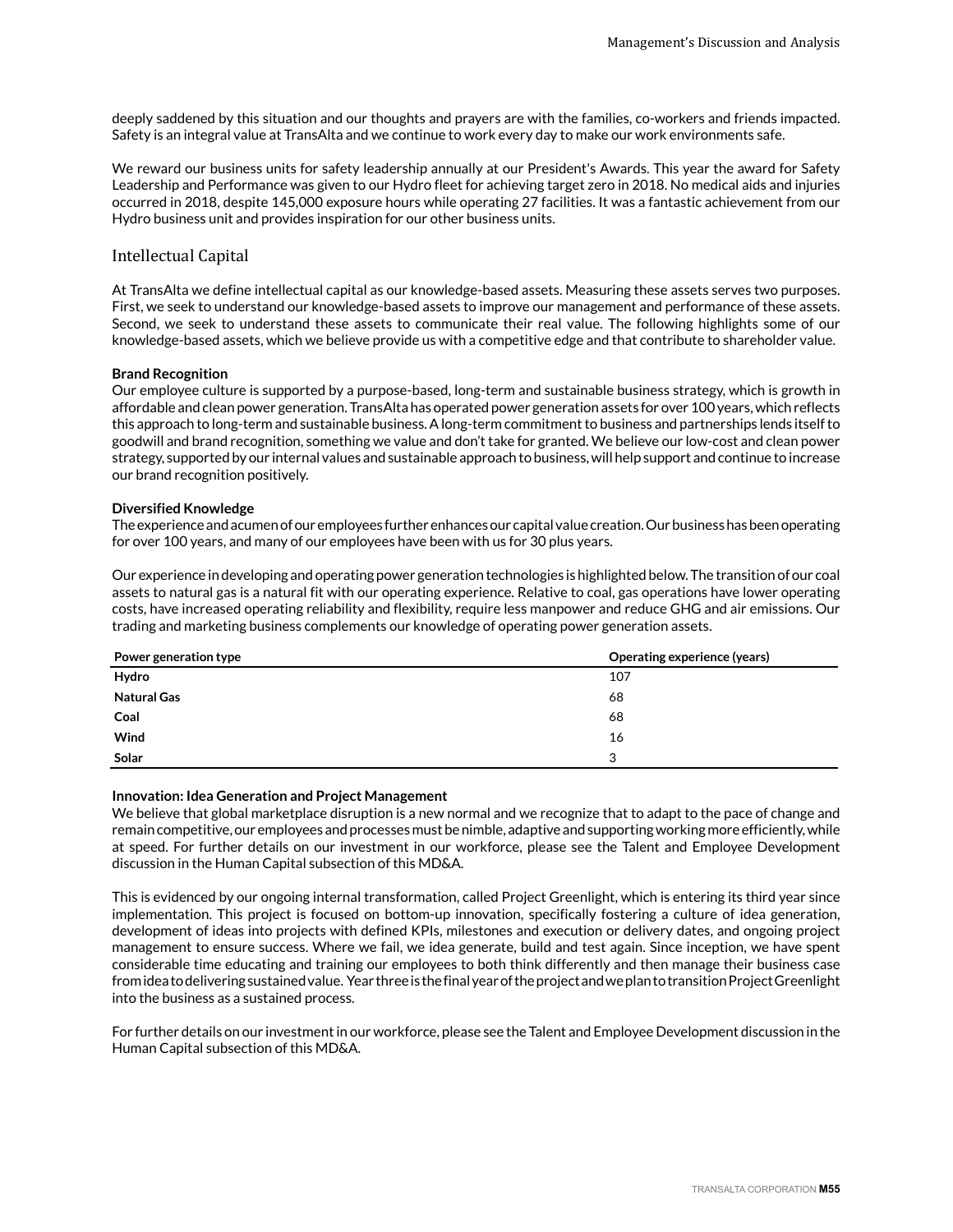## **Innovation: Applied Technologies**

TransAlta has been at the forefront of innovation in the power generation sector since the early 1900s when we developed hydro assets. To add context, these assets were developed at the same time as the automobile. We have been an early adopter and developer of wind technology in Canada and are now one of the largest wind generators in the country. Today we run a Wind Control Centre, the only one of its kind in Canada, that monitors, to the second, each and every wind turbine we operate across North America. In 2015, we made our first investment in solar technology with the purchase of a 21 MW solar facility in Massachusetts.

As we move towards our vision of becoming the leading clean power corporation in Canada by 2025, we continue to seek solutions to innovate and create value for investors, society and the environment. This is evidenced by our announcements of the accelerated coal-to-gas conversion plans, the expansion of our Kent Hills wind farm in New Brunswick, the 90 MW Big Level and 29 MW Antrim wind development projects in the US, the 207 MW Windrise wind development project in Alberta, proposed solar development on our reclaimed mine site at our Centralia facility in Washington State, and the exploration of hydro expansion.

We are keeping up to date with power technologies that have the potential to redefine power markets today and in the future. Innovation is constantly happening on a more micro scale at TransAlta. For more information on innovation at TransAlta, please visit www.transalta.com/about-us/innovation.

In addition, our teams continuously explore the use of applied or new technologies to find solutions to expand or adapt our fleet in an ever-changing world, which helps protect our shareholder value and maintain delivery of reliable and affordable electricity. The following are further examples of how we have developed innovative solutions to optimize and maximize value from our fleet:

# **Operations Diagnostic Centre**

TransAlta has run its Operations Diagnostic Centre ("ODC") since 2008. The ODC monitors coal-fired, gas-fired and windgenerating assets across Canada, the United States and Australia. A centralized team of engineers and operations specialists remotely monitors our power plants for emerging equipment reliability and performance issues. ODC staff are trained in the development and use of specialized equipment monitoring software and can apply their experience in power plant operations. If an equipment issue is detected, the ODC notifies plant operations to investigate and remedy the issue before there is an impact to operations. The monitoring, analysis and diagnostics completed by the ODC are focused on early identification of equipment issues based on longer-term trend analysis and complements day-to-day plant operations.

#### **Operational Integrity Program**

Our Operational Integrity program is the integration of sustainability, specifically safety, into asset management. It is a program designed to achieve process and equipment safety by understanding and monitoring key operational risks and implementing mitigation measures. Consider it proactive safety. In 2017, we put into place our Total Safety Management System, which integrates our work in process safety with our existing strength in occupational safety programs. We continue to see a positive increase in self-reporting and addressing process safety hazards as awareness and new tools are being introduced. This is evidenced by our trend in safety incidents, which decreased in 2018 to an IFR of 0.54 (2017 - 0.72). This was one of our best safety performance years in our history. Our goal is zero and the Operational Integrity program is a tried and tested tool to help propel us closer to this goal.

# Social and Relationship Capital

Creating shared value for our stakeholders is the key to social and relationship value creation at TransAlta. The most material impacts on our social and relationship performance are public health and safety, anti-competitive behaviour and fostering better relationships with Indigenous neighbours, communities, stakeholders, governments, industry and landowners where we operate.

#### **Public Health and Safety**

We seek to ensure public health and safety through measures that include restricting physical access to our operating sites and minimizing our environmental impact. It is our goal to keep safe our employees and the peoples and communities where we operate.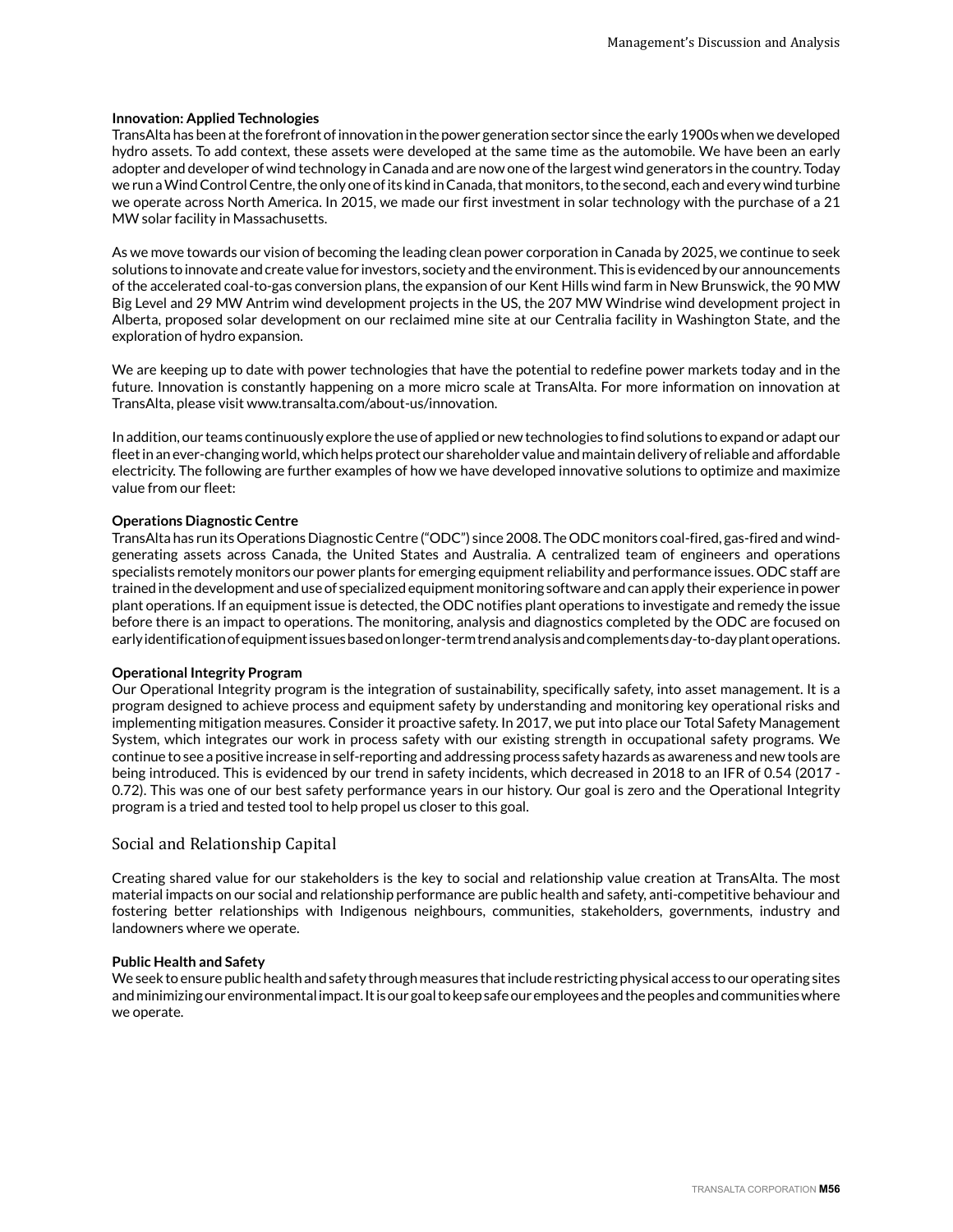We specifically look to minimize the following risks:

- harm to person(s),
- damage to property,
- increased liability due to negligence, and
- loss of organizational reputation and integrity.

We actively monitor air emissions from our coal and gas plants. Our large coal facilities have Continuous Emissions Monitoring Systems in place, which help us monitor our pollutant emission levels to ensure they are in line with acceptable limits. When we are in breach of regulatory limits we report this to regulatory bodies and conduct a root cause analysis to understand how we can eliminate future breaches from occurring. In 2018, we had two mercury exceedance events at our Centralia coal plant and one NOx stack breach at our Sundance facility. All of the events were captured through our monitoring systems and resolved quickly as a result. These incidents were all reported to regulatory bodies and were deemed to be minor.

Of note, our coal plants currently capture 80 per cent of mercury emissions and the majority of particulate matter emissions. Both mercury and particulate matter emissions have been deemed harmful to human health, which we recognize and work to minimize through capture. The health impact risk from emissions that do reach our environment is minimized due to the location of our plants, which are located away from urban environments. Independent studies dated Nov. 19, 2015, and conducted by University of Alberta scientist Dr. Warren Kindzierski, using provincial government monitoring data over nine years, also show that approximately 10 per cent or less of all particulate matter in the airshed in the largest urban environment close to our facilities, Edmonton, can be attributed to coal combustion emissions. Chemical "signatures" for emissions pointed to several sources of air quality concern in Edmonton, including local industry, vehicles and wood-burning fireplaces.

Assuming reasonably anticipated growth and operating scenarios, we expect future GHG emissions and air pollution emissions performance will be dramatically reduced in respect of our existing assets as we execute our coal-to-gas conversion strategy. GHG emissions from coal are expected to be cut within the range of 60 per cent or 12 million tonnes carbon dioxide equivalent ( $CO<sub>2</sub>e$ ). We currently capture 80 per cent of mercury emissions at our coal plants and mercury emissions will be eliminated following the coal-to-gas conversion. Particulate matter and sulphur dioxide emissions will be virtually eliminated or considered negligible post-coal-to-gas conversion and diesel burn. Our nitrogen dioxide emissions will also be reduced in the range of approximately 50 per cent.

#### **Indigenous Relationships and Partnerships**

The focus of our efforts in this area is to fulfill TransAlta's principles for engagement and ensure we live up to its commitments with Indigenous neighbours. Efforts are focused on building and maintaining solid relationships and establishing strong communication channels that enable TransAlta to share information on operations and growth initiatives, gather feedback to inform project planning and understand priorities and interests to better address concerns.

Specifically, our Aboriginal Relations team continues to develop and enhance aboriginal relations in areas of employment, economic development, community engagement, and investment.

Each year, TransAlta provides seven \$3,000 bursaries for post-secondary and three \$1,000 bursaries for trades students to support the success of Indigenous students in their educational programs. TransAlta's criteria for accessing the bursary includes any educational pursuit that will support the wellbeing of Indigenous peoples and communities. The bursary is open to all Indigenous applicants that have completed high school. Through agreements and ongoing relationship commitments TransAlta makes information on employment positions available to Indigenous communities and provides sub-contractors terms and conditions to include Indigenous content considerations for procurement initiatives.

In 2017, we once again achieved the Canadian Council for Aboriginal Business's silver-level Progressive Aboriginal Relations (PAR) certification. Certification occurs ever three years. In 2016, we introduced our STAR tracking program, which functions as a communication record-keeping and engagement measurement tool. This capacity fulfills our requirements for consultation with stakeholders and aboriginal groups alike, and is capable of producing reports (notably, government reports) as proof of engagement and consultation efforts.

In 2018, to further support access to education TransAlta created an Indigenous Gap program with the Southern Alberta Institute of Technology (SAIT) to provide support to Indigenous students who need high school upgrading in order to enter a trade program.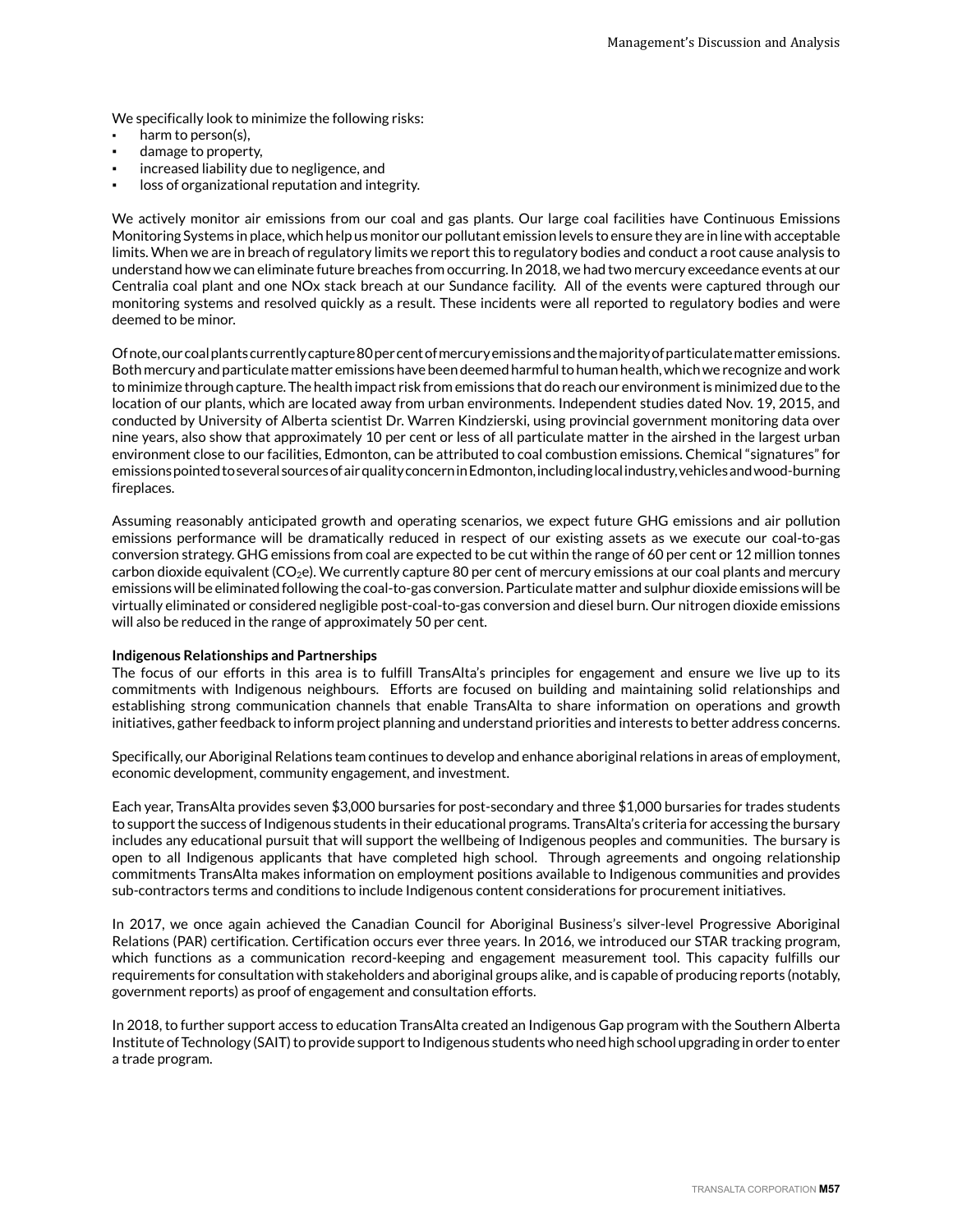In 2017, we supported an Indigenous Leadership Program at Banff Centre for Arts and Creativity. Approximately 250 Indigenous leaders from over 120 communities attended the leadership programs with help from TransAlta and other supporters.

Over the past five years, TransAlta's support has provided 39 scholarships for members of Indigenous communities to attend the programs and take that learning back to their communities. Those participants have come from communities across Alberta and British Columbia including the First Nations of Alexis Nakota Sioux, Bearspaw, Chiniki, Enoch Cree, Ermineskin Cree, Fort McKay, Kainai, Montana, Paul, Piikani, Samson Cree, Siksika, Squamish, Tsuu T'ina, and Wesley.

# **Stakeholder Relationships**

Relationships matter to TransAlta. Driven by our values, we seek to maximize value creation for our stakeholders and TransAlta.

# **TransAlta Stakeholders**

Regardless of who our stakeholders are or who they represent, our goal is to act in the best interests of the Corporation and to create either financial, environmental or social value for both our stakeholders and TransAlta. Major stakeholder categories can be summarized as shareholders, debt holders, business partners, contractors, consultants, customers, community organizations, employees, governments, Indigenous groups, industry and professional bodies, media, NGOs, public and regulatory affairs, residents and suppliers. This too encompasses our value chain. Our mindset is value creation across this chain through the development of relationships and partnerships.

# **Engagement Framework**

Our stakeholder engagement framework is modelled and closely tied to the stakeholder engagement aspect of ISO 14001, which is an internationally recognized environmental management standard. This framework is a streamlined corporatewide approach to ensure that engagement and relationship-building practices are consistent across TransAlta's locations and types of work.

## **Methods of Engagement**

In order to run our business successfully, we are in consistent two-way communication with the majority of our stakeholders, some more than others. As an example, our dialogue with customers is daily, iterative and takes on many forms including meetings (in-person, virtual, and one-one), calls, emails, newsletters and feedback systems (online loops). It is both proactive and reactive. Our approach and our goal is to be proactive, which is communicating consistent messaging and information, while being transparent. There are often times we will need to be reactive, such as to a customer complaint, and we commit to timely and professional resolution using values-based dialogue. We then work to identify how to mitigate further issues, moving back to our proactive approach.

Part of our business is growth, which we achieve by developing or purchasing new assets. We proactively engage with many stakeholders in all of our geographic operating areas in Australia, Canada and the United States in order to develop and maintain relationships; assess needs and fit; and to seek out collaborative and sustainable value creation opportunities.

Recently we completed construction of our South Hedland 150 MW combined-cycle plant in Western Australia. The project took four years from RFP to commercial operation. Achieving construction and commercial operation was the outcome of successful stakeholder engagement and collaboration. We recently announced our coal-to-gas transition plan, secured by way of collaborative stakeholder engagement. This plan involved signing a Memorandum of Understanding with the Alberta government, which highlights the project fit for Alberta, not just TransAlta. The coal-to-gas project is expected to significantly reduce the environmental impact from coal (a reduction in air pollution and GHG emissions) while enabling the transition and addition of 5,000 MW of renewable energy by 2030.

More details on our stakeholder engagement activities can be found via our social media channels.

# **Engagement Tracking and Reporting**

Our Stakeholder and Indigenous Relations tracking program functions as a Corporation-wide communication recordkeeping tool, which is managed by our Stakeholder and Indigenous Relations team. This capacity fulfills our requirements for consultation with stakeholders and aboriginal groups alike, and is capable of producing reports (notably, government reports) as proof of engagement and consultation efforts. Built as an in-house application, this tool has no operating cost or fees and has the ability to grant different levels of access to information. Furthermore, the tool can store email conversations, documents and voice-mail messages related to any project, event or issue, and use them in reports. It can also produce an array of statistical reports showing frequencies and volumes of engagement based on project, stakeholder, stakeholder group, issue or keywords.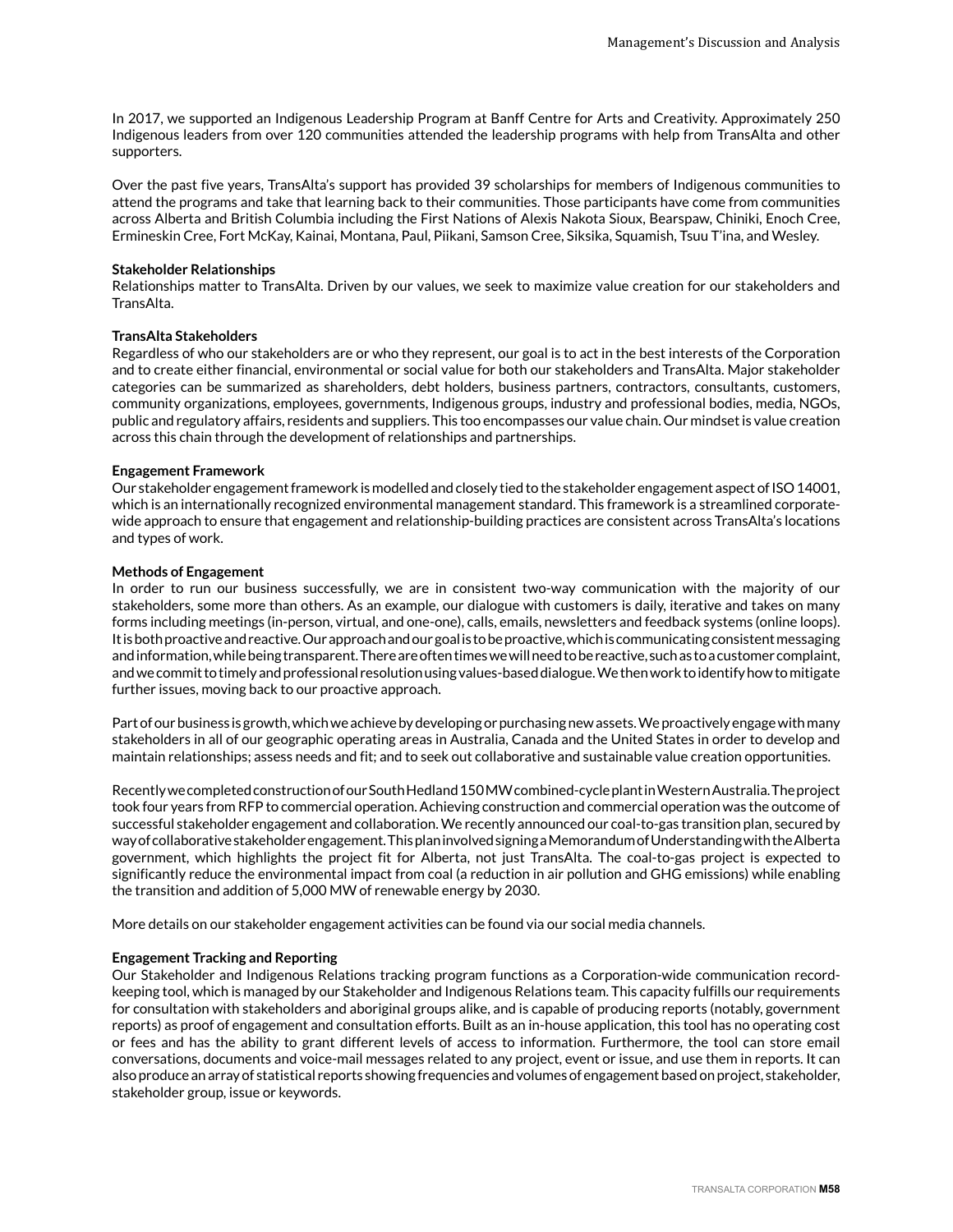# **Engagement and Board Communication**

The Board believes that it is important to have constructive engagement with its shareholders and other stakeholders and has established means for the shareholders of the Corporation and other stakeholders to communicate with the Board. For example, employees and other stakeholders may communicate with the Board, through the Audit and Risk Committee ("ARC"), by writing to the ARC; employees and other stakeholders may also communicate with the Board, through the ARC, by making submissions via the Corporation's toll-free telephone or online Ethic Helpline (see the Whistleblower System below for more details). Shareholders are also invited to communicate directly with the Board under the Corporation's Shareholder Engagement Policy, which outlines the Corporation's approach to proactive director-shareholder engagement at and in between the Corporation's annual shareholders meetings. Under the Shareholder Engagement Policy, shareholders can request meetings with members of the Board and can submit questions or inquiries to the Board, which the Corporation will respond to. A copy of the Shareholder Engagement Policy is available on our website at https:// www.transalta.com/about-us/governance/shareholder-engagement-policy/. Shareholders and other stakeholders may, at their option, communicate with the Board on an anonymous basis. In addition, the Board has adopted an annual non-binding advisory vote on the Corporation's approach to executive compensation (say-on-pay). The Corporation is committed to ensuring continued good relations and communications with its shareholders and other stakeholders and regularly evaluates its practices in light of any new governance initiatives or developments in order to maintain sound corporate governance practices.

# **Customers**

In early 2018 we launched our new energy services for customers. Our customer solutions team has partnered with bestin-class energy service providers to help businesses achieve:

- energy consumption and energy cost management;
- market price risks and volume exposure mitigation;
- sustainability initiatives such as self-generated electricity; and
- monitoring of energy market design changes, price signals and applicable and available incentives.

Our energy services include solar, energy-efficiency audits, distributed generation and building automation. To learn more, please visit the Energy Services customer page on our website at https://www.transalta.com/customers/.

#### **Supply Chain**

We continue to seek solutions to advance supply chain sustainability. In 2017 we partnered with Ivalua Inc. to optimize our global supply chain management operations. After an exhaustive review of all leading vendors, Ivalua was selected for its comprehensive Source-to-Pay platform, flexible architecture and overall ability to give TransAlta a competitive advantage. Key business values that we expect include increased supply chain efficiency, reduced lead times, lower costs and improved supplier performance.

We continue to offer our business units optional sustainability terms and conditions for inclusion within supplier agreements. These terms and conditions include suppliers communicating their sustainability policies, strategy and performance; documented systems for labour practices; environmental management systems; disclosure of environmental infringements; disclosure of anti-competitive behaviour; disclosure on climate change management; third-party certifications on products; and demonstration of community investments. Furthermore, as we explore major projects, we are assessing vendors both at the RFP evaluation stage and in up-front information requests on such elements as safe work practices, environmental practices and Indigenous spend. This means, for example, getting information on:

- estimated value of services that will be procured though local Indigenous businesses (in RFP template);
- estimated number of local Indigenous persons that will be employed (in RFP template);
- understanding overall community spend and engagement; and
- understanding through interview processes and stakeholder work the state of community relations.

In addition, in early 2019, the Board of Directors adopted a Supplier Code of Conduct that applies to all vendors and suppliers of TransAlta. Under the Code, suppliers of goods and services to TransAlta are required to adhere to our core values, including as it pertains to health and safety, ethical business conduct and environmental leadership. The Code also allows suppliers to report ethical or legal concerns related to the Code via TransAlta's Ethics Helpline.

#### **Local Communities**

TransAlta creates value for local communities through the generation of an essential service. We provide reliable, costefficient and clean power in Australia, Canada and the United States.

With the phase-out of coal, communities surrounding our plants will be impacted as our workforce will substantially decline. However, our proposed coal-to-gas conversions provide the opportunity to maintain some jobs at the power plants for substantially longer than would have been possible if the plants continued to only burn coal. Electricity and energy have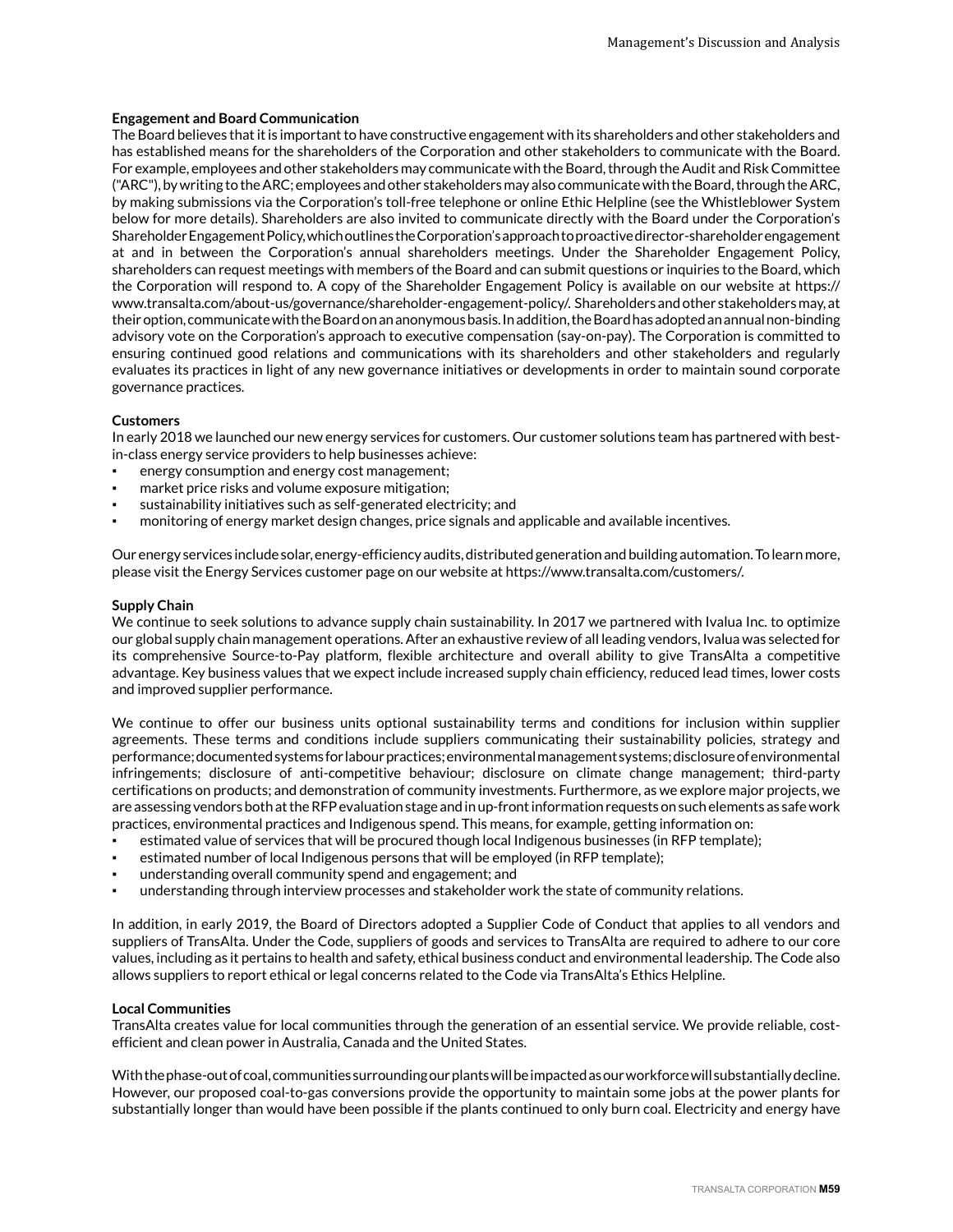always been at the heart of the economy in Alberta, and any changes in the industry must therefore support our communities. Conversion will also help keep municipal, provincial and federal tax revenues supporting these communities. TransAlta advocates for a smart and long-term energy transition in Alberta to minimize disruption and negative economic impact, and to provide support for facility redevelopment, funds for retraining and economic diversification in the province.

## **Community Investments**

During 2018, TransAlta contributed \$2.4 million in donations and sponsorships (2017 - \$2.6 million). One of our major community investments is to United Way campaigns across Canada and the US. This year, TransAlta employees, retirees, contractors and the Corporation raised over \$1.1 million for the United Way.

In 2018, we had a focus on youth education and achieved our target to direct \$0.75 million of community investment to this cause. Some of our partnerships included the University of Calgary, Southern and Northern Alberta Institutes of Technology, Mount Royal University, Banff Centre for Arts and Creativity (Indigenous leadership scholarships), Mother Earth Children's Charter School (Indigenous kindergarten to Grade 9), Calgary Stampede (The Young Canadians - ages seven to 18), national Canada and US Indigenous scholarships (post-secondary for trades and academic) and the Alberta Council for Environmental Education.

On July 30, 2015, we announced a US\$55 million community investment over 10 years to support energy efficiency, economic and community development, and education and retraining initiatives in Washington State. The US\$55 million community investment is part of the TransAlta Energy Transition Bill, passed in 2011. This bill was a historic agreement between policymakers, environmentalists, labour leaders and TransAlta to transition away from coal in Washington State by closing the Centralia facility's two units, one in 2020 and the other in 2025. In order to invest the \$55 million, three funding boards were formed: The Weatherization Board (\$10 million), the Economic & Community Development Board (\$20 million) and the Energy Technology Board (\$25 million). To date, the Weatherization Board has invested \$5.9 million, the Economic & Community Development Board \$12 million and the Energy Technology Board \$3.9 million.

# Natural Capital

We continue to increase financial value from natural or environmental capital-related business activities, while reducing our carbon footprint. Comparable EBITDA from renewable energy generation in 2018 was \$322 million (2017 - \$289 million). Our revenue in 2018 from carbon-related offsets was \$21.6 million (2017 - \$27.7 million). In addition, in 2018 the sale of coal byproducts and waste-related recycling generated financial value in the range of \$25 million to \$35 million.

The following are key natural capital KPI trends:

| Year ended Dec. 31                     | 2018  | 2017  | 2016  |
|----------------------------------------|-------|-------|-------|
| Renewable energy comparable EBITDA     | 322.0 | 289.0 | 277.0 |
| Carbon offsets revenue                 | 21.6  | 27.7  | 29.0  |
| GHG emissions (million tonnes $CO2e$ ) | 20.8  | 29.9  | 30.7  |

# **Natural Capital Management**

All energy sources used to generate electricity have some impact on the environment. While we are pursuing a business strategy that includes investing in renewable energy resources such as wind, hydro and solar, we also believe that natural gas will continue to play an important role in meeting energy needs as part of a clean energy transition. We are planning the conversion of our Alberta coal units to natural gas in the 2020 to 2023 time frame.

Regardless of the fuel type, we place significant importance on environmental compliance and continued environmental impact mitigation, while seeking to deliver low-cost electricity. Currently the most material natural or environmental capital impacts to our business are GHG emissions, air emissions (pollutants, metals), and energy use. Other material impacts that we manage and track performance on includes our environmental management systems, environmental incidents and spills, land use, water usage and waste management.

We maintain procedures for environmental incidents similar to our safety practices, with tracking, analyzing and active management to eliminate occurrence, and ongoing support from our Operational Integrity program. With respect to biodiversity management, we seek to establish robust environmental research and data collection to establish scientifically sound baselines of the natural environment around our facilities and closely monitor the air, land and water in these areas to identify and curtail potential impacts.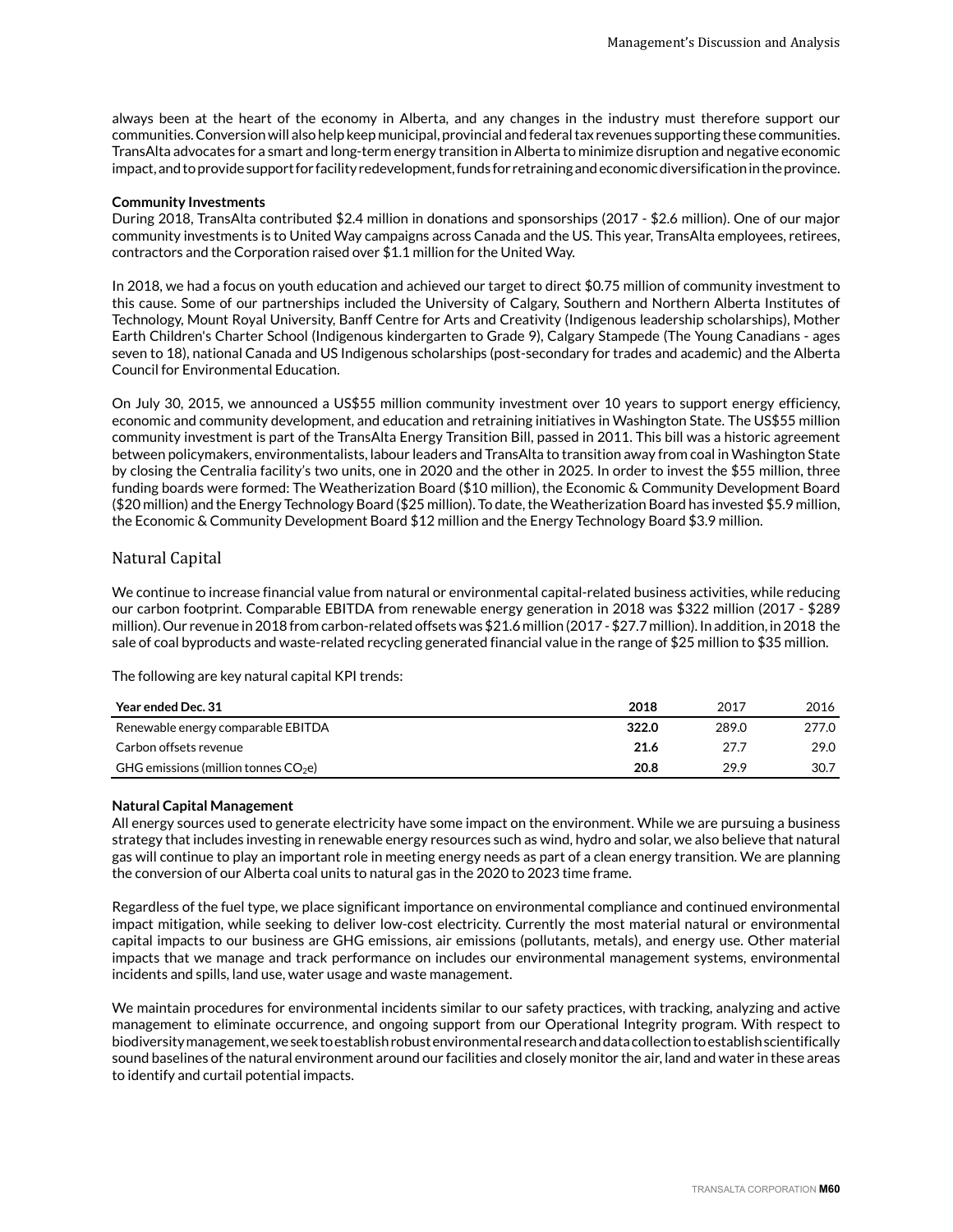## **Environmental Performance**

Reducing the environmental impact of our activities benefits not only our operations and financial results, but also the communities in which we operate. We expect that increased scrutiny will be placed on environmental emissions and compliance, and we therefore have a proactive approach to minimizing risks to our results. Our Board provides oversight with respect to the Corporation's monitoring of environmental regulations and public policy changes and to the establishment and adherence to environmental practices, procedures and polices in response to legal/regulatory and industry compliance or best practices.

Our performance on managing environmental impacts, reducing our environmental impact and capitalizing on environmental initiatives includes the following.

# **Renewable Energy**

Over the last 10 years, we have added approximately 1,200 MW in renewable energy capacity. Over 1,000 MW has been wind energy development and today we are positioned as an industry leader in wind energy. We continue to operate over 900 MW of hydro energy and our experience with hydro operations is over 100 years. In 2015 we made our first solar investment, 21 MW in Massachusetts, and we continue to look for opportunities to develop and operate solar energy. Our production from renewable energy in 2018 offset the equivalent of approximately 2.9 million tonnes of  $CO<sub>2</sub>$ e or the removal of approximately 620,000 cars from the roads in 2018.

# **Carbon Offsets**

In 2018, 200 MW of our Alberta wind capacity was eligible to generate offsets at a rate of \$30 tonne CO<sub>2</sub>e. Annual revenue generation from these offsets was in the range of \$10 million to \$15 million. In 2019, as per rules associated with the new Alberta *Carbon Competitiveness Incentive Regulation*, our offset eligibility capacity will expand to include additional capacity from our wind fleet and hydro fleet. As a result we anticipate offset revenue to rise to approximately \$25 million in 2019.

# **Coal Transition**

Our coal-to-gas conversion plan in Alberta is expected to vastly improve our environmental performance. Energy use, GHG emissions, air emissions, waste generation and water usage is expected to significantly decline. A conversion of coal-fired power generation to gas-fired generation is expected to eliminate all mercury emissions, the majority of sulphur dioxide emissions ("SO<sub>2</sub>") and significantly reduce our nitrogen dioxide emissions ("NO<sub>X</sub>").

## **Environmental Management Systems**

All of our 73 facilities have Environmental Management Systems ("EMS") in place, the majority of which closely align with the internationally recognized ISO 14001 EMS standard. We have operated our facilities in line with ISO 14001 for 19 years, and our systems and knowledge of management systems are therefore mature. We no longer certify our Alberta coal plants as ISO 14001, but the plants continue to run best practice EMS. Only two of our facilities do not closely track ISO 14001, which is due to commercial arrangements (we are not the primary operator), but these facilities still have EMS.

#### **Environmental Incidents and Spills**

We recorded seven significant environmental incidents in 2018 (2017 - five incidents), which was below our target of nine. We categorize significant as violations or non-compliance to regulations or exceedance of limits in company operating approvals that resulted in or had the potential to result in enforcement action. This was another year of excellent performance that reflects our continuous improvement in tracking, reporting and identifying potential hazards. Five of our incidents occurred at our coal facilities and two incidents occurred at our gas facilities. None of these incidents resulted in a material environmental impact.

The following are the environmental incidents by fuel types:

| Year ended Dec. 31            | 2018 | 2017                     | 2016 |
|-------------------------------|------|--------------------------|------|
| Coal                          |      |                          | 13   |
| Gas and renewables            |      | $\overline{\phantom{0}}$ |      |
| Total environmental incidents |      |                          | 16   |

Incident types in 2018 were primarily regulatory in nature, whereby we had minor infringements on set regulatory requirements. These included two mercury exceedances at our Centralia coal facility, a nitrogen dioxide stack exceedance at our Sundance coal facility, failure to properly notify the regulator of un-salvaged topsoil, per EPEA Approval Condition 3.2.1, at our Sunhills mine, and a pH exceedance on an oil/water separator at our Sarnia gas facility. We also had two releases, one liquid and one gas. These included a secondary mine drainage water excursion from our Sunhills mine and a refrigerant release at our Ottawa gas facility. All incidents were managed in line with our EMS practice and resolved quickly. We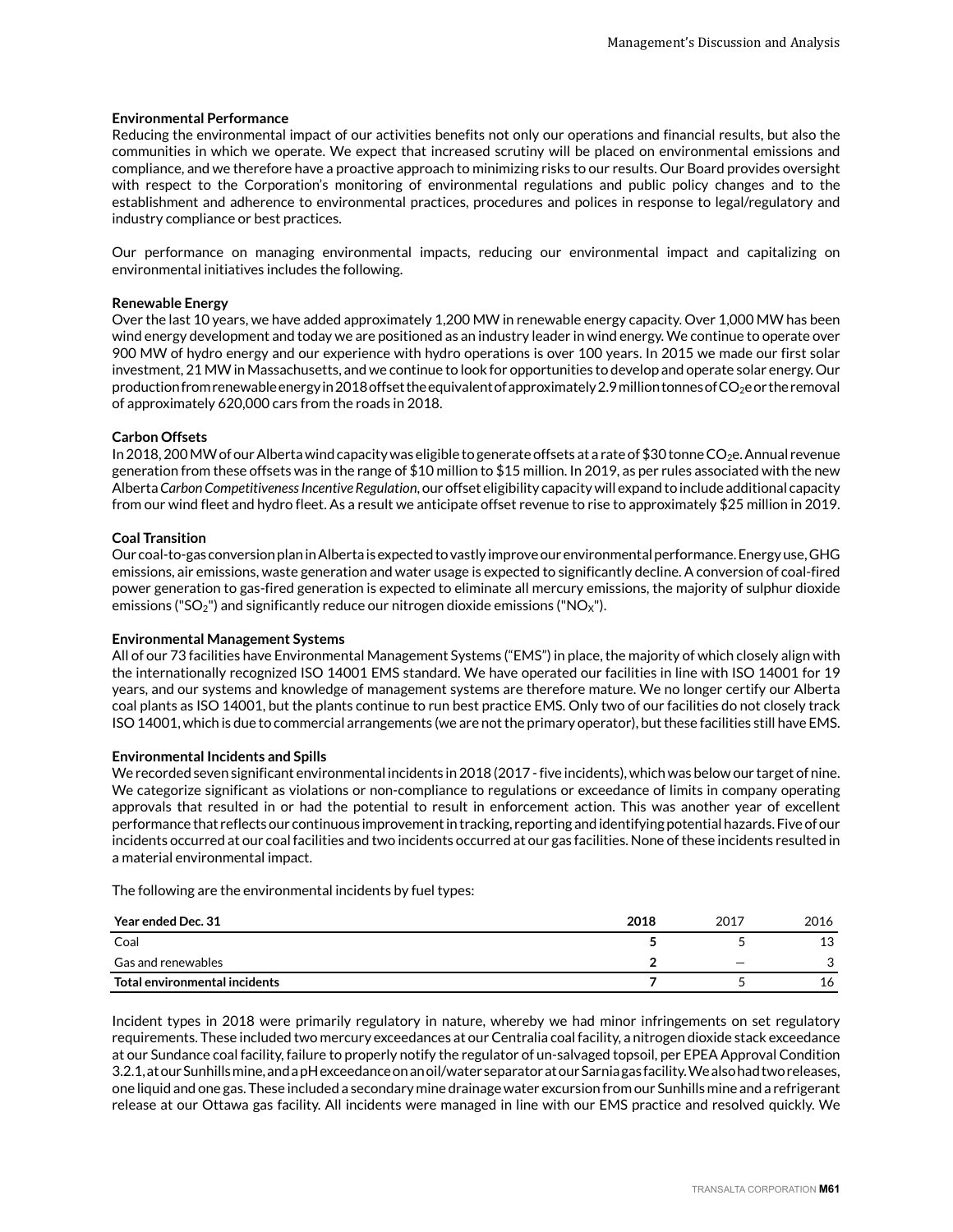continue to target improvement and our corporate-wide 2019 target is five or fewer incidents. We also continue to track and manage all non-reportable (minor) environmental incidents, which helps us identify what causes an incident. Understanding the root cause of incidents helps with incident prevention planning and education.

Typical spills at TransAlta are hydrocarbon spills, which happen in low environmental impact areas and are almost always contained and recovered. It is extremely rare that we experience large spills with impact on the environment. Spills that do occur that we must report are typically just above acceptable regulatory spill limits and these are always addressed with a critical time factor. The estimated volume of spills in 2018 was 5  $\mathrm{m}^3$  (2017 - 15  $\mathrm{m}^3$ ).

# **Air Emissions**

Air emissions in 2018 decreased significantly compared with 2017 levels. The reduction was due to a significant reduction in coal power generation from our Sundance coal facility and increased generation from co-firing with gas at our merchant facilities.  $SO_2$  emissions decreased by 47 per cent, NOx emissions decreased by 37 per cent, particulate matter emissions decreased by 62 per cent and mercury emissions decreased by 41 per cent. These reductions highlight our commentary in our 2017 annual integrated report, which noted that we will dramatically reduce air emissions through our planned conversion of two coal units at Sundance, Alberta and the three coal units at Keephills, Alberta to gas-fired generation in the 2020 to 2023 time frame.

We continue to capture 80 per cent of mercury emissions at our coal plants and by 2025 our post-coal era, mercury emissions will be eliminated. Particulate matter and SO<sub>2</sub> emissions will also be virtually eliminated or considered negligible post-coal power generation. NOx emissions will also be reduced to levels under 20,000 tonnes annually.

We are well underway and remain on track to achieve our target of 95 per cent  $SO_2$  emission reductions by 2030. Since 2005, we have reduced SO<sub>2</sub> emissions by 72 per cent. As noted above, we are on track to achieve our SO<sub>2</sub> target by 2025, well ahead of our 2030 goal. In 2018 we revised our NOx reduction target to 2030 from 95 per cent to 50 per cent. This allows flexibility as we convert coal facilities to natural gas and expand our natural gas fleet.

| <b>Year ended Dec. 31</b>   | 2018   | 2017   | 2016   |
|-----------------------------|--------|--------|--------|
| Sulphur dioxide (tonnes)    | 19.300 | 36.200 | 39.600 |
| Nitrogen dioxide (tonnes)   | 28,000 | 44.400 | 48,400 |
| Particulate matter (tonnes) | 7.800  | 14.500 | 13,800 |
| Mercury (kilograms)         | 70     | 110    | 130    |

# **Water**

Our principal water uses are for cooling and steam generation in coal and gas plants, and for hydro power production. Typically, TransAlta withdraws in the range of 220-240 million m $^3$ of water across our fleet. In 2018 we withdrew 245  $\,$ million m $^3$  and returned approximately 208 million m $^3$  back to its source. Water is withdrawn primarily from rivers where we hold permits to withdraw water and adhere to regulations on water quality. We return or discharge approximately 70 per cent of water back to the source, meeting the regulatory quality levels that exist in the various locations in which we operate. The difference between withdraw and discharge, representing consumption, is largely due to evaporation loss.

The following represents our total water consumption (million m $^3$ ) over the last three years:

| Year ended Dec. 31      | 2018 | 2017 | 2016 |
|-------------------------|------|------|------|
| Water from environment  | 245  | 213  | 239  |
| Water to environment    | 208  | 172  | 197  |
| Total water consumption | 37   | 41   | 42   |

Our areas of higher water risk are situated east of Perth in our simple-cycle gas plants in Western Australia and in our southern Alberta hydro operations. We monitor and manage water risk in our operating areas east of Perth. In southern Alberta, following the flood of 2013, our hydro facilities are being used for a greater water management role than they have played in the past. In 2016, we signed a five-year agreement with the Government of Alberta to manage water on the Bow River at our Ghost reservoir facility to aid in potential flood mitigation efforts, as well as at our Kananaskis Lakes System (which includes Interlakes, Pocaterra and Barrier) for drought mitigation efforts.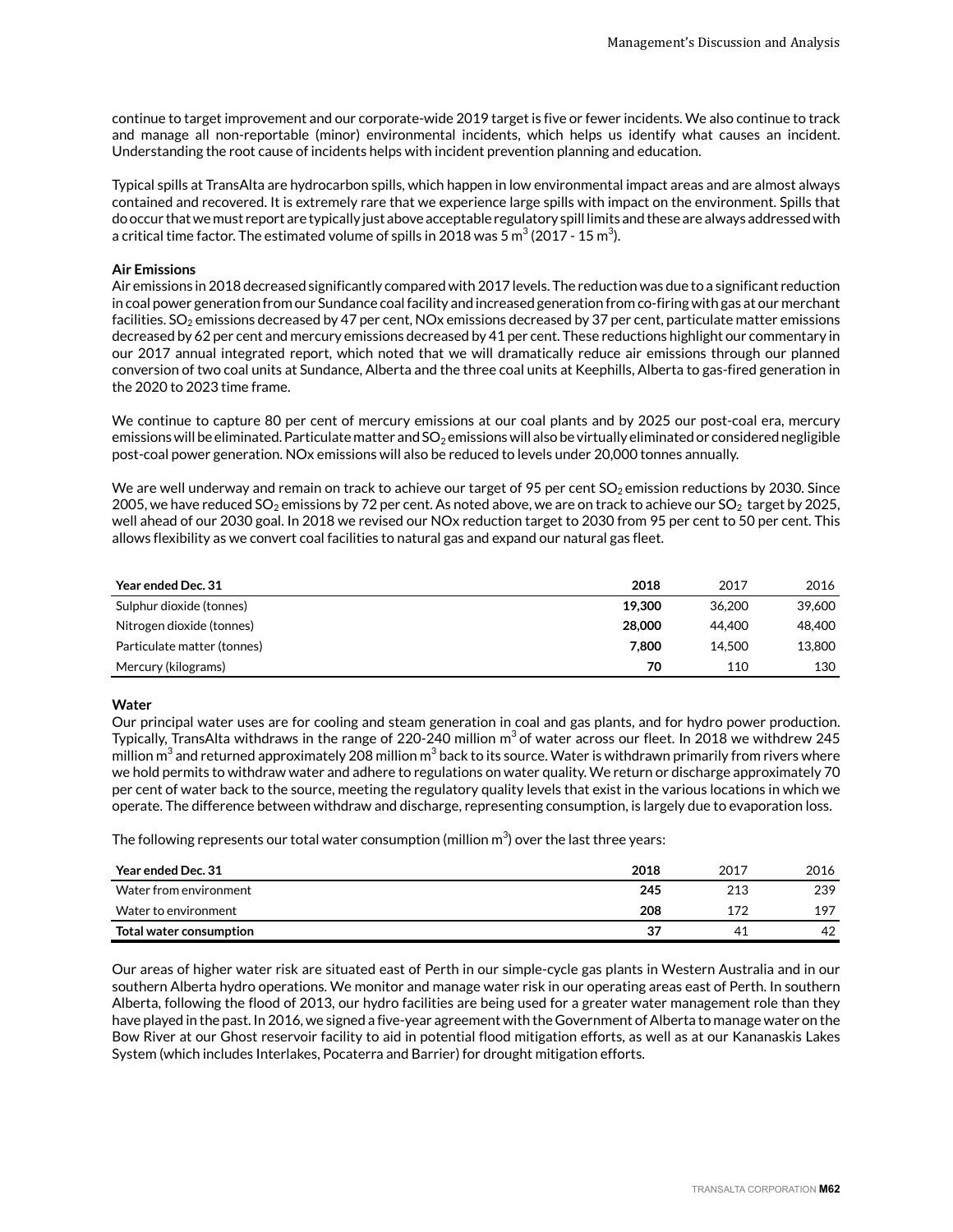## **Land Use**

The largest land use associated with our operations is for surface mining of coal. Of the three mines we have operated, the Whitewood mine in Alberta is completely reclaimed and the land certification process is ongoing. Our Centralia mine in Washington State is currently in the reclamation phase (35 per cent reclaimed), and our Highvale mine in Alberta is actively mined with certain sections undergoing reclamation. Our reclamation plans are set out on a life-cycle basis and include contouring disturbed areas, re-establishing drainage, replacing topsoil and subsoil, re-vegetation and land management. Our mining practice incorporates progressive reclamation where the final end use of the land is considered at all stages of planning and development.

In 2018, we reclaimed 28 acres (11 hectares) at our Highvale mine, which was below our target of 74 acres (30 hectares). This was due to weather conditions limiting the amount of final placement of topsoil. Topsoil placement is the final stage of reclamation. We reallocated resources to other stages of reclamation (such as ground leveling) to move us closer to final reclamation in following years, which keeps us on track with our long-range reclamation plan. The Centralia mine is no longer actively used for coal operations, but reclamation activity is ongoing. In 2018 we reclaimed 113 acres (46 hectares) of land. Since 1991, over 3,000 acres have been reclaimed and approximately 1.7 million seedlings have been planted as part of the reclamation work.

In 2016, we decommissioned our Cowley Ridge wind plant, which was Canada's first commercial wind plant when it was constructed in 1993 and reached its end of life in 2016. During this process, our wind operations team recycled:

- 54 towers weighing over 9,000 kilograms ("kg");
- 61 nacelles, which is the housing of the turbine generating components, weighing 10,000 kg;
- 19 transformers weighing over 4,000 kg; and
- 32,000 litres of oil.

Our recycling efforts meant that we diverted close to 1,200,000 kg from the land fill. This job was completed safely, and in addition generated around \$0.15 million of value from the recycled components. This work reflects TransAlta's values of innovation and safety, while maintaining a positive environmental impact at our operations.

#### **Waste**

In 2018 our operations generated approximately 1.3 million tonnes of waste. Waste volumes are all primarily nonhazardous. Only 0.1 per cent of waste volumes are hazardous materials. In 2018, only 0.1 per cent of waste was directed to landfill. From the remaining 99.9 per cent, 56 per cent was returned to the mine (ash from coal combustion), 43 per cent was reused and the remaining 0.3 per cent was recycled.

Our reuse waste or byproduct waste is resold in to markets. Byproduct sales and associated annual revenue generation typically ranges from \$25 million to \$35 million. Our operating teams are diligent at not only minimizing waste, but also maximizing recoverable value from waste. Over the years, we have invested in equipment to capture byproducts from the combustion of coal, such as fly ash, bottom ash, gypsum and cenospheres, for subsequent sale. These non-hazardous materials add value to products like cement and asphalt, wallboard, paints and plastics.

#### **Energy Use**

TransAlta uses energy in a number of different ways. We burn coal, gas and diesel to generate electricity. We harness the kinetic energy of water and wind to generate electricity. We also use the sun to generate electricity. In addition to combustion of fuel sources we also track combustion of fuel in the vehicles we use and energy use in the buildings we occupy. Knowledge of how much energy we use allows us to optimize and create energy efficiencies. As an energy corporation, we naturally look for ways to optimize or create efficiencies related to the use of energy. Our coal-to-gas conversions display one innovative way we intend to reduce a significant amount of energy use and significantly reduce our environmental impact, while returning the generation of reliable and low-cost power supply to Albertan customers.

The following captures our energy use (millions of gigajoules). On a comparable basis, our energy use declined by 30 per cent over 2017 as a result of coal retirements and reduced coal generation from our Sundance facility. Our coal-to-gas conversions will significantly reduce our energy usage as gas uses less energy for generation of a MWh.

| Year ended Dec. 31 | 2018  | 2017  | 2016  |
|--------------------|-------|-------|-------|
| Coal               | 309.8 | 447.4 | 469.1 |
| Gas and renewables | 48.6  | 49.4  | 59.2  |
| Corporate          | 0.1   | 0.1   | 0.1   |
| Total energy use   | 358.5 | 496.9 | 528.4 |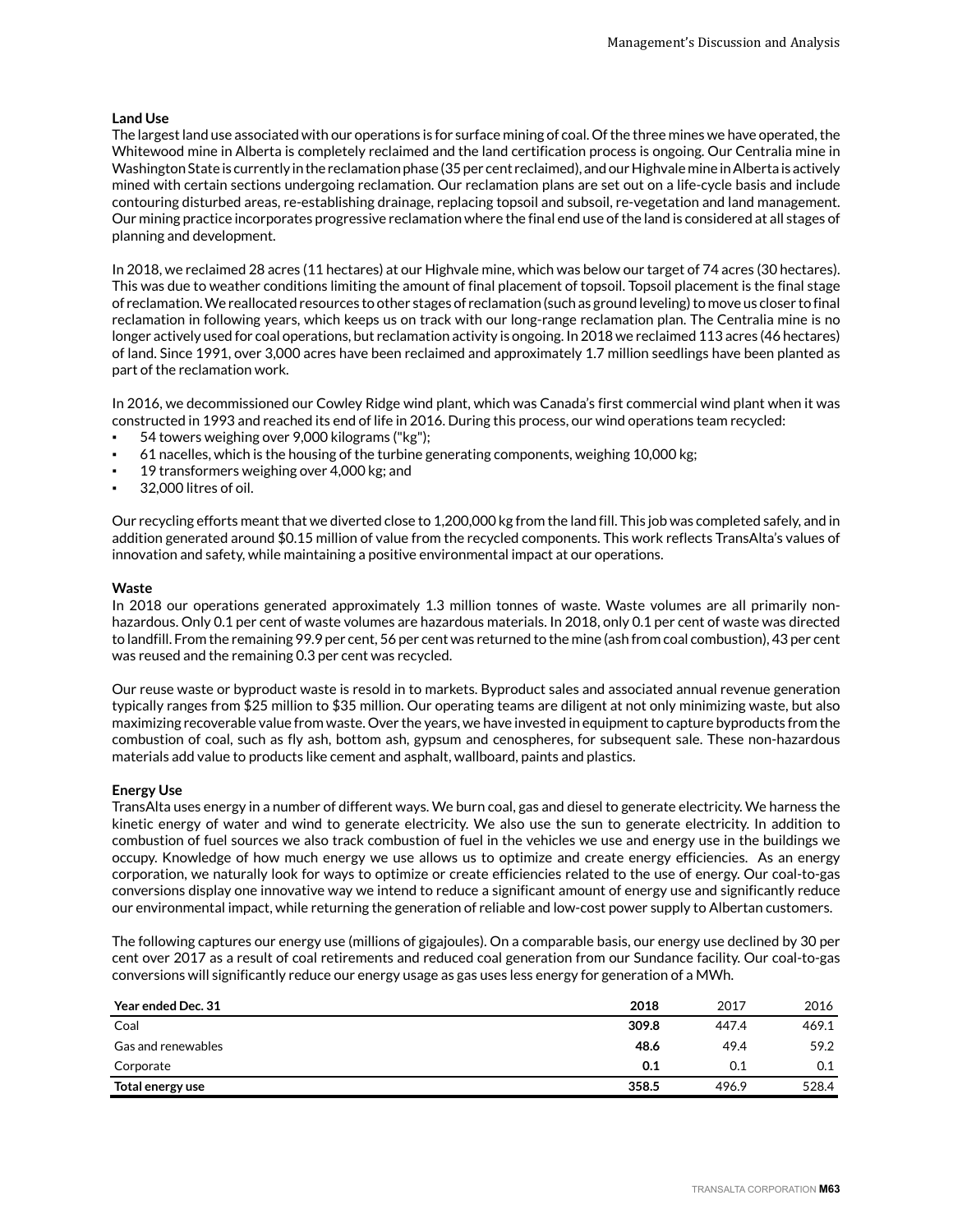# **Weather**

Abnormal weather events can impact our operations and give rise to risks. In addition, normal year-over-year variations in wind, solar, water and temperatures give rise to various levels of volume risk depending on the input fuel of each facility; events outside the design parameters of our facilities give rise to equipment risk; and fluctuations in temperatures can cause commodity price risk through impact on customer demand for heating or cooling. Refer to the Governance and Risk Management section of this MD&A for further discussion of each risk and our related management strategy.

During the past five years, some deviations from expected weather patterns have negatively impacted our annual financial results:

- the southern Alberta flood of 2013 disrupted our hydro operations and caused us to invest in substantial repair work. Our losses have been largely covered through insurance;
- warm weather in Alberta in 2015 increased derates at our coal facilities due to its impact on the Sundance cooling ponds. These cooling ponds are susceptible to warm weather; however, we anticipate that decreased coal production from the retirement of Sundance Units 1 and 2, respectively, in the medium term will reduce the stress from such occurrence; and
- our Alberta mine was susceptible to significant rain starting in August 2016, which resulted in several weeks of flooding and threatened our coal deliveries. We focused on improving drainage infrastructure and using stockpiles to mitigate future risks.

#### **Climate Change**

We believe in open and transparent reporting on climate change. Our climate change reporting is structured as per guidance from the Financial Stability Board's Task Force on Climate-Related Financial Disclosures ("TCFD") recommendations. The following highlights our management, performance and leadership of climate change related impacts. For more detailed information, please visit our Climate Change Management webpage: https://www.transalta.com/sustainability/climatechange-management/

#### *Governance*

The highest level of oversight on climate change related business impacts is at our Board level, specifically by our Governance Safety and Sustainability Committee ("GSSC") of the Board and the Audit and Risk Committee ("ARC") of the Board. Business impacts related to climate change are assessed by our executive team quarterly and reported to the Board GSSC and ARC, as applicable.

#### *Strategy*

Our corporate vision is to be a leading clean power company by 2025. To support this vision our strategic goals include growth in renewable energy and gas, while reducing a significant amount of emissions from our coal fleet by way of coalto-gas conversions and coal retirements.

Our corporate goal is to reduce our GHG emissions by 19.7 million tonnes by 2030 compared to 2015 levels, while we grow renewable energy and gas. Our modeling shows that our target aligns us, under many scenarios, with science-based target setting, which highlights the resilience of our business to 2 degrees of global warming. We have not officially validated a science-based target, but continue to monitor and model our future performance with the Sectoral Decarbonization Approach from the Science Based Target Initiative.

Aligned with our corporate strategy, our business units or operations consistently seek energy-efficiency improvements, development of emissions offset portfolios to achieve emissions reductions at competitive costs, and development of clean combustion technologies.

We seek investment in climate change related mitigation solutions, such as renewable energy development, where we can maximize value creation for our shareholders, local communities and the environment. Conversion of our large coal fleet to gas-fired generation highlights this approach, which will allow us to run our assets longer than the federally mandated coal retirement schedule. Our goals for undertaking such actions are to enhance value for our shareholders, ensure lowcost and reliable power for Albertans, and reduce the environmental impact from coal-fired generation.

Our investment and growth in renewable energy is highlighted by our diverse portfolio of renewable energy-generating assets. We currently operate over 2,200 MW of hydro, wind and solar power. We are one of the largest producers of wind power in Canada and the largest producer of hydro power in Alberta. Production from renewable energy in 2018 resulted in avoidance of approximately 2.9 million tonnes of  $CO<sub>2</sub>e$ , which is equivalent to removing over 620,000 vehicles from North American roads over the same year. For further details on governance and risk, see the Governance and Risk Management section of this MD&A.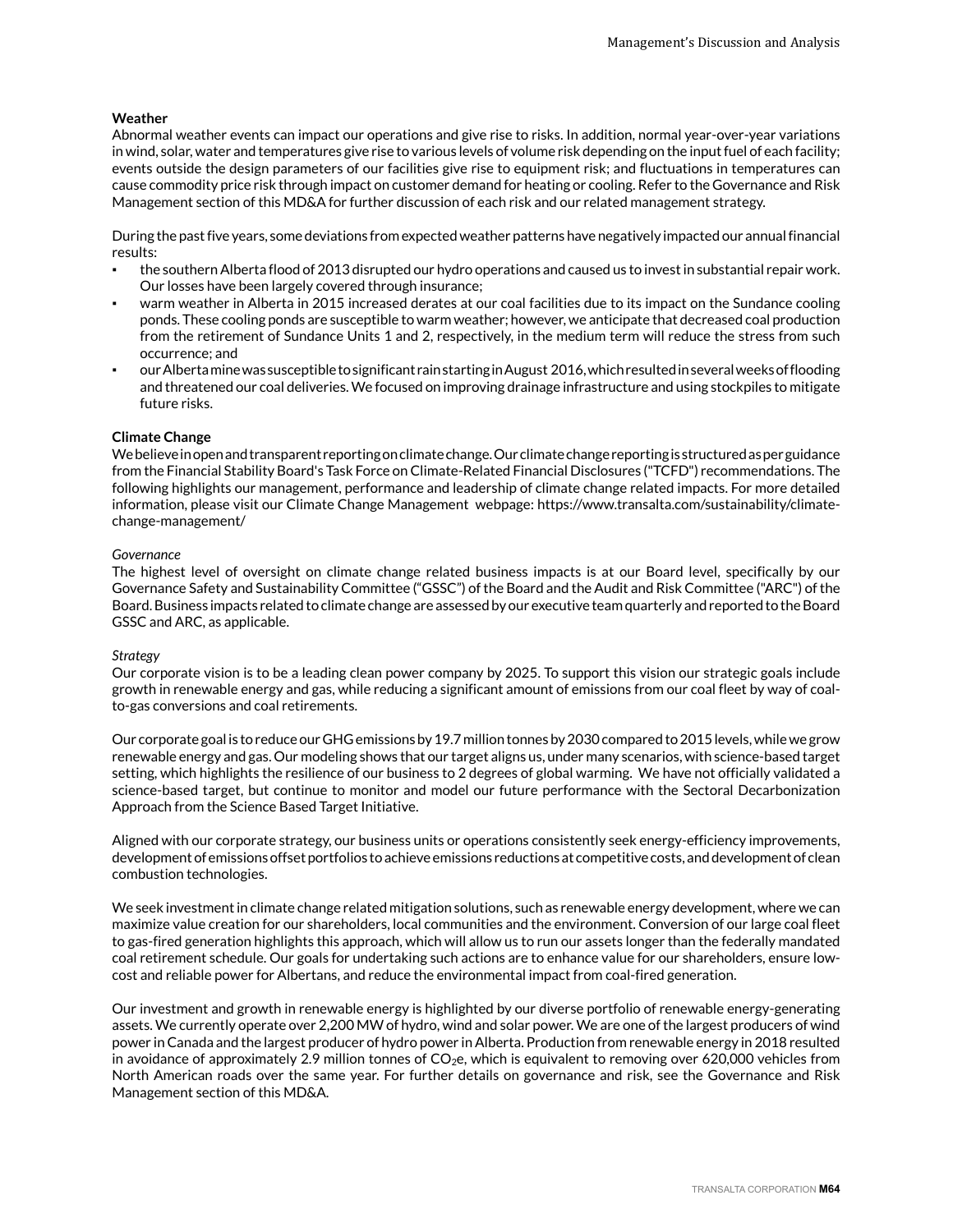#### *Risk Management*

Risks and opportunities are identified at the business unit level and through corporate functions (government relations, regulatory, emissions trading and sustainability). Furthermore, risks and opportunities are monitored through our Corporation-wide risk management processes and actively managed on a priority basis. As noted above risks and opportunities are reviewed by our executive team quarterly and reported to the Board GSSC and ARC, as applicable.

The following highlights identified climate change risk or opportunities, which have been assessed and integrated into business operations.

| <b>Risk or opportunity</b> | Management approach                                                                                                                                                                                                                                                                                                                                                                                                                                                                                                                                                                                                                                                                                                                                                                                                                                                                                                                                                                                                                                                                                                                                                                                                                                                                                              |
|----------------------------|------------------------------------------------------------------------------------------------------------------------------------------------------------------------------------------------------------------------------------------------------------------------------------------------------------------------------------------------------------------------------------------------------------------------------------------------------------------------------------------------------------------------------------------------------------------------------------------------------------------------------------------------------------------------------------------------------------------------------------------------------------------------------------------------------------------------------------------------------------------------------------------------------------------------------------------------------------------------------------------------------------------------------------------------------------------------------------------------------------------------------------------------------------------------------------------------------------------------------------------------------------------------------------------------------------------|
| <b>Policy requirements</b> | TransAlta supports smart regulation and carbon pricing that ensures economic growth and certainty for<br>investment. We have also demonstrated co-operation and collaboration on climate-related policy, while<br>ensuring we protect value for employees and shareholders. This is evidenced by our Off-Coal Agreement<br>with the Alberta Government, totaling \$524 million and MOU to convert coal plants to gas. Further<br>climate-related policy updates can be found in the Regional Regulation and Compliance subsection of<br>this MD&A                                                                                                                                                                                                                                                                                                                                                                                                                                                                                                                                                                                                                                                                                                                                                                |
| <b>Carbon pricing</b>      | Our Corporate function attributes regionally specific carbon pricing, both current and anticipated, as a<br>mechanism to manage future risks pertaining to uncertainty in the carbon market and as a safeguard to<br>anticipate future impacts of regulatory changes on facilities. This information is directed to the business<br>unit level for further integration. Identified climate change risks or opportunities and carbon pricing are<br>recognized in the annual TransAlta long-and-medium range forecasting processes. We capture economic<br>profit from carbon markets through generation of renewable energy credits or offsets and via our<br>emission trading function, which seeks to commoditize and profit from carbon trading.                                                                                                                                                                                                                                                                                                                                                                                                                                                                                                                                                              |
| New technology             | We have demonstrated upside in growing renewables and gas-powered generation. From 2000 to 2018<br>we have grown renewables capacity from approximately 900 MW to over 2,200 MW. We have recently<br>announced development of three wind projects, totaling over 330 MW of future capacity.                                                                                                                                                                                                                                                                                                                                                                                                                                                                                                                                                                                                                                                                                                                                                                                                                                                                                                                                                                                                                      |
|                            | Adaptation and mitigation Our clean power strategy means that all new investment must meet clean standards in order to mitigate<br>potential future risk related to carbon policy and pricing. Our target is for 100 per cent of net generation<br>capacity to be from gas and renewables capacity by 2025. Our coal-to-gas conversion plan in Alberta is<br>an adaptive measure to climate change related policy. Using existing infrastructure significantly reduces<br>capital costs compared with new gas builds and also results in the avoidance of approximately \$15/MW<br>in carbon-related pricing (assuming a \$30 per tonne carbon price). Our new gas facility at South Hedland<br>Power Station is built with adaptation in mind. The facility will operate with a best-in-class emission<br>intensity, and the facility uses less water than traditional gas plants as we use dry cooling towers as<br>opposed to the normal wet cooling towers (wet cooling towers have heavy water consumption). The<br>plant is designed to withstand a category 5 cyclone, which can frequent the northwest region of<br>Western Australia. Category 5 is the highest cyclone rating. Floods, which can occur in the area, have<br>been mitigated by constructing the facility above the normal flood levels. |
| <b>Water stress</b>        | Our thermal plants require water for operation. The majority of our thermal facilities are operated in low<br>water stress environments. Our most water-stressed area of operation is at Sarnia; however, due to the<br>nature of the operation, 98 per cent of water is recycled. The plant is a cogeneration facility. At all of our<br>coal facilities we hold licences to pull water from low stressed areas. In Australia we purchase water for<br>operations, and despite operating in remote locations, these areas are not currently water-stressed.<br>Water purchasing will allow us to minimize local water stress if this becomes an issue. Our operating cost<br>increase exposure due to water in Australia is low as our thermal operations are small.                                                                                                                                                                                                                                                                                                                                                                                                                                                                                                                                            |

# *Greenhouse Gas Emissions*

In 2018, we estimate that 20.8 million tonnes of GHGs with an intensity of 0.77 tonnes per MWh (2017-29.9 million tonnes of GHGs with an intensity of 0.86 tonnes per MWh) were emitted as a result of normal operating activities. Our significant reduction in GHG emissions is the result of coal closures and reduced coal power generation from our Sundance facility in Alberta and increased co-firing with gas at our merchant coal facilities. Notably, our 2018 emissions reductions, supported achieving our 2021 target to reduce GHG emissions by 30 per cent over 2015 levels of 32.2 million tonnes CO<sub>2</sub>e. This target was achieved well ahead of schedule and supports our clean power transition.

Our 2018 data are estimates based on best available data at the time of report production. GHGs include water vapour, CO2, methane, nitrous oxide, sulphur hexafluoride, hydrofluorocarbons and perfluorocarbons. The majority of our estimated GHG emissions are comprised of  $CO_2$  emissions from stationary combustion. Emissions intensity data has been aligned with the "Setting Organizational Boundaries: Operational Control" methodology set out in *The Greenhouse Gas Protocol: A Corporate Accounting and Reporting Standard* developed by the World Resources Institute and the World Business Council for Sustainable Development. As per the methodology, TransAlta reports emissions on an operation control basis, which means that we report 100 per cent of emissions at facilities in which we are the operator. Emissions intensity is calculated by dividing total operational emissions by 100 per cent of production (MWh) from operated facilities, regardless of financial ownership.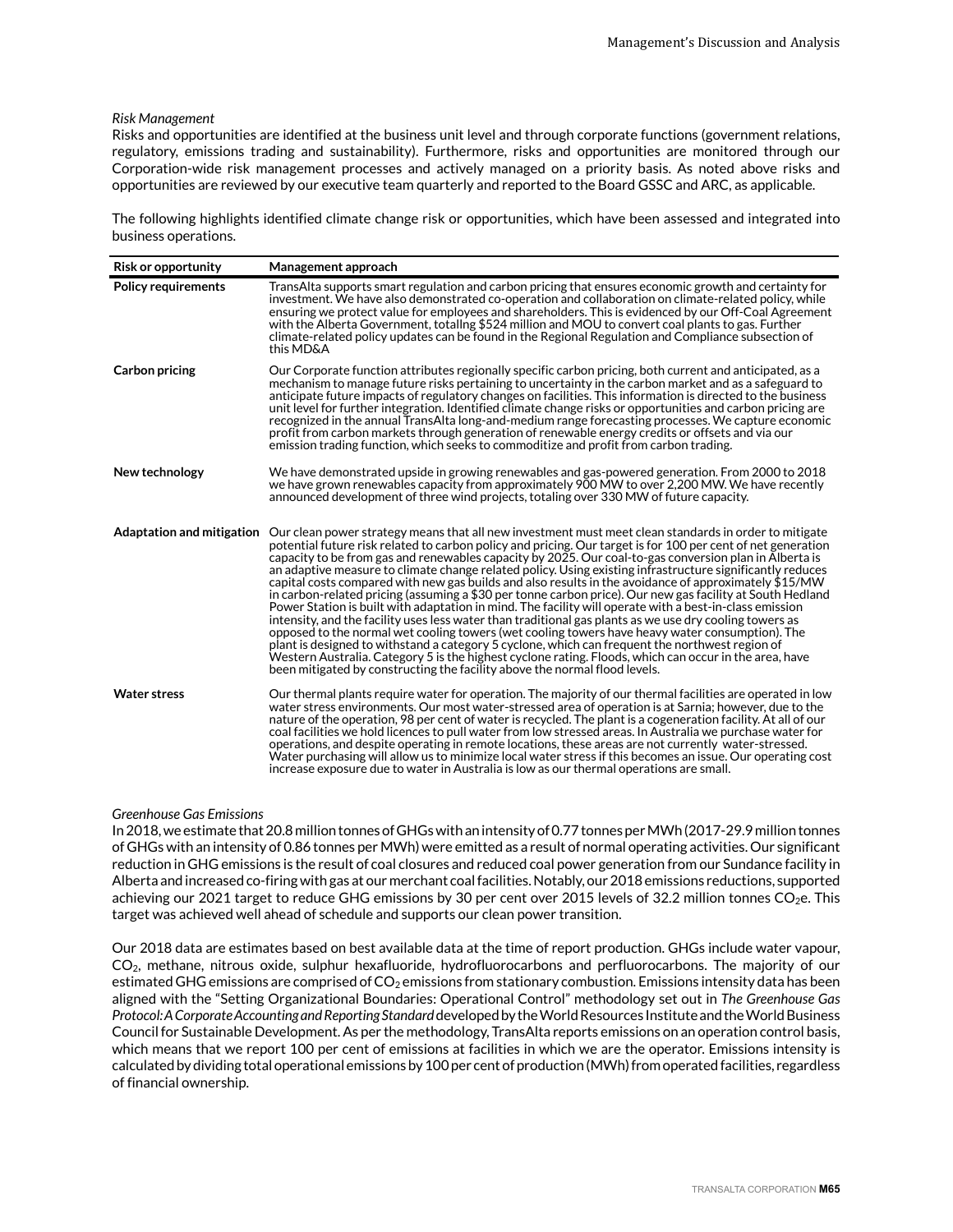The following are our GHG emissions in million tonnes  $CO<sub>2</sub>$ :

| Year ended Dec. 31         | 2018 | 2017 | 2016 |
|----------------------------|------|------|------|
| Coal                       | 18.3 | 27.4 | 27.7 |
| Gas and renewables         | 2.4  | 2.5  | 3.0  |
| <b>Total GHG emissions</b> | 20.8 | 29.9 | 30.7 |

Our total GHG emissions include both scope 1 and scope 2 emissions. The GHG Protocol Corporate Standard classifies a company's GHG emissions into three 'scopes'. Scope 1 emissions are direct emissions from owned or controlled sources. Scope 2 emissions are indirect emissions from the generation of purchased energy. Scope 3 emissions are all indirect emissions (not included in scope 2) that occur in the value chain of the reporting company, including both upstream and downstream emissions. Scope 1 emissions in 2018 were estimated to be 20.6 million tonnes CO<sub>2</sub>e. Scope 2 emissions were estimated to be 0.2 million tonnes  $CO<sub>2</sub>e$ . We estimate our scope 3 emissions to be in the range of six million tonnes.

Future performance on GHG emissions will reduce as we retire or convert coal plants to gas and grow our renewable energy and gas fleet, while optimizing our existing fleet. Our target to is to reduce 60 per cent or 19.7 million tonnes of GHG emissions by 2030 over 2015 levels, which is line with UN Sustainable Development Goal ("SDG") Goal 13, Climate Action. Since 2015 we have reduced 9.1 million tonnes, which represents a reduction of 35 per cent.

The following highlights our longer-term track record on GHG emission reductions since 2005 and our projected emissions in 2030.

| Year ended Dec. 31                                                                                                                                                                                                                                                                                                                                                                                                                                                                                | 2030               | 2018 | 2005                            |
|---------------------------------------------------------------------------------------------------------------------------------------------------------------------------------------------------------------------------------------------------------------------------------------------------------------------------------------------------------------------------------------------------------------------------------------------------------------------------------------------------|--------------------|------|---------------------------------|
| Total GHG emissions<br>$\frac{1}{2} \left( \frac{1}{2} \right) \left( \frac{1}{2} \right) \left( \frac{1}{2} \right) \left( \frac{1}{2} \right) \left( \frac{1}{2} \right) \left( \frac{1}{2} \right) \left( \frac{1}{2} \right) \left( \frac{1}{2} \right) \left( \frac{1}{2} \right) \left( \frac{1}{2} \right) \left( \frac{1}{2} \right) \left( \frac{1}{2} \right) \left( \frac{1}{2} \right) \left( \frac{1}{2} \right) \left( \frac{1}{2} \right) \left( \frac{1}{2} \right) \left( \frac$ | $\sqrt{2}$<br>12.J | 20.8 | $\overline{\phantom{a}}$<br>т⊥. |

In 2018, TransAlta maintained its scoring on the Carbon Disclosure Project Climate Change investor request. Our overall score was a B, which places us as ahead of our peers when it comes to carbon disclosure, management, performance and leadership. In 2017 we were highlighted by the Chartered Professional Accountants of Canada ("CPA Canada") as the only company in Canada, out of 75 companies, that reports on climate change across all levels of disclosure: the Annual Information Form, this MD&A and our information circular. Our 2016 Integrated Report was selected as a finalist for CPA Canada's Award of Excellence in Corporate Reporting - of note, our Climate Change disclosure was highlighted as "outstanding" by CPA Canada judges.

#### *Regional Regulation and Compliance*

Climate change related legislation will continue to have an impact on our business. We work with governments and the public to develop appropriate frameworks that support our business, protect the environment and promote sustainable development. We are committed to complying with legislative and regulatory requirements and to minimizing the environmental impact of our operations.

Future changes to carbon regulations could materially adversely affect us. As indicated under "Risk Factors" in our Annual Information Form and within the Governance and Risk Management section of this MD&A, many of our activities and properties are subject to carbon and other environmental requirements, as well as changes in our liabilities under these requirements, which may have a material adverse effect upon our consolidated financial results.

#### *Canadian Federal Government*

On June 21, 2018, the *Greenhouse Gas Pollution Pricing Act* (GGPPA) was passed. Under this Act, the Canadian federal government implemented a national price on GHG emissions. The price will begin at \$20 per tonne of  $CO<sub>2</sub>e$  for emissions in 2019, rising by \$10 per year, until reaching \$50 per tonne in 2022.

On Jan. 1, 2019, the GGPPA's "backstop" mechanisms came into effect for large emitters in jurisdictions that did not have an independent carbon pricing program or where the existing program was not deemed equivalent to the federal system - Ontario, Manitoba, New Brunswick, Saskatchewan, Prince Edward Island, Yukon and Nunavut. The backstop mechanism has two components: a carbon levy for small emitters and regulation for large emitters called the Output-Based Pricing System (OBPS). The carbon levy sets a carbon price per tonne of GHG emissions related to transportation fuels, heating fuels and other small emission sources.

The OBPS is an intensity-based standard where large emitters must meet an industry specific emission intensity performance standard per unit of production. A large emitter's emission intensity per unit of product must meet their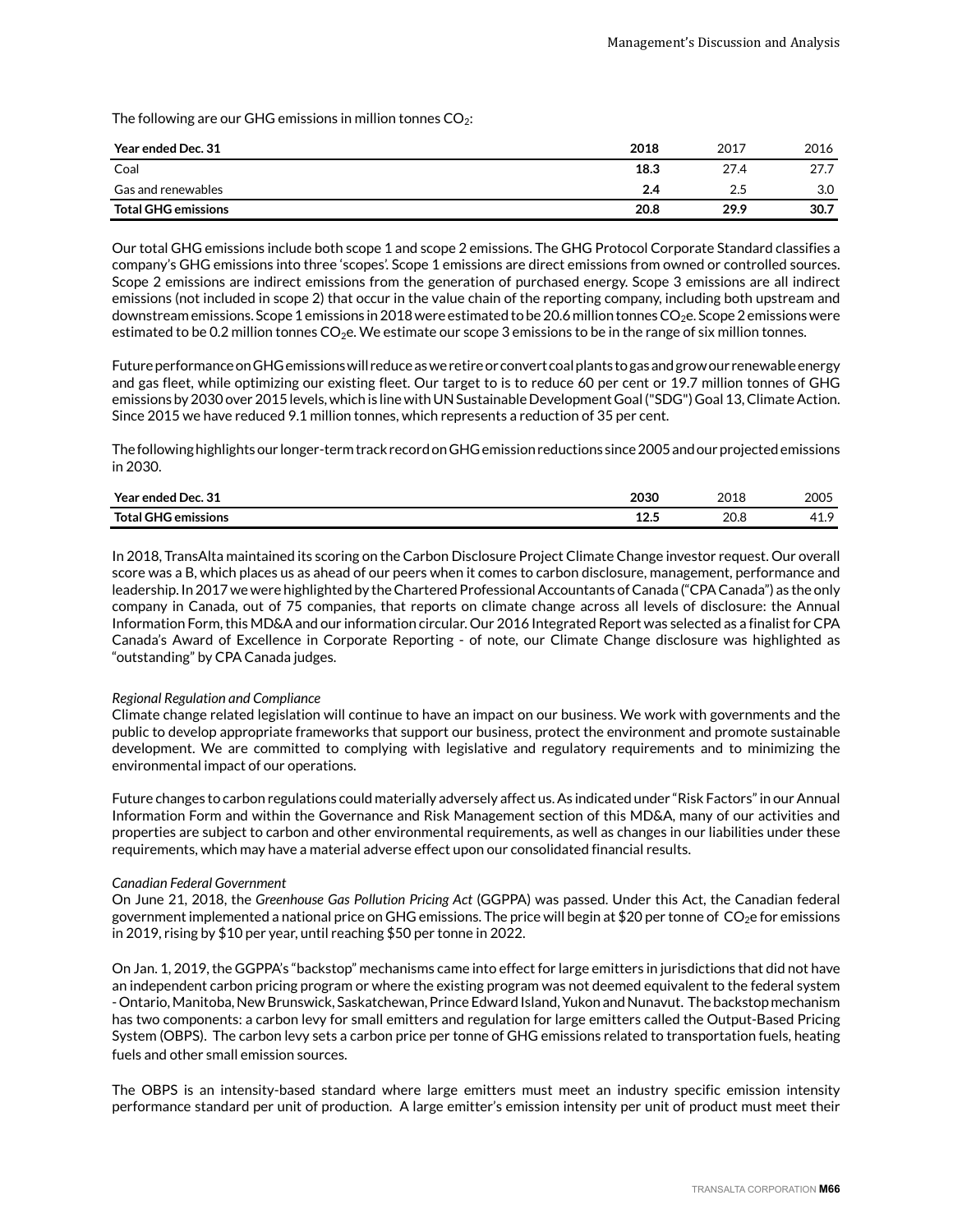industry's OBPS intensity performance standard. If the facility's emission intensity is below or above the performance standard, the facility will generate carbon credits or carbon obligations equal to the difference between the industry's emission intensity performance standard and the regulated facility's emission intensity.

#### Federal Gas Regulation

On Dec. 18, 2018, the federal government published the *Regulations Limiting Carbon Dioxide Emissions from Natural Gas-fired Generation of Electricity*. Under the regulation, new and significantly modified natural-gas-fired electricity facilities with a capacity greater than 150 MWs must meet a standard of 420 tCO<sub>2</sub>e per gigawatt hour (tCO<sub>2</sub>e/GWh) to operate. Units with a capacity of between 25 MW and 150 MW must meet a standard of 550 tCO<sub>2</sub>e/GWh.

The rules for converted units will allow the plants to operate for a set number of years following the end-of-life for the unit under the coal regulations based on a one-time performance test at the time of conversion. For our units, these rules are expected to provide 8 or 10 additional years of operating life to each of our units.

#### Federal Coal Regulation

On Dec. 18, 2018, amendments to the *Reduction of Carbon Dioxide Emissions from Coal-Fired Generation of Electricity Regulations* came into force under the *Canadian Environmental Protection Act*, 1999. The amended regulations will require coal units to meet an emission level of 420 tCO2e/GWh by the earlier of end-of-life under the 2012 regulations or Dec. 31, 2029.

#### *Alberta*

On November 22, 2015, the Government of Alberta announced the Alberta Climate Leadership Plan. The government has now largely delivered on its commitments through legislation to require:

- the elimination of coal generation by 2030;
- the creation of the Renewable Energy Program (REP) to meet the commitment that renewables account for 30 per cent of Alberta's electricity system by 2030. Under the REP, the system operator, the AESO, is tasked with running procurement processes for government approved volumes of renewable power. To date, the AESO has run three separate Requests for Proposals (RFP). The RFPs have resulted in 20-year contracts for approximately 1,360 MWs of wind power projects. These projects are scheduled to be grid integrated between 2019 and 2021;
- the *Carbon Competitiveness Incentive Regulation* (CCIR) replaces the previous large emitters regulation, *Specified Gas Emitters Regulation* (SGER), moving from a facility-specific compliance standard to a product or sector performance compliance standard; and
- a carbon levy was introduced on most carbon emissions not covered by the CCIR.

On Jan. 1, 2018, the Alberta government transitioned from the SGER to the CCIR. Under the CCIR, the regulatory compliance moved from a facility-specific compliance standard to a product or sector performance compliance standard. Currently, the provincial government has announced that the carbon price will remain at \$30/tCO<sub>2</sub>e going forward and will not increase to the federally mandated price increase of \$40/tCO<sub>2</sub>e in 2021 and \$50/tCO2e in 2022; however, increases may be implemented by the federal government under their program equivalency review. The electricity sector performance standard was set at 370 tCO<sub>2</sub>e/GWh but will decline over time. All renewable assets that received crediting under the SGER will continue to receive credits under CCIR on a one-to-one basis. All other renewables that did not receive credits under the previous standards will now be able to opt in to the CCIR and get carbon crediting up to the electricity sector performance standard in perpetuity. Once wind projects' crediting under SGER protocol ends, these projects will also be able to opt in to the CCIR system and be credited up to the performance standard for the rest of their operational life.

#### *British Columbia*

Beginning April 1, 2018, BC increased its carbon tax rate to \$35/tCO<sub>2</sub>e and committed to raise the price \$5 per year until it reaches \$50 per tonne in 2021.

BC Hydro has indicated there will be no additional contracts for independent power producer renewable projects with capacity above 15 MW. It has also suspended the purchase of energy from its Standing Offer Program for small projects up to 15 MW pending a review of the program.

#### *Ontario*

On Oct. 31, 2018, the Ontario government passedthe *Cap and Trade Cancellation Act*. This Act removed all existing provincial carbon emission regulations and costs on large emitters.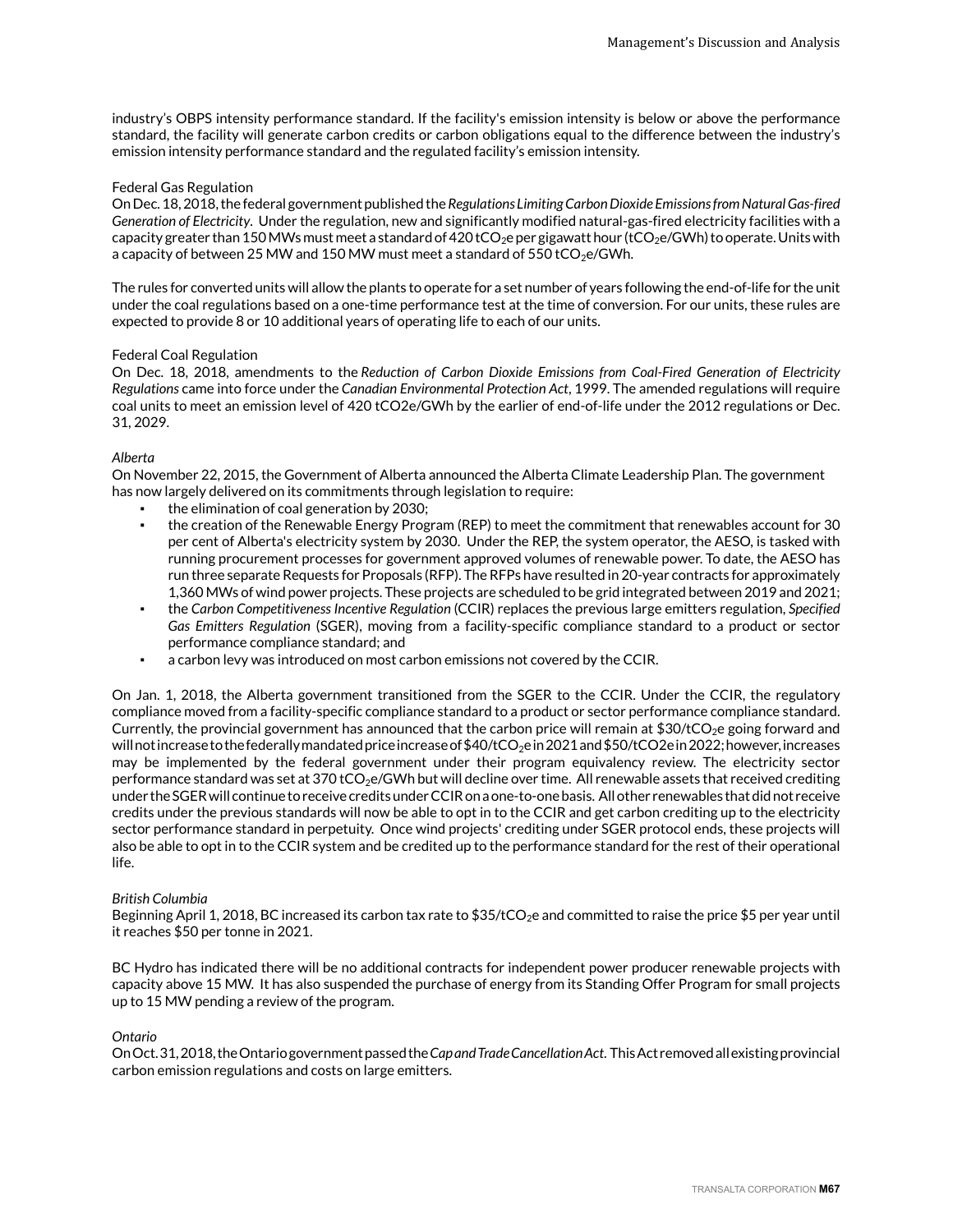The Canadian federal *Greenhouse Gas Pollution Pricing Act* requires provinces to have GHG gas regulations and prices in place that align with the federal GGPPA. On Oct. 23, the federal government announced that the federal program would be implemented in Ontario as of Jan. 1, 2019. Small emitters will face a carbon levy and large emitters, under covered industries, with annual GHG emission greater than  $50,000$  tCO<sub>2</sub>e will be subject to the OBPS. Ontario is now subject to the federal government's backstop carbon levy price for small emitters and the OBPS for large emitters.

On Nov. 29th, 2018, the Ontario government unveiled a new climate change policy called Preserving and Protecting our Environment for Future Generations: A Made-In-Ontario Environment Plan. The plan aims to keep the province working toward meeting the emissions-reduction goal of achieving 30 per cent reduction of 2005 levels by 2030. The plan commits to developing emission performance standards to achieve reductions from large emitters and references Saskatchewan's OBPS as an example. The government has indicated that it will be consulting and developing the program in 2019. The plan's specifics related to the electricity sector have not yet been defined and are expected to be determined through the program development process.

#### *Australia*

On Dec. 13, 2014, the Australian government enacted legislation to implement the Emissions Reduction Fund (the "ERF"). The AUD 2.55 billion ERF is the centrepiece of the Australian government's policy and provides a policy framework to cut emissions by five per cent below 2000 levels by 2020 and 26 to 28 per cent below 2005 emissions by 2030.

The ERF's safeguard mechanism, commencing from July 1, 2016, is designed to ensure emissions reductions purchased by the Australian government through the ERF are not displaced by significant increases in emissions elsewhere in the economy. The ERF and its safeguard mechanism provide incentives to reduce emissions across the Australian economy.

The Australian government has also committed to develop a National Energy Productivity Plan with a target to improve Australia's energy productivity by 40 per cent between 2015 and 2030. The ERF is not expected to have a material impact on our Australian assets as a result of the Australian assets being primarily composed of gas-fired generation.

In addition, on June 23, 2015, the federal Australian government also reformed the Renewable Energy Target ("RET") scheme. The RET should add at least 33,000 gigawatt-hours (GWh) of renewable sources by 2020. This would double the amount of large-scale renewable energy being delivered compared to current levels and result in approximately 23.5 per cent of Australia's electricity generation being sourced from renewable projects.

# *Pacific Northwest*

In 2010, the Washington Governor's office and Ecology negotiated agreements with TransAlta related to the operation of Centralia's two coal power electricity generating units. TransAlta agreed to retire its two Centralia coal units - one in 2020 and the other in 2025. This agreement is formally part of the state's climate change program. We currently believe that there will be no additional GHG regulatory burden on US Coal given these commitments. The related *TransAlta Energy Transition Bil*l was signed into law in 2011 and provides a framework to transition from coal to other forms of generation in the State of Washington.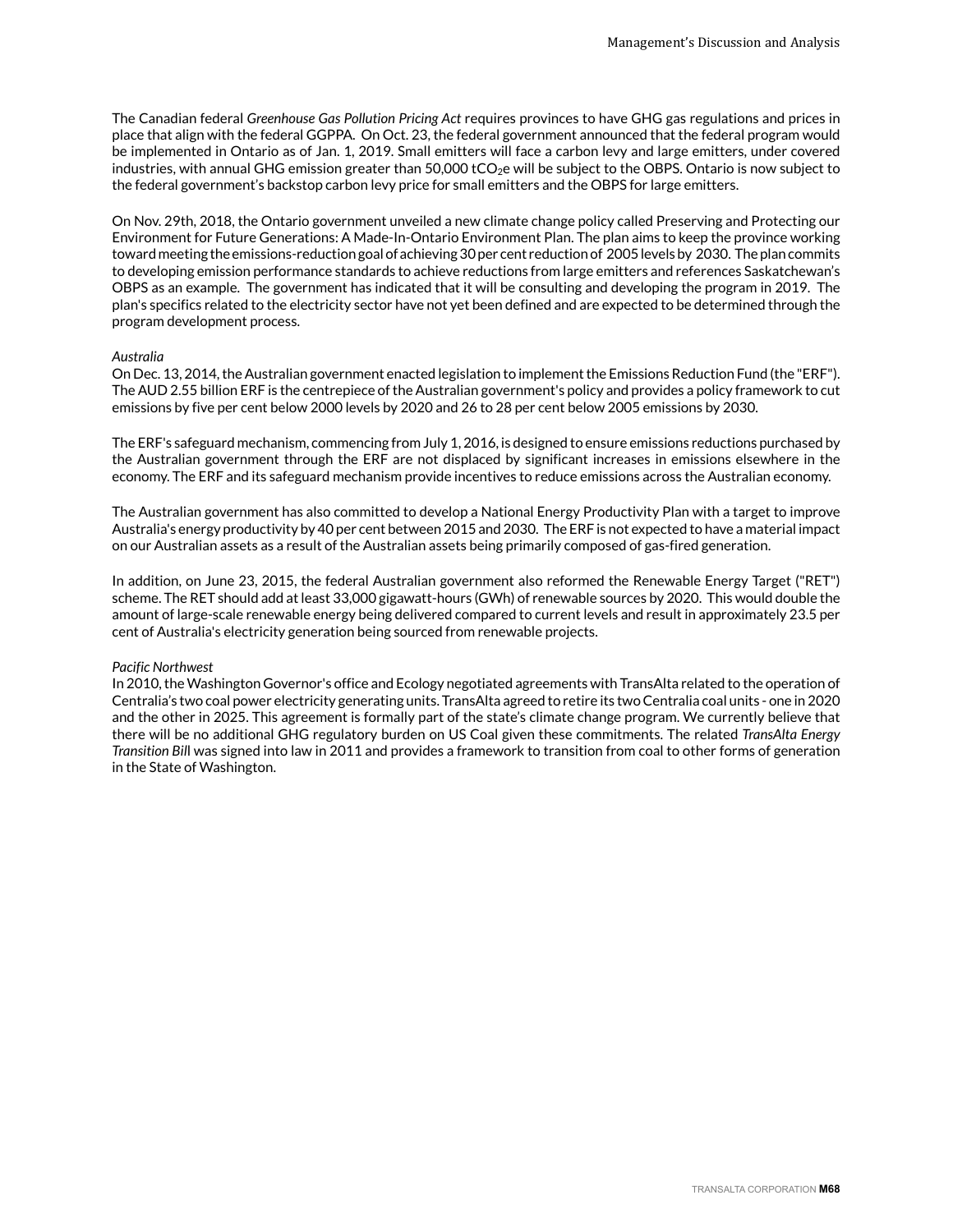# 2018 Sustainability Performance

# Stakeholder Communication and Value Creation

The information in this section seeks to highlight our ability to create value for investors, stakeholders and society in the short, medium and long term. The selection of key information and key metrics disclosed in this integrated report and our full sustainability disclosures follow a materiality assessment process, which identifies key impact areas to our stakeholders. We subsequently are guided by, and place focus on, reporting on these key areas.

## **Sustainability Targets and Results**

Sustainability targets are strategic goals that support the long-term success of our business. Targets are set in line with business unit goals to manage key areas of concern for stakeholders and ultimately improve our environmental and social performance in these areas.

| 2018 Sustainability Targets                   |                                                                                                                                                                  |                    |                                                                                                                                                                                                                                                                                                                                                                                                                      |  |
|-----------------------------------------------|------------------------------------------------------------------------------------------------------------------------------------------------------------------|--------------------|----------------------------------------------------------------------------------------------------------------------------------------------------------------------------------------------------------------------------------------------------------------------------------------------------------------------------------------------------------------------------------------------------------------------|--|
|                                               | Financial                                                                                                                                                        | <b>Results</b>     | <b>Comments</b>                                                                                                                                                                                                                                                                                                                                                                                                      |  |
| 1. Maintain our investment<br>grade rating    | Achieve and maintain<br>investment grade credit metrics                                                                                                          | Partly<br>achieved | TransAlta maintains investment grade ratings<br>from three out of four rating agencies: S&P (BBB-)<br>negative outlook, DBRS (BBB low) stable outlook,<br>and Fitch (BBB-) stable outlook.                                                                                                                                                                                                                           |  |
| 2. Increase focus on FFO and<br><b>EBITDA</b> | Deliver comparable EBITDA<br>and FFO in the range of \$1,000<br>million to \$1,050 million and<br>\$750 million to \$800 million,<br>respectively <sup>(1)</sup> | Achieved           | For the year ended Dec. 31, 2018, adjusted<br>comparable EBITDA was \$988 million and<br>adjusted FFO was \$770 million. Comparable<br>EBITDA was adjusted to remove the impact of<br>unrealized mark-to-market gains or losses.<br>Additionally, Comparable EBITDA and FFO were<br>adjusted to remove the \$157 million for the<br>termination of Sundance B and C PPAs as this was<br>not included in the targets. |  |

*(1) Represents our revised outlook. As a result of strong performance in the first quarter of 2018, we revised the following 2018 targets: comparable EBITDA from the previously announced target range of \$950 million to \$1,050 million to \$1,000 to \$1,050 million, and FFO from the target range of \$725 million to \$800 million to \$750 million to \$800 million.*

|                                    | Human and Intellectual                                                                                           | <b>Results</b>     | <b>Comments</b>                                                                                                                                                                                                                                                                                                                                                                                   |
|------------------------------------|------------------------------------------------------------------------------------------------------------------|--------------------|---------------------------------------------------------------------------------------------------------------------------------------------------------------------------------------------------------------------------------------------------------------------------------------------------------------------------------------------------------------------------------------------------|
| 3. Reduce safety incidents         | Achieve an Injury Frequency<br>Rate below $0.53$                                                                 | Mostly<br>Achieved | Although we narrowly missed our target, we<br>achieved one of our lowest IFRs in our history.<br>Our 2018 IFR was 0.54, a 25 per cent<br>improvement over 2017 performance                                                                                                                                                                                                                        |
|                                    | Achieve a Total Incident<br>Frequency rate below 2.83                                                            | Achieved           | Our 2018 TIF was 1.98, a 25 per cent<br>improvement over 2017 performance                                                                                                                                                                                                                                                                                                                         |
| 4. Human resources                 | Maintain voluntary turnover<br>percentage under eight per<br>cent                                                | Not achieved       | Our voluntary turnover in 2018 was 20 per cent.<br>We seek to maintain voluntary turnover or<br>attrition under eight per cent as this is considered<br>a healthy amount of attrition for a corporation. As<br>we transition away from coal-fired generation<br>and its associated jobs we face significant<br>workforce challenges with retention                                                |
| 5. Support employee<br>development | Continue development plans<br>for all high-potential employees<br>at the top three levels of the<br>organization | Achieved           | In 2018, we completed a six-month (peer-led)<br>leadership training program, called Elevate, for<br>our high-potential employees at the top three<br>levels of the organization. The program was<br>focused on establishing a learner's mindset,<br>building trust and influence, strengths-based<br>leadership, being transparent, providing<br>feedback, collaboration as a team and innovation |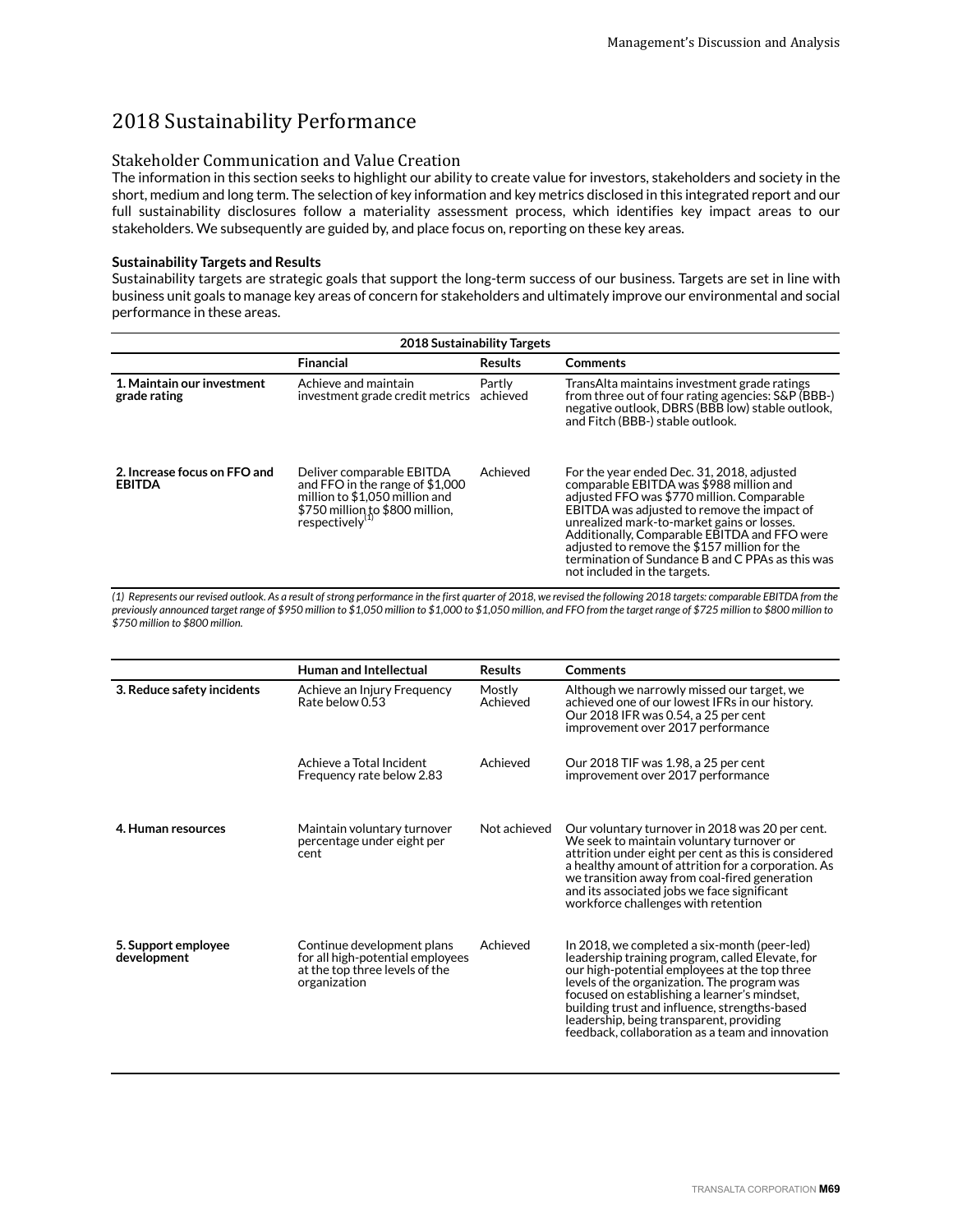|                                                   | <b>Natural</b>                                                                                                                                                                                          | <b>Results</b> | <b>Comments</b>                                                                                                                                                                                                                                                                                                                                                                                                                                                                                |
|---------------------------------------------------|---------------------------------------------------------------------------------------------------------------------------------------------------------------------------------------------------------|----------------|------------------------------------------------------------------------------------------------------------------------------------------------------------------------------------------------------------------------------------------------------------------------------------------------------------------------------------------------------------------------------------------------------------------------------------------------------------------------------------------------|
| 6. Minimize fleet-wide<br>environmental incidents | Keep recorded incidents (including Achieved<br>spills and air infractions) below 9                                                                                                                      |                | We recorded seven significant<br>environmental incidents in 2018, none of<br>which had a material environmental<br>impact. This was below our target of nine,<br>but was a 40 per cent increase over 2017<br>performance                                                                                                                                                                                                                                                                       |
| 7. Increase mine reclaimed<br>acreage             | Replace annual topsoil rate at<br>Highvale mine at a rate of 74<br>acres/year                                                                                                                           | Not achieved   | Due to weather conditions, not all topsoil<br>was placed to fully meet our target. Top<br>Soil is the last stage of reclamation,<br>despite weather constraints, we did<br>manage to complete 28 acres. Instead, we<br>reallocated resources to other stages of<br>reclamation to move other areas closer to<br>final reclamation (such as ground<br>leveling). Overall we reduced reclamation<br>spend by \$2.1 million and maintained<br>progress towards our long-range<br>reclamation plan |
| 9. Reduce air emissions                           | Achieve a 95 per cent reduction<br>from 2005 levels of TransAlta coal<br>facility NO <sub>x</sub> and $SO2$ emissions by<br>2030                                                                        | On track       | We are well underway and on track to<br>achieve our target of 95 per cent emission<br>reductions of $SO_2$ and NOx by 2030. Since<br>2005, we have reduced NO <sub>x</sub> emissions by<br>58 per cent and $SO_2$ emissions by 72 per<br>cent. In 2018 we reduced approximately<br>16,000 tonnes of NOx emissions and<br>17,000 tonnes of $SO2$ emissions over<br>2017 levels                                                                                                                  |
| 10. Reduce GHG emissions                          | a) Our goal is to reduce our total<br>GHG emissions in 2021 to 30 per<br>cent below 2015 levels, in line<br>with a commitment to the UN<br><b>SDGs</b>                                                  | Achieved       | We achieved this target in 2018, well<br>ahead of our target for 2021. In 2018 we<br>reduced approximately 9.1 million tonnes<br>of $CO2e$ over 2017 levels due to reduced<br>coal power generation from our Sundance<br>facility and co-firing at our merchant coal<br>facilities                                                                                                                                                                                                             |
|                                                   | b) Our goal is to reduce our total<br>GHG emissions in 2030 to 60 per<br>cent below 2015 levels. in line<br>with a commitment to the UN<br>SDGs and to prevent two degrees<br>Celsius of global warming | On track       | We are well underway and on track to<br>achieve our target of 60 per cent GHG<br>emission reductions by 2030. Since 2015,<br>we have reduced emissions by 36 per<br>cent. In 2018 we reduced approximately<br>9.1 million tonnes of $CO2e$ over 2017<br>levels                                                                                                                                                                                                                                 |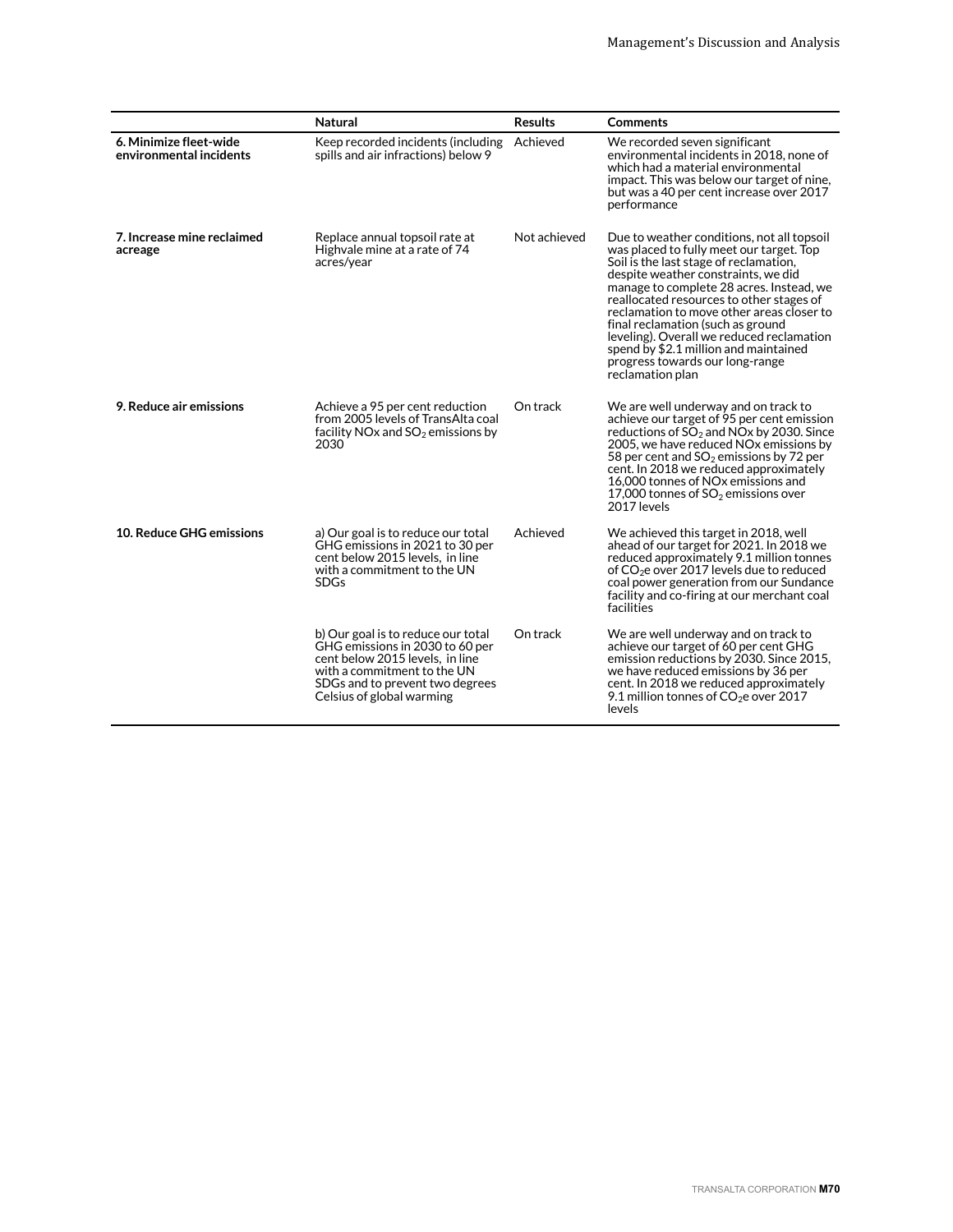|                                                                                                                                                                                                                        | <b>Social and Relationship</b>                                                                                                                   | <b>Results</b> | <b>Comments</b>                                                                                                                                                                                                                                                                                                                                                                                                                                                                                                                                            |
|------------------------------------------------------------------------------------------------------------------------------------------------------------------------------------------------------------------------|--------------------------------------------------------------------------------------------------------------------------------------------------|----------------|------------------------------------------------------------------------------------------------------------------------------------------------------------------------------------------------------------------------------------------------------------------------------------------------------------------------------------------------------------------------------------------------------------------------------------------------------------------------------------------------------------------------------------------------------------|
| 11. Support quality education for<br>vouth                                                                                                                                                                             | Support equal access to all levels of Achieved<br>education for youth and<br>Indigenous peoples                                                  |                | TransAlta provides an Aboriginal bursary<br>to support education for Indigenous<br>peoples that includes bursaries for both<br>trades and post-secondary. TransAlta's<br>criteria for accessing the bursary are open<br>to any educational pursuit that will<br>support the well being of Indigenous<br>peoples and communities. The bursary is<br>open to all Indigenous applicants that have<br>completed high school. TransAlta has also<br>created a Indigenous Gap program with<br>SAIT to give support to Indigenous<br>students where it is needed. |
| Our education goal and targets<br>support UN SDG Goal 4: Quality<br>Education related to ensuring<br>"inclusive and equitable quality<br>education" and related to<br>"eliminating gender disparities in<br>education" | Direct approximately \$0.75 million Achieved<br>of community investment spending<br>to youth education                                           |                | Our community investments have<br>supported the University of Calgary,<br>Southern and Northern Alberta Institute<br>of Technology, Mount Royal University,<br>Banff Centre for Arts and Creativity<br>(Indigenous leadership scholarships),<br>Mother Earth Children's Charter School<br>(Indigenous kindergarten to Grade 9),<br>Calgary Stampede (The Young Canadians -<br>ages 7 to 18), national Canada and US<br>Indigenous scholarships (post-secondary<br>for trades and academic) and the Alberta<br>Council for Environmental Education          |
| 12. Increase internal best practice<br>Aboriginal engagement<br>awareness                                                                                                                                              | Develop sustainability and<br>Indigenous engagement materials<br>for integration within our<br>developmental leadership<br>programs at TransAlta | Achieved       | An Indigenous Awareness presentation<br>was developed, that includes historical<br>facts and basic concepts around<br>consultation and engagement, which will<br>be shared with all employees. The same<br>presentation will be used at the Schulich<br>School of Engineering at the University of<br>Calgary in 2018 for one of their ethics<br>courses                                                                                                                                                                                                   |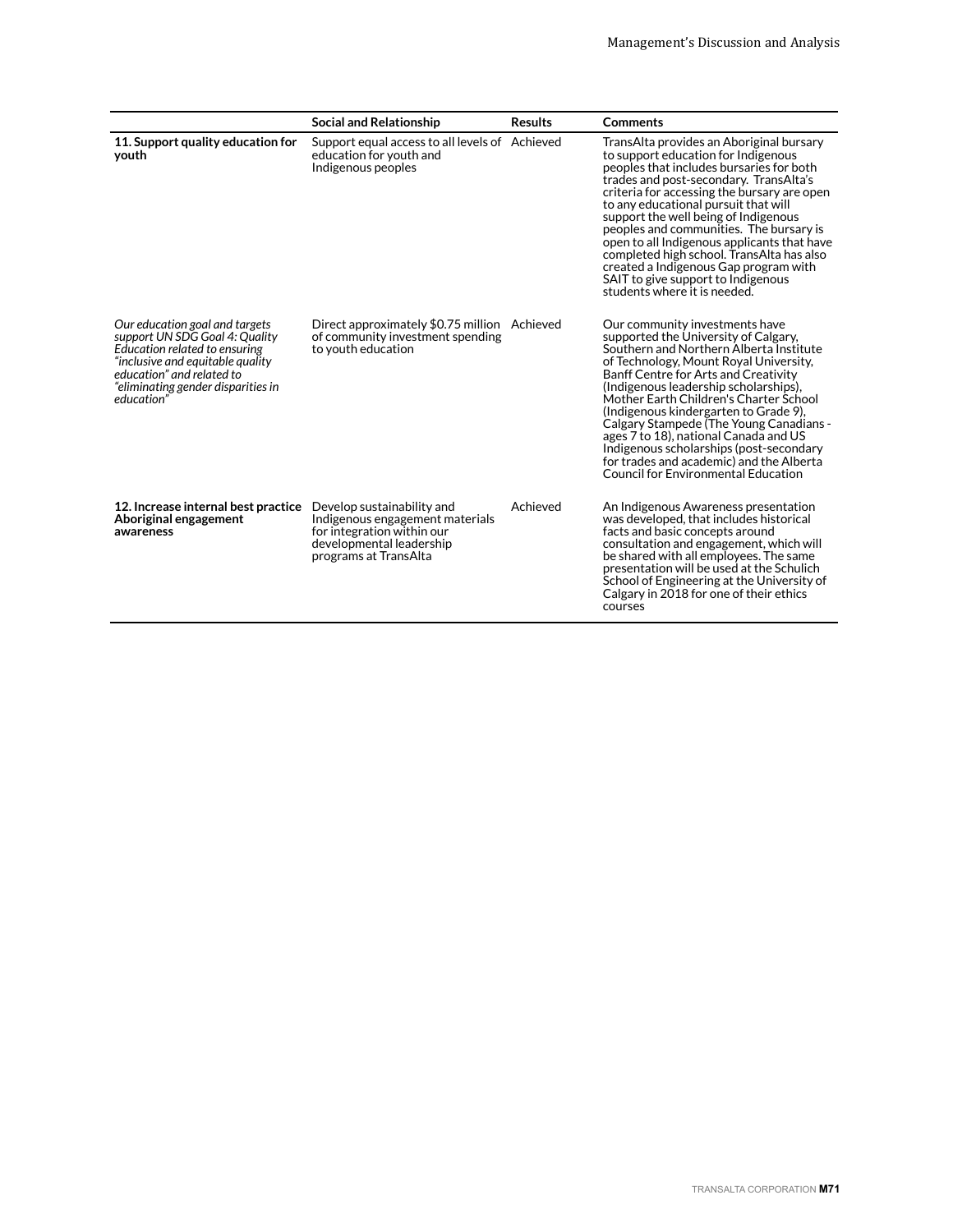|                                                                                                                                                                                            | Comprehensive                                                                                                                | <b>Results</b> | <b>Comments</b>                                                                                                                                                                                                                                                                                                                                                                                                                                                                                                                                                                                                                                                                                                                                                                     |
|--------------------------------------------------------------------------------------------------------------------------------------------------------------------------------------------|------------------------------------------------------------------------------------------------------------------------------|----------------|-------------------------------------------------------------------------------------------------------------------------------------------------------------------------------------------------------------------------------------------------------------------------------------------------------------------------------------------------------------------------------------------------------------------------------------------------------------------------------------------------------------------------------------------------------------------------------------------------------------------------------------------------------------------------------------------------------------------------------------------------------------------------------------|
| 13. TransAlta will be a leading<br>clean power company by 2030                                                                                                                             | By 2022, we will convert six coal<br>plant units from coal-fired<br>generation to gas-fired generation                       | On track       | In 2018 we exercised our option to<br>acquire a 50 per cent ownership in the<br>Pioneer Pipeline connecting Tidewater's<br>Brazeau River Complex to TransAlta's<br>generating units at Sundance and<br>Keephills. Our investment is subject to<br>regulatory approval                                                                                                                                                                                                                                                                                                                                                                                                                                                                                                               |
| Our clean power goal and targets<br>support the UN SDG Goal 7:<br>Affordable and Clean Energy related<br>to ensuring "access to affordable,<br>reliable, sustainable and modern<br>energy" | By 2025, 100 per cent of our<br>owned asset company-wide net<br>generation capacity will be from<br>gas and renewables       | On track       | We continued our coal-to-gas transition<br>plans in 2018, while announcing new<br>renewable energy growth projects. Please<br>see above and below for more detail.                                                                                                                                                                                                                                                                                                                                                                                                                                                                                                                                                                                                                  |
|                                                                                                                                                                                            | We will continue to seek new<br>opportunities to grow our portfolio<br>of 2,265 MW wind, hydro and solar<br>assets           | Achieved       | In 2018 we announced development of<br>three wind development projects, totaling<br>over 320 MW of additional renewable<br>energy capacity. Projects include a 90 MW<br>wind facility in Pennsylvania (US), a 29<br>MW wind facility in New Hampshire (US)<br>and a 207 MW wind facility in Alberta<br>(Canada)                                                                                                                                                                                                                                                                                                                                                                                                                                                                     |
|                                                                                                                                                                                            | Continue to explore viability of the<br>Brazeau 900 MW pumped hydro<br>expansion - doubling our hydro<br>capacity in Alberta | Not achieved   | In May 2018, the AESO released a report<br>stating that dispatchable renewable<br>resources are not needed in the Alberta<br>market before 2030. The value and benefit<br>of the Brazeau Hydro Pumped Storage<br>project would be well beyond the 2030<br>period. The Corporation still believes that<br>generation from pumped storage should be<br>part of future calls for power under the<br>Alberta Renewable Electricity Program. The<br>Corporation is not spending additional<br>development dollars on the project at this<br>time, but will continue to work with<br>governments to find the appropriate<br>financial mechanisms for bringing low-cost,<br>green, dispatchable renewables into the<br>market to support low prices and emissions<br>for Alberta customers |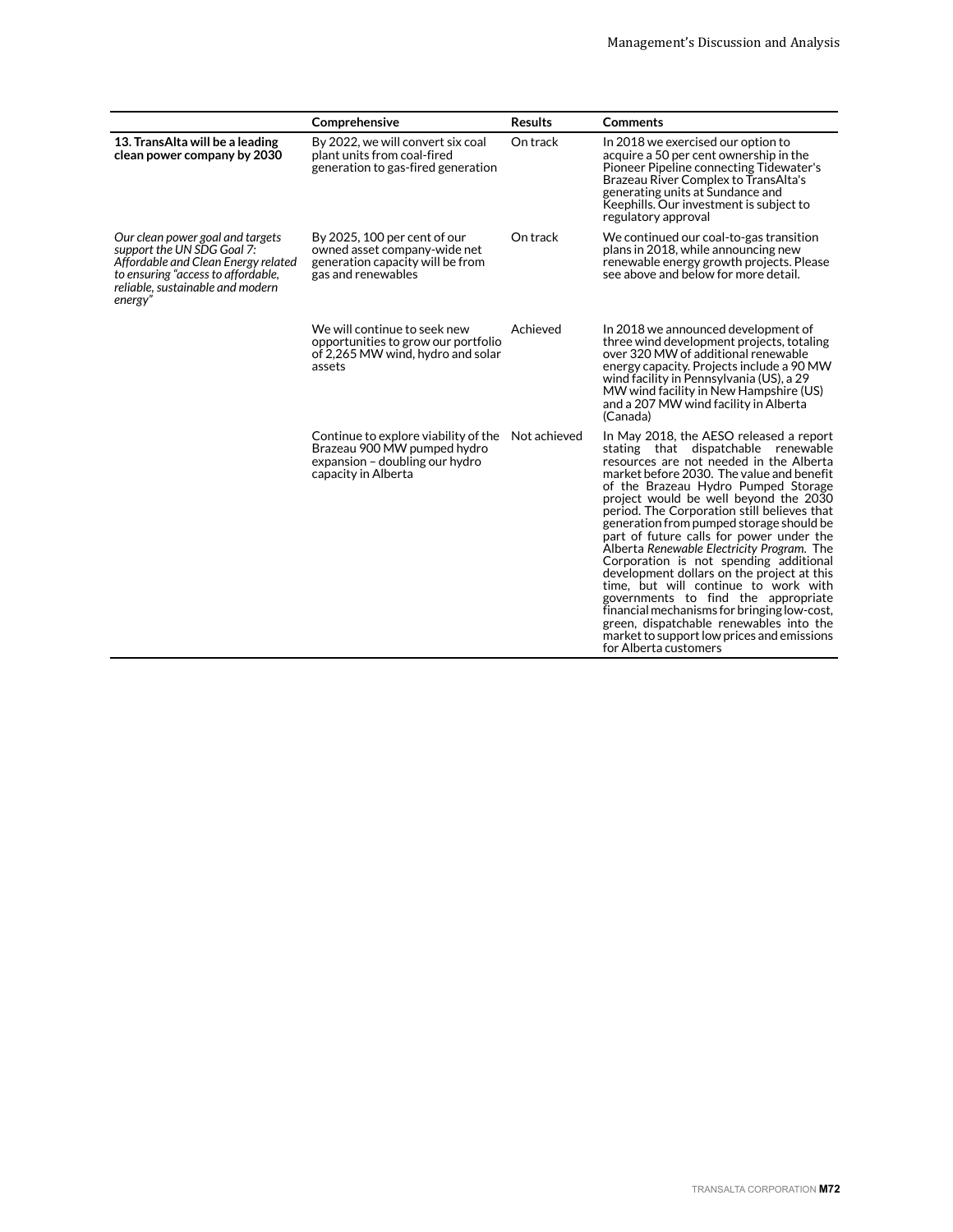# 2019 Sustainable Development Targets

Our 2019 and longer-term sustainability targets support the long-term success of our business. Targets are set in line with business unit goals to manage key areas of concern for stakeholders and ultimately improve our environmental and social performance in these areas. We continue to evolve and adapt targets to focus on anticipated key areas of materiality to stakeholders. Targets are outlined below:

|                            | <b>Human and Intellectual</b>                      | <b>Annual Performance Status</b>                        |
|----------------------------|----------------------------------------------------|---------------------------------------------------------|
| 1. Reduce safety incidents | Achieve an Injury Frequency Rate below 0.43        | 20 per cent improvement over<br>2018 performance (0.54) |
|                            | Achieve a Total Incident Frequency Rate below 1.58 | 20 per cent improvement over<br>2018 performance (1.98) |

|                                                                                                                                                                                                                 |                                                                                                                                                                                                                                                                                                     | <b>Annual Performance Status</b>                                                                                    |
|-----------------------------------------------------------------------------------------------------------------------------------------------------------------------------------------------------------------|-----------------------------------------------------------------------------------------------------------------------------------------------------------------------------------------------------------------------------------------------------------------------------------------------------|---------------------------------------------------------------------------------------------------------------------|
| 2. Minimize fleet-wide environmental<br>incidents                                                                                                                                                               | Keep recorded incidents (including spills and air<br>infractions) below five                                                                                                                                                                                                                        | 44 per cent improvement over<br>2018 target                                                                         |
| 3. Increase mine reclaimed acreage                                                                                                                                                                              | Replace annual topsoil at Highvale mine at a rate of<br>110 acres/year                                                                                                                                                                                                                              | 57 per cent increase over 2018<br>target (70 acres)                                                                 |
| 4. Reduce air emissions                                                                                                                                                                                         | Achieve a 95 per cent reduction from 2005 levels of<br>Trans Alta $SO_2$ emissions and 50 per cent reduction in NO <sub>x</sub><br>emissions by 2030                                                                                                                                                | Revised NO <sub>x</sub> target to align<br>with coal-to-gas conversion<br>strategy and growth in gas<br>estimations |
| 5. Reduce GHG emissions<br>Our GHG goal and targets support UN<br>SDG Goal 13: Climate Action related<br>to ensuring "integrate climate change<br>measures into national policies,<br>strategies and planning." | Our goal is to reduce our total GHG emissions in 2030 to<br>60 per cent below 2015 levels, in line with a commitment<br>to the UN SDGs and prevention of two degrees Celsius of<br>global warming (our GHG and clean power targets assume<br>reasonably anticipated growth and operating scenarios) | Consistent with 2018                                                                                                |

|                                                                                                                                                                                                                    | Social and Relationship                                                                                                                                      | <b>Annual Performance Status</b> |
|--------------------------------------------------------------------------------------------------------------------------------------------------------------------------------------------------------------------|--------------------------------------------------------------------------------------------------------------------------------------------------------------|----------------------------------|
| 6. Support quality education for<br>youth                                                                                                                                                                          | Support equal access to all levels of education for youth<br>and Indigenous peoples through financial support and<br>employment opportunities                | Consistent with 2018 target      |
| Our education goal and target support<br>UN SDG Goal 4: Quality Education<br>related to ensuring "inclusive and<br>equitable quality education" and<br>related to "eliminating gender<br>disparities in education" |                                                                                                                                                              |                                  |
|                                                                                                                                                                                                                    | Comprehensive                                                                                                                                                | <b>Annual Performance Status</b> |
| 7. TransAlta will be a leading clean<br>power company by 2025                                                                                                                                                      | Convert at least two coal units at Sundance, Alberta and<br>three coal units at Keephills, Alberta to gas-fired<br>generation in the 2020 to 2023 time frame | Revised 2018 target              |
| Our clean power goal and targets<br>support the UN SDG Goal 7:<br>Affordable and Clean Energy related<br>to ensuring "access to affordable,<br>reliable, sustainable and modern<br>energy"                         | Aim that by 2025, 100 per cent of our owned net<br>generation capacity will be from clean power (renewables<br>and gas)                                      | Consistent with 2018 target      |
|                                                                                                                                                                                                                    | Seek new opportunities to grow our renewable portfolio of Consistent with 2018 target<br>2,265 MW wind, hydro and solar assets                               |                                  |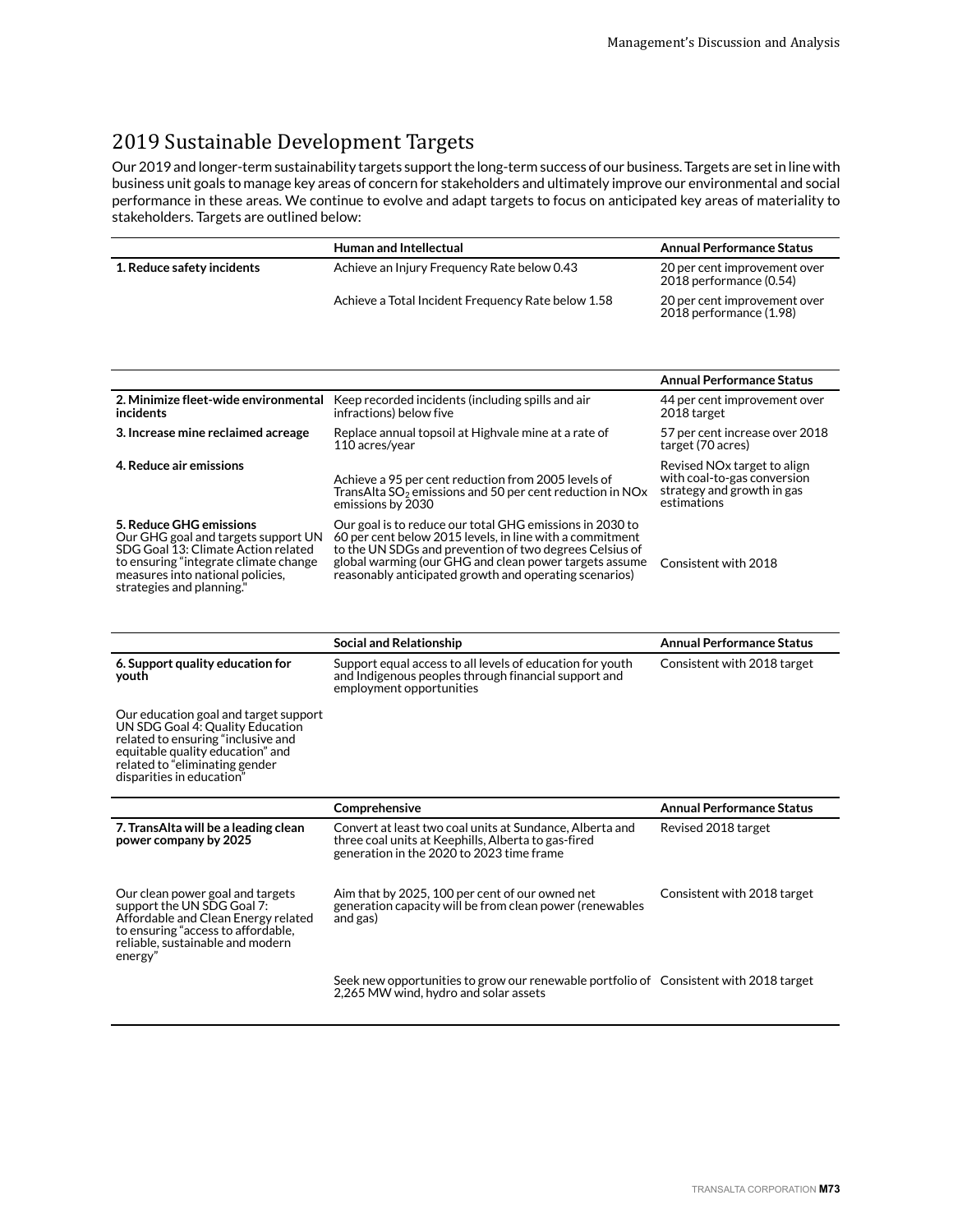## Governance and Risk Management

Our business activities expose us to a variety of risks and opportunities including, but not limited to, regulatory changes, rapidly changing market dynamics, and increased volatility in our key commodity markets. Our goal is to manage these risks and opportunities so that we are in position to develop our business and achieve our goals while remaining reasonably protected from an unacceptable level of risk or financial exposure. We use a multilevel risk management oversight structure to manage the risks and opportunities arising from our business activities, the markets in which we operate, and the political environments and structures with which we interface.

#### Governance

The key elements of our governance practices are:

- employees, management and the Board are committed to ethical business conduct, integrity, and honesty;
- we have established key policies and standards to provide a framework for how we conduct our business;
- the Chair of our Board and all directors, other than our President and Chief Executive Officer ("CEO") are independent;
- the Board is comprised of individuals with a mix of skills, knowledge and experience that are critical for our business and our strategy;
- the effectiveness of the Board is achieved through robust annual evaluations and continuing education of our directors; and
- our management and Board facilitate and foster an open dialogue with shareholders and community stakeholders.

**Commitment to ethical conduct** is the foundation of our corporate governance model. We have adopted the following codes of conduct to guide our business decisions and everyday business activities:

- Corporate Code of Conduct, which applies to all employees and officers of TransAlta and its subsidiaries,
- Directors' Code of Conduct,
- Supplier's Code of Conduct,
- Finance Code of Ethics, which applies to all financial employees of the Corporation, and
- Energy Trading Code of Conduct, which applies to all of our employees engaged in energy marketing.

Our codes of conduct outline the standards and expectations we have for our employees, officers, directors, consultants and suppliers with respect to, among other things, the protection and proper use of our assets. The codes also provide guidelines with respect to securing our assets, avoiding conflicts of interest, respect in the workplace, social responsibility, privacy, compliance with laws, insider trading, environment, health and safety, and our commitment to ethical and honest conduct. Our Corporate Code of Conduct and Directors' Code of Conduct each goes beyond the laws, rules, and regulations that govern our business in the jurisdictions in which we operate; it outlines the principal business practices with which all employees and directors must comply.

Our employees, officers and directors are reminded annually about the importance of ethics and professionalism in their daily work, and must certify annually that they have reviewed and understand their responsibilities as set forth in the respective codes of conduct. This certification also requires our employees, officers and directors to acknowledge that they have complied with the standards set out in the respective code during the last calendar year.

**The Board** provides stewardship of the Corporation and ensures that the Corporation establishes key policies and procedures for the identification, assessment and management of principal risks and strategic plans. The Board monitors and assesses the performance and progress of the Corporation's goals through candid and timely reports from the CEO and the senior management team. We have also established an annual evaluation process whereby our directors are provided with an opportunity to evaluate the Board, Board committees, individual directors and the Chair's performance.

In order to allow the Board to establish and manage the financial, environmental, and social elements of our governance practices, the Board has established the Audit and Risk Committee ("ARC"), the Governance, Safety and Sustainability Committee ("GSSC"), and the Human Resources Committee (the "HRC").

**The ARC**, consisting of independent members of the Board, provides assistance to the Board in fulfilling its oversight responsibility relating to the integrity of our consolidated financial statements and the financial reporting process; the systems of internal accounting and financial controls; the internal audit function; the external auditors' qualifications and terms and conditions of appointment, including remuneration; independence; performance and reports; and the legal and risk compliance programs as established by management and the Board. The ARC approves our Commodity and Financial Exposure Management policies and reviews quarterly Enterprise Risk Management reporting.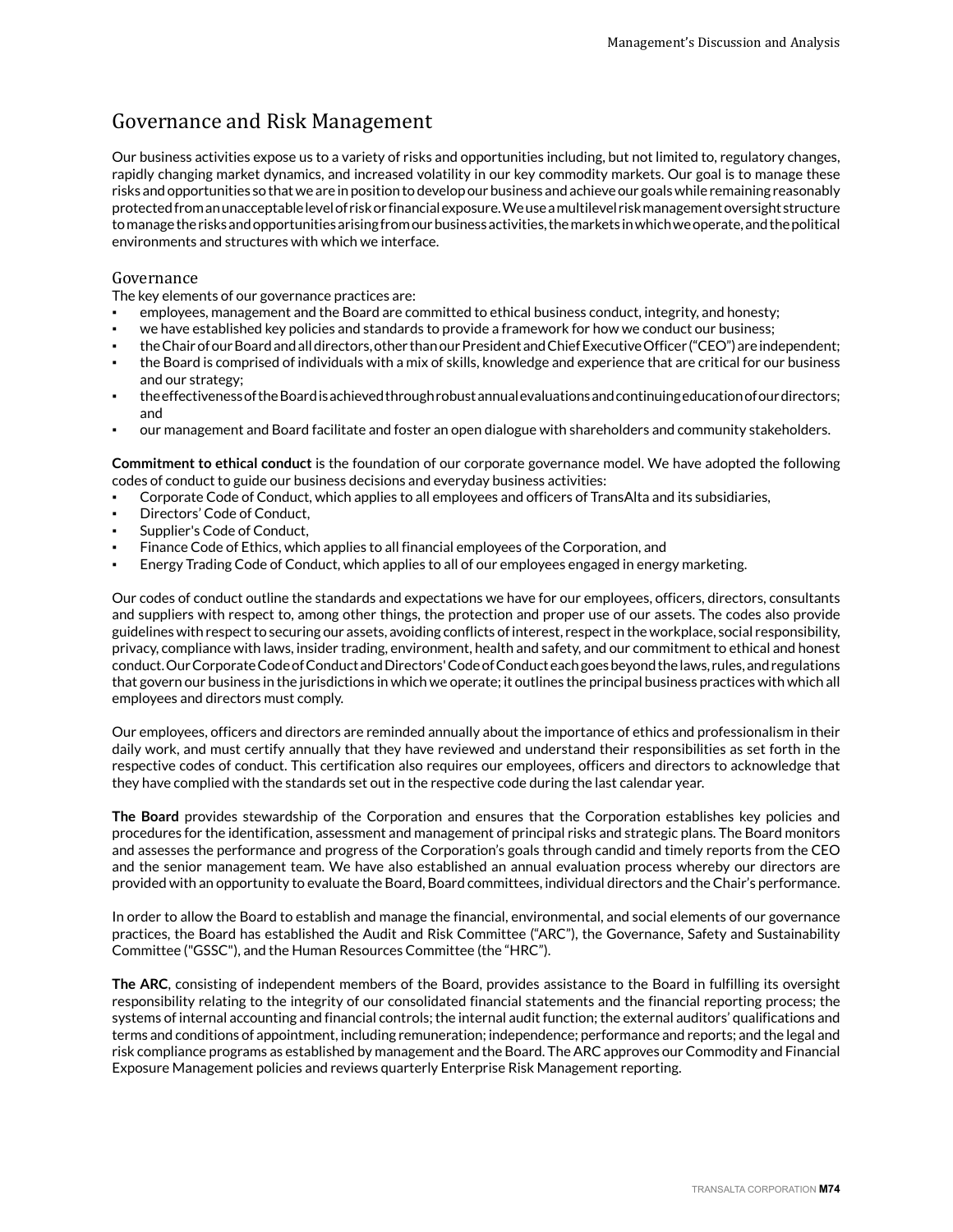**The GSSC** is responsible for developing and recommending to the Board a set of corporate governance principles applicable to the Corporation and for monitoring the compliance with these principles. The GSSC is also responsible for Board recruitment, succession planning and for the nomination of directors to the Board and its committees. In addition, the GSSC assists the Board in fulfilling its oversight responsibilities with respect to the Corporation's monitoring of environmental, health and safety regulations and public policy changes and the establishment and adherence to environmental, health and safety practices, procedures and policies. The GSSC also receives an annual report on the annual codes of conduct certification process.

In regards to overseeing and seeking to ensure that the Corporation consistently achieves strong environment, health and safety ("EH&S") performance, the GSSC undertakes a number of actions that include: i) receiving regular reports from management regarding environmental compliance, trends, and TransAlta's responses; ii) receiving reports and briefings on management's initiatives with respect to changes in climate change legislation, policy developments as well as other draft initiatives and the potential impact such initiatives may have on our operations; iii) assessing the impact of the GHG policies implementation and other legislative initiatives on the Corporation's business; iv) reviewing with management the EH&S policies of the Corporation; v) reviewing with management the health and safety practices implemented within the Corporation, as well as the evaluation and training processes put in place to address problem areas; vi) receiving reports from management on the near-miss reporting program and discussing with management ways to improve the EH&S processes and practices; and vi) reviewing the effectiveness of our response to EH&S issues and any new initiatives put in place to further improve the Corporation's EH&S culture.

**The HRC** is empowered by the Board to review and approve key compensation and human resources policies of the Corporation that are intended to attract, recruit, retain and motivate employees of the Corporation. The HRC also makes recommendations to the Board regarding the compensation of the Corporation's CEO, including the review and adoption of equity-based incentive compensation plans, the adoption of human resources policies that support human rights and ethical conduct, and the review and approval of executive management succession and development plans.

The responsibilities of other stakeholders within our risk management oversight structure are described below:

The CEO and senior management review and report on key risks quarterly. Specific Trading Risk Management reviews are held monthly by the Commodity and Compliance Risk Committee, and weekly by the Managing Director Commodity Risk, the commercial managing directors in Trading and Marketing, and the Senior Vice-President Trading and Marketing.

**The Investment Committee** is chaired by our Chief Financial Officer and is comprised of the CEO, Chief Financial Officer, Chief Legal and Compliance Officer and Corporate Secretary, and Chief Investment Officer. It reviews and approves all major capital expenditures including growth, productivity, life extensions and major coal outages. Projects that are approved by the Committee will then be put forward for approval by the Board, if required.

**The Commodity Risk & Compliance Committee** is chaired by our Senior Vice-President of Business Development and is comprised of the Chief Financial Officer, Chief Legal and Compliance Officer, Senior Vice-President of Business Development and Managing Director & Corporate Controller. It oversees the risk and compliance program in trading and ensures that this program is adequately resourced to monitor trading operations from a risk and compliance perspective. It also ensures the existence of appropriate controls, processes, systems and procedures to monitor adherence to policy.

TransAlta is listed on the TSX and the New York Stock Exchange and is subject to the governance regulations, rules and standards applicable under both exchanges. Our corporate governance practices meet the following governance rules of the TSX and Canadian Securities Administrators: i) Multilateral Instrument 52-109 Certification of Disclosure in Issuers' Annual and Interim Filings; ii) National Instrument 52-110 Audit Committees; iii) National Policy 58-201 Corporate Governance Guidelines; and iv) National Instrument 58-101 Disclosure of Corporate Governance Practices. As a "foreign private issuer" under US securities laws, we are generally permitted to comply with Canadian corporate governance requirements. Additional information regarding our governance practices can be found in our management information circular.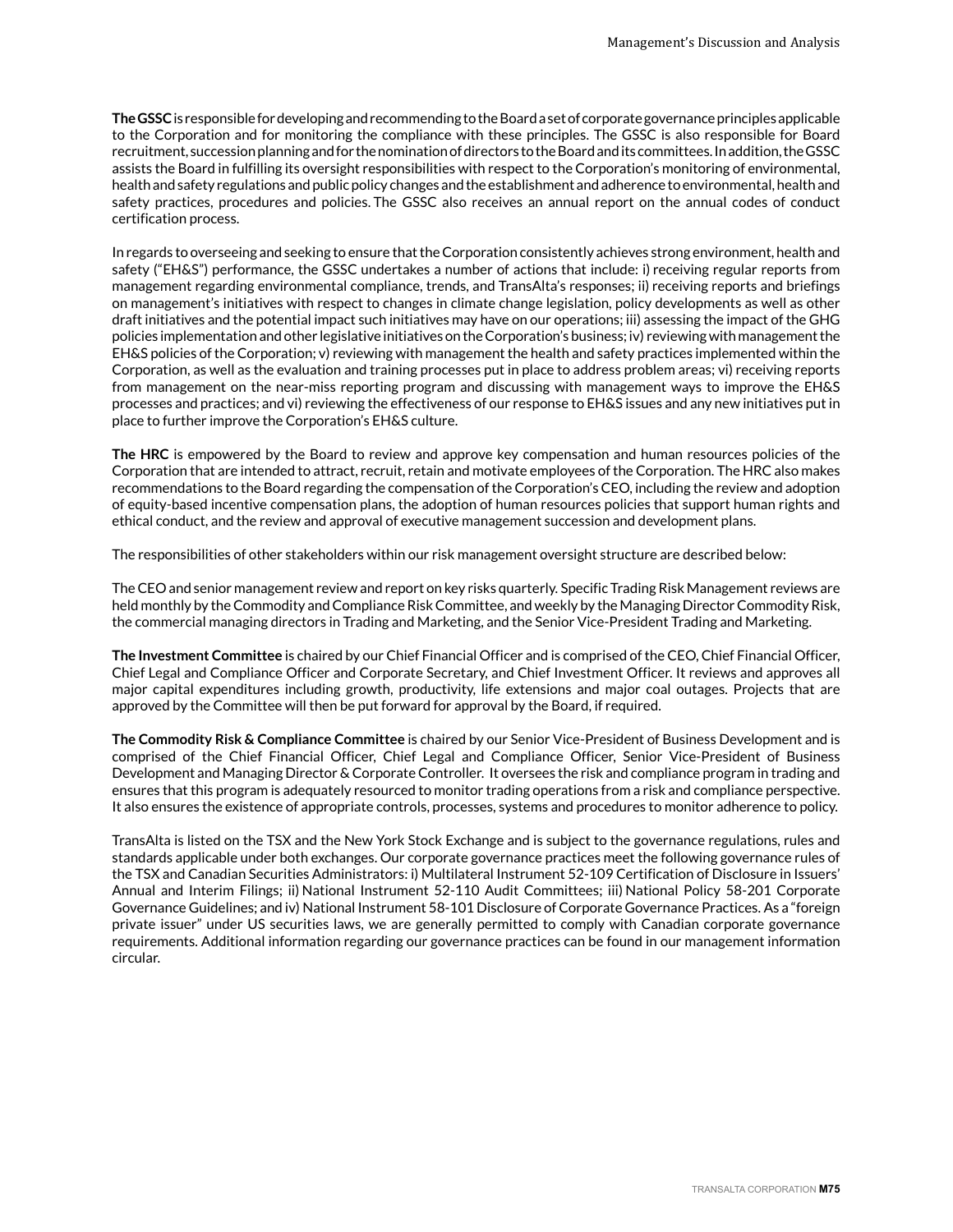### Risk Controls

Our risk controls have several key components:

#### **Enterprise Tone**

We strive to foster beliefs and actions that are true to, and respectful of, our many stakeholders. We do this by investing in communities where we live and work, operating and growing sustainably, putting safety first, and being responsible to the many groups and individuals with whom we work.

#### **Policies**

We maintain a comprehensive set of enterprise-wide policies. These policies establish delegated authorities and limits for business transactions, as well as allow for an exception approval process. Periodic reviews and audits are performed to ensure compliance with these policies. All employees and directors are required to sign a code of conduct on an annual basis.

#### **Reporting**

On a regular basis, residual risk exposures are reported to key decision-makers including the Board, the ARC, senior management, and/or the Commodity Risk & Compliance Committee, as applicable. Reporting to this latter committee includes analysis of new risks, monitoring of status to risk limits, review of events that can affect these risks, and discussion and review of the status of actions to minimize risks. This quarterly reporting provides for effective and timely risk management and oversight.

#### **Whistleblower System**

We have a process in place where employees, contractors, shareholders or other stakeholders may confidentially or anonymously report any potential legal or ethical concerns, including concerns relating to accounting, internal control accounting, auditing or financial matters or relating to alleged violations of our codes of conduct. These concerns can be submitted confidentially and anonymously, either directly to the ARC or through TransAlta's toll-free telephone or online Ethics Helpline. The ARC Chair is immediately notified of any material complaints and, otherwise, the ARC receives a report at every quarterly committee meeting on all findings related to any material complaints or complaints relating to accounting or financial reporting or alleged breaches in internal controls over financial reporting.

#### **Value at Risk and Trading Positions**

Value at risk ("VaR") is one of the primary measures used to manage our exposure to market risk resulting from commodity risk management activities. VaR is calculated and reported on a daily basis. This metric describes the potential change in the value of our trading portfolio over a three-day period within a 95 per cent confidence level, resulting from normal market fluctuations.

VaR is a commonly used metric that is employed by industry to track the risk in commodity risk management positions and portfolios. Two common methodologies for estimating VaR are the historical variance/covariance and Monte Carlo approaches. We estimate VaR using the historical variance/covariance approach. An inherent limitation of historical variance/covariance VaR is that historical information used in the estimate may not be indicative of future market risk. Stress tests are performed periodically to measure the financial impact to the trading portfolio resulting from potential market events, including fluctuations in market prices, volatilities of those prices and the relationships between those prices. We also employ additional risk mitigation measures. VaR at Dec. 31, 2018, associated with our proprietary commodity risk management activities was \$2 million (2017 - \$5 million). Refer to the Commodity Price Risk section of this MD&A for further discussion.

#### Risk Factors

Risk is an inherent factor of doing business. The following section addresses some, but not all, risk factors that could affect our future plans, performance, results or outcomes and our activities in mitigating those risks. These risks do not occur in isolation, but must be considered in conjunction with each other. For a further discussion of risk factors affecting the Corporation, readers are encouraged to read the Risk Factors section of our Annual Information Form for the year ended Dec. 31, 2018, available on our website at www.transalta.com and under our profile on SEDAR at www.sedar.com and on EDGAR at www.edgar.gov.

For some risk factors we show the after-tax effect on net earnings of changes in certain key variables. The analysis is based on business conditions and production volumes in 2018. Each item in the sensitivity analysis assumes all other potential variables are held constant. While these sensitivities are applicable to the period and the magnitude of changes on which they are based, they may not be applicable in other periods, under other economic circumstances, or for a greater magnitude of changes. The changes in rates should also not be assumed to be proportionate to earnings in all instances.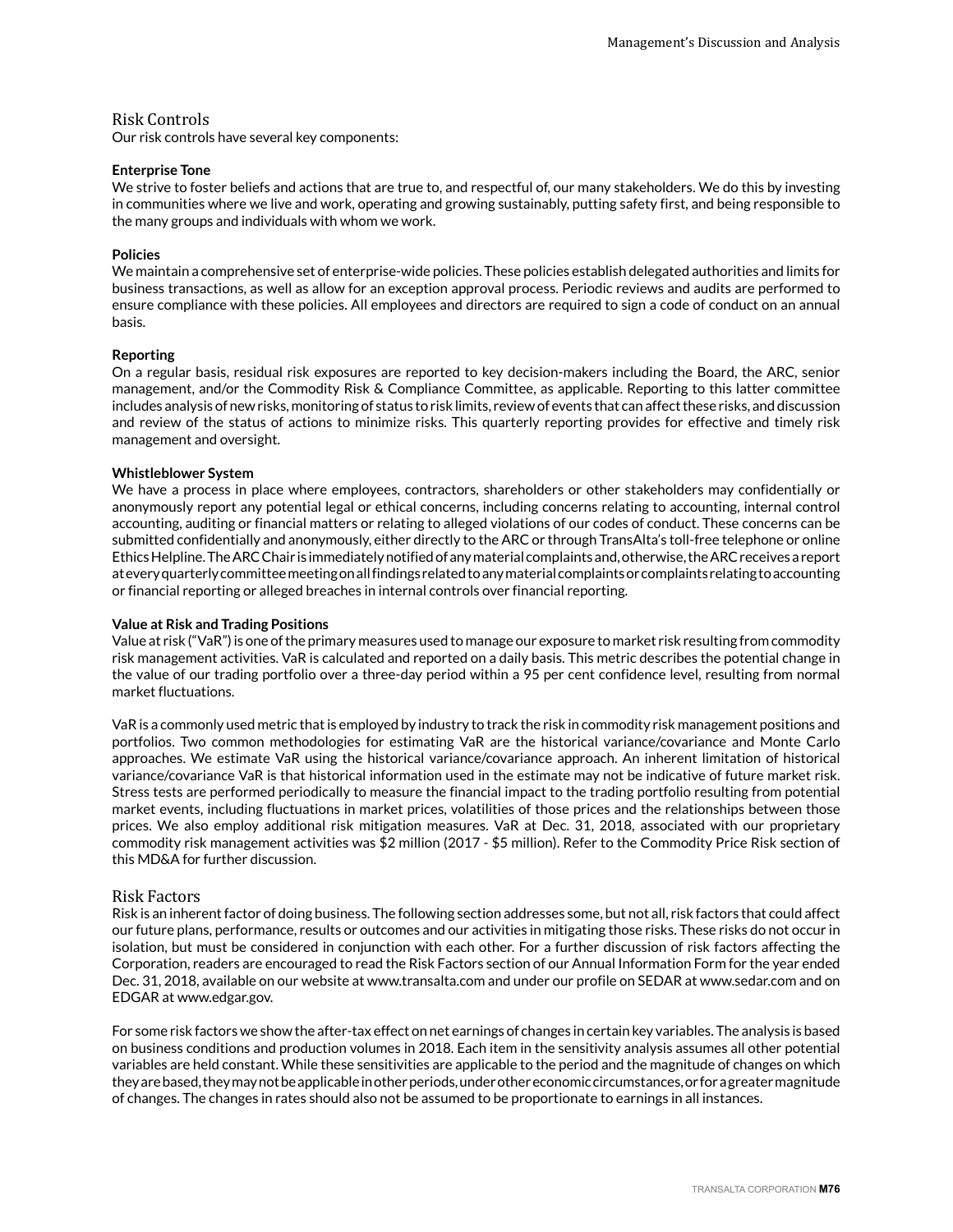#### **Volume Risk**

Volume risk relates to the variances from our expected production. For example, the financial performance of our Hydro, Wind and Solar operations is partially dependent upon the availability of their input resources in a given year. Where we are unable to produce sufficient quantities of output in relation to contractually specified volumes, we may be required to pay penalties or purchase replacement power in the market.

We manage volume risk by:

- actively managing our assets and their condition in order to be proactive in plant maintenance so that our plants are available to produce when required;
- monitoring water resources throughout Alberta to the best of our ability and optimizing this resource against realtime electricity market opportunities;
- placing our facilities in locations we believe to have adequate resources to generate electricity to meet the requirements of our contracts. However, we cannot guarantee that these resources will be available when we need them or in the quantities that we require; and
- diversifying our fuels and geography to mitigate regional or fuel-specific events.

The sensitivity of volumes to our net earnings is shown below:

| Factor                  | Increase or<br>decrease (%) | Approximate impact<br>on net earnings |
|-------------------------|-----------------------------|---------------------------------------|
| Availability/production |                             |                                       |

#### **Generation Equipment and Technology Risk**

There is a risk of equipment failure due to wear and tear, latent defect, design error or operator error, among other things, which could have a material adverse effect on the Corporation. Although our generation facilities have generally operated in accordance with expectations, there can be no assurance that they will continue to do so. Our plants are exposed to operational risks such as failures due to cyclic, thermal, and corrosion damage in boilers, generators, and turbines, and other issues that can lead to outages and increased volume risk. If plants do not meet availability or production targets specified in their PPA or other long-term contracts, we may be required to compensate the purchaser for the loss in the availability of production or record reduced energy or capacity payments. For merchant facilities, an outage can result in lost merchant opportunities. Therefore, an extended outage could have a material adverse effect on our business, financial condition, results of operations or our cash flows.

As well, we are exposed to procurement risk for specialized parts that may have long lead times. If we are unable to procure these parts when they are needed for maintenance activities, we could face an extended period where our equipment is unavailable to produce electricity.

We manage our generation equipment and technology risk by:

- operating our generating facilities within defined and proven operating standards that are designed to maximize the availability of our generating facilities for the longest period of time;
- performing preventive maintenance on a regular basis;
- adhering to a comprehensive plant maintenance program and regular turnaround schedules;
- adjusting maintenance plans by facility to reflect the equipment type and age;
- having sufficient business interruption coverage in place in the event of an extended outage;
- having force majeure clauses in our thermal and other PPAs and other long-term contracts;
- using proven technology in our generating facilities;
- monitoring technological advances and evaluating their impact upon our existing generating fleet and related maintenance programs;
- negotiating strategic supply agreements with selected vendors to ensure key components are available in the event of a significant outage;
- entering into long-term arrangements with our strategic supply partners to ensure availability of critical spare parts; and
- developing a long-term asset management strategy with the objective of maximizing the life cycles of our existing facilities and/or replacing of selected generating assets.

#### **Commodity Price Risk**

We have exposure to movements in certain commodity prices, including the market price of electricity and fuels used to produce electricity in both our electricity generation and proprietary trading businesses.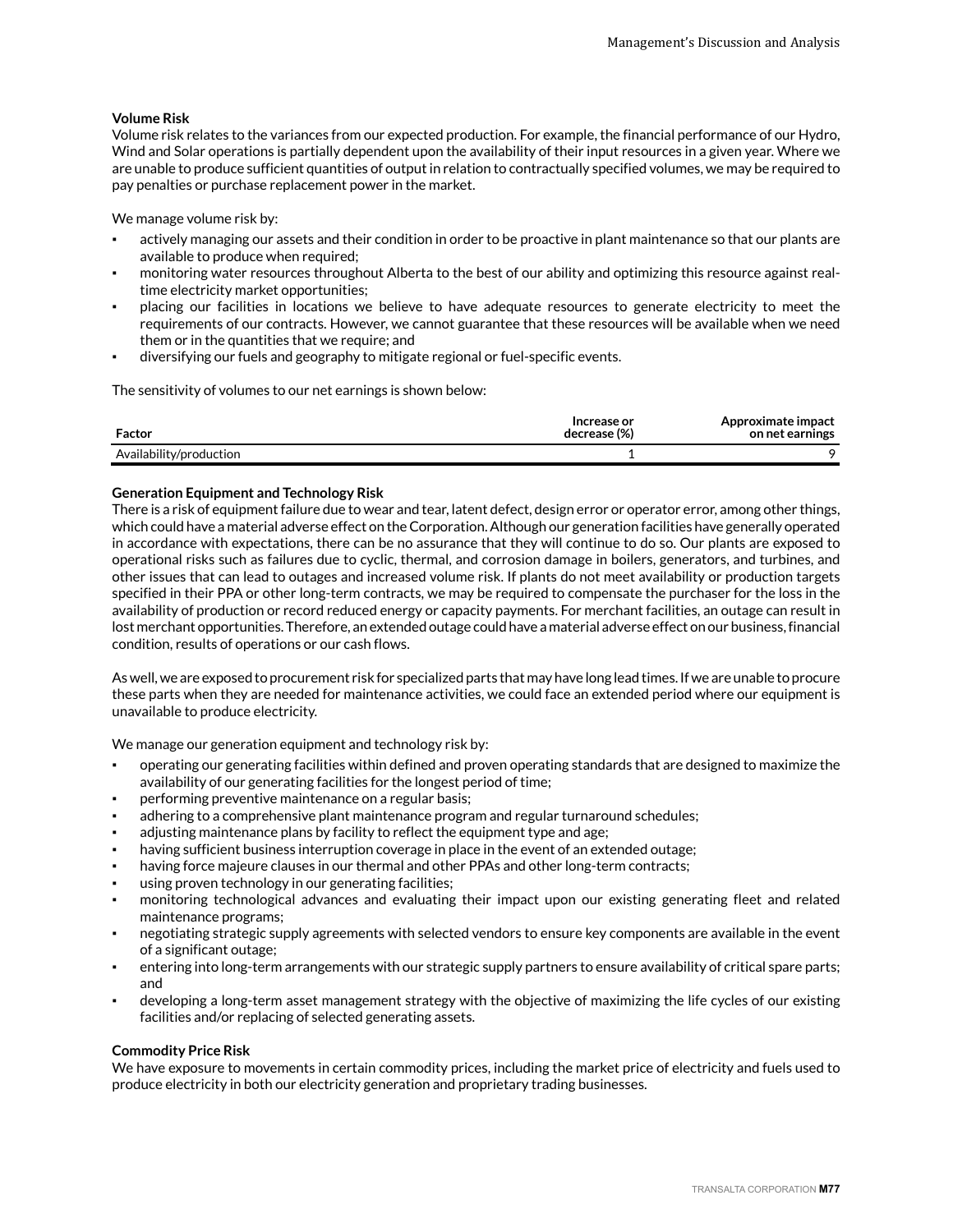We manage the financial exposure associated with fluctuations in electricity price risk by:

- entering into long-term contracts that specify the price at which electricity, steam and other services are provided;
- maintaining a portfolio of short-, medium- and long-term contracts to mitigate our exposure to short-term fluctuations in commodity prices;
- purchasing natural gas coincident with production for merchant plants so spot market spark spreads are adequate to produce and sell electricity at a profit; and
- ensuring limits and controls are in place for our proprietary trading activities.

In 2018, we had approximately 85 per cent (2017 - 92 per cent) of production under short-term and long-term contracts and hedges. In the event of a planned or unplanned plant outage or other similar event, however, we are exposed to changes in electricity prices on purchases of electricity from the market to fulfil our supply obligations under these short- and longterm contracts.

We manage the financial exposure to fluctuations in the cost of fuels used in production by:

- entering into long-term contracts that specify the price at which fuel is to be supplied to our plants;
- hedging emissions costs by entering into various emission trading arrangements; and
- selectively using hedges, where available, to set prices for fuel.

In 2018, 67 per cent (2017 - 57 per cent) of our cost of gas used in generating electricity was contractually fixed or passed through to our customers and 85 per cent (2017 - 83 per cent) of our purchased coal costs were contractually fixed.

Actual variations in net earnings can vary from calculated sensitivities and may not be linear due to optimization opportunities, co-dependencies and cost mitigations, production, availability and other factors.

#### **Coal Supply Risk**

Having sufficient fuel available when required for generation is essential to maintaining our ability to produce electricity under contracts and for merchant sale opportunities. At our coal-fired plants, input costs such as diesel, tires, the price and availability of mining equipment, the volume of overburden removed to access coal reserves, rail rates and the location of mining operations relative to the power plants are some of the exposures in our operations. Additionally, the ability of the mines to deliver coal to the power plants can be impacted by weather conditions and labour relations. At US Coal, interruptions at our supplier's mine, the availability of trains to deliver coal and the financial viability of our coal suppliers could affect our ability to generate electricity.

We manage coal supply risk by:

- ensuring that the majority of the coal used in electrical generation in Alberta is from reserves permitted through coal rights we have purchased or for which we have long-term supply contracts, thereby limiting our exposure to fluctuations in the supply of coal from third parties;
- using longer-term mining plans to ensure the optimal supply of coal from our mines;
- sourcing the majority of the coal used at US Coal under a mix of short-, medium-, and long-term contracts and from multiple mine sources to ensure sufficient coal is available at a competitive cost;
- contracting sufficient trains to deliver the coal requirements at US Coal;
- ensuring coal inventories on hand at Canadian Coal and US Coal are at appropriate levels for usage requirements;
- ensuring efficient coal handling and storage facilities are in place so that the coal being delivered can be processed in a timely and efficient manner;
- monitoring and maintaining coal specifications, and carefully matching the specifications mined with the requirements of our plants;
- co-firing natural gas with coal;
- monitoring the financial viability of US coal suppliers; and
- hedging diesel exposure in mining and transportation costs.

#### **Environmental Compliance Risk**

Environmental compliance risks are risks to our business associated with existing and/or changes in environmental regulations. New emission reduction objectives for the power sector are being established by governments in Canada (including as set forth in the Alberta Climate Leadership Plan) and the US. We anticipate continued and growing scrutiny by investors and other stakeholders relating to sustainability performance. These changes to regulations may affect our earnings by reducing the operating life of generating facilities, imposing additional costs on the generation of electricity, such as emission caps or tax, requiring additional capital investments in emission capture technology, or requiring us to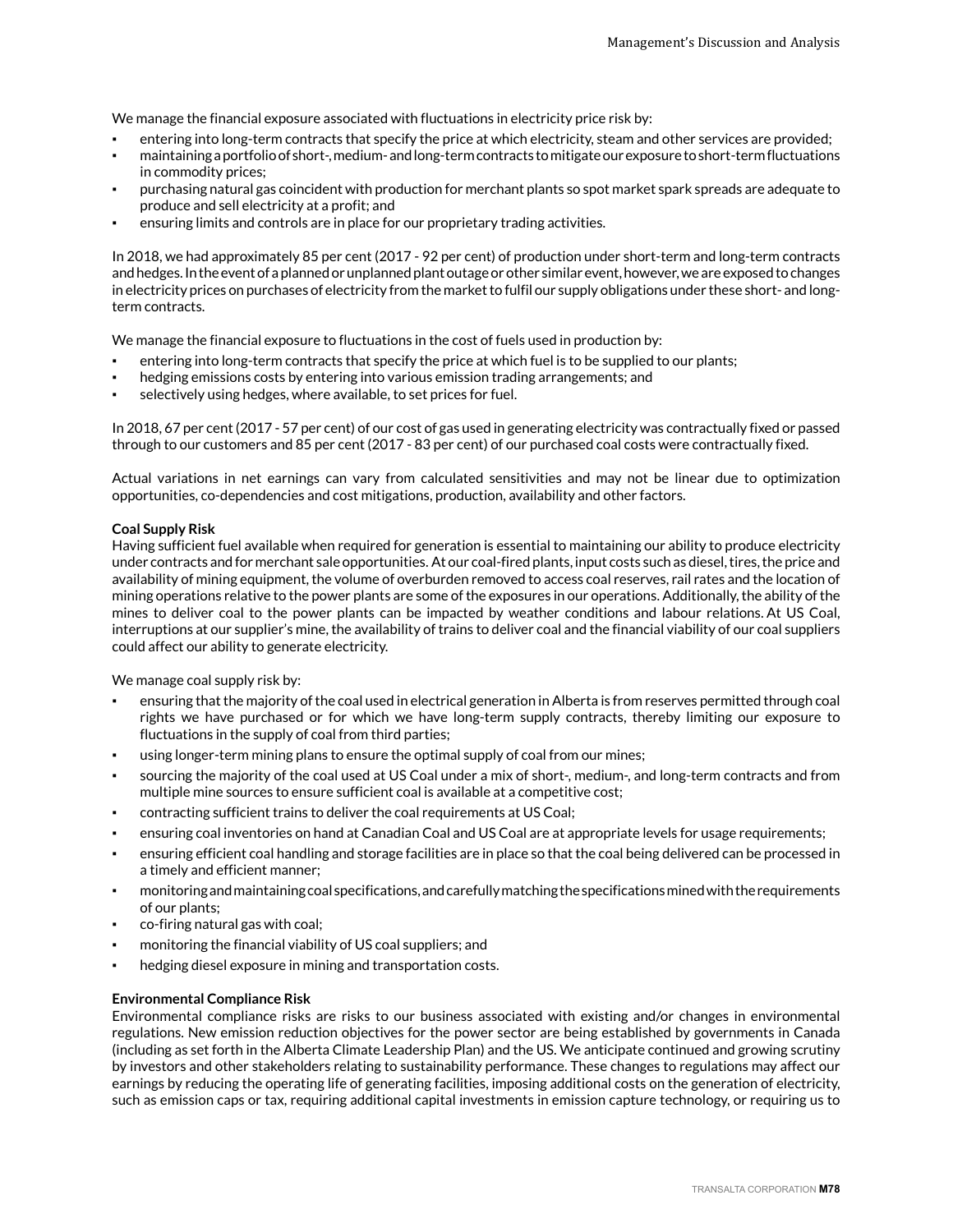invest in offset credits. It is anticipated that these compliance costs will increase due to increased political and public attention to environmental concerns.

We manage environmental compliance risk by:

- seeking continuous improvement in numerous performance metrics such as emissions, safety, land and water impacts, and environmental incidents;
- having an International Organization for Standardization and Occupational Health and Safety Assessment Seriesbased environmental health and safety management system in place that is designed to continuously improve performance;
- committing significant experienced resources to work with regulators in Canada and the US to advocate that regulatory changes are well designed and cost effective;
- developing compliance plans that address how to meet or surpass emission standards for GHGs, mercury, SO<sub>2</sub>, and NOx, which will be adjusted as regulations are finalized;
- purchasing emission reduction offsets;
- investing in renewable energy projects, such as wind, solar and hydro generation; and
- incorporating change-in-law provisions in contracts that allow recovery of certain compliance costs from our customers.

We strive to be in compliance with all environmental regulations relating to operations and facilities. Compliance with both regulatory requirements and management system standards is regularly audited through our performance assurance policy and results are reported quarterly to the GSSC.

#### **Credit Risk**

Credit risk is the risk to our business associated with changes in the creditworthiness of entities with which we have commercial exposures. This risk results from the ability of a counterparty to either fulfil its financial or performance obligations to us or where we have made a payment in advance of the delivery of a product or service. The inability to collect cash due to us or to receive products or services may have an adverse impact upon our net earnings and cash flows.

We manage our exposure to credit risk by:

- establishing and adhering to policies that define credit limits based on the creditworthiness of counterparties, contract term limits and the credit concentration with any specific counterparty;
- requiring formal sign-off on contracts that include commercial, financial, legal and operational reviews;
- requiring security instruments, such as parental guarantees, letters of credit, and cash collateral or third-party credit insurance if a counterparty goes over its limits. Such security instruments can be collected if a counterparty fails to fulfil its obligation; and
- reporting our exposure using a variety of methods that allow key decision-makers to assess credit exposure by counterparty. This reporting allows us to assess credit limits for counterparties and the mix of counterparties based on their credit ratings.

If established credit exposure limits are exceeded, we take steps to reduce this exposure, such as by requesting collateral, if applicable, or by halting commercial activities with the affected counterparty. However, there can be no assurances that we will be successful in avoiding losses as a result of a contract counterparty not meeting its obligations.

Our credit risk management profile and practices have not changed materially from Dec. 31, 2017. We had no material counterparty losses in 2018. We continue to keep a close watch on changes and trends in the market and the impact these changes could have on our energy trading business and hedging activities, and will take appropriate actions as required, although no assurance can be given that we will always be successful.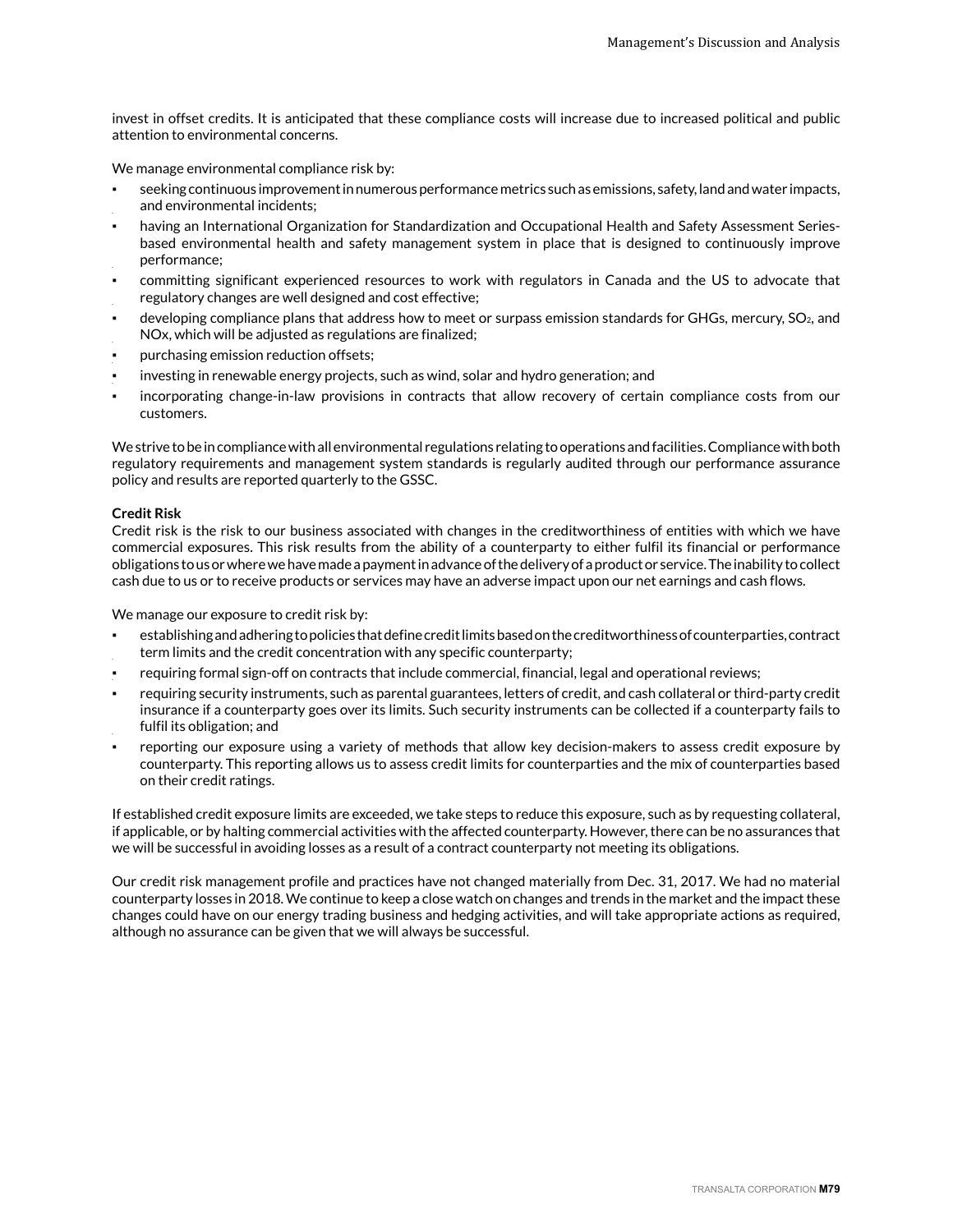The following table outlines our maximum exposure to credit risk without taking into account collateral held or right of set-off, including the distribution of credit ratings, as at Dec. 31, 2018:

|                                            | Investment grade<br>(Per cent) | Non-investment grade<br>(Per cent) | Total<br>(Per cent) | Total<br>amount |
|--------------------------------------------|--------------------------------|------------------------------------|---------------------|-----------------|
| Trade and other receivables <sup>(1)</sup> | 86                             | 14                                 | 100                 | 731             |
| Long-term finance lease receivables        | 100                            |                                    | 100                 | 191             |
| Risk management assets $^{(1)}$            | 99                             |                                    | 100                 | 808             |
| Loan receivable <sup>(2)</sup>             |                                | 100                                | 100                 | 77              |
| <b>Total</b>                               |                                |                                    |                     | 1.807           |

*(1) Letters of credit and cash and cash equivalents are the primary types of collateral held as security related to these amounts.* 

*(2) The counterparties have no external credit ratings.* 

The maximum credit exposure to any one customer for commodity trading operations, including the fair value of open trading positions net of any collateral held, is \$13 million (2017 - \$40 million).

#### **Currency Rate Risk**

We have exposure to various currencies as a result of our investments and operations in foreign jurisdictions, the earnings from those operations, the acquisition of equipment and services and foreign-denominated commodities from foreign suppliers, and our US-denominated debt. Our exposures are primarily to the US and Australian currencies. Changes in the values of these currencies in relation to the Canadian dollar may affect our earnings or the value of our foreign investments to the extent that these positions or cash flows are not hedged or the hedges are ineffective.

We manage our currency rate risk by establishing and adhering to policies that include:

- hedging our net investments in US operations using US-denominated debt;
- entering into forward foreign exchange contracts to hedge future foreign-denominated expenditures including our US-denominated debt that is outside the net investment portfolio; and
- hedging our expected foreign operating cash flows. Our target is to hedge a minimum of 60 per cent of our forecasted foreign operating cash flows over a four-year period, with a minimum of 90 per cent in the current year, 70 per cent in the next year, 50 per cent in the third year and 30 per cent in the fourth year. The US exposure will be managed with a combination of interest expense on our US-denominated debt and forward foreign exchange contracts; the Australian exposure will be managed with forward foreign exchange contracts.

The sensitivity of our net earnings to changes in foreign exchange rates has been prepared using management's assessment that an average four cent increase or decrease in the US or Australian currencies relative to the Canadian dollar is a reasonable potential change over the next quarter, and is shown below:

| Factor        | Increase or decrease | Approximate impact<br>on net earnings |
|---------------|----------------------|---------------------------------------|
| Exchange rate | 0.04                 | <br>million before tax                |

#### **Liquidity Risk**

Liquidity risk relates to our ability to access capital to be used to engage in trading and hedging activities, capital projects, debt refinancing and payment of liabilities, capital structure and general corporate purposes. Investment grade credit ratings support these activities and provide a more reliable and cost-effective means to access capital markets through commodity and credit cycles. Changes in credit ratings may also affect our ability and/or the cost of establishing normal course derivative or hedging transactions, including those undertaken by our Energy Marketing segment. Counterparties enter into certain electricity and natural gas purchase and sale contracts for the purposes of asset-backed sales and proprietary trading. The terms and conditions of these contracts require the counterparties to provide collateral when the fair value of the obligation pursuant to these contracts is in excess of any credit limits granted. Downgrades in creditworthiness by certain credit rating agencies may challenge our ability to enter into these contracts or any ordinary course contract, decrease the credit limits granted, and increase the amount of collateral that may have to be provided. Certain existing contracts contain credit rating contingent clauses, that, when triggered, automatically increase costs under the contract or require additional collateral to be posted. Where the contingency is based on the lowest single rating, a one-level downgrade from a credit rating agency with an originally higher rating may not, however, trigger additional direct adverse impact.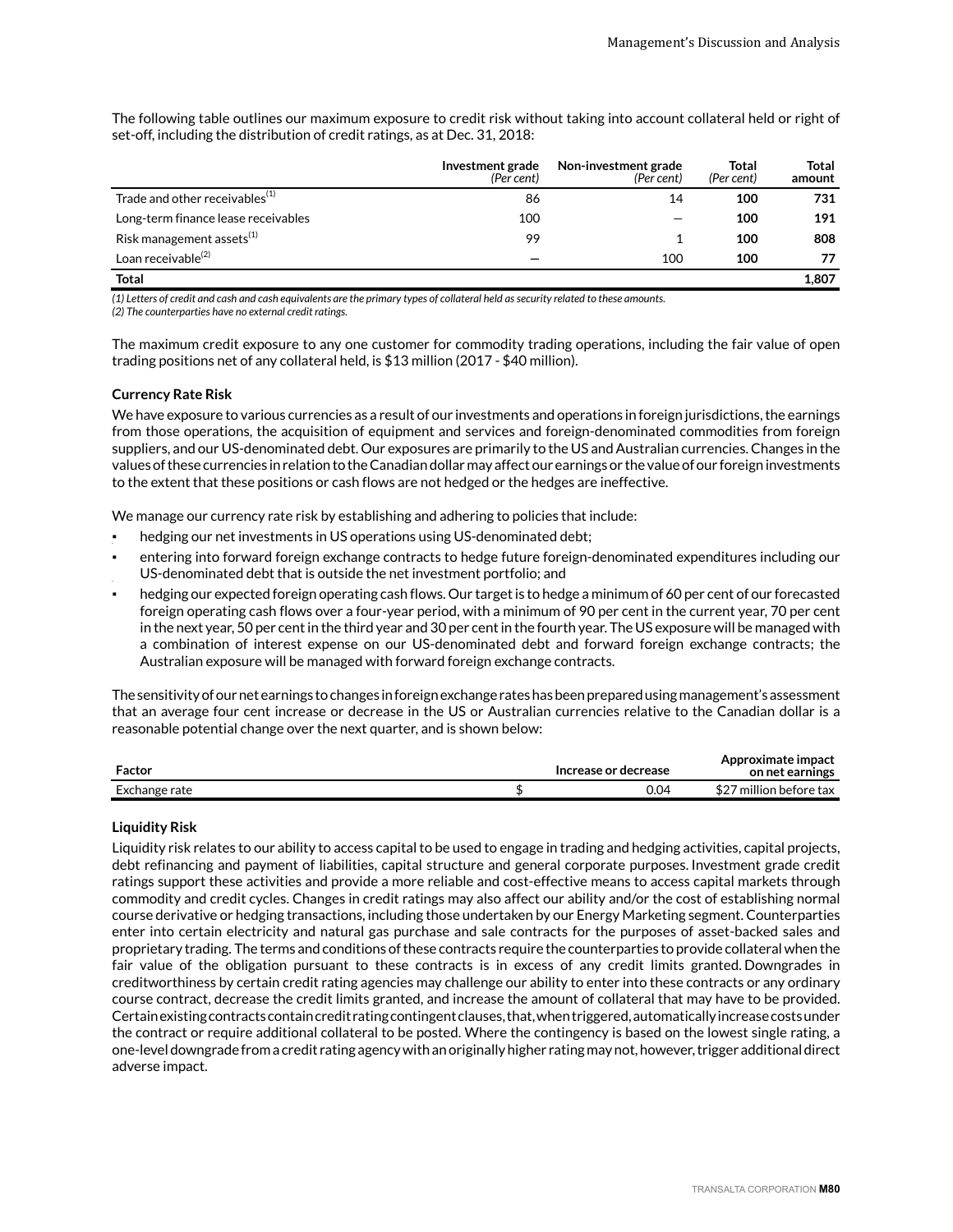We are focused on strengthening our financial position and flexibility and achieving stable investment grade credit ratings with rating agencies. Credit ratings issued for TransAlta, as well as the corresponding rating agency outlooks, are set out in the Financial Capital section of this MD&A. Credit ratings are subject to revision or withdrawal at any time by the rating organization, and there can be no assurance that TransAlta's credit ratings and the corresponding outlook will not be changed, resulting in the adverse possible impacts identified above.

As at Dec. 31, 2018, we have liquidity of \$1.0 billion comprised of amounts not drawn under our committed credit facilities and cash on hand that is available to draw on for projects in 2019.

We manage liquidity risk by:

- monitoring liquidity on trading positions;
- preparing and revising longer-term financing plans to reflect changes in business plans and the market availability of capital;
- reporting liquidity risk exposure for commodity risk management activities on a regular basis to the Commodity Risk & Compliance Committee, senior management and the ARC;
- maintaining investment grade credit ratings; and
- maintaining sufficient undrawn committed credit lines to support potential liquidity requirements.

#### **Interest Rate Risk**

Changes in interest rates can impact our borrowing costs and the capacity revenues we receive from our Alberta PPA plants. Changes in our cost of capital may also affect the feasibility of new growth initiatives.

We manage interest rate risk by establishing and adhering to policies that include:

- emploving a combination of fixed and floating rate debt instruments; and
- monitoring the mixture of floating and fixed rate debt and adjusting where necessary to ensure a continued efficient mixture of these types of debt.

At Dec. 31, 2018, approximately 14 per cent (2017 - six per cent) of our total debt portfolio was subject to changes in floating interest rates through a combination of floating rate debt and interest rate swaps.

The sensitivity of changes in interest rates upon our net earnings is shown below:

| Factor        | Increase or<br>decrease (%) | Approximate impact<br>on net earnings |
|---------------|-----------------------------|---------------------------------------|
| Interest rate | 15%                         | L million before tax                  |

#### **Project Management Risk**

On capital projects, we face risks associated with cost overruns, delays and performance.

We manage project risks by:

- ensuring all projects are reviewed to see that established processes and policies are followed, risks have been properly identified and quantified, input assumptions are reasonable and returns are realistically forecasted prior to senior management and Board of Director approvals;
- using consistent and disciplined project management methodologies and processes;
- performing detailed analysis of project economics prior to construction or acquisition and by determining our asset contracting strategy to ensure the right mix of contracted and merchant capacity before starting construction;
- developing and following through with comprehensive plans that include critical paths identified, key delivery points and backup plans;
- managing project closeouts so that any learnings from the project are incorporated into the next significant project,
- fixing the price and availability of the equipment, foreign currency rates, warranties and source agreements as much as is economically feasible before proceeding with the project; and
- entering into labour agreements to provide security around cost and productivity.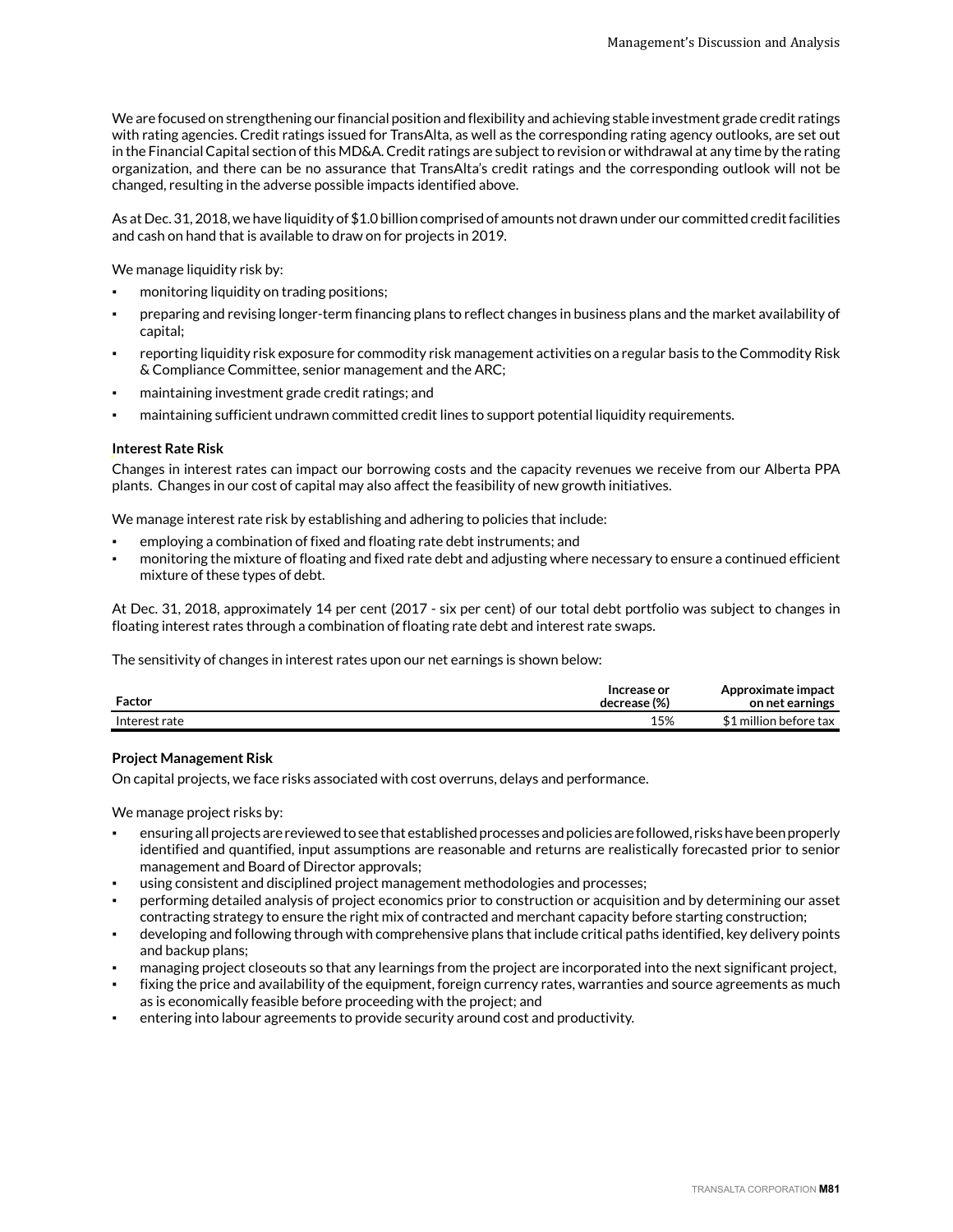#### **Human Resource Risk**

Human resource risk relates to the potential impact upon our business as a result of changes in the workplace. Human resource risk can occur in several ways:

- potential disruption as a result of labour action at our generating facilities;
- reduced productivity due to turnover in positions;
- inability to complete critical work due to vacant positions;
- failure to maintain fair compensation with respect to market rate changes; and
- reduced competencies due to insufficient training, failure to transfer knowledge from existing employees or insufficient expertise within current employees.

We manage this risk by:

- monitoring industry compensation and aligning salaries with those benchmarks,
- using incentive pay to align employee goals with corporate goals,
- monitoring and managing target levels of employee turnover, and
- ensuring new employees have the appropriate training and qualifications to perform their jobs.

In 2018, 50 per cent (2017 - 52 per cent) of our labour force was covered by 10 (2017 - 11) collective bargaining agreements. In 2018, four (2017 - four) agreements were renegotiated. We anticipate the successful negotiation of five collective agreements in 2019.

#### **Regulatory and Political Risk**

Regulatory and political risk is the risk to our business associated with potential changes to the existing regulatory structures and the political influence upon those structures. This risk can come from market regulation and re-regulation, increased oversight and control, structural or design changes in markets, or other unforeseen influences. Market rules are often dynamic and we are not able to predict whether there will be any material changes in the regulatory environment or the ultimate effect of changes in the regulatory environment on our business. This risk includes, among other things, uncertainties associated with the development of capacity markets for electricity in the provinces of Alberta and Ontario, uncertainties associated with the development of carbon pricing policies, the qualification of our renewable facilities in Alberta to the generation of tradable GHG allowances as part of the transition from the *Specified Gas Emitters Regulation* to the new regulation to be formulated to give effect to the Alberta Climate Leadership Plan in 2020, as well as the influence of regulation on the value of allowances or credits generated.

We manage these risks systematically through our Legal and Regulatory groups and our Compliance program, which is reviewed periodically to ensure its effectiveness. We work with governments, regulators, electricity system operators and other stakeholders to resolve issues as they arise. We are actively monitoring changes to market rules and market design, and we engage in industry and government agency led stakeholder engagement processes. Through these and other avenues, we engage in advocacy and policy discussions at a variety of levels. These stakeholder negotiations have allowed us to engage in proactive discussions with governments and regulatory agencies over the longer term.

International investments are subject to unique risks and uncertainties relating to the political, social and economic structures of the respective country and such country's regulatory regime. We mitigate this risk through the use of nonrecourse financing and insurance.

#### **Transmission Risk**

Access to transmission lines and transmission capacity for existing and new generation are key to our ability to deliver energy produced at our power plants to our customers. The risks associated with the aging existing transmission infrastructure in markets in which we operate continue to increase because new connections to the power system are consuming transmission capacity quicker than it is being added by new transmission developments.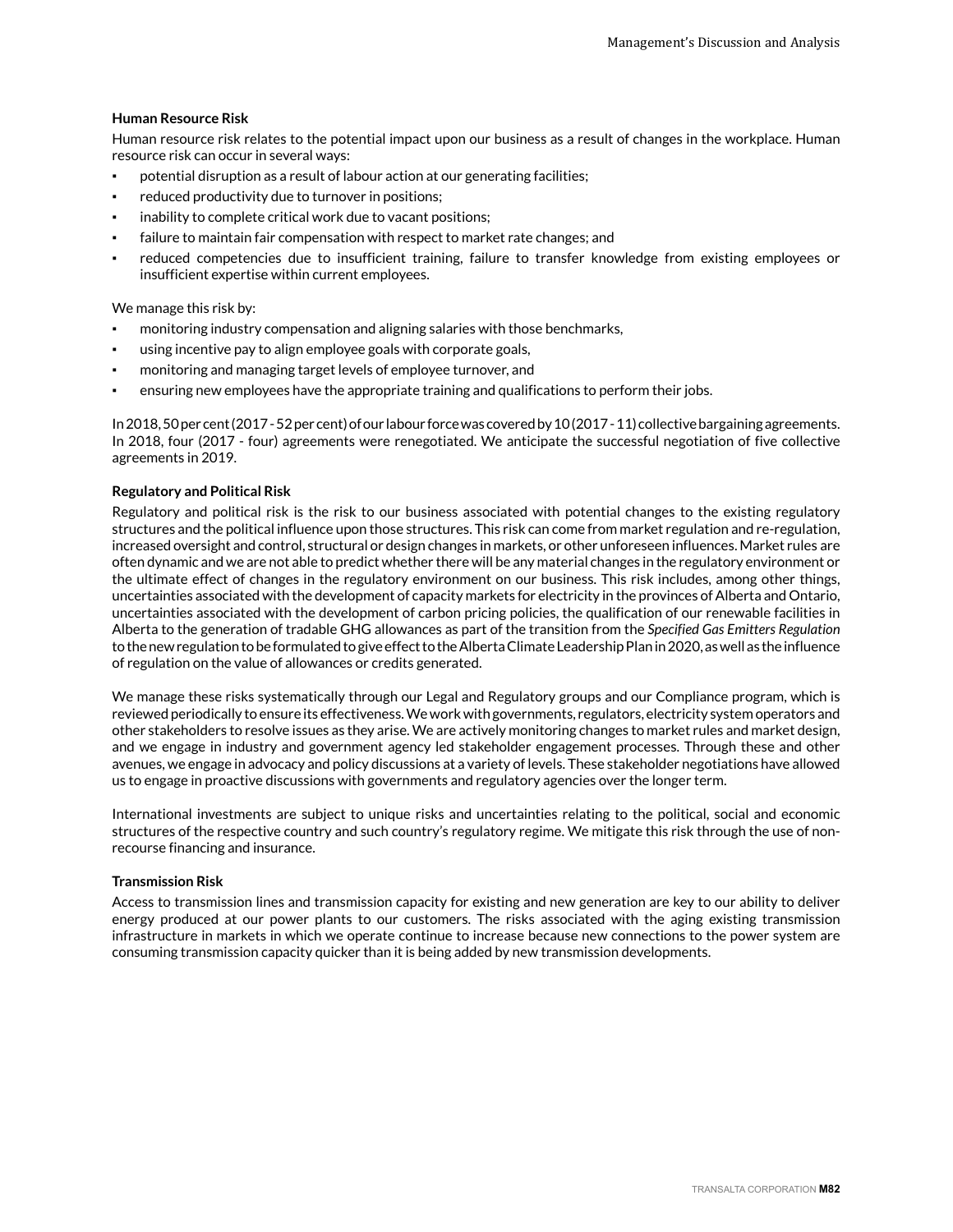#### **Reputation Risk**

Our reputation is one of our most valued assets. Reputation risk relates to the risk associated with our business because of changes in opinion from the general public, private stakeholders, governments and other entities.

We manage reputation risk by:

- striving as a neighbour and business partner in the regions where we operate to build viable relationships based on mutual understanding leading to workable solutions with our neighbours and other community stakeholders;
- clearly communicating our business objectives and priorities to a variety of stakeholders on a routine and transparent basis;
- applying innovative technologies to improve our operations, work environment and environmental footprint;
- maintaining positive relationships with various levels of government;
- pursuing sustainable development as a longer-term corporate strategy;
- ensuring that each business decision is made with integrity and in line with our corporate values;
- communicating the impact and rationale of business decisions to stakeholders in a timely manner; and
- maintaining strong corporate values that support reputation risk management initiatives, including the annual code of conduct sign-off.

#### **Corporate Structure Risk**

We conduct a significant amount of business through subsidiaries and partnerships. Our ability to meet and service debt obligations is dependent upon the results of operations of our subsidiaries and the payment of funds by our subsidiaries in the form of distributions, loans, dividends or otherwise. In addition, our subsidiaries may be subject to statutory or contractual restrictions that limit their ability to distribute cash to us.

#### **Cybersecurity Risk**

We rely on our information technology to process, transmit and store electronic information and data used for the safe operation of our assets. In today's ever evolving cybersecurity landscape, any attacks or other breaches of network or information systems may cause disruptions to our business operations. Cyberattackers may use a range of techniques, from exploiting vulnerabilities within our user-base, to using sophisticated malicious code on a single or distributed basis to try to breach our network security controls. Attackers may also use a combination of techniques in their attempt to evade safeguards such as firewalls, intrusion prevention systems and antivirus software that exist on our network infrastructure systems. A successful cyberattack may allow for the unauthorized interception, destruction, use or dissemination of our information and may cause disruptions to our business operations.

We continuously take measures to secure our infrastructure against potential cyberattacks that may damage our infrastructure, systems and data. Our cybersecurity program aligns with industry best practices to ensure that a holistic approach to security is maintained. We have implemented security controls to help secure our data and business operations, including access control measures, intrusion detection and prevention systems, logging and monitoring of network activities, and implementing policies and procedures to ensure the secure operations of the business. We have also established security awareness programs to help educate our users on cybersecurity risks and their responsibilities in helping protect the business.

While we have systems, policies, hardware, practices, data backups, and procedures designed to prevent or limit the effect of the security breaches of our generation facilities and infrastructure and data, there can be no assurance that these measures will be sufficient or that such security breaches will not occur or, if they do occur, that they will be adequately addressed in a timely manner. We closely monitor both preventive and detective measures to manage these risks.

#### **General Economic Conditions**

Changes in general economic conditions impact product demand, revenue, operating costs, the timing and extent of capital expenditures, the net recoverable value of PP&E, financing costs, credit and liquidity risk, and counterparty risk.

#### **Income Taxes**

Our operations are complex and located in several countries. The computation of the provision for income taxes involves tax interpretations, regulations and legislation that are continually changing. Our tax filings are subject to audit by taxation authorities. Management believes that it has adequately provided for income taxes as required by IFRS, based on all information currently available.

The Corporation is subject to changing laws, treaties and regulations in and between countries. Various tax proposals in the countries we operate in could result in changes to the basis on which deferred taxes are calculated or could result in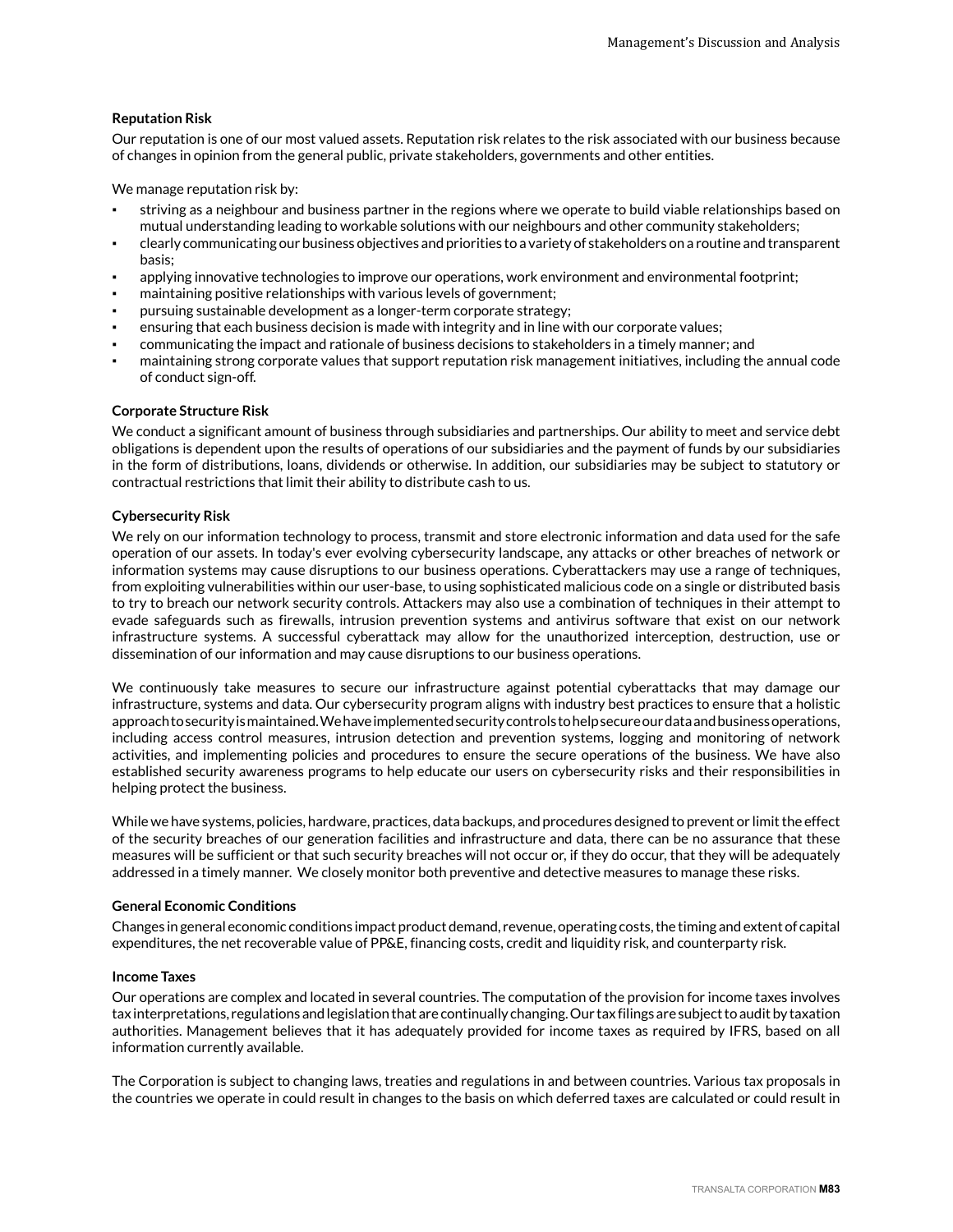changes to income or non-income tax expense. There has recently been an increased focus on issues related to the taxation of multinational corporations. A change in tax laws, treaties or regulations, or in the interpretation thereof, could result in a materially higher income or non-income tax expense that could have a material adverse impact on the Corporation.

The sensitivity of changes in income tax rates upon our net earnings is shown below:

| Factor   | Increase or<br>decrease (%) | Approximate impact<br>on net earnings |
|----------|-----------------------------|---------------------------------------|
| Tax rate |                             | million                               |

#### **Legal Contingencies**

We are occasionally named as a party in various disputes, claims and legal or regulatory proceedings that arise during the normal course of our business. We review each of these claims, including the nature of the claim, the amount in dispute or claimed, and the availability of insurance coverage. There can be no assurance that any particular dispute, claim or proceeding will be resolved in our favour or our liabilities with respect to such claims will not have a material adverse effect on us or our business, operations or financial results.

#### **Other Contingencies**

We maintain a level of insurance coverage deemed appropriate by management. There were no significant changes to our insurance coverage during renewal of the insurance policies on Dec. 31, 2018. Our insurance coverage may not be available in the future on commercially reasonable terms. There can be no assurance that our insurance coverage will be fully adequate to compensate for potential losses incurred. In the event of a significant economic event, the insurers may not be capable of fully paying all claims. All insurance policies are subject to standard exclusions. Cyber coverage is not currently purchased.

## Fourth Quarter

### Consolidated Financial Highlights

| Three months ended Dec. 31                                                           | 2018   | 2017   |
|--------------------------------------------------------------------------------------|--------|--------|
| Revenues                                                                             | 622    | 638    |
| Net earnings (loss) attributable to common shareholders                              | (122)  | (145)  |
| Cash flow from operating activities                                                  | 132    | 81     |
| Comparable EBITDA <sup>(1)</sup>                                                     | 233    | 275    |
| FFO <sup>(1)</sup>                                                                   | 217    | 219    |
| $FCF^{(1)}$                                                                          | 98     | 101    |
| Net earnings (loss) per share attributable to common shareholders, basic and diluted | (0.43) | (0.50) |
| FFO per share $(1)$                                                                  | 0.76   | 0.76   |
| FCF per share $(1)$                                                                  | 0.34   | 0.35   |
| Dividends declared per common share <sup>(2)</sup>                                   | 0.08   | 0.04   |
| Dividends declared per preferred share <sup>(2)</sup>                                | 0.52   | 0.26   |

 *(1) These items are not defined under IFRS. Presenting these items from period to period provides management and investors with the ability to evaluate earnings trends more readily in comparison with prior periods' results. Refer to the Discussion of Consolidated Financial Results section of this MD&A for further discussion of these items, including, where applicable, reconciliations to measures calculated in accordance with IFRS. (2) Dividends declared vary year over year due to timing of dividend declarations.* 

#### Financial Highlights

We delivered consistent results in the fourth quarter with FCF of \$98 million, compared to \$101 million last year. FFO was \$217 million, which was comparable to the fourth quarter of 2017, as the business continues to deliver solid performance.

Net loss attributable to common shareholders in the fourth quarter of 2018 was \$122 million (\$0.43 net loss per share) compared to a net loss of \$145 million (\$0.50 net earnings per share) in the same period of 2017, an improvement of \$23 million compared to last year. This was driven by an income tax recovery of \$16 million compared to income tax expense of \$105 million in 2017, which was high due to the US tax rate reduction. This improvement was partially offset by lower comparable EBITDA of \$42 million and the write-off of project development costs of \$23 million in the fourth quarter of 2018.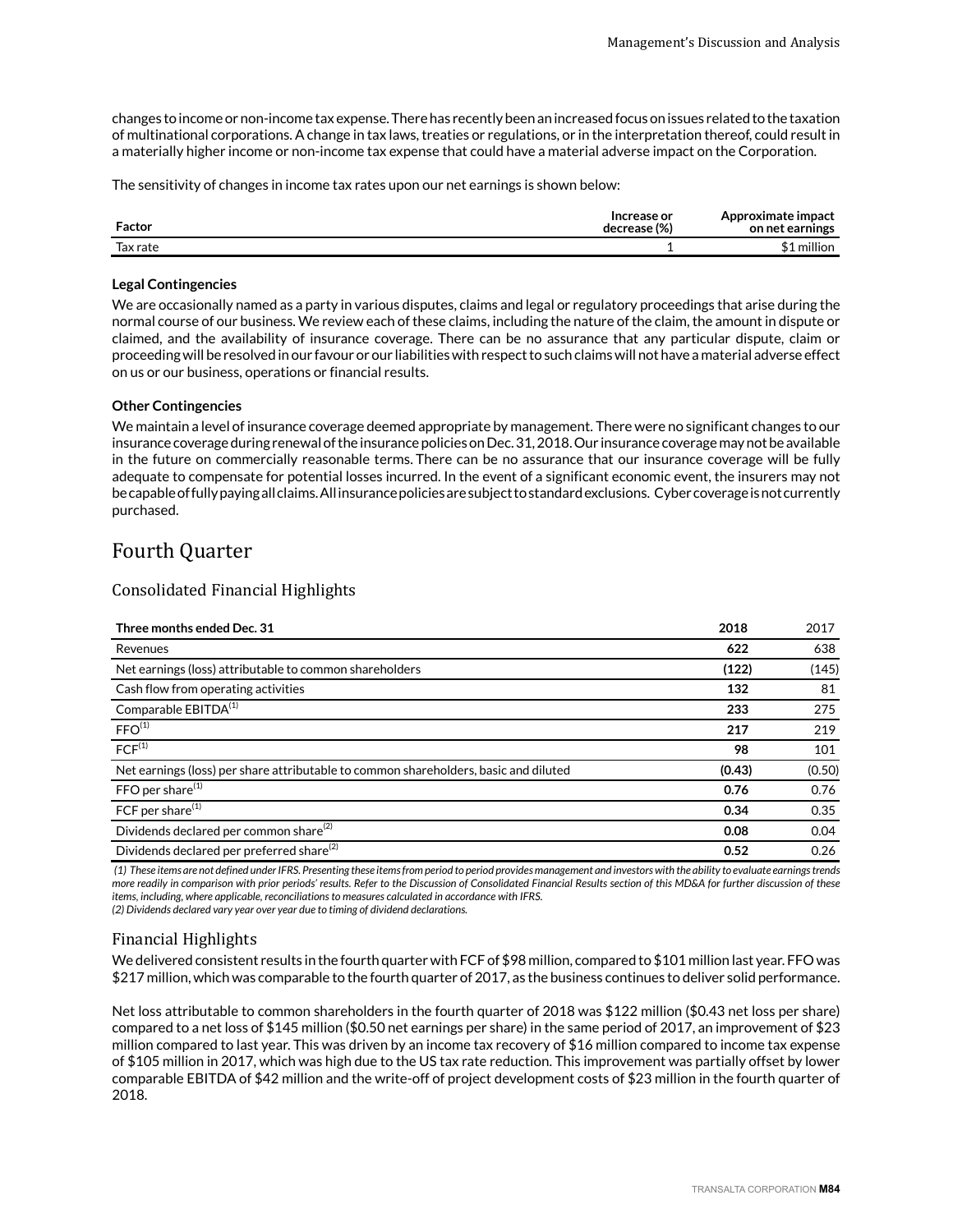### Segmented Cash Flows Generated by the Business and Operational Performance

Segmented cash flows generated by the business measures the net cash generated by each of our segments after sustaining and productivity capital expenditures, reclamation costs and provisions. It also excludes non-cash mark-to-market gains or losses. This is the cash flows available to pay our interest and cash taxes, distributions to our non-controlling partners and dividends to our preferred shareholders, grow the business, pay down debt and return capital to our shareholders.

Segmented cash flows and operational performance for the business during the quarter is as follows:

| Three months ended Dec. 31                     | 2018  | 2017   |
|------------------------------------------------|-------|--------|
| Availability (%) <sup>(1)</sup>                | 91.5  | 88.4   |
| Production (GWh) <sup>(1)</sup>                | 8,276 | 10,374 |
| Segmented cash inflow (outflow) <sup>(2)</sup> |       |        |
| Canadian Coal                                  | 16    | 11     |
| US Coal                                        | 21    | 15     |
| Canadian Gas                                   | 59    | 56     |
| Australian Gas <sup>(3)</sup>                  | 35    | 33     |
| Wind and Solar                                 | 74    | 73     |
| Hydro                                          | 11    | 10     |
| Generation cash inflow                         | 216   | 198    |
| <b>Energy Marketing</b>                        | 10    | 15     |
| Corporate                                      | (34)  | (28)   |
| Total comparable cash inflow                   | 192   | 185    |

 *(1) Availability and production includes all generating assets under generation operations that we operate and finance leases and excludes hydro assets and equity investments. Production includes all generating assets, irrespective of investment vehicle and fuel type.*

*(2) This is not defined under IFRS. Presenting this item from period to period provides management and investors with the ability to evaluate earnings trends more readily in comparison with prior periods' results. Refer to the Discussion of Consolidated Financial Results section of this MD&A for further discussion of these items, including, where applicable, reconciliations to measures calculated in accordance with IFRS.*

*(3) 2017 cash flow revised to reflect the impacts of the change in the long-term receivable in Australian Gas.*

Adjusted availability for the three months ended Dec. 31, 2018, improved compared with the same period in 2017. Lower production for the three months ended Dec. 31, 2018, compared to the same period in 2017 is primarily due to the termination of the Sundance B and C PPAs and derates, partially offset by higher dispatch optimization in US Coal and higher Ancillary Services within our Hydro segment.

Cash flows generated by the business totalled \$192 million in the fourth quarter, an increase of \$7 million compared with last year's performance. Increased cash flows are largely due to the strong merchant prices in the Alberta market, lower sustaining capital spend and the settlement of a long-term receivable in Australian Gas, partially offset by higher carbon compliance costs.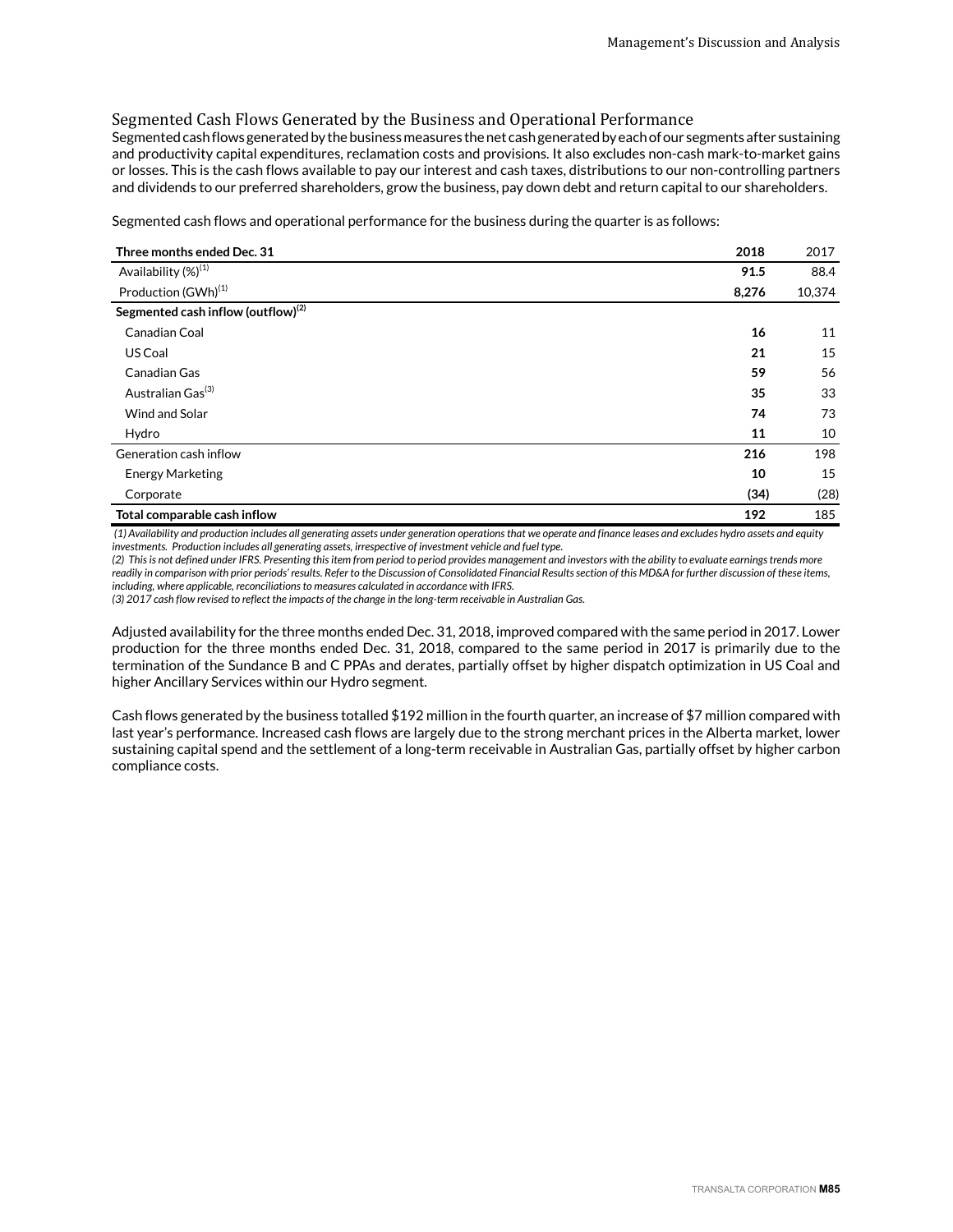# Discussion of Consolidated Financial Results

We evaluate our performance and the performance of our business segments using a variety of measures. Certain of the financial measures discussed in this MD&A, including the comparable figures below are not defined under IFRS and, therefore, should not be considered in isolation or as an alternative to or to be more meaningful than net earnings attributable to common shareholders or cash flow from operating activities, as determined in accordance with IFRS, when assessing our financial performance or liquidity. These measures are not necessarily comparable to a similarly titled measure of another company. Each business segment assumes responsibility for its operating results measured to comparable EBITDA and cash flows generated by the business. Gross margin is also a useful measure as it provides management and investors with a measurement of operating performance that is readily comparable from period to period.

#### Comparable EBITDA

A reconciliation of net earnings (loss) attributable to common shareholders to comparable EBITDA results is set out below:

| Three months ended Dec. 31                               | 2018  | 2017  |
|----------------------------------------------------------|-------|-------|
| Net earnings (loss) attributable to common shareholders  | (122) | (145) |
| Net earnings attributable to non-controlling interests   | 43    | 19    |
| Preferred share dividends                                | 20    | 10    |
| Net earnings (loss)                                      | (59)  | (116) |
| Adjustments to reconcile net income to comparable EBITDA |       |       |
| Income tax expense                                       | (16)  | 105   |
| Gain on sale of assets and other                         |       | (1)   |
| Foreign exchange (gain) loss                             |       | (6)   |
| Net interest expense                                     | 50    | 57    |
| Depreciation and amortization                            | 152   | 180   |
| Comparable reclassifications                             |       |       |
| Decrease in finance lease receivables                    | 15    | 15    |
| Mine depreciation included in fuel cost                  | 37    | 20    |
| Australian interest income                               | 1     | 1     |
| Adjustments to earnings to arrive at comparable EBITDA   |       |       |
| Impacts associated with Mississauga recontracting $(1)$  | 30    | 20    |
| Asset impairment charge (reversal)                       | 23    |       |
| <b>Comparable EBITDA</b>                                 | 233   | 275   |

*(1) Impacts associated with Mississauga recontracting for the three months ended Dec. 31, 2018, are as follows: revenue \$30 million (2017 - \$29 million) and recovery related to renegotiated land lease of nil (2017 - \$9 million).* 

*(2) Asset impairment charges for the three months ended Dec. 31, 2018, include a write-off of project development costs of \$23 million.*

A summary of our comparable EBITDA by segments for the three months ended Dec. 31, 2018 and 2017 is as follows:

| Three months ended Dec. 31     | 2018 | 2017 |
|--------------------------------|------|------|
| <b>Comparable EBITDA</b>       |      |      |
| Canadian Coal                  | 56   | 66   |
| US Coal                        | (1)  | 21   |
| Canadian Gas                   | 73   | 62   |
| Australian Gas                 | 32   | 29   |
| Wind and Solar                 | 72   | 78   |
| Hydro                          | 17   | 14   |
| <b>Energy Marketing</b>        | 12   | 25   |
| Corporate                      | (28) | (20) |
| <b>Total comparable EBITDA</b> | 233  | 275  |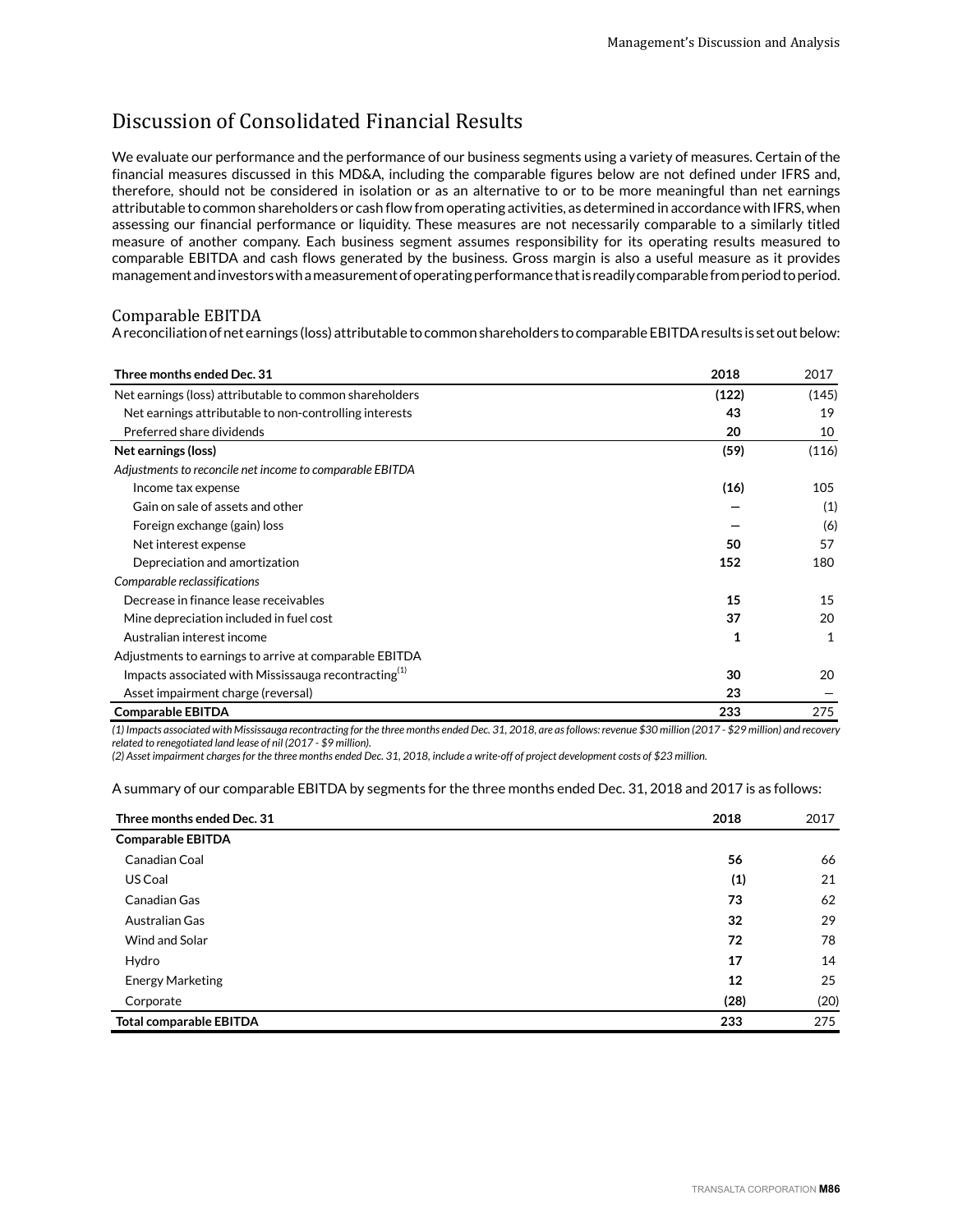Comparable EBITDA decreased by \$42 million for the fourth quarter 2018, compared to 2017, primarily as a result of:

- Our Canadian Coal results were down \$10 million mainly due to higher carbon compliance costs in 2018.
- US Coal results were down \$22 million primarily due to unfavourable changes on unrealized mark-to-market positions.
- Our Canadian Gas business was up \$11 million period-over-period due to higher market price impacts.
- Australian Gas was up \$3 million and was fairly consistent with prior year results.
- Wind and Solar results were down \$6 million period-over-period mainly due to lower production, partially offset by higher prices in Alberta.
- Hydro results were \$3 million higher period-over-period due to higher Ancillary Service revenues.
- Energy Marketing's comparable EBITDA was down \$13 million during the fourth quarter of 2018 compared to 2017 mainly because the 2017 results were very strong in the Alberta market.
- Corporate costs increased by \$8 million in the fourth quarter mainly due to higher contractor costs.

#### Funds from Operations and Free Cash Flow

FFO per share and FCF per share are calculated as follows using the weighted average number of common shares outstanding during the period. FFO, FFO per share, FCF and FCF per share are non-IFRS measures, are not defined under IFRS, and therefore, should not be considered in isolation or as an alternative to or to be more meaningful than cash flow from operating activities as determined in accordance with IFRS, when assessing our financial performance or liquidity. See the Additional IFRS Measures and Non-IFRS Measures section above and elsewhere in this MD&A for further details. The table below reconciles our cash flow from operating activities to our FFO and FCF:

| Three months ended Dec. 31                                         | 2018 | 2017 |
|--------------------------------------------------------------------|------|------|
| Cash flow from operating activities                                | 132  | 81   |
| Change in non-cash operating working capital balances              | 69   | 121  |
| Cash flow from operations before changes in working capital        | 201  | 202  |
| Adjustments                                                        |      |      |
| Decrease in finance lease receivable                               | 15   | 15   |
| Other                                                              | 1    | 2    |
| <b>FFO</b>                                                         | 217  | 219  |
| Deduct:                                                            |      |      |
| Sustaining capital                                                 | (56) | (62) |
| Productivity capital                                               | (9)  | (9)  |
| Dividends paid on preferred shares                                 | (10) | (10) |
| Distributions paid to subsidiaries' non-controlling interests      | (43) | (36) |
| Other                                                              | (1)  | (1)  |
| <b>FCF</b>                                                         | 98   | 101  |
| Weighted average number of common shares outstanding in the period | 286  | 288  |
| FFO per share                                                      | 0.76 | 0.76 |
| FCF per share                                                      | 0.34 | 0.35 |

FFO was down \$2 million during the fourth quarter of 2018 compared to the same period in 2017. FCF decreased by \$3 million period-over-period as we continued to reduce our sustaining capital spend as a result of our decision to mothball certain Sundance units.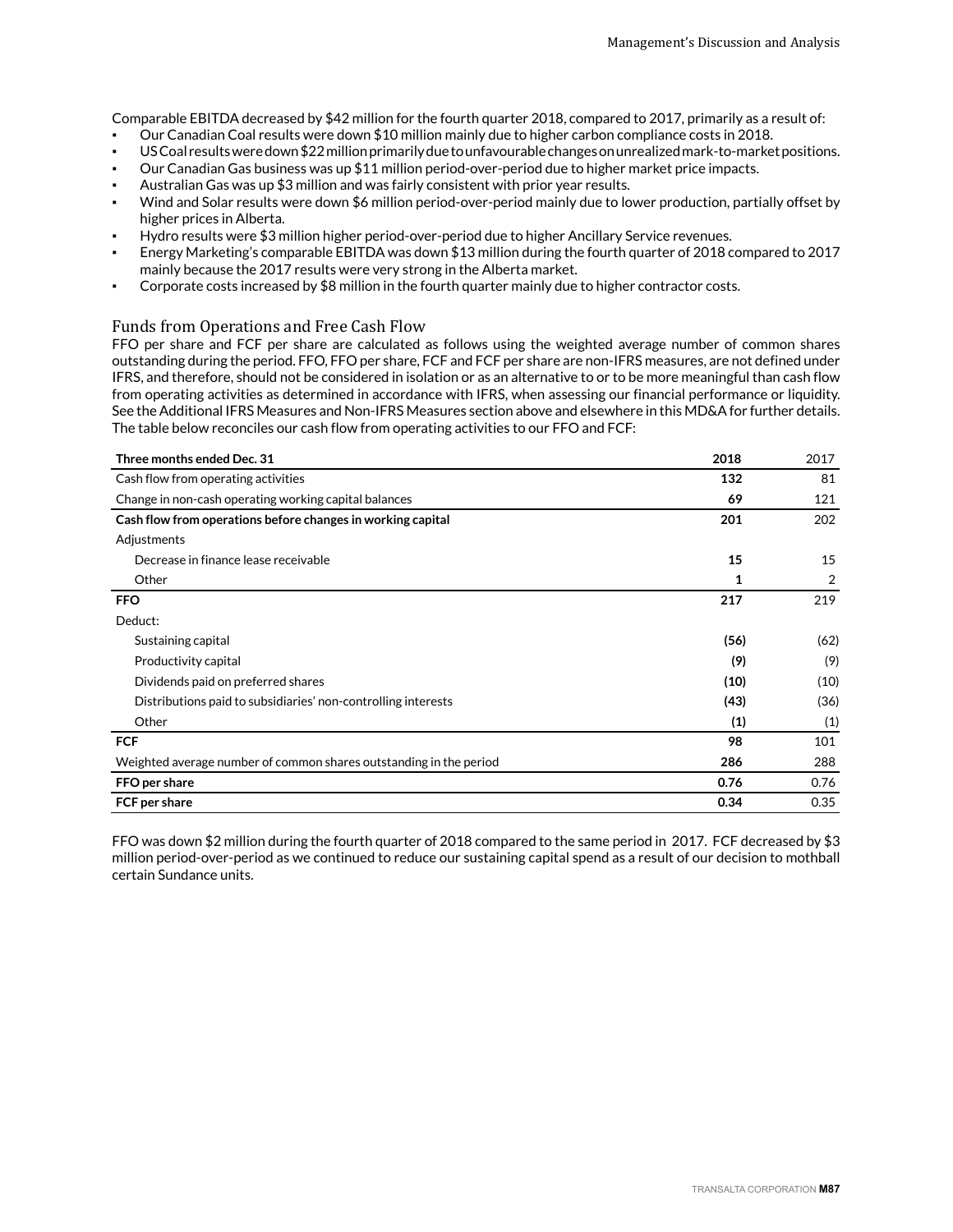The table below provides a reconciliation of our comparable EBITDA to our FFO and FCF:

| Three months ended Dec. 31                                         | 2018 | 2017 |
|--------------------------------------------------------------------|------|------|
| Comparable EBITDA                                                  | 233  | 275  |
| Provisions                                                         |      | (10) |
| Unrealized (gains) losses from risk management activities          | 27   | (8)  |
| Interest expense                                                   | (40) | (52) |
| Current income tax expense                                         | (10) | (6)  |
| Realized foreign exchange gain (loss)                              | 1    | 8    |
| Decommissioning and restoration costs settled                      | (8)  | (7)  |
| Other non-cash items                                               | 14   | 19   |
| <b>FFO</b>                                                         | 217  | 219  |
| Deduct:                                                            |      |      |
| Sustaining capital                                                 | (56) | (62) |
| Productivity capital                                               | (9)  | (9)  |
| Dividends paid on preferred shares                                 | (10) | (10) |
| Distributions paid to subsidiaries' non-controlling interests      | (43) | (36) |
| Other                                                              | (1)  | (1)  |
| <b>Comparable FCF</b>                                              | 98   | 101  |
| Weighted average number of common shares outstanding in the period | 286  | 288  |
| Comparable FFO per share                                           | 0.76 | 0.76 |
| Comparable FCF per share                                           | 0.34 | 0.35 |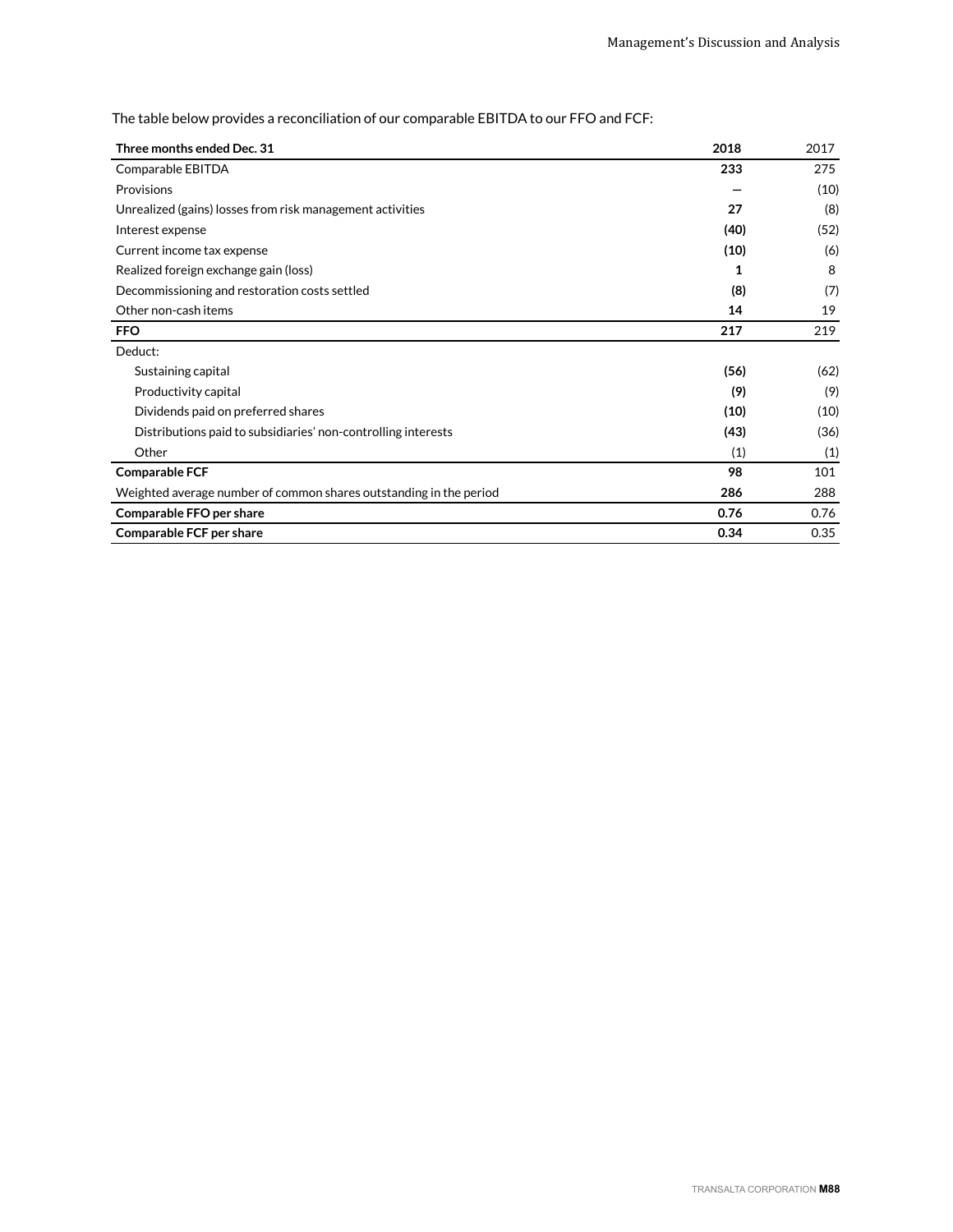# Selected Quarterly Information

Our results are seasonal due to the nature of the electricity market and related fuel costs. Higher maintenance costs are usually incurred in the spring and fall when electricity prices are expected to be lower, as electricity prices generally increase in the peak winter and summer months in our main markets due to increased heating and cooling loads. Margins are also typically impacted in the second quarter due to the volume of hydro production resulting from spring runoff and rainfall in the Pacific Northwest, which impacts production at US Coal. Typically, hydro facilities generate most of their electricity and revenues during the spring months when melting snow starts feeding watersheds and rivers. Inversely, wind speeds are historically greater during the cold winter months and lower in the warm summer months.

|                                                                                               | Q12018 | Q2 2018 | Q3 2018 | Q4 2018 |
|-----------------------------------------------------------------------------------------------|--------|---------|---------|---------|
| Revenues                                                                                      | 588    | 446     | 593     | 622     |
| Comparable EBITDA                                                                             | 416    | 225     | 249     | 233     |
| <b>FFO</b>                                                                                    | 318    | 188     | 204     | 217     |
| Net earnings (loss) attributable to common shareholders                                       | 65     | (105)   | (86)    | (122)   |
| Net earnings (loss) per share attributable to common shareholders, basic<br>and diluted $(1)$ | 0.23   | (0.36)  | (0.30)  | (0.43)  |
|                                                                                               |        |         |         |         |
|                                                                                               | Q12017 | Q2 2017 | Q3 2017 | Q4 2017 |
| Revenues                                                                                      | 578    | 503     | 588     | 638     |
| Comparable EBITDA                                                                             | 274    | 268     | 245     | 275     |
| <b>FFO</b>                                                                                    | 202    | 187     | 196     | 219     |
| Net earnings (loss) attributable to common shareholders                                       |        | (18)    | (27)    | (145)   |

*(1) Basic and diluted earnings per share attributable to common shareholders and comparable earnings per share are calculated each period using the weighted average common shares outstanding during the period. As a result, the sum of the earnings per share for the four quarters making up the calendar year may sometimes differ from the annual earnings per share.*

Reported net earnings, comparable EBITDA, and FFO are generally higher in the first and fourth quarters due to higher demand associated with winter cold in the markets in which we operate and lower planned outages.

Net earnings attributable to common shareholders has also been impacted by the following variations and events:

- effects of impairment charges during the second, third and fourth quarters of 2018 and second quarter of 2017;
- recognition of the \$157 million early termination payment received regarding Sundance B and C PPAs during the first quarter of 2018;
- a recovery of a writedown of deferred tax assets in the second quarter of 2017;
- change in income tax rates in the US in the fourth quarter of 2017;
- effects of non-comparable unrealized gains on intercompany financial instruments that are attributable only to the non-controlling interests in the first quarter of 2017;
- effects of changes in useful lives of certain Canadian Coal assets during the first, second and third quarters of 2017; and
- effects of an impairment of \$137 million in 2017 on intercompany financial instruments that is attributable only to the non-controlling interests.